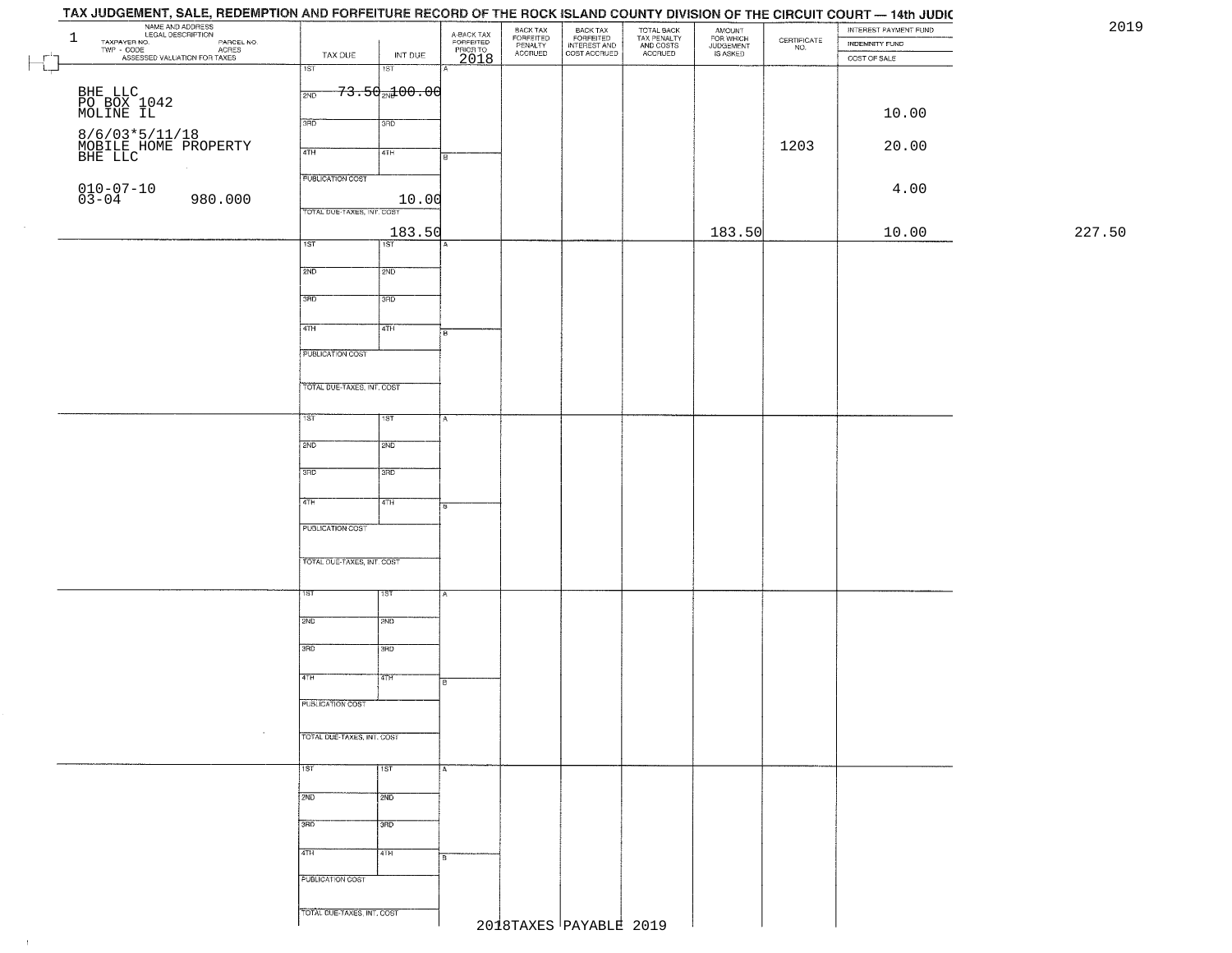| $\mathbf{1}$       | BY WHOM<br>PURCHASED | $\begin{array}{c} \mathsf{RATE} \\ \mathsf{\%} \end{array}$<br><b>BID</b> | DATE OF SALE | SUBSEQUENT TAXES PAID, FEES, AND TIME EXTENSION | TOTAL DUE<br>TO REDEEM<br>FROM SALE<br>LESS<br>COUNTY CLERK FEE | BY WHOM REDEEMED                           | DATE OF REDEMP-<br>TION OR DEED<br>DAY YEAR<br>MO. | RECEIVED REDEMPTION<br>MONEY IN FULL                     |
|--------------------|----------------------|---------------------------------------------------------------------------|--------------|-------------------------------------------------|-----------------------------------------------------------------|--------------------------------------------|----------------------------------------------------|----------------------------------------------------------|
| RICO TRUSTEE<br>-1 |                      | 18                                                                        | 12/27/2019   |                                                 |                                                                 |                                            |                                                    | Certificate 1<br>Returned 1<br>& Cancelled<br>02/05/2020 |
|                    |                      |                                                                           |              |                                                 |                                                                 | $268.45$ $01/27/2020$ BHE MOBILE HOME PARK |                                                    | Karen Kinney                                             |
| $\overline{c}$     |                      |                                                                           |              |                                                 |                                                                 |                                            |                                                    | $\mathbf{2}$                                             |
| $\boldsymbol{3}$   |                      |                                                                           |              |                                                 |                                                                 |                                            |                                                    | 3                                                        |
| 4                  |                      |                                                                           |              |                                                 |                                                                 |                                            |                                                    | 4                                                        |
| 5                  |                      |                                                                           |              | 2018TAXES PAYABLE 2019                          |                                                                 |                                            |                                                    | 5                                                        |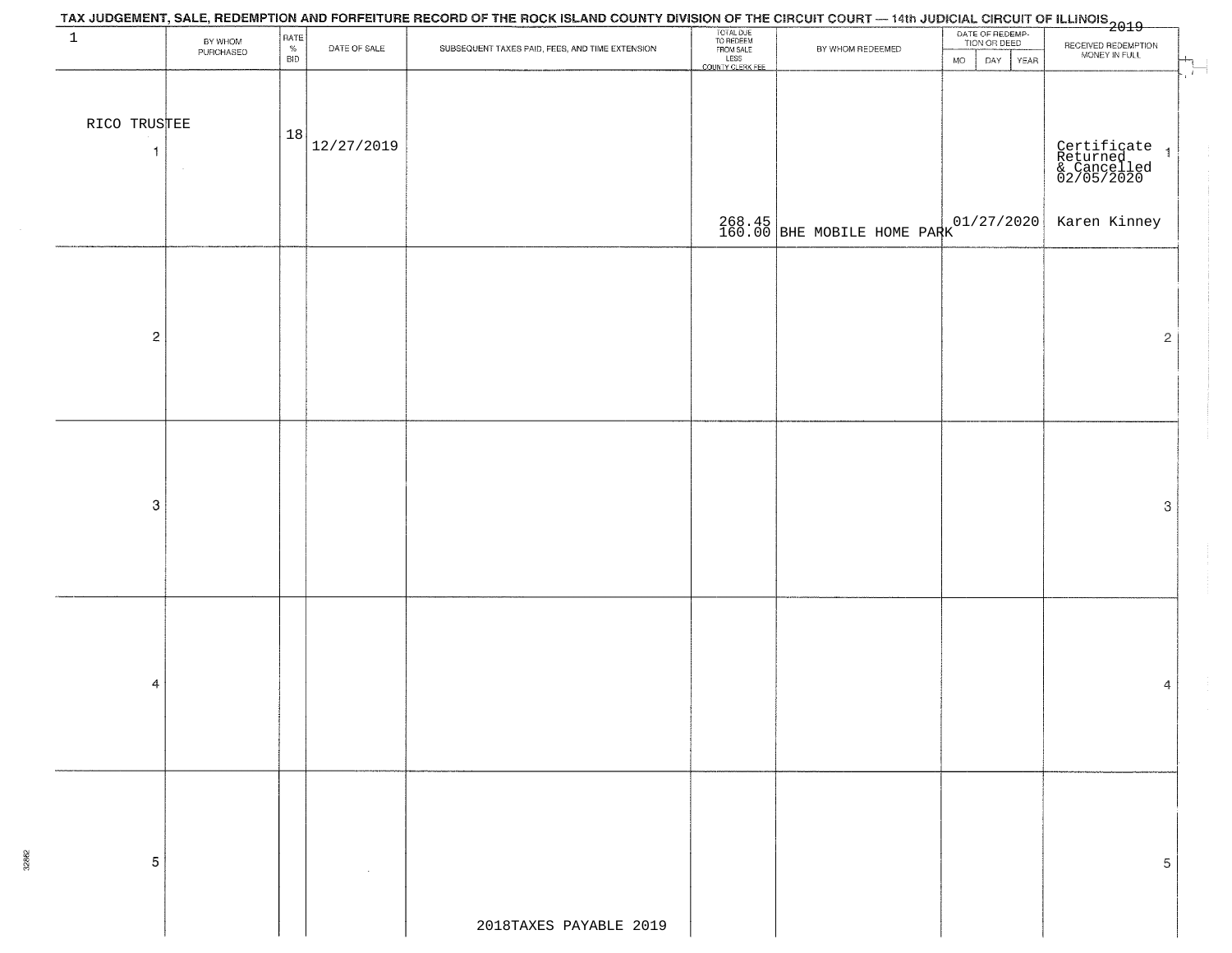## TAX JUDGEMENT, SALE, REDEMPTION AND FORFEITURE RECORD OF THE ROCK ISLAND COUNTY DIVISION OF THE CIRCUIT COURT - 14th JUDIC NAME AND ADDRESS<br>
TAXPAYER NO.<br>
TWP - COOL DESCRIPTION<br>
ASSESSED VALUATION FOR TAXES<br>
TAX DUE INT DUE BACK TAX<br>FORFEITED<br>INTEREST AND<br>COST ACCRUED 2019TOTAL BACK<br>TAX PENALTY<br>AND COSTS AMOUNT<br>FOR WHICH<br>JUDGEMENT<br>IS ASKED INTEREST PAYMENT FUND BACK TAX FORFEITED<br>PENALTY<br>ACCRUED  $\begin{array}{c} \text{CEPTIFICATE} \\ \text{NO.} \end{array}$ INDEMNITY FUND TAX DUE INT DUE ACCRUED COST OF SALE 2018  $\Box$ गडा IST  $-86.40$ <sub>2N</sub> $100.00$  $TARVLIS$  WILLIAM M  $\frac{1}{2ND}$ 558 JOHNSON ST HILLSDALE IL 10.00 5/11/15<br>MOBILE HOME PROPERTY<br>CONRADS 1204 20.00 **PUBLICATION COST** 015-20-15<br>03-04 1152.000 10.00 4.00 TOTAL DUE-TAXES INT COST 196.40 196.40 10.00 240.40 $\overline{1ST}$ 1ST<sup>1</sup>  $2ND$ 12ND 3RD 3RD  $\overline{47H}$ 4TH **FUBLICATION COST** TOTAL DUE-TAXES, INT. COST TST ST  $2ND$ **SMD**  $3BD$ 3RD  $4TH$  $4TH$ PUBLICATION COST TOTAL OUE-TAXES, INT. COST 2ND 12MD 3RD tarao 4TH īΤH PUBLICATION COST TOTAL DUE-TAXES, INT. COST 1ST 1ST  $2ND$  $\frac{1}{2ND}$ 3RD 3RD 4TH ath **PUBLICATION COST** TOTAL DUE-TAXES, INT. COST 2018TAXES PAYABLE 2019

 $\pm 1$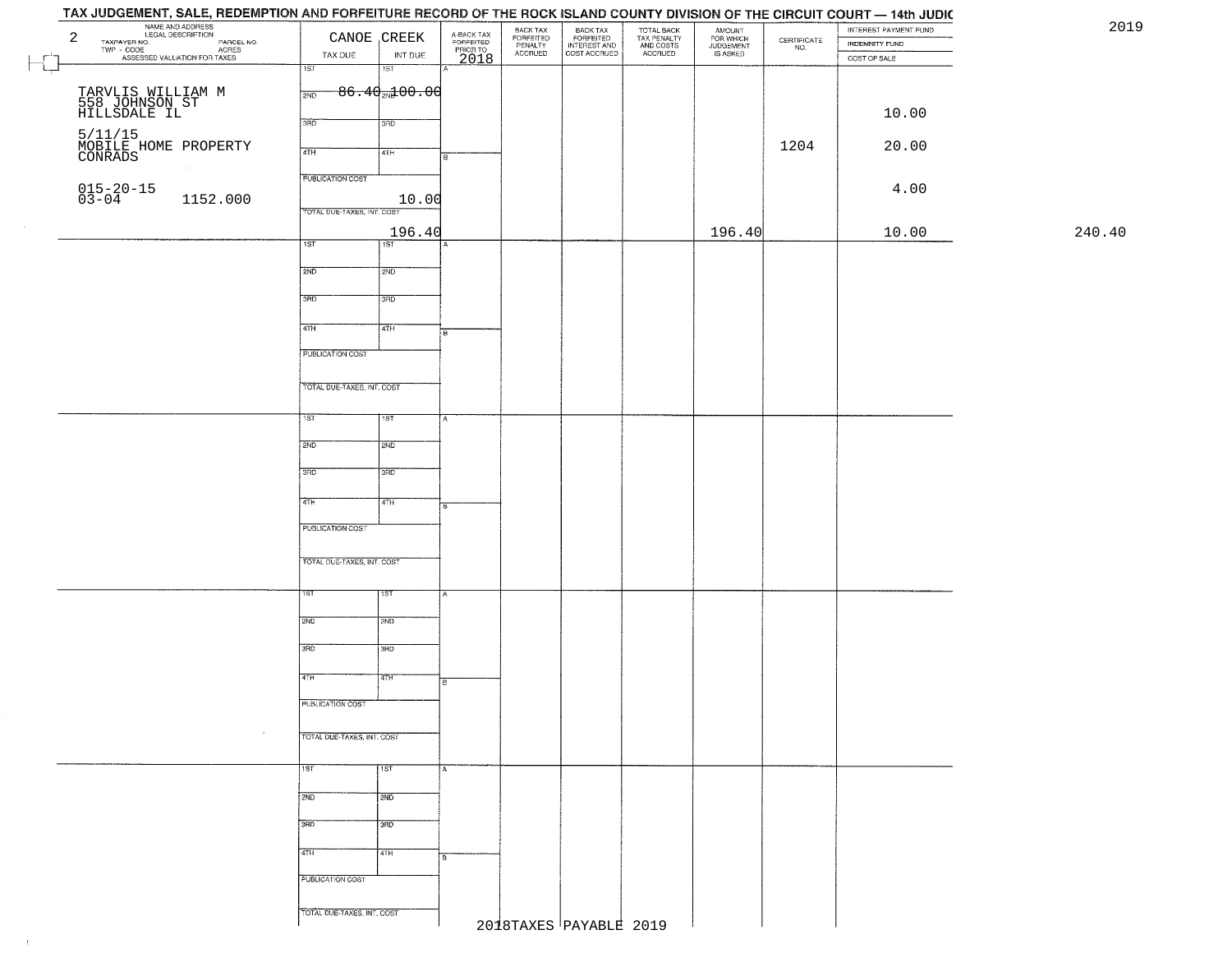| 2                       |                      | RATE       |                             | TAX JUDGEMENT, SALE, REDEMPTION AND FORFEITURE RECORD OF THE ROCK ISLAND COUNTY DIVISION OF THE CIRCUIT COURT — 14th JUDICIAL CIRCUIT OF ILLINOIS 2019 | TOTAL DUE<br>TO REDEEM<br>FROM SALE |                              | DATE OF REDEMP-<br>TION OR DEED |                                                      |
|-------------------------|----------------------|------------|-----------------------------|--------------------------------------------------------------------------------------------------------------------------------------------------------|-------------------------------------|------------------------------|---------------------------------|------------------------------------------------------|
|                         | BY WHOM<br>PURCHASED | $\%$       | CANOE CREEK<br>DATE OF SALE | SUBSEQUENT TAXES PAID, FEES, AND TIME EXTENSION                                                                                                        |                                     | BY WHOM REDEEMED             |                                 | RECEIVED REDEMPTION<br>MONEY IN FULL                 |
|                         |                      | <b>BID</b> |                             |                                                                                                                                                        | LESS<br>LESS<br>COUNTY CLERK FEE    |                              | <b>MO</b><br>DAY<br>YEAR        |                                                      |
| RICO TRUSTEE<br>1       |                      | 18         | 12/27/2019                  | 04/06/2020 Time Ext & incl<br>04/06/2020 Take Notice Fee                                                                                               | $07/22/2022$<br>$40.95$             |                              |                                 | Certificate<br>Returned<br>& Cancelled<br>06/02/2020 |
|                         |                      |            |                             |                                                                                                                                                        |                                     | 304.62<br>160.00 HONEY HEBER | 05/06/2020                      | Karen Kinney                                         |
| $\overline{\mathbf{c}}$ |                      |            |                             |                                                                                                                                                        |                                     |                              |                                 | $\overline{2}$                                       |
| 3                       |                      |            |                             |                                                                                                                                                        |                                     |                              |                                 | 3                                                    |
| 4                       |                      |            |                             |                                                                                                                                                        |                                     |                              |                                 | 4                                                    |
| 5                       |                      |            |                             |                                                                                                                                                        |                                     |                              |                                 | 5                                                    |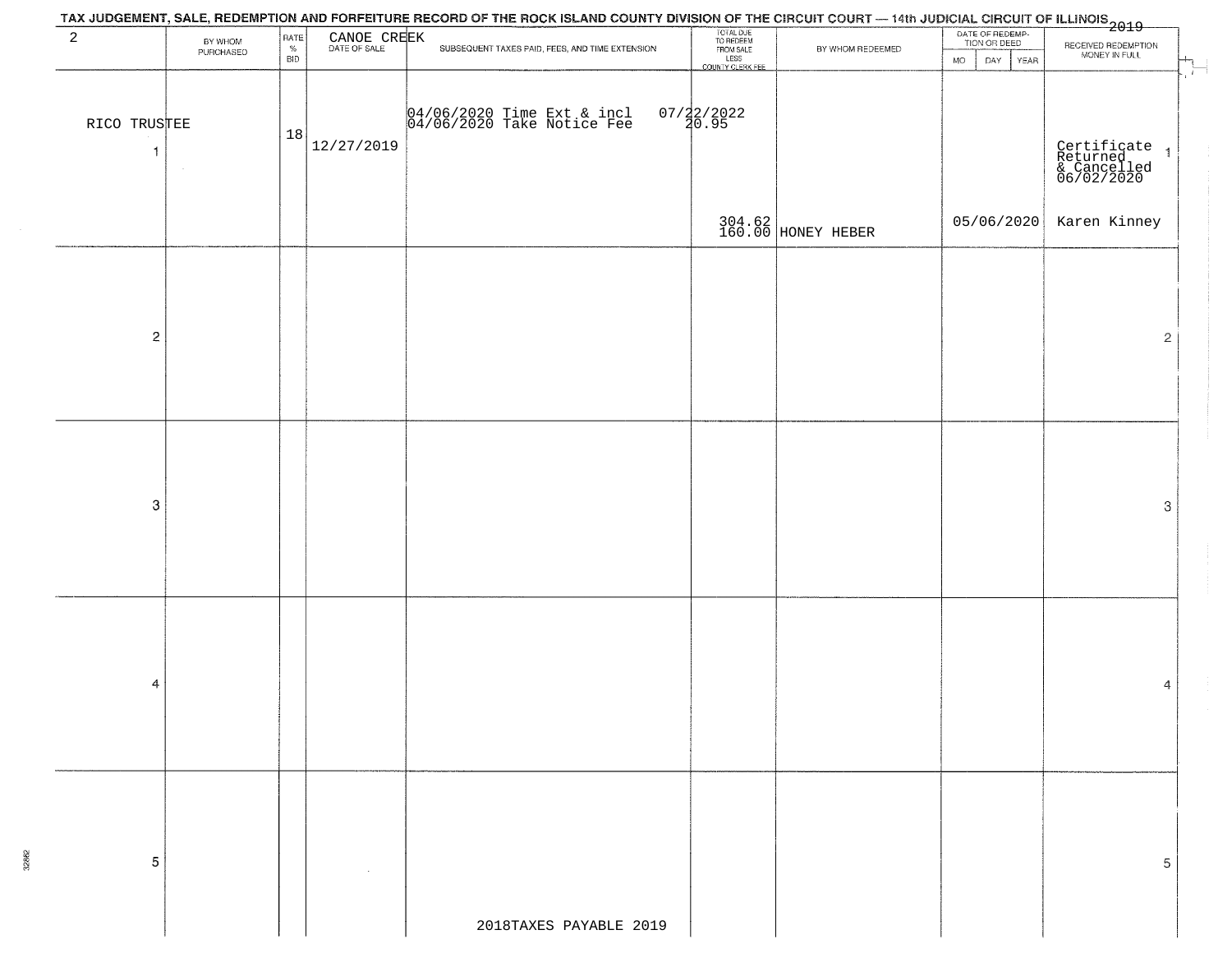| 2019   | INTEREST PAYMENT FUND |                    | <b>AMOUNT</b>                      |                                                   |                                                       | BACK TAX<br>FORFEITED     |                                     |                                        | HAMRTON                    | LEGAL DESCRIPTION<br>3                                 |
|--------|-----------------------|--------------------|------------------------------------|---------------------------------------------------|-------------------------------------------------------|---------------------------|-------------------------------------|----------------------------------------|----------------------------|--------------------------------------------------------|
|        | <b>INDEMNITY FUND</b> | CERTIFICATE<br>NO. | FOR WHICH<br>JUDGEMENT<br>IS ASKED | TOTAL BACK<br>TAX PENALTY<br>AND COSTS<br>ACCRUED | BACK TAX<br>FORFEITED<br>INTEREST AND<br>COST ACCRUED | PENALTY<br><b>ACCRUED</b> | A-BACK TAX<br>FORFEITED<br>PRIOR TO |                                        |                            | PARCEL NO.<br>TAXPAYER NO.<br>ACRES<br>TWP - CODE      |
|        | COST OF SALE          |                    |                                    |                                                   |                                                       |                           | 2018                                | INT DUE<br>1ST                         | TAX DUE<br>1ST             | ASSESSED VALUATION FOR TAXES                           |
|        |                       |                    |                                    |                                                   |                                                       |                           |                                     | $69.30$ $100.00$                       |                            |                                                        |
|        |                       |                    |                                    |                                                   |                                                       |                           |                                     |                                        | 2ND                        | MOTE BRANDON<br>2507 214TH ST N                        |
|        | 10.00                 |                    |                                    |                                                   |                                                       |                           |                                     | 3RD                                    | 3BD                        | PORT BYRON IL                                          |
|        | 20.00                 | 1205               |                                    |                                                   |                                                       |                           |                                     |                                        |                            | $4/10/98*7/20/18*$                                     |
|        |                       |                    |                                    |                                                   |                                                       |                           |                                     | 4TH                                    | 4TH                        | MOBILE HOME PROPERTY<br>FALCON FARMS                   |
|        | 4.00                  |                    |                                    |                                                   |                                                       |                           |                                     |                                        | <b>PUBLICATION COST</b>    |                                                        |
|        |                       |                    |                                    |                                                   |                                                       |                           |                                     | 10.00                                  |                            | $030 - 25 - 30$<br>06-06<br>924.000                    |
|        |                       |                    |                                    |                                                   |                                                       |                           |                                     |                                        | TOTAL DUE-TAXES, INT. COST |                                                        |
| 223.30 | 10.00                 |                    | 179.30                             |                                                   |                                                       |                           |                                     | 179.30<br>1ST                          | $\overline{1ST}$           |                                                        |
|        |                       |                    |                                    |                                                   |                                                       |                           |                                     | 91.20 <sub>3M</sub> 100.00             |                            |                                                        |
|        | 10.00                 |                    |                                    |                                                   |                                                       |                           |                                     |                                        | 2ND                        | VILLARREAL HEATHER<br>2507 214TH ST N<br>PORT BYRON IL |
|        |                       |                    |                                    |                                                   |                                                       |                           |                                     | 3RD                                    | 3RD                        |                                                        |
|        | 20.00                 | 1206               |                                    |                                                   |                                                       |                           |                                     | 4TH                                    | $\overline{47H}$           | 1/9/02<br>MOBILE HOME PROPERTY<br>FALCON FARMS         |
|        |                       |                    |                                    |                                                   |                                                       |                           |                                     |                                        |                            |                                                        |
|        | 4.00                  |                    |                                    |                                                   |                                                       |                           |                                     |                                        | PUBLICATION COST           | $030 - 43 - 30$                                        |
|        |                       |                    |                                    |                                                   |                                                       |                           |                                     | 10.00                                  | TOTAL DUE-TAXES, INT. COST | $06 - 06$<br>1216.000                                  |
| 245.20 | 10.00                 |                    | 201.20                             |                                                   |                                                       |                           |                                     | 201.20                                 |                            |                                                        |
|        |                       |                    |                                    |                                                   |                                                       |                           |                                     | 1ST                                    | ist                        |                                                        |
|        |                       |                    |                                    |                                                   |                                                       |                           |                                     | <del>91.2</del> d <sub>ad</sub> 100.00 | 2ND                        | PRESTIGE SALES LLC<br>17406 US HWY 20                  |
|        | 10.00                 |                    |                                    |                                                   |                                                       |                           |                                     |                                        |                            | GOSHEN IN                                              |
|        |                       |                    |                                    |                                                   |                                                       |                           |                                     | 3RD                                    | 3RD                        | 7/27/07*11/15/07*11/13/18                              |
|        | 20.00                 | 1207               |                                    |                                                   |                                                       |                           |                                     | 4TH                                    | 4TH                        | MOBILE HOME PROPERTY<br>FALCON FARMS                   |
|        |                       |                    |                                    |                                                   |                                                       |                           |                                     |                                        | <b>PUBLICATION COST</b>    |                                                        |
|        | 4.00                  |                    |                                    |                                                   |                                                       |                           |                                     | 10.00                                  |                            | $031 - 13 - 30$<br>06-06<br>1216.000                   |
|        |                       |                    |                                    |                                                   |                                                       |                           |                                     |                                        | TOTAL OUE-TAXES, INT. COST |                                                        |
| 245.20 | 10.00                 |                    | 201.20                             |                                                   |                                                       |                           |                                     | 201.20                                 |                            |                                                        |
|        |                       |                    |                                    |                                                   |                                                       |                           |                                     | 100.00                                 | 91.20                      |                                                        |
|        |                       |                    |                                    |                                                   |                                                       |                           |                                     |                                        | 2ND                        | WHITMARSH KYLE<br>2507 214TH ST N                      |
|        | 10.00                 |                    |                                    |                                                   |                                                       |                           |                                     | 3BD                                    | 3RD                        | PORT BYRON IL                                          |
|        | 20.00                 | 1208               |                                    |                                                   |                                                       |                           |                                     |                                        |                            | MOBILE HOME PROPERTY<br>FALCON FARMS                   |
|        |                       |                    |                                    |                                                   |                                                       |                           |                                     | वाम                                    | 4TH                        |                                                        |
|        | 4.00                  |                    |                                    |                                                   |                                                       |                           |                                     |                                        | PUBLICATION COST           |                                                        |
|        |                       |                    |                                    |                                                   |                                                       |                           |                                     | 10.00                                  |                            | $031 - 73 - 30$<br>06-06<br>1216.000                   |
| 245.20 | 10.00                 |                    | 201.20                             |                                                   |                                                       |                           |                                     | 201.20                                 | TOTAL DUE-TAXES, INT. COST |                                                        |
|        |                       |                    |                                    |                                                   |                                                       |                           |                                     | $\overline{\text{1ST}}$                | 1ST                        |                                                        |
|        |                       |                    |                                    |                                                   |                                                       |                           |                                     | 100.71 100.00                          |                            | MCMULLEN SHAWN<br>2507 214TH ST N                      |
|        | 10.00                 |                    |                                    |                                                   |                                                       |                           |                                     | 2ND                                    | 2ND                        | PORT BYRON IL                                          |
|        |                       |                    |                                    |                                                   |                                                       |                           |                                     | 3 <sub>BD</sub>                        | 3RD                        | $06/28/12*7/2/18*$                                     |
|        | 20.00                 | 1209               |                                    |                                                   |                                                       |                           |                                     | 4TH                                    | 4TH                        | MOBILE HOME PROPERTY<br>FALCON FARMS                   |
|        |                       |                    |                                    |                                                   |                                                       |                           |                                     |                                        |                            |                                                        |
|        | 4.00                  |                    |                                    |                                                   |                                                       |                           |                                     | 10.00                                  | PUBLICATION COST           | $031 - 83 - 30$<br>06-06<br>1119.000                   |
|        |                       |                    |                                    |                                                   |                                                       |                           |                                     |                                        | TOTAL DUE-TAXES, INT. COST |                                                        |
|        |                       |                    | 210.71                             |                                                   |                                                       |                           |                                     |                                        |                            |                                                        |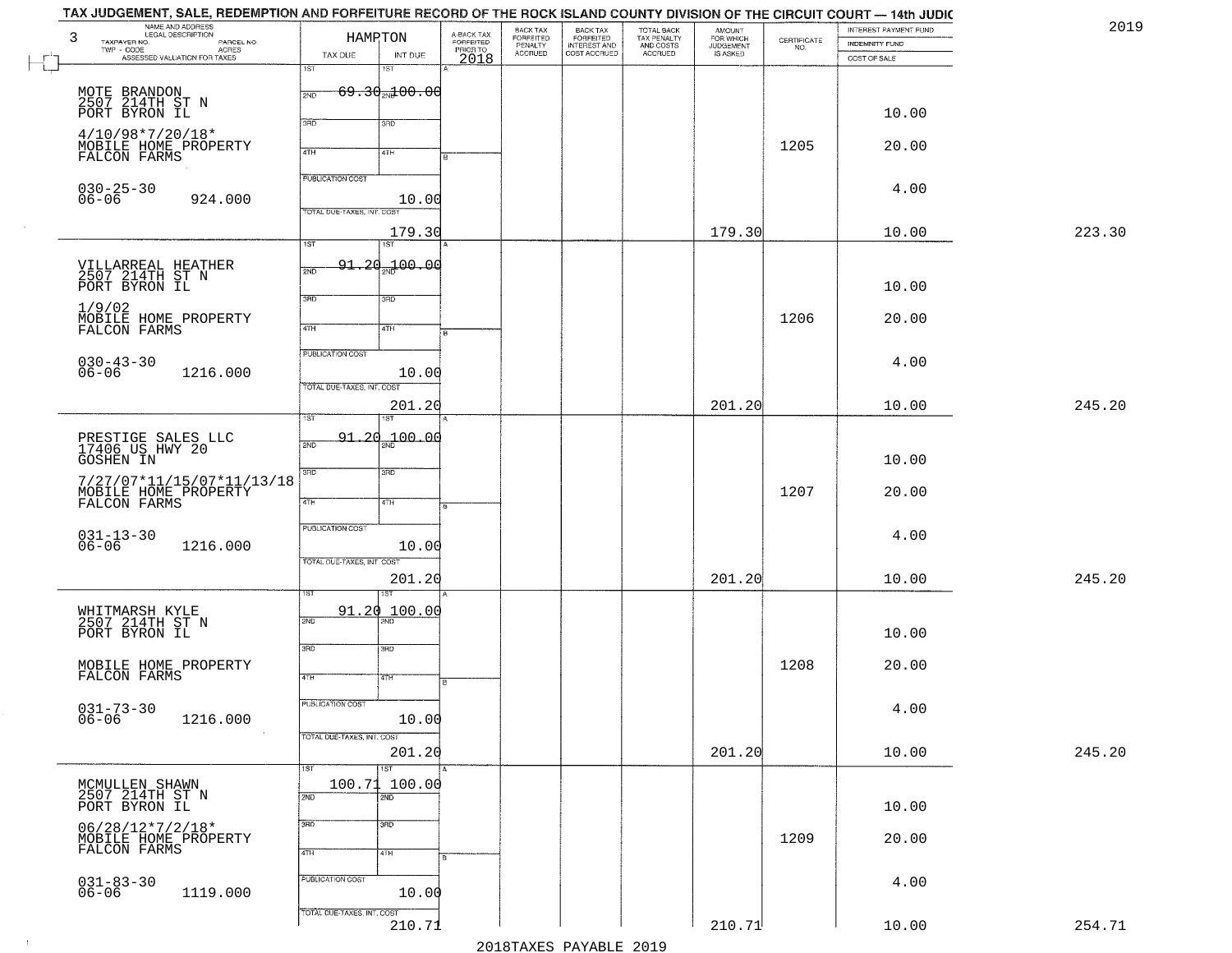|                      | RATE       |                         | TAX JUDGEMENT, SALE, REDEMPTION AND FORFEITURE RECORD OF THE ROCK ISLAND COUNTY DIVISION OF THE CIRCUIT COURT — 14th JUDICIAL CIRCUIT OF ILLINOIS 2019                                                                            | TOTAL DUE<br>TO REDEEM                                                                                                                           |                                                                                                                                                                                                                                                                                         | DATE OF REDEMP-           |                                                                    |
|----------------------|------------|-------------------------|-----------------------------------------------------------------------------------------------------------------------------------------------------------------------------------------------------------------------------------|--------------------------------------------------------------------------------------------------------------------------------------------------|-----------------------------------------------------------------------------------------------------------------------------------------------------------------------------------------------------------------------------------------------------------------------------------------|---------------------------|--------------------------------------------------------------------|
| BY WHOM<br>PURCHASED | $\%$       | HAMPTON<br>DATE OF SALE | SUBSEQUENT TAXES PAID, FEES, AND TIME EXTENSION                                                                                                                                                                                   | FROM SALE                                                                                                                                        | BY WHOM REDEEMED                                                                                                                                                                                                                                                                        | TION OR DEED              | RECEIVED REDEMPTION                                                |
|                      | <b>BID</b> |                         |                                                                                                                                                                                                                                   | LESS<br>COUNTY CLERK FEE                                                                                                                         |                                                                                                                                                                                                                                                                                         | <b>MO</b><br>DAY.<br>YEAR | MONEY IN FULL                                                      |
| RICO TRUSTEE         | 18         |                         | $[04/06/2020 \t\t Time \t\t Ext & incl \\ 04/06/2020 \t\t Take \t Notice \tFe \\ 11/23/2021 \tSubs \t paid \\ 12/27/2019 \t\t 11/30/2020 \tSubs \t paid \\$                                                                       | $07/22/2022$<br>120.95<br>199.30<br>174.30                                                                                                       |                                                                                                                                                                                                                                                                                         |                           | Certificate<br>Returned<br>& Cancelled<br>02/03/2022               |
|                      |            |                         |                                                                                                                                                                                                                                   | 884.57<br>160.00 VSG                                                                                                                             |                                                                                                                                                                                                                                                                                         | 01/27/2022                | Karen Kinney                                                       |
| RICO TRUSTEE         | 18         | 12/27/2019              | 04/06/2020 Time Ext & incl<br>04/06/2020 Take Notice Fee<br>11/30/2020 Subs paid                                                                                                                                                  | 07/22/2022<br>20.95<br>196.20                                                                                                                    |                                                                                                                                                                                                                                                                                         |                           | Certificate<br>Returned<br>$\frac{1}{6}$ Cancelled 2<br>04/06/2021 |
|                      |            |                         |                                                                                                                                                                                                                                   |                                                                                                                                                  | 618.30<br>160.00 HEATH EKIN                                                                                                                                                                                                                                                             | 03/17/2021                | Karen Kinney                                                       |
| RICO TRUSTEE         | 18         | 12/27/2019              | 04/06/2020 Time Ext & incl<br>04/06/2020 Take Notice Fee<br>00/00/0000 Take Notice Fee<br>03/17/2022 Circuit Clerks Fee<br>03/17/2022 Sheriffs Fee                                                                                | $\begin{array}{r} 07/22/2022 \\ 20.95 \\ 35.00 \\ \textrm{=} \begin{array}{c} 12/2022 \\ 40.95 \\ 52.14 \\ \textrm{=} \end{array} \end{array}$   |                                                                                                                                                                                                                                                                                         |                           | 3                                                                  |
| RICO TRUSTEE         | 18         | 12/27/2019              | 04/06/2020 Time Ext & incl<br>04/06/2020 Take Notice Fee<br>00/00/0000 Take Notice Fee<br>03/17/2022 Circuit Clerks Fee<br>03/17/2022 Suberiffs Fee<br>04/01/2022 Publication Fee<br>11/23/2021 Subs paid<br>11/30/2020 Subs paid | 07/22/2022<br>20.95<br>30.95<br>35.00<br>34.14<br>.60<br>$2\overline{31}.\overline{54}$<br>$2\overline{41}.\overline{20}$<br>$196.\overline{20}$ |                                                                                                                                                                                                                                                                                         |                           | 4                                                                  |
| RICO TRUSTEE         | 18         | 12/27/2019              | 04/06/2020 Time Ext & incl 0<br>04/06/2020 Take Notice Fee<br>00/00/0000 Take Notice Fee<br>03/17/2022 Circuit Clerks Fee<br>04/01/2022 Sublication Fee<br>11/23/2021 Subs paid<br>11/30/2020 Subs paid                           |                                                                                                                                                  |                                                                                                                                                                                                                                                                                         |                           | 5.                                                                 |
|                      |            |                         |                                                                                                                                                                                                                                   | 2018TAXES PAYABLE 2019                                                                                                                           | $[ \begin{smallmatrix} 07 \end{smallmatrix} \begin{smallmatrix} 1 & 2 & 2 & 2 & 0 & 2 & 2 \\ 2 & 0 & 9 & 5 & 5 & 2 \\ 3 & 0 & 5 & 5 & 0 & 0 \\ 1 & 0 & 5 & 2 & 8 & 6 \\ 1 & 1 & 5 & 2 & 5 & 6 \\ 1 & 1 & 3 & 5 & 5 & 4 \\ 2 & 1 & 3 & 5 & 9 & 3 \\ 1 & 8 & 9 & 9 & 3 \end{smallmatrix}$ |                           |                                                                    |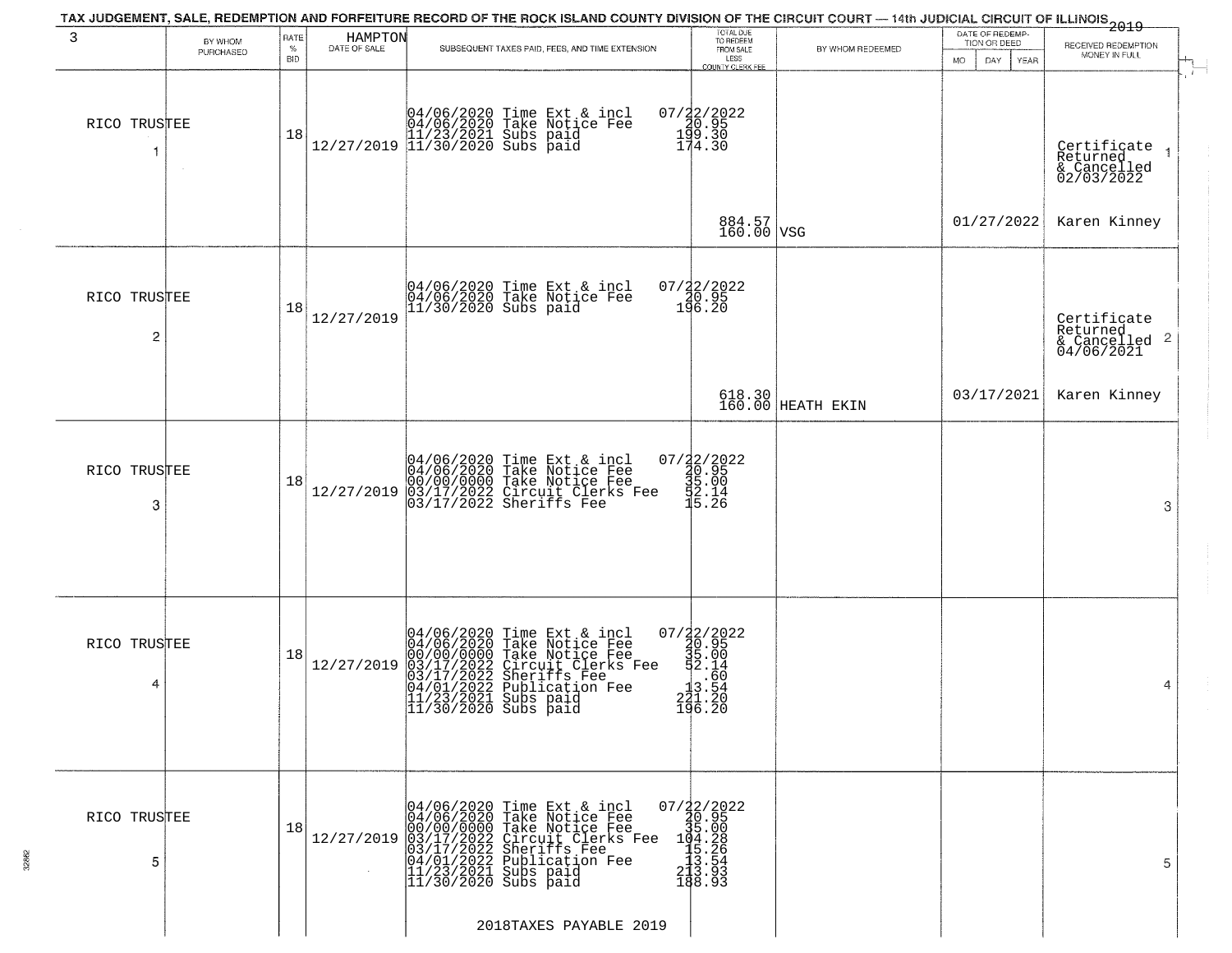|        | TAX JUDGEMENT, SALE, REDEMPTION AND FORFEITURE RECORD OF THE ROCK ISLAND COUNTY DIVISION OF THE CIRCUIT COURT - 14th JUDIC |                                    |                                     |                         |                                 |                                                       |                                                   |                                    |                    |                       |        |
|--------|----------------------------------------------------------------------------------------------------------------------------|------------------------------------|-------------------------------------|-------------------------|---------------------------------|-------------------------------------------------------|---------------------------------------------------|------------------------------------|--------------------|-----------------------|--------|
|        | NAME AND ADDRESS<br>LEGAL DESCRIPTION<br>4                                                                                 |                                    | HAMPTON                             | A-BACK TAX<br>FORFEITED | BACK TAX                        | BACK TAX<br>FORFEITED<br>INTEREST AND<br>COST ACCRUED | TOTAL BACK<br>TAX PENALTY<br>AND COSTS<br>ACCRUED | <b>AMOUNT</b>                      |                    | INTEREST PAYMENT FUND | 2019   |
|        | TAXPAYER NO.<br>PARCEL NO.<br>$TWP - CODE$<br>- CODE<br>ASSESSED VALUATION FOR TAXES                                       |                                    |                                     | PRIOR TO                | FORFEITED<br>PENALTY<br>ACCRUED |                                                       |                                                   | FOR WHICH<br>JUDGEMENT<br>IS ASKED | CERTIFICATE<br>NO. | <b>INDEMNITY FUND</b> |        |
| $\Box$ |                                                                                                                            | TAX DUE<br>$\overline{\text{1ST}}$ | INT DUE<br>1ST                      | 2018                    |                                 |                                                       |                                                   |                                    |                    | COST OF SALE          |        |
|        |                                                                                                                            |                                    |                                     |                         |                                 |                                                       |                                                   |                                    |                    |                       |        |
|        |                                                                                                                            | 2ND                                | $67.20$ <sub>2N</sub> $200.00$      |                         |                                 |                                                       |                                                   |                                    |                    |                       |        |
|        | MOUNT JUSTIN<br>2507 214TH ST N<br>PORT BYRON IL                                                                           |                                    |                                     |                         |                                 |                                                       |                                                   |                                    |                    | 10.00                 |        |
|        | 5/7/09*11/4/11*08/14/12*1                                                                                                  | 3RD                                | 3RD                                 |                         |                                 |                                                       |                                                   |                                    |                    |                       |        |
|        | MOBILE HOME PROPERTY<br>FALCON FARMS                                                                                       | 4TH                                | 4TH                                 |                         |                                 |                                                       |                                                   |                                    | 1210               | 20.00                 |        |
|        |                                                                                                                            |                                    |                                     |                         |                                 |                                                       |                                                   |                                    |                    |                       |        |
|        |                                                                                                                            | <b>PUBLICATION COST</b>            |                                     |                         |                                 |                                                       |                                                   |                                    |                    | 4.00                  |        |
|        | 032-63-30<br>06-06<br>896.000                                                                                              |                                    | 10.00                               |                         |                                 |                                                       |                                                   |                                    |                    |                       |        |
|        |                                                                                                                            | TOTAL DUE-TAXES, INT. COST         |                                     |                         |                                 |                                                       |                                                   |                                    |                    |                       |        |
|        |                                                                                                                            |                                    | 177.20                              |                         |                                 |                                                       |                                                   | 177.20                             |                    | 10.00                 | 221.20 |
|        |                                                                                                                            | 1ST                                | 1ST                                 |                         |                                 |                                                       |                                                   |                                    |                    |                       |        |
|        | WILSON TWYLA<br>2507 214TH ST N                                                                                            | 2ND                                | <del>73.50<sub>%</sub>1</del> 00.00 |                         |                                 |                                                       |                                                   |                                    |                    |                       |        |
|        | PORT BYRON IL                                                                                                              |                                    |                                     |                         |                                 |                                                       |                                                   |                                    |                    | 10.00                 |        |
|        | $5/7/03$ * $4/22/0$ * 02/20/20                                                                                             | 3BD                                | 3RD                                 |                         |                                 |                                                       |                                                   |                                    |                    |                       |        |
|        | MOBILE HOME PROPERTY<br>FALCON FARMS                                                                                       |                                    |                                     |                         |                                 |                                                       |                                                   |                                    | 1211               | 20.00                 |        |
|        |                                                                                                                            | 47H                                | 4TH                                 | ŀв                      |                                 |                                                       |                                                   |                                    |                    |                       |        |
|        |                                                                                                                            | PUBLICATION COST                   |                                     |                         |                                 |                                                       |                                                   |                                    |                    |                       |        |
|        | $032 - 81 - 30$<br>$06 - 06$<br>980.000                                                                                    |                                    | 10.00                               |                         |                                 |                                                       |                                                   |                                    |                    | 4.00                  |        |
|        |                                                                                                                            | TOTAL DUE-TAXES, INT. COST         |                                     |                         |                                 |                                                       |                                                   |                                    |                    |                       |        |
|        |                                                                                                                            |                                    | 183.50                              |                         |                                 |                                                       |                                                   | 183.50                             |                    | 10.00                 | 227.50 |
|        |                                                                                                                            | īst                                | 1ST                                 |                         |                                 |                                                       |                                                   |                                    |                    |                       |        |
|        | SMITH MATTHEW<br>2507 214TH ST N<br>PORT BYRON IL                                                                          | 2ND                                | 93.60 100.00                        |                         |                                 |                                                       |                                                   |                                    |                    |                       |        |
|        |                                                                                                                            |                                    |                                     |                         |                                 |                                                       |                                                   |                                    |                    | 10.00                 |        |
|        |                                                                                                                            | 3BD                                | 3BD                                 |                         |                                 |                                                       |                                                   |                                    |                    |                       |        |
|        | $\begin{array}{c} 7/3/08{*}10/21/11{*}2/9/17{*}4/\\ {\tt MOBILE HOME PROPERTY} \\ {\tt FALCON FARMS} \end{array}$          | 4TH                                | 4TH                                 |                         |                                 |                                                       |                                                   |                                    | 1212               | 20.00                 |        |
|        |                                                                                                                            |                                    |                                     |                         |                                 |                                                       |                                                   |                                    |                    |                       |        |
|        |                                                                                                                            | <b>PUBLICATION COST</b>            |                                     |                         |                                 |                                                       |                                                   |                                    |                    | 4.00                  |        |
|        | 032-94-30<br>06-06<br>1248.000                                                                                             |                                    | 10.00                               |                         |                                 |                                                       |                                                   |                                    |                    |                       |        |
|        |                                                                                                                            | TOTAL OUE-TAXES, INT. COST         |                                     |                         |                                 |                                                       |                                                   |                                    |                    |                       |        |
|        |                                                                                                                            |                                    | 203.60                              |                         |                                 |                                                       |                                                   | 203.60                             |                    | 10.00                 | 247.60 |
|        |                                                                                                                            | sт                                 | डिक                                 |                         |                                 |                                                       |                                                   |                                    |                    |                       |        |
|        |                                                                                                                            | 2ND                                | 2ND                                 |                         |                                 |                                                       |                                                   |                                    |                    |                       |        |
|        |                                                                                                                            |                                    |                                     |                         |                                 |                                                       |                                                   |                                    |                    |                       |        |
|        |                                                                                                                            | 3RD                                | 3BD                                 |                         |                                 |                                                       |                                                   |                                    |                    |                       |        |
|        |                                                                                                                            | 4TH                                | 47H                                 | <b>B</b>                |                                 |                                                       |                                                   |                                    |                    |                       |        |
|        |                                                                                                                            |                                    |                                     |                         |                                 |                                                       |                                                   |                                    |                    |                       |        |
|        |                                                                                                                            | PUBLICATION COST                   |                                     |                         |                                 |                                                       |                                                   |                                    |                    |                       |        |
|        |                                                                                                                            |                                    |                                     |                         |                                 |                                                       |                                                   |                                    |                    |                       |        |
|        |                                                                                                                            | TOTAL DUE-TAXES, INT. COST         |                                     |                         |                                 |                                                       |                                                   |                                    |                    |                       |        |
|        |                                                                                                                            | 1ST                                | 1ST                                 | A                       |                                 |                                                       |                                                   |                                    |                    |                       |        |
|        |                                                                                                                            |                                    |                                     |                         |                                 |                                                       |                                                   |                                    |                    |                       |        |
|        |                                                                                                                            | 2ND                                | 2ND                                 |                         |                                 |                                                       |                                                   |                                    |                    |                       |        |
|        |                                                                                                                            |                                    |                                     |                         |                                 |                                                       |                                                   |                                    |                    |                       |        |
|        |                                                                                                                            | 3RD                                | 3RD                                 |                         |                                 |                                                       |                                                   |                                    |                    |                       |        |
|        |                                                                                                                            | 4TH                                | 4TH                                 | l B                     |                                 |                                                       |                                                   |                                    |                    |                       |        |
|        |                                                                                                                            |                                    |                                     |                         |                                 |                                                       |                                                   |                                    |                    |                       |        |
|        |                                                                                                                            | PUBLICATION COST                   |                                     |                         |                                 |                                                       |                                                   |                                    |                    |                       |        |
|        |                                                                                                                            | TOTAL DUE-TAXES, INT. COST         |                                     |                         |                                 |                                                       |                                                   |                                    |                    |                       |        |
|        |                                                                                                                            |                                    |                                     |                         |                                 | 2018TAXES PAYABLE 2019                                |                                                   |                                    |                    |                       |        |
|        |                                                                                                                            |                                    |                                     |                         |                                 |                                                       |                                                   |                                    |                    |                       |        |

 $\langle \uparrow \rangle$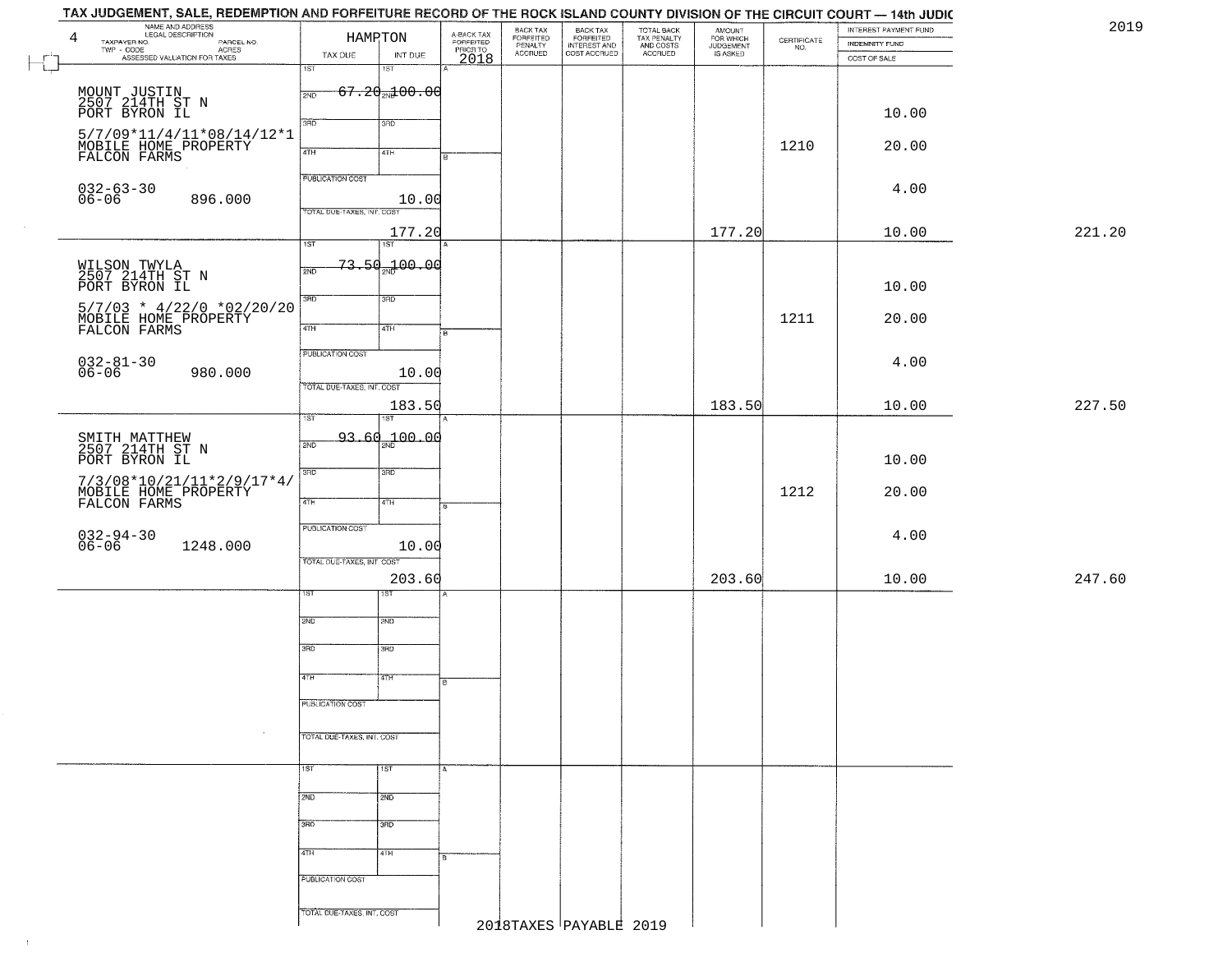|                                         |                      |              |                         | TAX JUDGEMENT, SALE, REDEMPTION AND FORFEITURE RECORD OF THE ROCK ISLAND COUNTY DIVISION OF THE CIRCUIT COURT — 14th JUDICIAL CIRCUIT OF ILLINOIS 2019 |                                     |                              | DATE OF REDEMP-    |                                                                                       |
|-----------------------------------------|----------------------|--------------|-------------------------|--------------------------------------------------------------------------------------------------------------------------------------------------------|-------------------------------------|------------------------------|--------------------|---------------------------------------------------------------------------------------|
| 4                                       | BY WHOM<br>PURCHASED | RATE<br>$\%$ | HAMPTON<br>DATE OF SALE | SUBSEQUENT TAXES PAID, FEES, AND TIME EXTENSION                                                                                                        | TOTAL DUE<br>TO REDEEM<br>FROM SALE | BY WHOM REDEEMED             | TION OR DEED       | RECEIVED REDEMPTION                                                                   |
|                                         |                      | <b>BID</b>   |                         |                                                                                                                                                        | LESS<br>COUNTY CLERK FEE            |                              | MO.<br>DAY<br>YEAR | MONEY IN FULL<br>$\frac{1}{\Gamma}$                                                   |
| RICO TRUSTEE<br>-1                      |                      | 18           | 12/27/2019              | 04/06/2020 Time Ext & incl<br>04/06/2020 Take Notice Fee                                                                                               | $07/22/2022$<br>20.95               |                              |                    | SALE IN ERROR<br>Certificate<br>Returned<br>& Cancelled<br>06/10/2021<br>Karen Kinney |
| RICO TRUSTEE<br>$\overline{\mathbf{c}}$ |                      | 18           | 12/27/2019              | 04/06/2020 Time Ext & incl<br>04/06/2020 Take Notice Fee                                                                                               | $07/22/2022$<br>$20.95$             |                              |                    | Certificate<br>Returned<br>& Cancelled <sup>2</sup><br>02/03/2022                     |
|                                         |                      |              |                         |                                                                                                                                                        | 453.20<br>160.00 VSG                |                              | 01/27/2022         | Karen Kinney                                                                          |
| RICO TRUSTEE<br>3                       |                      | 18           | 12/27/2019              | 04/06/2020 Time Ext & incl<br>04/06/2020 Take Notice Fee                                                                                               | $07/22/2022$<br>$20.95$             |                              |                    | Certificate<br>Returned<br>3<br>& Cancelled<br>05/01/2020                             |
|                                         |                      |              |                         |                                                                                                                                                        |                                     | 313.12<br>160.00 ERICA ROHDE | 04/20/2020         | Karen Kinney                                                                          |
| 4                                       |                      |              |                         |                                                                                                                                                        |                                     |                              |                    | SALE IN ERROR<br>4                                                                    |
| 5                                       |                      |              |                         |                                                                                                                                                        |                                     |                              |                    | SALE IN ERROR<br>5                                                                    |
|                                         |                      |              |                         | 2018TAXES PAYABLE 2019                                                                                                                                 |                                     |                              |                    |                                                                                       |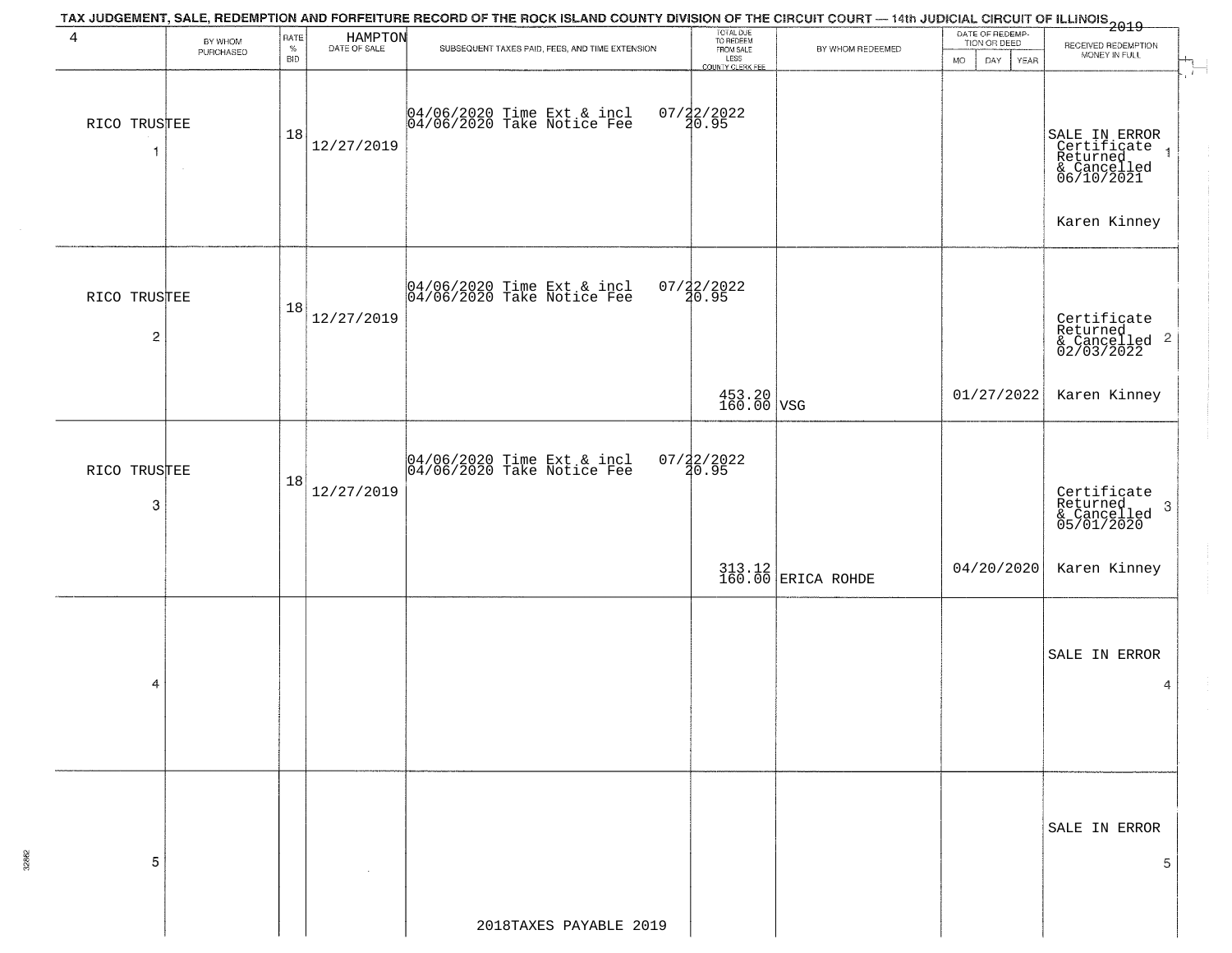| BACK TAX<br>FORFEITED<br>INTEREST AND<br>COST ACCRUED<br>A-BACK TAX<br>FORFEITED<br>PRIOR TO<br>FOR WHICH<br>JUDGEMENT<br>IS ASKED<br>$\begin{array}{c} \text{CERTIFICATE} \\ \text{NO.} \end{array}$<br>TAXPAYER NO.<br>LEGAL DESCRIPTION PARCEL NO.<br>- CODE ACRES<br>- ASSESSED VALUATION FOR TAXES<br><b>INDEMNITY FUND</b><br>PENALTY<br>TWP - CODE<br><b>ACCRUED</b><br>ACCRUED<br>TAX DUE<br>INT DUE<br>2018<br>COST OF SALE<br>$\Box$<br>15T<br>1ST<br>$-34.50 - 00.00$<br>ORTIZ LIZZET<br>1309 1ST ST<br>SILVIS IL<br>2ND<br>10.00<br>3RD<br>3RD<br>1/3/06<br>1213<br>MOBILE HOME PROPERTY<br>SILVIS HEIGHTS<br>20.00<br>4TH<br>4TH<br>в<br><b>PUBLICATION COST</b><br>4.00<br>$036 - 01 - 32$<br>$06 - 15$<br>460.000<br>10.00<br>TOTAL DUE-TAXES, INT. COST<br>144.50<br>144.50<br>10.00<br>1ST<br>१ऽ४<br>37.50 <sub>37</sub> 00.00<br>ORTIZ LIZZETTE<br>1309 1ST ST<br>2ND<br>SILVIS IL<br>10.00<br>3RD<br>3RD<br>$8 - 21 - 95$ 10-26-<br>1214<br>MOBILE HOME PROPERTY<br>SILVIS HEIGHTS<br>20.00<br>47H<br>4TH<br>i B<br>PUBLICATION COST<br>$036 - 03 - 32$<br>4.00<br>$06 - 15$<br>500.000<br>10.00<br>TOTAL DUE-TAXES, INT. COST<br>147.50<br>147.50<br>10.00<br>TST<br>1ST<br>$40.32 - 100.00$<br>OLVER JACI<br>1309 1ST ST<br>2ND<br>SILVIS IL<br>10.00<br>3RD<br>3 <sub>BD</sub><br>11/8/07*12/17/14<br>MOBILE HOME PROPERTY<br>SILVIS HEIGHTS<br>1215<br>20.00<br>4TH<br>4TH<br>F<br><b>PUBLICATION COST</b><br>036-07-32<br>06-15<br>4.00<br>672.000<br>10.00<br>TOTAL OUE-TAXES, INT. COST<br>150.32<br>10.00<br>150.32<br>ख़<br>2ND<br>2ND<br>3RD<br>3BD<br>4TH<br>47H<br>╔<br><b>PUBLICATION COST</b><br>TOTAL DUE-TAXES, INT. COST<br>1ST<br>1ST<br>2ND<br>2ND<br>3RD<br>3 <sub>BD</sub><br>4TH<br>4TH<br>PUBLICATION COST<br>TOTAL DUE-TAXES, INT. COST<br>2018TAXES PAYABLE 2019 | NAME AND ADDRESS<br>LEGAL DESCRIPTION<br>5 | HAMPTON | BACK TAX<br>FORFEITED | TOTAL BACK<br>TAX PENALTY<br>AND COSTS | <b>AMOUNT</b> | INTEREST PAYMENT FUND | 2019   |
|--------------------------------------------------------------------------------------------------------------------------------------------------------------------------------------------------------------------------------------------------------------------------------------------------------------------------------------------------------------------------------------------------------------------------------------------------------------------------------------------------------------------------------------------------------------------------------------------------------------------------------------------------------------------------------------------------------------------------------------------------------------------------------------------------------------------------------------------------------------------------------------------------------------------------------------------------------------------------------------------------------------------------------------------------------------------------------------------------------------------------------------------------------------------------------------------------------------------------------------------------------------------------------------------------------------------------------------------------------------------------------------------------------------------------------------------------------------------------------------------------------------------------------------------------------------------------------------------------------------------------------------------------------------------------------------------------------------------------------------------------------------------------------------------------------------|--------------------------------------------|---------|-----------------------|----------------------------------------|---------------|-----------------------|--------|
|                                                                                                                                                                                                                                                                                                                                                                                                                                                                                                                                                                                                                                                                                                                                                                                                                                                                                                                                                                                                                                                                                                                                                                                                                                                                                                                                                                                                                                                                                                                                                                                                                                                                                                                                                                                                              |                                            |         |                       |                                        |               |                       |        |
|                                                                                                                                                                                                                                                                                                                                                                                                                                                                                                                                                                                                                                                                                                                                                                                                                                                                                                                                                                                                                                                                                                                                                                                                                                                                                                                                                                                                                                                                                                                                                                                                                                                                                                                                                                                                              |                                            |         |                       |                                        |               |                       |        |
|                                                                                                                                                                                                                                                                                                                                                                                                                                                                                                                                                                                                                                                                                                                                                                                                                                                                                                                                                                                                                                                                                                                                                                                                                                                                                                                                                                                                                                                                                                                                                                                                                                                                                                                                                                                                              |                                            |         |                       |                                        |               |                       |        |
|                                                                                                                                                                                                                                                                                                                                                                                                                                                                                                                                                                                                                                                                                                                                                                                                                                                                                                                                                                                                                                                                                                                                                                                                                                                                                                                                                                                                                                                                                                                                                                                                                                                                                                                                                                                                              |                                            |         |                       |                                        |               |                       |        |
|                                                                                                                                                                                                                                                                                                                                                                                                                                                                                                                                                                                                                                                                                                                                                                                                                                                                                                                                                                                                                                                                                                                                                                                                                                                                                                                                                                                                                                                                                                                                                                                                                                                                                                                                                                                                              |                                            |         |                       |                                        |               |                       |        |
|                                                                                                                                                                                                                                                                                                                                                                                                                                                                                                                                                                                                                                                                                                                                                                                                                                                                                                                                                                                                                                                                                                                                                                                                                                                                                                                                                                                                                                                                                                                                                                                                                                                                                                                                                                                                              |                                            |         |                       |                                        |               |                       |        |
|                                                                                                                                                                                                                                                                                                                                                                                                                                                                                                                                                                                                                                                                                                                                                                                                                                                                                                                                                                                                                                                                                                                                                                                                                                                                                                                                                                                                                                                                                                                                                                                                                                                                                                                                                                                                              |                                            |         |                       |                                        |               |                       |        |
|                                                                                                                                                                                                                                                                                                                                                                                                                                                                                                                                                                                                                                                                                                                                                                                                                                                                                                                                                                                                                                                                                                                                                                                                                                                                                                                                                                                                                                                                                                                                                                                                                                                                                                                                                                                                              |                                            |         |                       |                                        |               |                       |        |
|                                                                                                                                                                                                                                                                                                                                                                                                                                                                                                                                                                                                                                                                                                                                                                                                                                                                                                                                                                                                                                                                                                                                                                                                                                                                                                                                                                                                                                                                                                                                                                                                                                                                                                                                                                                                              |                                            |         |                       |                                        |               |                       |        |
|                                                                                                                                                                                                                                                                                                                                                                                                                                                                                                                                                                                                                                                                                                                                                                                                                                                                                                                                                                                                                                                                                                                                                                                                                                                                                                                                                                                                                                                                                                                                                                                                                                                                                                                                                                                                              |                                            |         |                       |                                        |               |                       |        |
|                                                                                                                                                                                                                                                                                                                                                                                                                                                                                                                                                                                                                                                                                                                                                                                                                                                                                                                                                                                                                                                                                                                                                                                                                                                                                                                                                                                                                                                                                                                                                                                                                                                                                                                                                                                                              |                                            |         |                       |                                        |               |                       |        |
|                                                                                                                                                                                                                                                                                                                                                                                                                                                                                                                                                                                                                                                                                                                                                                                                                                                                                                                                                                                                                                                                                                                                                                                                                                                                                                                                                                                                                                                                                                                                                                                                                                                                                                                                                                                                              |                                            |         |                       |                                        |               |                       | 188.50 |
|                                                                                                                                                                                                                                                                                                                                                                                                                                                                                                                                                                                                                                                                                                                                                                                                                                                                                                                                                                                                                                                                                                                                                                                                                                                                                                                                                                                                                                                                                                                                                                                                                                                                                                                                                                                                              |                                            |         |                       |                                        |               |                       |        |
|                                                                                                                                                                                                                                                                                                                                                                                                                                                                                                                                                                                                                                                                                                                                                                                                                                                                                                                                                                                                                                                                                                                                                                                                                                                                                                                                                                                                                                                                                                                                                                                                                                                                                                                                                                                                              |                                            |         |                       |                                        |               |                       |        |
|                                                                                                                                                                                                                                                                                                                                                                                                                                                                                                                                                                                                                                                                                                                                                                                                                                                                                                                                                                                                                                                                                                                                                                                                                                                                                                                                                                                                                                                                                                                                                                                                                                                                                                                                                                                                              |                                            |         |                       |                                        |               |                       |        |
|                                                                                                                                                                                                                                                                                                                                                                                                                                                                                                                                                                                                                                                                                                                                                                                                                                                                                                                                                                                                                                                                                                                                                                                                                                                                                                                                                                                                                                                                                                                                                                                                                                                                                                                                                                                                              |                                            |         |                       |                                        |               |                       |        |
|                                                                                                                                                                                                                                                                                                                                                                                                                                                                                                                                                                                                                                                                                                                                                                                                                                                                                                                                                                                                                                                                                                                                                                                                                                                                                                                                                                                                                                                                                                                                                                                                                                                                                                                                                                                                              |                                            |         |                       |                                        |               |                       |        |
|                                                                                                                                                                                                                                                                                                                                                                                                                                                                                                                                                                                                                                                                                                                                                                                                                                                                                                                                                                                                                                                                                                                                                                                                                                                                                                                                                                                                                                                                                                                                                                                                                                                                                                                                                                                                              |                                            |         |                       |                                        |               |                       |        |
|                                                                                                                                                                                                                                                                                                                                                                                                                                                                                                                                                                                                                                                                                                                                                                                                                                                                                                                                                                                                                                                                                                                                                                                                                                                                                                                                                                                                                                                                                                                                                                                                                                                                                                                                                                                                              |                                            |         |                       |                                        |               |                       |        |
|                                                                                                                                                                                                                                                                                                                                                                                                                                                                                                                                                                                                                                                                                                                                                                                                                                                                                                                                                                                                                                                                                                                                                                                                                                                                                                                                                                                                                                                                                                                                                                                                                                                                                                                                                                                                              |                                            |         |                       |                                        |               |                       |        |
|                                                                                                                                                                                                                                                                                                                                                                                                                                                                                                                                                                                                                                                                                                                                                                                                                                                                                                                                                                                                                                                                                                                                                                                                                                                                                                                                                                                                                                                                                                                                                                                                                                                                                                                                                                                                              |                                            |         |                       |                                        |               |                       |        |
|                                                                                                                                                                                                                                                                                                                                                                                                                                                                                                                                                                                                                                                                                                                                                                                                                                                                                                                                                                                                                                                                                                                                                                                                                                                                                                                                                                                                                                                                                                                                                                                                                                                                                                                                                                                                              |                                            |         |                       |                                        |               |                       | 191.50 |
|                                                                                                                                                                                                                                                                                                                                                                                                                                                                                                                                                                                                                                                                                                                                                                                                                                                                                                                                                                                                                                                                                                                                                                                                                                                                                                                                                                                                                                                                                                                                                                                                                                                                                                                                                                                                              |                                            |         |                       |                                        |               |                       |        |
|                                                                                                                                                                                                                                                                                                                                                                                                                                                                                                                                                                                                                                                                                                                                                                                                                                                                                                                                                                                                                                                                                                                                                                                                                                                                                                                                                                                                                                                                                                                                                                                                                                                                                                                                                                                                              |                                            |         |                       |                                        |               |                       |        |
|                                                                                                                                                                                                                                                                                                                                                                                                                                                                                                                                                                                                                                                                                                                                                                                                                                                                                                                                                                                                                                                                                                                                                                                                                                                                                                                                                                                                                                                                                                                                                                                                                                                                                                                                                                                                              |                                            |         |                       |                                        |               |                       |        |
|                                                                                                                                                                                                                                                                                                                                                                                                                                                                                                                                                                                                                                                                                                                                                                                                                                                                                                                                                                                                                                                                                                                                                                                                                                                                                                                                                                                                                                                                                                                                                                                                                                                                                                                                                                                                              |                                            |         |                       |                                        |               |                       |        |
|                                                                                                                                                                                                                                                                                                                                                                                                                                                                                                                                                                                                                                                                                                                                                                                                                                                                                                                                                                                                                                                                                                                                                                                                                                                                                                                                                                                                                                                                                                                                                                                                                                                                                                                                                                                                              |                                            |         |                       |                                        |               |                       |        |
|                                                                                                                                                                                                                                                                                                                                                                                                                                                                                                                                                                                                                                                                                                                                                                                                                                                                                                                                                                                                                                                                                                                                                                                                                                                                                                                                                                                                                                                                                                                                                                                                                                                                                                                                                                                                              |                                            |         |                       |                                        |               |                       |        |
|                                                                                                                                                                                                                                                                                                                                                                                                                                                                                                                                                                                                                                                                                                                                                                                                                                                                                                                                                                                                                                                                                                                                                                                                                                                                                                                                                                                                                                                                                                                                                                                                                                                                                                                                                                                                              |                                            |         |                       |                                        |               |                       |        |
|                                                                                                                                                                                                                                                                                                                                                                                                                                                                                                                                                                                                                                                                                                                                                                                                                                                                                                                                                                                                                                                                                                                                                                                                                                                                                                                                                                                                                                                                                                                                                                                                                                                                                                                                                                                                              |                                            |         |                       |                                        |               |                       |        |
|                                                                                                                                                                                                                                                                                                                                                                                                                                                                                                                                                                                                                                                                                                                                                                                                                                                                                                                                                                                                                                                                                                                                                                                                                                                                                                                                                                                                                                                                                                                                                                                                                                                                                                                                                                                                              |                                            |         |                       |                                        |               |                       |        |
|                                                                                                                                                                                                                                                                                                                                                                                                                                                                                                                                                                                                                                                                                                                                                                                                                                                                                                                                                                                                                                                                                                                                                                                                                                                                                                                                                                                                                                                                                                                                                                                                                                                                                                                                                                                                              |                                            |         |                       |                                        |               |                       |        |
|                                                                                                                                                                                                                                                                                                                                                                                                                                                                                                                                                                                                                                                                                                                                                                                                                                                                                                                                                                                                                                                                                                                                                                                                                                                                                                                                                                                                                                                                                                                                                                                                                                                                                                                                                                                                              |                                            |         |                       |                                        |               |                       | 194.32 |
|                                                                                                                                                                                                                                                                                                                                                                                                                                                                                                                                                                                                                                                                                                                                                                                                                                                                                                                                                                                                                                                                                                                                                                                                                                                                                                                                                                                                                                                                                                                                                                                                                                                                                                                                                                                                              |                                            |         |                       |                                        |               |                       |        |
|                                                                                                                                                                                                                                                                                                                                                                                                                                                                                                                                                                                                                                                                                                                                                                                                                                                                                                                                                                                                                                                                                                                                                                                                                                                                                                                                                                                                                                                                                                                                                                                                                                                                                                                                                                                                              |                                            |         |                       |                                        |               |                       |        |
|                                                                                                                                                                                                                                                                                                                                                                                                                                                                                                                                                                                                                                                                                                                                                                                                                                                                                                                                                                                                                                                                                                                                                                                                                                                                                                                                                                                                                                                                                                                                                                                                                                                                                                                                                                                                              |                                            |         |                       |                                        |               |                       |        |
|                                                                                                                                                                                                                                                                                                                                                                                                                                                                                                                                                                                                                                                                                                                                                                                                                                                                                                                                                                                                                                                                                                                                                                                                                                                                                                                                                                                                                                                                                                                                                                                                                                                                                                                                                                                                              |                                            |         |                       |                                        |               |                       |        |
|                                                                                                                                                                                                                                                                                                                                                                                                                                                                                                                                                                                                                                                                                                                                                                                                                                                                                                                                                                                                                                                                                                                                                                                                                                                                                                                                                                                                                                                                                                                                                                                                                                                                                                                                                                                                              |                                            |         |                       |                                        |               |                       |        |
|                                                                                                                                                                                                                                                                                                                                                                                                                                                                                                                                                                                                                                                                                                                                                                                                                                                                                                                                                                                                                                                                                                                                                                                                                                                                                                                                                                                                                                                                                                                                                                                                                                                                                                                                                                                                              |                                            |         |                       |                                        |               |                       |        |
|                                                                                                                                                                                                                                                                                                                                                                                                                                                                                                                                                                                                                                                                                                                                                                                                                                                                                                                                                                                                                                                                                                                                                                                                                                                                                                                                                                                                                                                                                                                                                                                                                                                                                                                                                                                                              |                                            |         |                       |                                        |               |                       |        |
|                                                                                                                                                                                                                                                                                                                                                                                                                                                                                                                                                                                                                                                                                                                                                                                                                                                                                                                                                                                                                                                                                                                                                                                                                                                                                                                                                                                                                                                                                                                                                                                                                                                                                                                                                                                                              |                                            |         |                       |                                        |               |                       |        |
|                                                                                                                                                                                                                                                                                                                                                                                                                                                                                                                                                                                                                                                                                                                                                                                                                                                                                                                                                                                                                                                                                                                                                                                                                                                                                                                                                                                                                                                                                                                                                                                                                                                                                                                                                                                                              |                                            |         |                       |                                        |               |                       |        |
|                                                                                                                                                                                                                                                                                                                                                                                                                                                                                                                                                                                                                                                                                                                                                                                                                                                                                                                                                                                                                                                                                                                                                                                                                                                                                                                                                                                                                                                                                                                                                                                                                                                                                                                                                                                                              |                                            |         |                       |                                        |               |                       |        |
|                                                                                                                                                                                                                                                                                                                                                                                                                                                                                                                                                                                                                                                                                                                                                                                                                                                                                                                                                                                                                                                                                                                                                                                                                                                                                                                                                                                                                                                                                                                                                                                                                                                                                                                                                                                                              |                                            |         |                       |                                        |               |                       |        |
|                                                                                                                                                                                                                                                                                                                                                                                                                                                                                                                                                                                                                                                                                                                                                                                                                                                                                                                                                                                                                                                                                                                                                                                                                                                                                                                                                                                                                                                                                                                                                                                                                                                                                                                                                                                                              |                                            |         |                       |                                        |               |                       |        |
|                                                                                                                                                                                                                                                                                                                                                                                                                                                                                                                                                                                                                                                                                                                                                                                                                                                                                                                                                                                                                                                                                                                                                                                                                                                                                                                                                                                                                                                                                                                                                                                                                                                                                                                                                                                                              |                                            |         |                       |                                        |               |                       |        |
|                                                                                                                                                                                                                                                                                                                                                                                                                                                                                                                                                                                                                                                                                                                                                                                                                                                                                                                                                                                                                                                                                                                                                                                                                                                                                                                                                                                                                                                                                                                                                                                                                                                                                                                                                                                                              |                                            |         |                       |                                        |               |                       |        |
|                                                                                                                                                                                                                                                                                                                                                                                                                                                                                                                                                                                                                                                                                                                                                                                                                                                                                                                                                                                                                                                                                                                                                                                                                                                                                                                                                                                                                                                                                                                                                                                                                                                                                                                                                                                                              |                                            |         |                       |                                        |               |                       |        |
|                                                                                                                                                                                                                                                                                                                                                                                                                                                                                                                                                                                                                                                                                                                                                                                                                                                                                                                                                                                                                                                                                                                                                                                                                                                                                                                                                                                                                                                                                                                                                                                                                                                                                                                                                                                                              |                                            |         |                       |                                        |               |                       |        |
|                                                                                                                                                                                                                                                                                                                                                                                                                                                                                                                                                                                                                                                                                                                                                                                                                                                                                                                                                                                                                                                                                                                                                                                                                                                                                                                                                                                                                                                                                                                                                                                                                                                                                                                                                                                                              |                                            |         |                       |                                        |               |                       |        |
|                                                                                                                                                                                                                                                                                                                                                                                                                                                                                                                                                                                                                                                                                                                                                                                                                                                                                                                                                                                                                                                                                                                                                                                                                                                                                                                                                                                                                                                                                                                                                                                                                                                                                                                                                                                                              |                                            |         |                       |                                        |               |                       |        |
|                                                                                                                                                                                                                                                                                                                                                                                                                                                                                                                                                                                                                                                                                                                                                                                                                                                                                                                                                                                                                                                                                                                                                                                                                                                                                                                                                                                                                                                                                                                                                                                                                                                                                                                                                                                                              |                                            |         |                       |                                        |               |                       |        |
|                                                                                                                                                                                                                                                                                                                                                                                                                                                                                                                                                                                                                                                                                                                                                                                                                                                                                                                                                                                                                                                                                                                                                                                                                                                                                                                                                                                                                                                                                                                                                                                                                                                                                                                                                                                                              |                                            |         |                       |                                        |               |                       |        |
|                                                                                                                                                                                                                                                                                                                                                                                                                                                                                                                                                                                                                                                                                                                                                                                                                                                                                                                                                                                                                                                                                                                                                                                                                                                                                                                                                                                                                                                                                                                                                                                                                                                                                                                                                                                                              |                                            |         |                       |                                        |               |                       |        |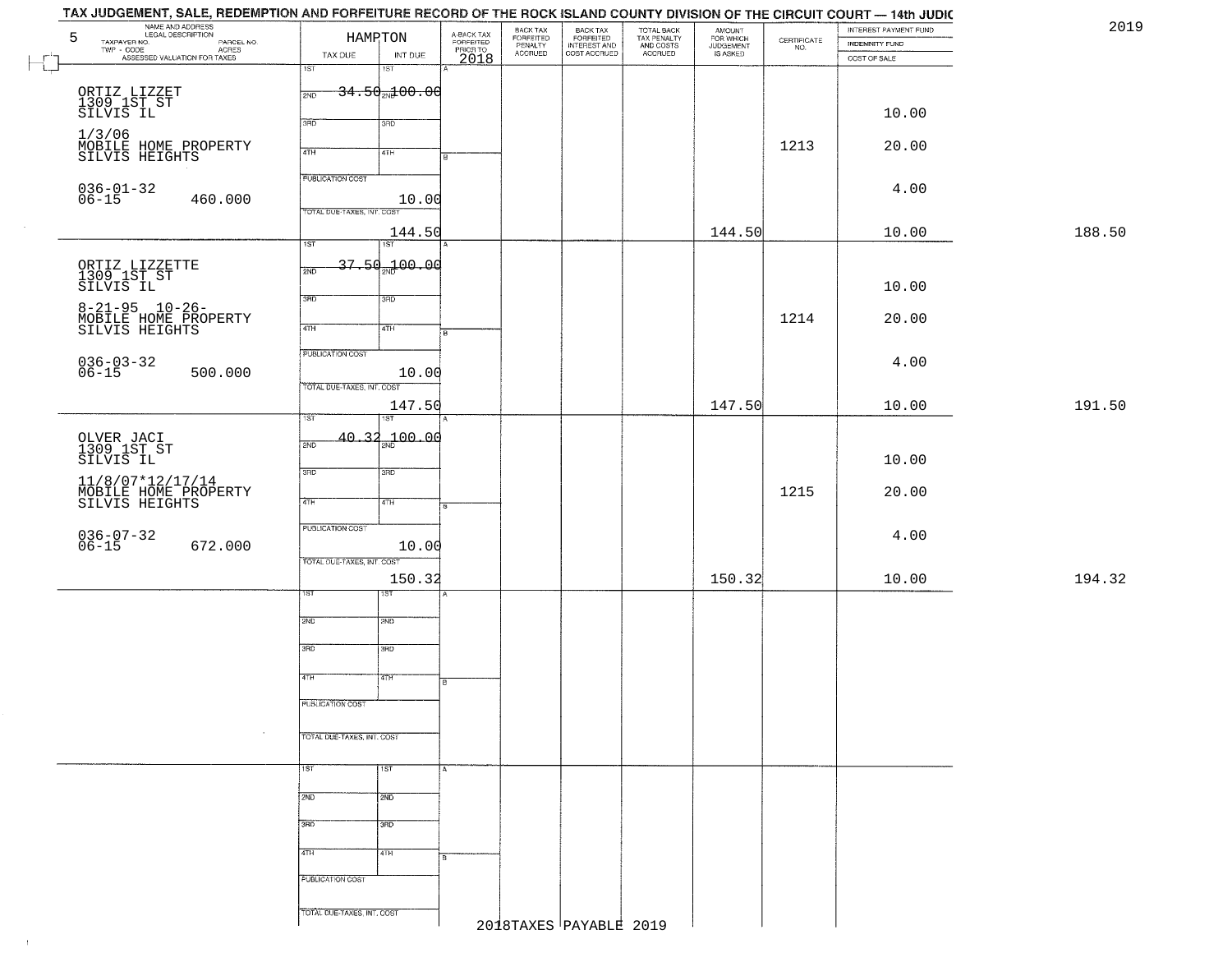| 5                                       |                      | RATE       |                         | TAX JUDGEMENT, SALE, REDEMPTION AND FORFEITURE RECORD OF THE ROCK ISLAND COUNTY DIVISION OF THE CIRCUIT COURT — 14th JUDICIAL CIRCUIT OF ILLINOIS 2019 | TOTAL DUE<br>TO REDEEM         |                  | DATE OF REDEMP-     |                                                                                             |  |
|-----------------------------------------|----------------------|------------|-------------------------|--------------------------------------------------------------------------------------------------------------------------------------------------------|--------------------------------|------------------|---------------------|---------------------------------------------------------------------------------------------|--|
|                                         | BY WHOM<br>PURCHASED | $\%$       | HAMPTON<br>DATE OF SALE | SUBSEQUENT TAXES PAID, FEES, AND TIME EXTENSION                                                                                                        | FROM SALE                      | BY WHOM REDEEMED | TION OR DEED        | RECEIVED REDEMPTION<br>MONEY IN FULL                                                        |  |
|                                         |                      | <b>BID</b> |                         |                                                                                                                                                        | LESS<br>COUNTY CLERK FEE       |                  | DAY.<br>YEAR<br>MO. |                                                                                             |  |
| RICO TRUSTEE<br>-1                      |                      | 18         | 12/27/2019              | 04/06/2020 Time Ext & incl<br>04/06/2020 Take Notice Fee                                                                                               | $07/22/2022$<br>20.95          |                  |                     | SALE IN ERROR<br>Certificate 1<br>Returned 4<br>& Cancelled<br>09/03/2021                   |  |
|                                         |                      |            |                         |                                                                                                                                                        |                                |                  |                     | Karen Kinney                                                                                |  |
| RICO TRUSTEE<br>$\overline{\mathbf{c}}$ |                      | 18         | 12/27/2019              | 04/06/2020 Time Ext & incl<br>04/06/2020 Take Notice Fee                                                                                               | $07/22/2022$<br>$20.95$        |                  |                     | SALE IN ERROR<br>Certificate<br>Returned<br>& Cancelled 2<br>09/03/2021<br>Karen Kinney     |  |
|                                         |                      |            |                         |                                                                                                                                                        |                                |                  |                     |                                                                                             |  |
| RICO TRUSTEE<br>3                       |                      | 18         | 12/27/2019              | 04/06/2020 Time Ext & incl<br>04/06/2020 Take Notice Fee<br>11/30/2020 Subs paid                                                                       | $07/22/2022$<br>20.95<br>64.50 |                  |                     | SALE IN ERROR<br>Certificate<br>Returned<br>-3<br>& Cancelled<br>06/10/2021<br>Karen Kinney |  |
| 4                                       |                      |            |                         |                                                                                                                                                        |                                |                  |                     | SALE IN ERROR<br>4                                                                          |  |
| 5                                       |                      |            |                         |                                                                                                                                                        |                                |                  |                     | SALE IN ERROR<br>5                                                                          |  |
|                                         |                      |            |                         |                                                                                                                                                        |                                |                  |                     |                                                                                             |  |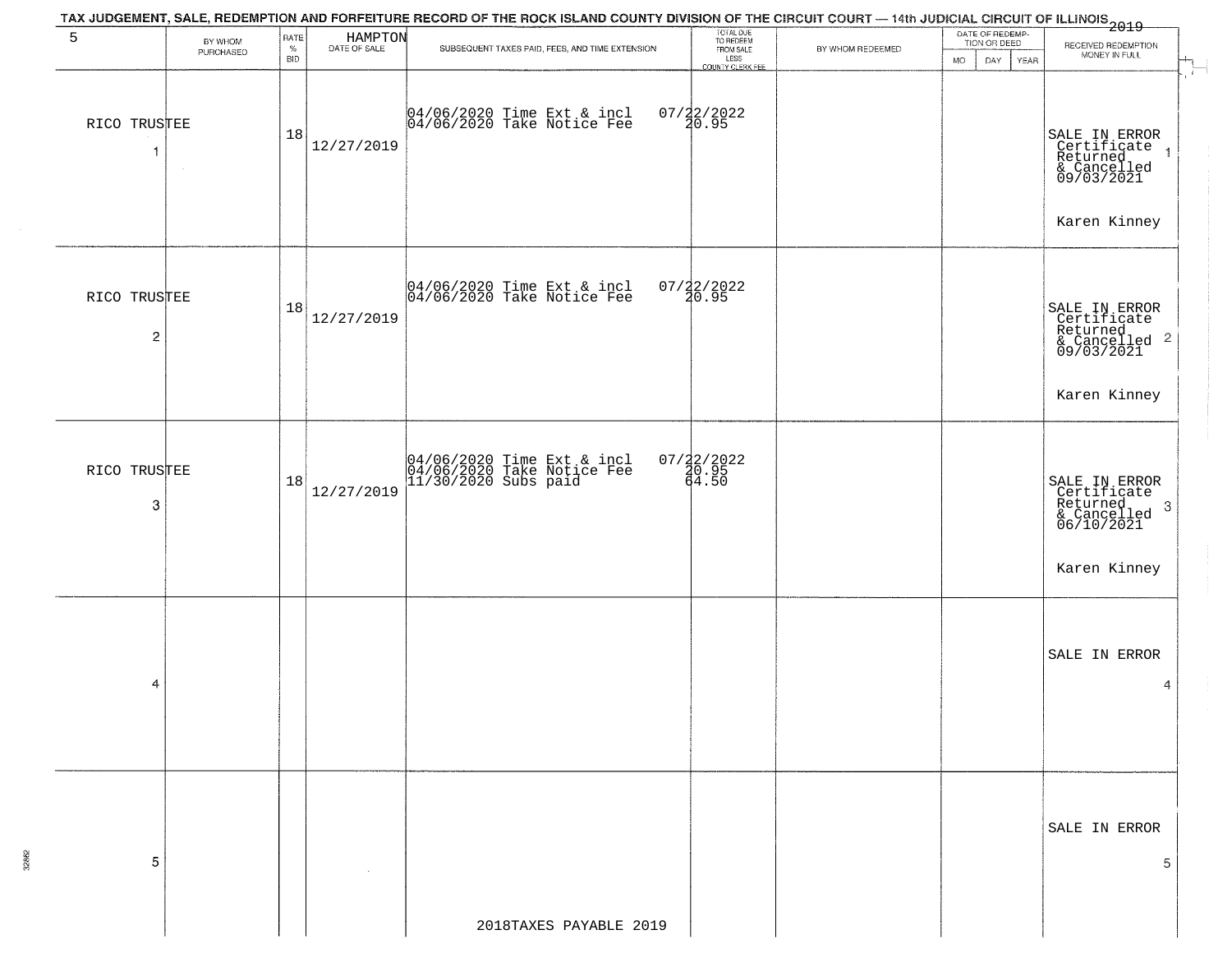| 6 | NAME AND ADDRESS<br>LEGAL DESCRIPTION                                                             | SOUTH MOLINE               |                                |                                     | BACK TAX                               |                                                       |                                                   |                                              |                                                                 | INTEREST PAYMENT FUND |        |
|---|---------------------------------------------------------------------------------------------------|----------------------------|--------------------------------|-------------------------------------|----------------------------------------|-------------------------------------------------------|---------------------------------------------------|----------------------------------------------|-----------------------------------------------------------------|-----------------------|--------|
|   | TAXPAYER NO.<br>ECONOMIC DESCRIPTION PARCEL NO.<br>- CODE ACRES<br>- ASSESSED VALUATION FOR TAXES |                            |                                | A-BACK TAX<br>FORFEITED<br>PRIOR TO | FORFEITED<br>PENALTY<br><b>ACCRUED</b> | BACK TAX<br>FORFEITED<br>INTEREST AND<br>COST ACCRUED | TOTAL BACK<br>TAX PENALTY<br>AND COSTS<br>ACCRUED | AMOUNT<br>FOR WHICH<br>JUDGEMENT<br>IS ASKED | $\begin{array}{c} \text{CERTIFICATE} \\ \text{NO.} \end{array}$ | INDEMNITY FUND        |        |
|   |                                                                                                   | TAX DUE                    | INT DUE                        | 2018                                |                                        |                                                       |                                                   |                                              |                                                                 | COST OF SALE          |        |
|   |                                                                                                   | 1ST                        | 1ST                            |                                     |                                        |                                                       |                                                   |                                              |                                                                 |                       |        |
|   |                                                                                                   |                            | $37.50$ <sub>2N</sub> $200.00$ |                                     |                                        |                                                       |                                                   |                                              |                                                                 |                       |        |
|   | PESTLE SCOTT<br>4100 27TH ST<br>MOLINE IL                                                         | 2ND                        |                                |                                     |                                        |                                                       |                                                   |                                              |                                                                 |                       |        |
|   |                                                                                                   |                            |                                |                                     |                                        |                                                       |                                                   |                                              |                                                                 | 10.00                 |        |
|   |                                                                                                   | 3RD                        | 3RD                            |                                     |                                        |                                                       |                                                   |                                              |                                                                 |                       |        |
|   | $8/1/18*$                                                                                         |                            |                                |                                     |                                        |                                                       |                                                   |                                              |                                                                 |                       |        |
|   | MOBILE HOME PROPERTY<br>BON AIR                                                                   | 4TH                        | 4TH                            |                                     |                                        |                                                       |                                                   |                                              | 1216                                                            | 20.00                 |        |
|   |                                                                                                   |                            |                                |                                     |                                        |                                                       |                                                   |                                              |                                                                 |                       |        |
|   |                                                                                                   | <b>PUBLICATION COST</b>    |                                |                                     |                                        |                                                       |                                                   |                                              |                                                                 |                       |        |
|   | 005-03-40<br>07-05                                                                                |                            |                                |                                     |                                        |                                                       |                                                   |                                              |                                                                 | 4.00                  |        |
|   | 500.000                                                                                           | TOTAL DUE-TAXES, INT. COST | 10.00                          |                                     |                                        |                                                       |                                                   |                                              |                                                                 |                       |        |
|   |                                                                                                   |                            |                                |                                     |                                        |                                                       |                                                   |                                              |                                                                 |                       |        |
|   |                                                                                                   |                            | $\frac{147.50}{1181}$          |                                     |                                        |                                                       |                                                   | 147.50                                       |                                                                 | 10.00                 | 191.50 |
|   |                                                                                                   | 1ST                        |                                |                                     |                                        |                                                       |                                                   |                                              |                                                                 |                       |        |
|   |                                                                                                   |                            |                                |                                     |                                        |                                                       |                                                   |                                              |                                                                 |                       |        |
|   |                                                                                                   | 2ND                        | 2ND                            |                                     |                                        |                                                       |                                                   |                                              |                                                                 |                       |        |
|   |                                                                                                   |                            |                                |                                     |                                        |                                                       |                                                   |                                              |                                                                 |                       |        |
|   |                                                                                                   | 3BD                        | 3RD                            |                                     |                                        |                                                       |                                                   |                                              |                                                                 |                       |        |
|   |                                                                                                   |                            |                                |                                     |                                        |                                                       |                                                   |                                              |                                                                 |                       |        |
|   |                                                                                                   | $\overline{47H}$           | 4TH                            | в                                   |                                        |                                                       |                                                   |                                              |                                                                 |                       |        |
|   |                                                                                                   |                            |                                |                                     |                                        |                                                       |                                                   |                                              |                                                                 |                       |        |
|   |                                                                                                   | PUBLICATION COST           |                                |                                     |                                        |                                                       |                                                   |                                              |                                                                 |                       |        |
|   |                                                                                                   |                            |                                |                                     |                                        |                                                       |                                                   |                                              |                                                                 |                       |        |
|   |                                                                                                   | TOTAL DUE-TAXES, INT. COST |                                |                                     |                                        |                                                       |                                                   |                                              |                                                                 |                       |        |
|   |                                                                                                   |                            |                                |                                     |                                        |                                                       |                                                   |                                              |                                                                 |                       |        |
|   |                                                                                                   |                            |                                |                                     |                                        |                                                       |                                                   |                                              |                                                                 |                       |        |
|   |                                                                                                   | 1ST <sup>"</sup>           | 1ST                            |                                     |                                        |                                                       |                                                   |                                              |                                                                 |                       |        |
|   |                                                                                                   |                            |                                |                                     |                                        |                                                       |                                                   |                                              |                                                                 |                       |        |
|   |                                                                                                   | 2ND                        | 2ND                            |                                     |                                        |                                                       |                                                   |                                              |                                                                 |                       |        |
|   |                                                                                                   |                            |                                |                                     |                                        |                                                       |                                                   |                                              |                                                                 |                       |        |
|   |                                                                                                   | 3RD                        | 3RD                            |                                     |                                        |                                                       |                                                   |                                              |                                                                 |                       |        |
|   |                                                                                                   |                            |                                |                                     |                                        |                                                       |                                                   |                                              |                                                                 |                       |        |
|   |                                                                                                   | 4TH                        | 4TH                            | 8                                   |                                        |                                                       |                                                   |                                              |                                                                 |                       |        |
|   |                                                                                                   |                            |                                |                                     |                                        |                                                       |                                                   |                                              |                                                                 |                       |        |
|   |                                                                                                   | PUBLICATION COST           |                                |                                     |                                        |                                                       |                                                   |                                              |                                                                 |                       |        |
|   |                                                                                                   |                            |                                |                                     |                                        |                                                       |                                                   |                                              |                                                                 |                       |        |
|   |                                                                                                   | TOTAL OUE-TAXES, INT. COST |                                |                                     |                                        |                                                       |                                                   |                                              |                                                                 |                       |        |
|   |                                                                                                   |                            |                                |                                     |                                        |                                                       |                                                   |                                              |                                                                 |                       |        |
|   |                                                                                                   |                            |                                |                                     |                                        |                                                       |                                                   |                                              |                                                                 |                       |        |
|   |                                                                                                   | 1ST                        | १९४                            |                                     |                                        |                                                       |                                                   |                                              |                                                                 |                       |        |
|   |                                                                                                   |                            |                                |                                     |                                        |                                                       |                                                   |                                              |                                                                 |                       |        |
|   |                                                                                                   | 2ND                        | 2ND                            |                                     |                                        |                                                       |                                                   |                                              |                                                                 |                       |        |
|   |                                                                                                   |                            |                                |                                     |                                        |                                                       |                                                   |                                              |                                                                 |                       |        |
|   |                                                                                                   | 3RD                        | 3BD                            |                                     |                                        |                                                       |                                                   |                                              |                                                                 |                       |        |
|   |                                                                                                   |                            |                                |                                     |                                        |                                                       |                                                   |                                              |                                                                 |                       |        |
|   |                                                                                                   | 4TH                        | 47H                            | в                                   |                                        |                                                       |                                                   |                                              |                                                                 |                       |        |
|   |                                                                                                   |                            |                                |                                     |                                        |                                                       |                                                   |                                              |                                                                 |                       |        |
|   |                                                                                                   | PUBLICATION COST           |                                |                                     |                                        |                                                       |                                                   |                                              |                                                                 |                       |        |
|   |                                                                                                   |                            |                                |                                     |                                        |                                                       |                                                   |                                              |                                                                 |                       |        |
|   | $\sim$                                                                                            | TOTAL DUE-TAXES, INT. COST |                                |                                     |                                        |                                                       |                                                   |                                              |                                                                 |                       |        |
|   |                                                                                                   |                            |                                |                                     |                                        |                                                       |                                                   |                                              |                                                                 |                       |        |
|   |                                                                                                   |                            |                                |                                     |                                        |                                                       |                                                   |                                              |                                                                 |                       |        |
|   |                                                                                                   | 1ST                        | 1ST                            |                                     |                                        |                                                       |                                                   |                                              |                                                                 |                       |        |
|   |                                                                                                   |                            |                                |                                     |                                        |                                                       |                                                   |                                              |                                                                 |                       |        |
|   |                                                                                                   | 2ND                        | 2ND                            |                                     |                                        |                                                       |                                                   |                                              |                                                                 |                       |        |
|   |                                                                                                   |                            |                                |                                     |                                        |                                                       |                                                   |                                              |                                                                 |                       |        |
|   |                                                                                                   | 3RD                        | 3BD                            |                                     |                                        |                                                       |                                                   |                                              |                                                                 |                       |        |
|   |                                                                                                   |                            |                                |                                     |                                        |                                                       |                                                   |                                              |                                                                 |                       |        |
|   |                                                                                                   | 4TH                        | 4TH                            | B                                   |                                        |                                                       |                                                   |                                              |                                                                 |                       |        |
|   |                                                                                                   |                            |                                |                                     |                                        |                                                       |                                                   |                                              |                                                                 |                       |        |
|   |                                                                                                   | PUBLICATION COST           |                                |                                     |                                        |                                                       |                                                   |                                              |                                                                 |                       |        |
|   |                                                                                                   |                            |                                |                                     |                                        |                                                       |                                                   |                                              |                                                                 |                       |        |
|   |                                                                                                   | TOTAL DUE-TAXES, INT. COST |                                |                                     |                                        |                                                       |                                                   |                                              |                                                                 |                       |        |
|   |                                                                                                   |                            |                                |                                     |                                        | 2018TAXES PAYABLE 2019                                |                                                   |                                              |                                                                 |                       |        |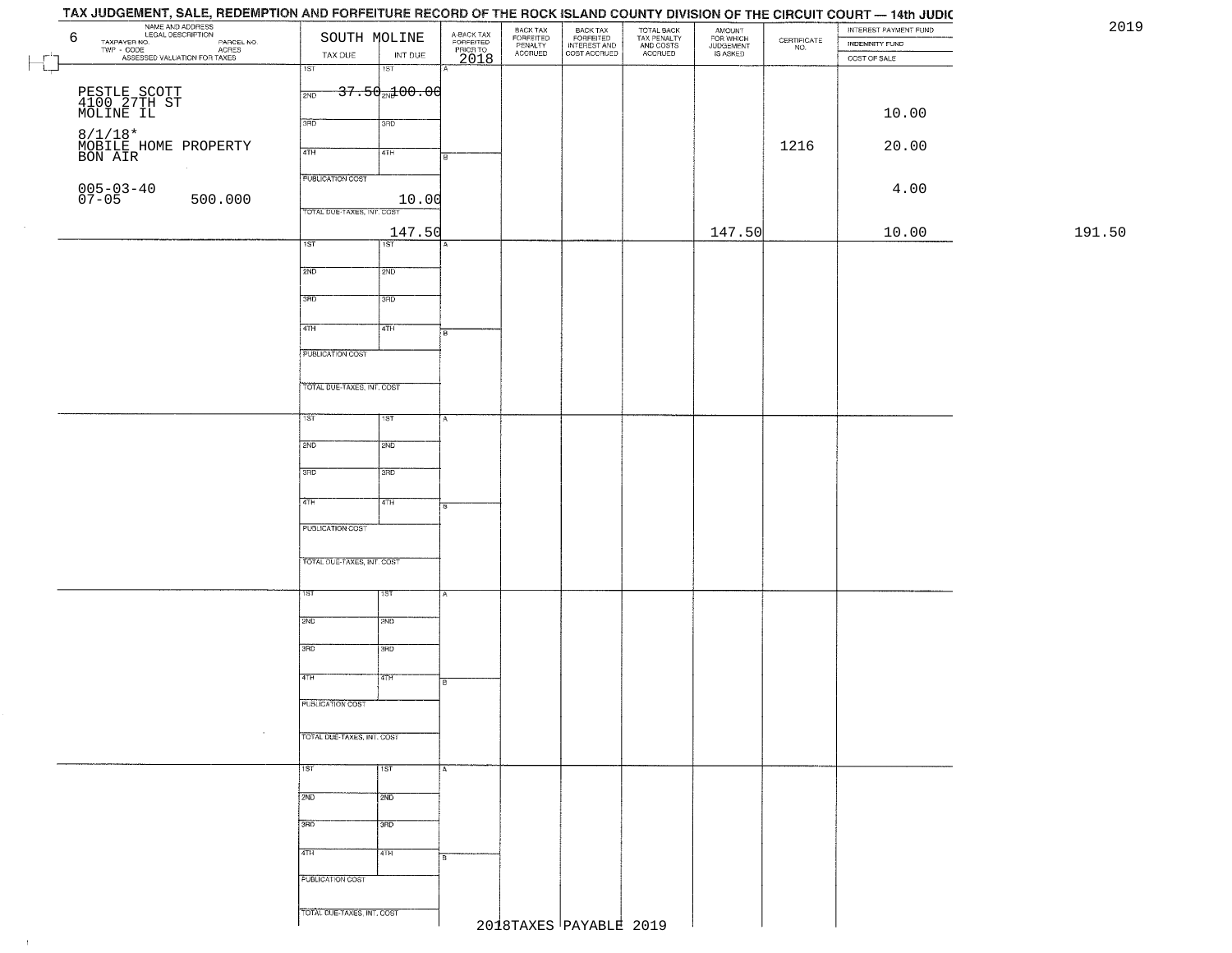| $\sqrt{6}$                   | BY WHOM<br>PURCHASED | $\ensuremath{\mathsf{RATE}}\xspace_{\%}$<br><b>BID</b> | SOUTH MOLINE | SUBSEQUENT TAXES PAID, FEES, AND TIME EXTENSION | TOTAL DUE<br>TO REDEEM<br>FROM SALE<br>LESS<br>COUNTY CLERK FEE | BY WHOM REDEEMED                   | DATE OF REDEMP-<br>TION OR DEED<br>DAY YEAR<br><b>MO</b> | RECEIVED REDEMPTION<br>MONEY IN FULL                                    |
|------------------------------|----------------------|--------------------------------------------------------|--------------|-------------------------------------------------|-----------------------------------------------------------------|------------------------------------|----------------------------------------------------------|-------------------------------------------------------------------------|
| RICO TRUSTEE<br>$\mathbf{1}$ |                      | 18                                                     | 12/27/2019   |                                                 |                                                                 |                                    |                                                          | $\hat{I}$ .<br>Certificate 1<br>Returned 1<br>& Cancelled<br>03/03/2020 |
|                              |                      |                                                        |              |                                                 |                                                                 | 225.97<br>160.00 DANIEL GLAZEBROOK | 02/25/2020                                               | Karen Kinney                                                            |
| $\overline{c}$               |                      |                                                        |              |                                                 |                                                                 |                                    |                                                          | $\mathbf{2}$                                                            |
| $\boldsymbol{3}$             |                      |                                                        |              |                                                 |                                                                 |                                    |                                                          | 3                                                                       |
| 4                            |                      |                                                        |              |                                                 |                                                                 |                                    |                                                          | 4                                                                       |
| 5                            |                      |                                                        |              |                                                 |                                                                 |                                    |                                                          | 5                                                                       |
|                              |                      |                                                        |              | 2018TAXES PAYABLE 2019                          |                                                                 |                                    |                                                          |                                                                         |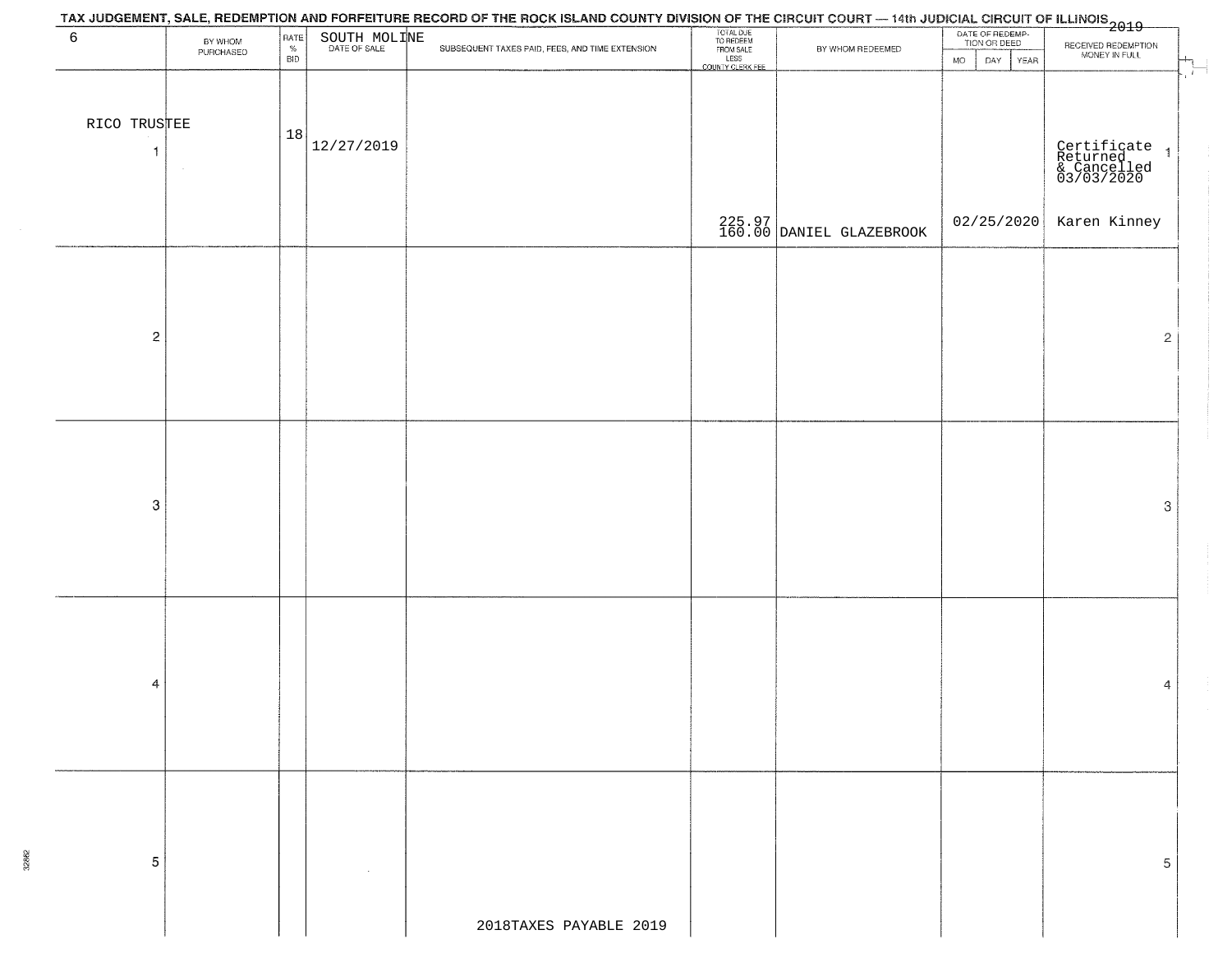| 2019   | INTEREST PAYMENT FUND |                    | <b>AMOUNT</b>                      |                                                   | BACK TAX<br>FORFEITED<br>INTEREST AND | BACK TAX<br>FORFEITED |                                     |                     | SOUTH MOLINE               | NAME AND ADDRESS<br>LEGAL DESCRIPTION                           |
|--------|-----------------------|--------------------|------------------------------------|---------------------------------------------------|---------------------------------------|-----------------------|-------------------------------------|---------------------|----------------------------|-----------------------------------------------------------------|
|        | <b>INDEMNITY FUND</b> | CERTIFICATE<br>NO. | FOR WHICH<br>JUDGEMENT<br>IS ASKED | TOTAL BACK<br>TAX PENALTY<br>AND COSTS<br>ACCRUED | COST ACCRUED                          | PENALTY               | A-BACK TAX<br>FORFEITED<br>PRIOR TO |                     |                            | TAXPAYER NO.<br>PARCEL NO.<br>ACRES<br>TWP - CODE               |
|        | COST OF SALE          |                    |                                    |                                                   |                                       | <b>ACCRUED</b>        | 2018                                | INT DUE<br>1ST      | TAX DUE<br>1ST             | ASSESSED VALUATION FOR TAXES                                    |
|        |                       |                    |                                    |                                                   |                                       |                       |                                     |                     |                            |                                                                 |
|        |                       |                    |                                    |                                                   |                                       |                       |                                     | $-54.00 - 00.00$    | 2ND                        | TEMPLETON GENE<br>830 1ST AVE<br>EAST MOLINE IL                 |
|        | 10.00                 |                    |                                    |                                                   |                                       |                       |                                     |                     |                            |                                                                 |
|        |                       |                    |                                    |                                                   |                                       |                       |                                     | 3RD                 | 3BD                        | 5/16/07*8/3/07*12/12/13*1                                       |
|        | 20.00                 | 1217               |                                    |                                                   |                                       |                       |                                     | 4TH                 | 4TH                        | MOBILE HOME PROPERTY<br>MISSISSIPPI                             |
|        |                       |                    |                                    |                                                   |                                       |                       |                                     |                     |                            |                                                                 |
|        | 4.00                  |                    |                                    |                                                   |                                       |                       |                                     |                     | PUBLICATION COST           | $020 - 04 - 44$<br>07-03                                        |
|        |                       |                    |                                    |                                                   |                                       |                       |                                     | 10.00               | TOTAL DUE-TAXES, INT. COST | 720.000                                                         |
|        |                       |                    |                                    |                                                   |                                       |                       |                                     |                     |                            |                                                                 |
| 208.00 | 10.00                 |                    | 164.00                             |                                                   |                                       |                       |                                     | 164.00<br>1ST       | $\overline{1ST}$           |                                                                 |
|        |                       |                    |                                    |                                                   |                                       |                       |                                     | 54.00 100.00        |                            |                                                                 |
|        |                       |                    |                                    |                                                   |                                       |                       |                                     |                     | 2ND                        | CRUZ VICTORIANO<br>830 1ST AVE                                  |
|        | 10.00                 |                    |                                    |                                                   |                                       |                       |                                     | 3RD                 | 3RD                        | EAST MOLINE IL                                                  |
|        | 20.00                 | 1218               |                                    |                                                   |                                       |                       |                                     |                     |                            | 11/9/10                                                         |
|        |                       |                    |                                    |                                                   |                                       |                       |                                     | 4TH                 | $\overline{47H}$           | MOBILE HOME PROPERTY<br>MISSISSIPPI                             |
|        |                       |                    |                                    |                                                   |                                       |                       |                                     |                     | PUBLICATION COST           |                                                                 |
|        | 4.00                  |                    |                                    |                                                   |                                       |                       |                                     | 10.00               |                            | $020 - 16 - 44$<br>$07 - 03$<br>720.000                         |
|        |                       |                    |                                    |                                                   |                                       |                       |                                     |                     | TOTAL DUE-TAXES, INT. COST |                                                                 |
| 208.00 | 10.00                 |                    | 164.00                             |                                                   |                                       |                       |                                     | 164.00              |                            |                                                                 |
|        |                       |                    |                                    |                                                   |                                       |                       |                                     | 187                 | is T                       |                                                                 |
|        |                       |                    |                                    |                                                   |                                       |                       |                                     | $-34.50 - 00.00$    |                            | WALSH AMANDA/TRENT MOONEY<br>830_1ST AVE                        |
|        | 10.00                 |                    |                                    |                                                   |                                       |                       |                                     |                     |                            | EAST MOLINE IL                                                  |
|        |                       |                    |                                    |                                                   |                                       |                       |                                     | 3RD                 | 3BD                        | 8/6/04*11/27/12*02/15/13*                                       |
|        | 20.00                 | 1219               |                                    |                                                   |                                       |                       |                                     | 4TH                 | 4TH                        | MOBILE HOME PROPERTY                                            |
|        |                       |                    |                                    |                                                   |                                       |                       |                                     |                     |                            |                                                                 |
|        | 4.00                  |                    |                                    |                                                   |                                       |                       |                                     |                     | <b>PUBLICATION COST</b>    |                                                                 |
|        |                       |                    |                                    |                                                   |                                       |                       |                                     | 10.00               |                            | $020 - 48 - 44$<br>07-03<br>460.000                             |
|        |                       |                    |                                    |                                                   |                                       |                       |                                     |                     | TOTAL OUE-TAXES, INT. COST |                                                                 |
| 188.50 | 10.00                 |                    | 144.50                             |                                                   |                                       |                       |                                     | 144.50              |                            |                                                                 |
|        |                       |                    |                                    |                                                   |                                       |                       |                                     | 100.00              | 73.50                      |                                                                 |
|        |                       |                    |                                    |                                                   |                                       |                       |                                     |                     | 2ND                        | CRUZ ELIZABETH<br>830 1ST AVE                                   |
|        | 10.00                 |                    |                                    |                                                   |                                       |                       |                                     | 3BD                 | 3RD                        | EAST MOLINE IL                                                  |
|        | 20.00                 | 1220               |                                    |                                                   |                                       |                       |                                     |                     |                            | 7/22/10*11/28/17*5/4/18*<br>MOBILE HOME PROPERTY                |
|        |                       |                    |                                    |                                                   |                                       |                       |                                     | वाम                 | 4TH                        | MISSISSIPPI                                                     |
|        |                       |                    |                                    |                                                   |                                       |                       |                                     |                     | PUBLICATION COST           |                                                                 |
|        | 4.00                  |                    |                                    |                                                   |                                       |                       |                                     | 10.00               |                            | $020 - 49 - 44$<br>07-03<br>980.000                             |
|        |                       |                    |                                    |                                                   |                                       |                       |                                     |                     | TOTAL DUE-TAXES, INT. COST |                                                                 |
| 227.50 | 10.00                 |                    | 183.50                             |                                                   |                                       |                       |                                     | 183.50              |                            |                                                                 |
|        |                       |                    |                                    |                                                   |                                       |                       |                                     | 1ST                 | 1ST                        |                                                                 |
|        |                       |                    |                                    |                                                   |                                       |                       |                                     | 54.00 100.00<br>2ND | 2ND                        | ARIZA BELEN<br>830_1ST_AVE                                      |
|        | 10.00                 |                    |                                    |                                                   |                                       |                       |                                     |                     |                            | EAST MOLINE IL                                                  |
|        |                       |                    |                                    |                                                   |                                       |                       |                                     | 3 <sub>BD</sub>     | 3RD                        |                                                                 |
|        | 20.00                 | 1221               |                                    |                                                   |                                       |                       |                                     |                     |                            | 5/14/10*5/16/11*3/31/16*<br>MOBILE HOME PROPERTY<br>MISSISSIPPI |
|        |                       |                    |                                    |                                                   |                                       |                       |                                     | 4TH                 | 4TH                        |                                                                 |
|        | 4.00                  |                    |                                    |                                                   |                                       |                       |                                     |                     | PUBLICATION COST           |                                                                 |
|        |                       |                    |                                    |                                                   |                                       |                       |                                     | 10.00               |                            | $020 - 67 - 44$<br>07-03<br>720.000                             |
|        |                       |                    |                                    |                                                   |                                       |                       |                                     |                     | TOTAL DUE-TAXES, INT. COST |                                                                 |
| 208.00 | 10.00                 |                    | 164.00                             |                                                   |                                       |                       |                                     | 164.00              |                            |                                                                 |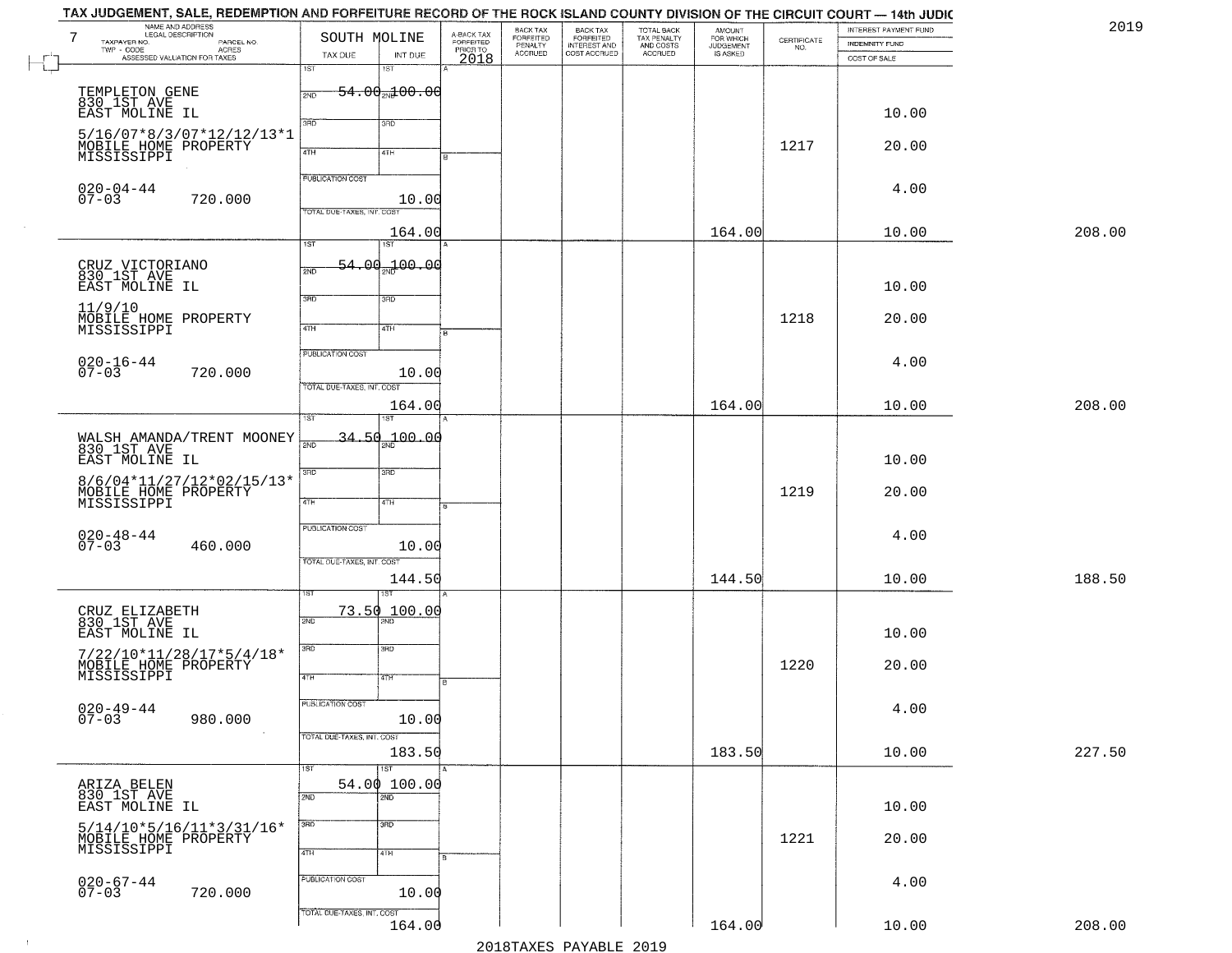|                   |           |              |              | TAX JUDGEMENT, SALE, REDEMPTION AND FORFEITURE RECORD OF THE ROCK ISLAND COUNTY DIVISION OF THE CIRCUIT COURT — 14th JUDICIAL CIRCUIT OF ILLINOIS 2019                                                                                                                                                                                      |                                                                                               |                                 |                                 |                                                           |
|-------------------|-----------|--------------|--------------|---------------------------------------------------------------------------------------------------------------------------------------------------------------------------------------------------------------------------------------------------------------------------------------------------------------------------------------------|-----------------------------------------------------------------------------------------------|---------------------------------|---------------------------------|-----------------------------------------------------------|
| 7                 | BY WHOM   | RATE<br>$\%$ | SOUTH MOLINE | SUBSEQUENT TAXES PAID, FEES, AND TIME EXTENSION                                                                                                                                                                                                                                                                                             | TOTAL DUE<br>TO REDEEM<br>FROM SALE                                                           | BY WHOM REDEEMED                | DATE OF REDEMP-<br>TION OR DEED | RECEIVED REDEMPTION                                       |
|                   | PURCHASED | <b>BID</b>   |              |                                                                                                                                                                                                                                                                                                                                             | LESS<br>COUNTY CLERK FEE                                                                      |                                 | MO.<br>DAY.<br>YEAR             | MONEY IN FULL                                             |
| RICO TRUSTEE<br>1 |           | 18           | 12/27/2019   | 04/06/2020 Time Ext & incl<br>04/06/2020 Take Notice Fee<br>11/30/2020 Subs paid                                                                                                                                                                                                                                                            | 07/22/2022<br>20.95<br>159.00                                                                 |                                 |                                 | Certificate<br>Returned<br>& Cancelled<br>07/12/2021      |
|                   |           |              |              |                                                                                                                                                                                                                                                                                                                                             |                                                                                               | 519.35<br>160.00 TEMPLETON GENE | 06/18/2021                      | Karen Kinney                                              |
| RICO TRUSTEE<br>2 |           | 18           |              | $[04/06/2020 \text{ Time Ext & incl} \quad 04/06/2020 \text{ Take Notice Free} \quad 00/00/00000 \text{ Take Notice Free} \quad 12/27/2019 \text{ [03/17/2022 Circuit Clerks Free} \quad 03/17/2022 \text{ Sheriffs Tree} \quad 04/01/2022 \text{ Publications Tree} \quad 11/23/2021 \text{ Subs paid} \quad 11/30/2020 \text{ Subs paid}$ | 07/22/2022<br>20.95<br>35.00<br>39.52<br>$13.54$<br>$13.54$<br>$194.00$<br>159.00             |                                 |                                 | $\overline{2}$                                            |
| RICO TRUSTEE<br>3 |           | 18           | 12/27/2019   | 04/06/2020 Time Ext & incl<br>04/06/2020 Take Notice Fee<br>00/00/00000 Take Notice Fee<br>03/17/2022 Circuit Clerks Fee<br>03/17/2022 Sheriffs Fee<br>04/01/2022 Publication Fee<br>11/23/2021 Subs paid                                                                                                                                   | $07/22/2022$<br>$-20.95$<br>$-35.00$<br>104.28<br>$-13.50$<br>$13.54$<br>$164.50$             |                                 |                                 | 3                                                         |
| RICO TRUSTEE<br>4 |           | 18           | 12/27/2019   | 04/06/2020 Time Ext & incl<br>04/06/2020 Take Notice Fee                                                                                                                                                                                                                                                                                    | $07/22/2022$<br>20.95                                                                         |                                 |                                 | Certificate<br>Returned<br>& Cancelled<br>05/04/2021<br>4 |
|                   |           |              |              |                                                                                                                                                                                                                                                                                                                                             |                                                                                               | 371.30<br>160.00 ELIZABETH CRUZ | 04/26/2021                      | Karen Kinney                                              |
| RICO TRUSTEE<br>5 |           | 18           | 12/27/2019   | 04/06/2020 Time Ext & incl<br>04/06/2020 Take Notice Fee<br>00/00/00000 Take Notice Fee<br>03/17/2022 Circuit Clerks Fee<br>03/17/2022 Sheriffs Fee<br>04/01/2022 Publication Fee<br>11/23/2021 Subs paid                                                                                                                                   | $07/\frac{1}{4}2/\frac{2022}{95}$<br>$\frac{40.95}{35.00}$<br>34.76<br>.60<br>.3.54<br>184.00 |                                 |                                 | 5                                                         |
|                   |           |              |              | 2018TAXES PAYABLE 2019                                                                                                                                                                                                                                                                                                                      |                                                                                               |                                 |                                 |                                                           |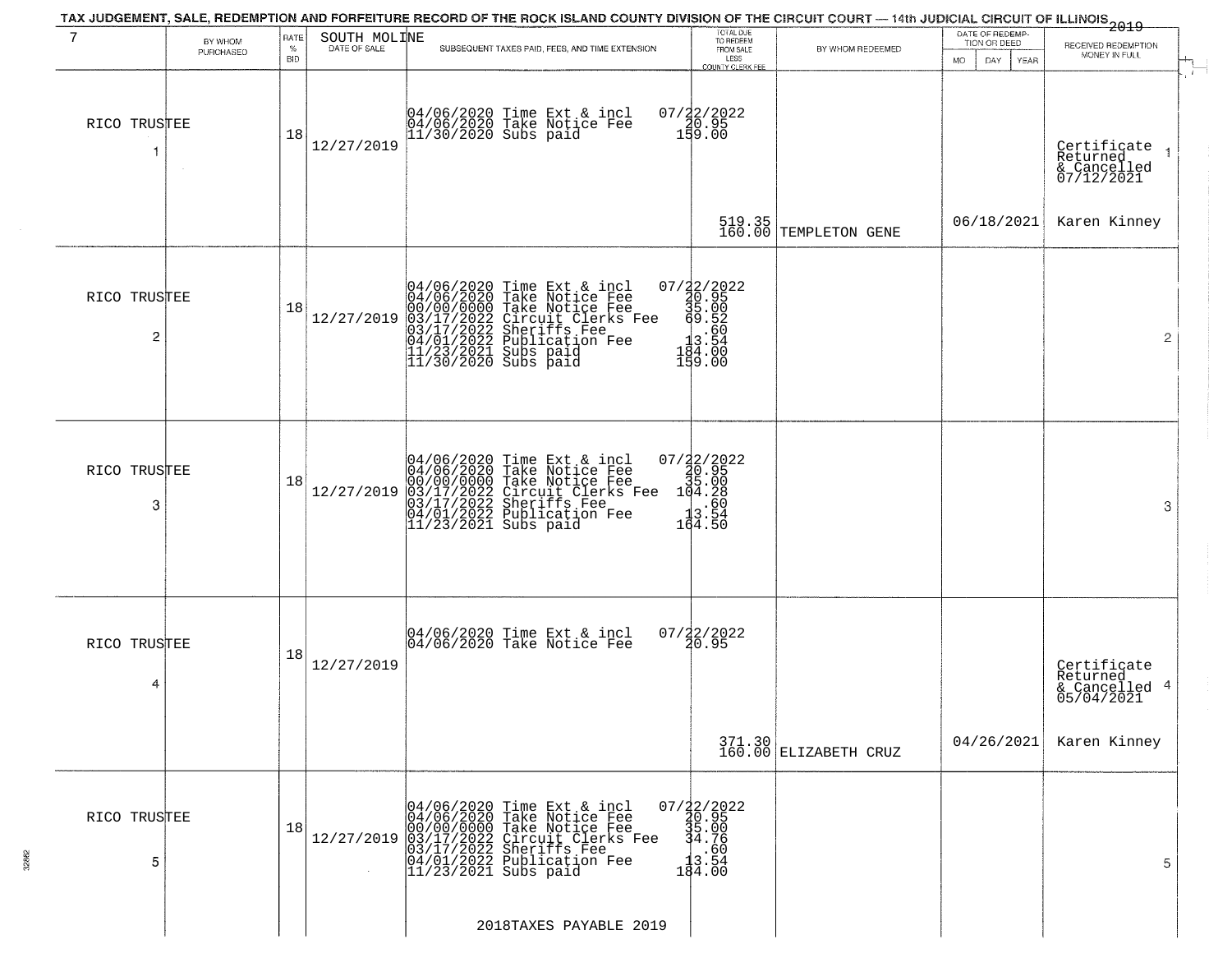|        | INTEREST PAYMENT FUND |                    | <b>AMOUNT</b>                      |                                                   | BACK TAX<br>FORFEITED<br>INTEREST AND | BACK TAX<br>FORFEITED     |                                     |                            | SOUTH MOLINE               | NAME AND ADDRESS<br>LEGAL DESCRIPTION                         | 8         |
|--------|-----------------------|--------------------|------------------------------------|---------------------------------------------------|---------------------------------------|---------------------------|-------------------------------------|----------------------------|----------------------------|---------------------------------------------------------------|-----------|
|        | <b>INDEMNITY FUND</b> | CERTIFICATE<br>NO. | FOR WHICH<br>JUDGEMENT<br>IS ASKED | TOTAL BACK<br>TAX PENALTY<br>AND COSTS<br>ACCRUED | COST ACCRUED                          | PENALTY<br><b>ACCRUED</b> | A-BACK TAX<br>FORFEITED<br>PRIOR TO |                            |                            | TAXPAYER NO.<br>PARCEL NO.<br>ACRES<br>TWP - CODE             |           |
|        | COST OF SALE          |                    |                                    |                                                   |                                       |                           | 2018                                | INT DUE<br>1ST             | TAX DUE<br>1ST             | ASSESSED VALUATION FOR TAXES                                  |           |
|        |                       |                    |                                    |                                                   |                                       |                           |                                     |                            |                            |                                                               |           |
|        |                       |                    |                                    |                                                   |                                       |                           |                                     | 53.55 <sub>20</sub> 100.00 | 2ND                        | AGAN CASEY<br>830_1ST_AVE                                     |           |
|        | 10.00                 |                    |                                    |                                                   |                                       |                           |                                     | 3RD                        | 3RD                        | EAST MOLINE IL                                                |           |
|        | 20.00                 | 1222               |                                    |                                                   |                                       |                           |                                     |                            |                            | 11/30/04*10/5/11*5/3/16*6                                     |           |
|        |                       |                    |                                    |                                                   |                                       |                           |                                     | 4TH                        | 4TH                        | MOBILE HOME PROPERTY<br>MISSISSIPPI                           |           |
|        |                       |                    |                                    |                                                   |                                       |                           |                                     |                            | PUBLICATION COST           |                                                               |           |
|        | 4.00                  |                    |                                    |                                                   |                                       |                           |                                     | 10.00                      |                            | $020 - 70 - 44$<br>714.000                                    | $07 - 03$ |
|        |                       |                    |                                    |                                                   |                                       |                           |                                     |                            | TOTAL DUE-TAXES, INT. COST |                                                               |           |
| 207.55 | 10.00                 |                    | 163.55                             |                                                   |                                       |                           |                                     | 163.55                     |                            |                                                               |           |
|        |                       |                    |                                    |                                                   |                                       |                           |                                     | 1ST                        | $\overline{1ST}$           |                                                               |           |
|        |                       |                    |                                    |                                                   |                                       |                           |                                     | 700.00                     | 50.40<br>2ND               | FORD FRANKIE<br>830 1ST AVE                                   |           |
|        | 10.00                 |                    |                                    |                                                   |                                       |                           |                                     |                            |                            | EAST MOLINE IL                                                |           |
|        |                       |                    |                                    |                                                   |                                       |                           |                                     | 3RD                        | $\overline{3BD}$           | $3/3/06$ * $3/3/10$ * 06/02/2                                 |           |
|        | 20.00                 | 1223               |                                    |                                                   |                                       |                           |                                     | 4TH                        | 47H                        | MOBILE HOME PROPERTY                                          |           |
|        |                       |                    |                                    |                                                   |                                       |                           |                                     |                            | PUBLICATION COST           |                                                               |           |
|        | 4.00                  |                    |                                    |                                                   |                                       |                           |                                     | 10.00                      |                            | $020 - 71 - 44$<br>672.000                                    | $07 - 03$ |
|        |                       |                    |                                    |                                                   |                                       |                           |                                     |                            | TOTAL DUE-TAXES, INT. COST |                                                               |           |
| 204.40 | 10.00                 |                    | 160.40                             |                                                   |                                       |                           |                                     | 160.40                     |                            |                                                               |           |
|        |                       |                    |                                    |                                                   |                                       |                           |                                     | 187                        | ist                        |                                                               |           |
|        |                       |                    |                                    |                                                   |                                       |                           |                                     | 52.50 <sub>an</sub> 100.00 | 2ND                        | SCHULTZ NANCY<br>830 1ST AVE                                  |           |
|        | 10.00                 |                    |                                    |                                                   |                                       |                           |                                     |                            |                            | EAST MOLINE IL                                                |           |
|        |                       |                    |                                    |                                                   |                                       |                           |                                     | 3 <sub>BD</sub>            | 3BD                        | $8/4/08*08/17/12*1/4/13*$                                     |           |
|        | 20.00                 | 1224               |                                    |                                                   |                                       |                           |                                     | 4TH                        | 4TH                        | MOBILE HOME PROPERTY<br>MISSISSIPPI                           |           |
|        |                       |                    |                                    |                                                   |                                       |                           |                                     |                            |                            |                                                               |           |
|        | 4.00                  |                    |                                    |                                                   |                                       |                           |                                     |                            | <b>PUBLICATION COST</b>    | $020 - 72 - 44$<br>07-03                                      |           |
|        |                       |                    |                                    |                                                   |                                       |                           |                                     | 10.00                      | TOTAL OUE-TAXES, INT. COST | 700.000                                                       |           |
| 206.50 | 10.00                 |                    | 162.50                             |                                                   |                                       |                           |                                     | 162.50                     |                            |                                                               |           |
|        |                       |                    |                                    |                                                   |                                       |                           |                                     |                            |                            |                                                               |           |
|        |                       |                    |                                    |                                                   |                                       |                           |                                     | 100.00                     | 84.00<br>2ND               | MATTSON FAY/AHRENS JASON<br>830 1ST AVE                       |           |
|        | 10.00                 |                    |                                    |                                                   |                                       |                           |                                     |                            |                            | EAST MOLINE IL                                                |           |
|        |                       |                    |                                    |                                                   |                                       |                           |                                     | 3BD                        | 3RD                        | 06/18/12*1/31/18*5/4/18*<br>MOBILE HOME PROPERTY              |           |
|        | 20.00                 | 1225               |                                    |                                                   |                                       |                           |                                     | वाम                        | 4TH                        | MISSISSIPPI                                                   |           |
|        |                       |                    |                                    |                                                   |                                       |                           |                                     |                            |                            |                                                               |           |
|        | 4.00                  |                    |                                    |                                                   |                                       |                           |                                     |                            | PUBLICATION COST           | 020-97-44<br>07-03                                            |           |
|        |                       |                    |                                    |                                                   |                                       |                           |                                     | 10.00                      | TOTAL DUE-TAXES, INT. COST | 1120.000                                                      |           |
| 238.00 | 10.00                 |                    | 194.00                             |                                                   |                                       |                           |                                     | 194.00                     |                            |                                                               |           |
|        |                       |                    |                                    |                                                   |                                       |                           |                                     | $\overline{\text{1ST}}$    | 1ST                        |                                                               |           |
|        |                       |                    |                                    |                                                   |                                       |                           |                                     | 73.50 100.00               |                            | HOUSEHOLDER KRISTI                                            |           |
|        | 10.00                 |                    |                                    |                                                   |                                       |                           |                                     | कांठ                       | 2ND                        | 830 IST AVE<br>EAST MOLINE IL                                 |           |
|        |                       |                    |                                    |                                                   |                                       |                           |                                     | 3 <sub>BD</sub>            | 3RD                        |                                                               |           |
|        | 20.00                 | 1226               |                                    |                                                   |                                       |                           |                                     |                            |                            | 8/5/10*5/4/18*8/28/18*<br>MOBILE HOME PROPERTY<br>MISSISSIPPI |           |
|        |                       |                    |                                    |                                                   |                                       |                           |                                     | 4TH                        | 4TH                        |                                                               |           |
|        | 4.00                  |                    |                                    |                                                   |                                       |                           |                                     |                            | PUBLICATION COST           | $021 - 31 - 44$<br>07-03                                      |           |
|        |                       |                    |                                    |                                                   |                                       |                           |                                     | 10.00                      |                            | 980.000                                                       |           |
| 227.50 |                       |                    | 183.50                             |                                                   |                                       |                           |                                     | 183.50                     | TOTAL DUE-TAXES, INT. COST |                                                               |           |
|        | 10.00                 |                    |                                    |                                                   | 2010                                  |                           |                                     |                            |                            |                                                               |           |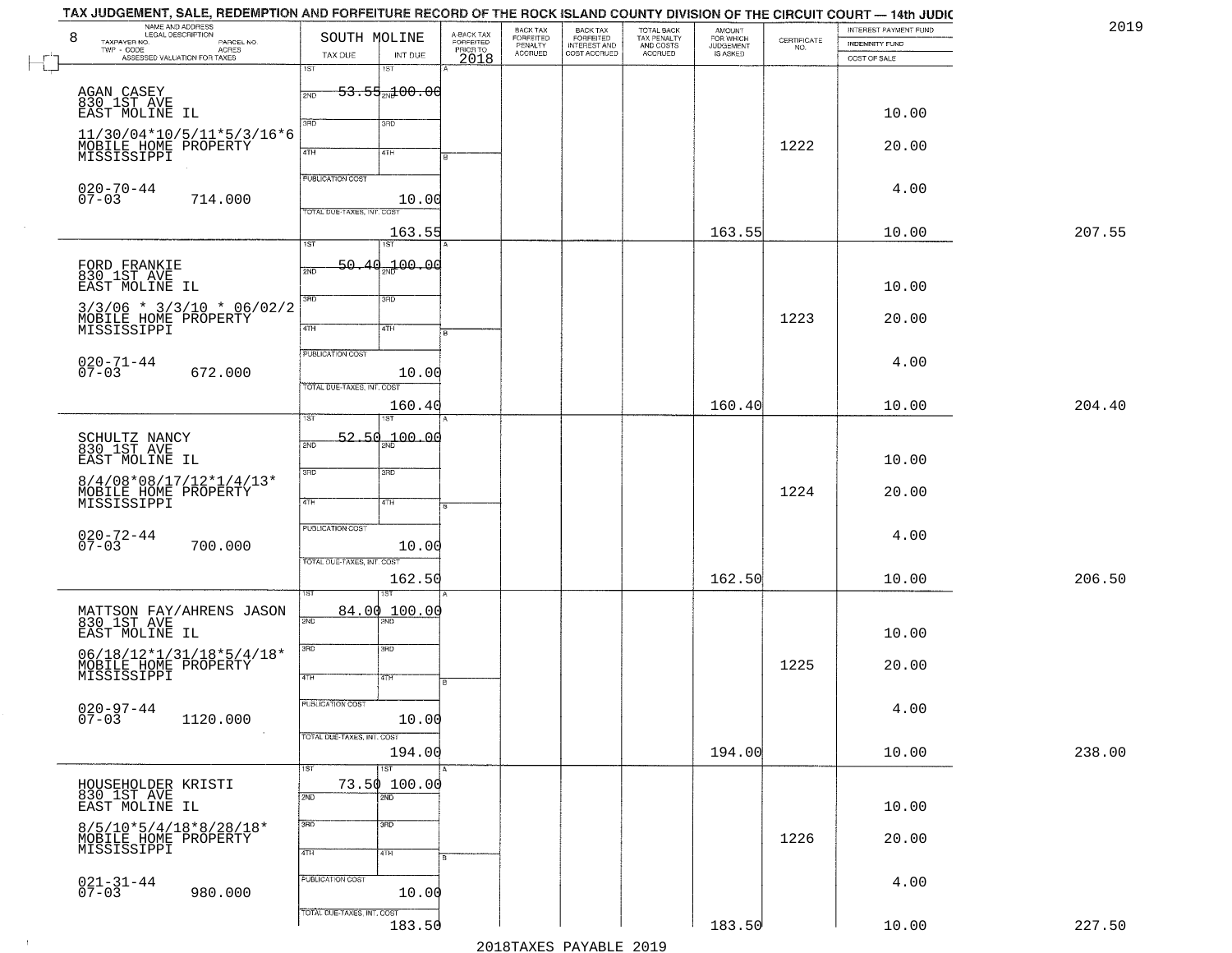|                   |                      |                            |                              | TAX JUDGEMENT, SALE, REDEMPTION AND FORFEITURE RECORD OF THE ROCK ISLAND COUNTY DIVISION OF THE CIRCUIT COURT — 14th JUDICIAL CIRCUIT OF ILLINOIS 2019                                                   |                                                                                                                    |                                     |                                                              |                                                        |
|-------------------|----------------------|----------------------------|------------------------------|----------------------------------------------------------------------------------------------------------------------------------------------------------------------------------------------------------|--------------------------------------------------------------------------------------------------------------------|-------------------------------------|--------------------------------------------------------------|--------------------------------------------------------|
| 8                 | BY WHOM<br>PURCHASED | RATE<br>$\%$<br><b>BID</b> | SOUTH MOLINE<br>DATE OF SALE | SUBSEQUENT TAXES PAID, FEES, AND TIME EXTENSION                                                                                                                                                          | TOTAL DUE<br>TO REDEEM<br>FROM SALE<br>LESS<br>COUNTY CLERK FEE                                                    | BY WHOM REDEEMED                    | DATE OF REDEMP-<br>TION OR DEED<br><b>DAY</b><br>YEAR<br>MO. | RECEIVED REDEMPTION<br>MONEY IN FULL                   |
| RICO TRUSTEE<br>1 | $\sim$               | 18                         | 12/27/2019                   | 04/06/2020 Time Ext & incl<br>04/06/2020 Take Notice Fee                                                                                                                                                 | $07/22/2022$<br>20.95                                                                                              |                                     |                                                              | Certificate<br>Returned<br>& Cancelled<br>07/01/2020   |
|                   |                      |                            |                              |                                                                                                                                                                                                          |                                                                                                                    | 265.86<br>160.00 MISSISSIPPI MHC    | 06/16/2020                                                   | Karen Kinney                                           |
| RICO TRUSTEE<br>2 |                      | 18                         | 12/27/2019                   | 04/06/2020 Time Ext & incl<br>04/06/2020 Take Notice Fee<br>00/00/0000 Take Notice Fee<br>03/17/2022 Circuit Clerks Fee<br>03/17/2022 Sheriffs Fee<br>04/01/2022 Publication Fee<br>11/23/2021 Subs paid | $=\begin{smallmatrix} 07/32/2022\\ 40/95\\ 39/95\\ 42/14\\ 7\cdot 93\\ 13\cdot 54\\ 160\cdot 40 \end{smallmatrix}$ |                                     |                                                              | $\overline{2}$                                         |
| RICO TRUSTEE<br>3 |                      | 18                         | 12/27/2019                   | 04/06/2020 Time Ext & incl<br>04/06/2020 Take Notice Fee<br>00/00/0000 Take Notice Fee<br>03/17/2022 Circuit Clerks Fee<br>03/17/2022 Sheriffs Fee                                                       | $\begin{array}{r} 07/22/2022 \\ 20.95 \\ 35.00 \\ 99.52 \\ 7.93 \end{array}$                                       |                                     |                                                              | 3                                                      |
| RICO TRUSTEE<br>4 |                      | 18                         | 12/27/2019                   | 04/06/2020 Time Ext & incl<br>04/06/2020 Take Notice Fee                                                                                                                                                 | $07/22/2022$<br>20.95                                                                                              |                                     |                                                              | Certificate<br>Returned<br>& Cancelled 4<br>07/01/2020 |
|                   |                      |                            |                              |                                                                                                                                                                                                          |                                                                                                                    | 301.79<br>160.00 FAY MATTSON        | 06/17/2020                                                   | Karen Kinney                                           |
| RICO TRUSTEE<br>5 |                      | 18                         | 12/27/2019                   | 04/06/2020 Time Ext & incl<br>04/06/2020 Take Notice Fee                                                                                                                                                 | $07/22/2022$<br>$20.95$                                                                                            |                                     |                                                              | Certificate<br>Returned<br>& Cancelled 5<br>05/01/2020 |
|                   |                      |                            |                              |                                                                                                                                                                                                          |                                                                                                                    | 289.40<br>160.00 KRISTI HOUSEHOLDER | 04/24/2020                                                   | Karen Kinney                                           |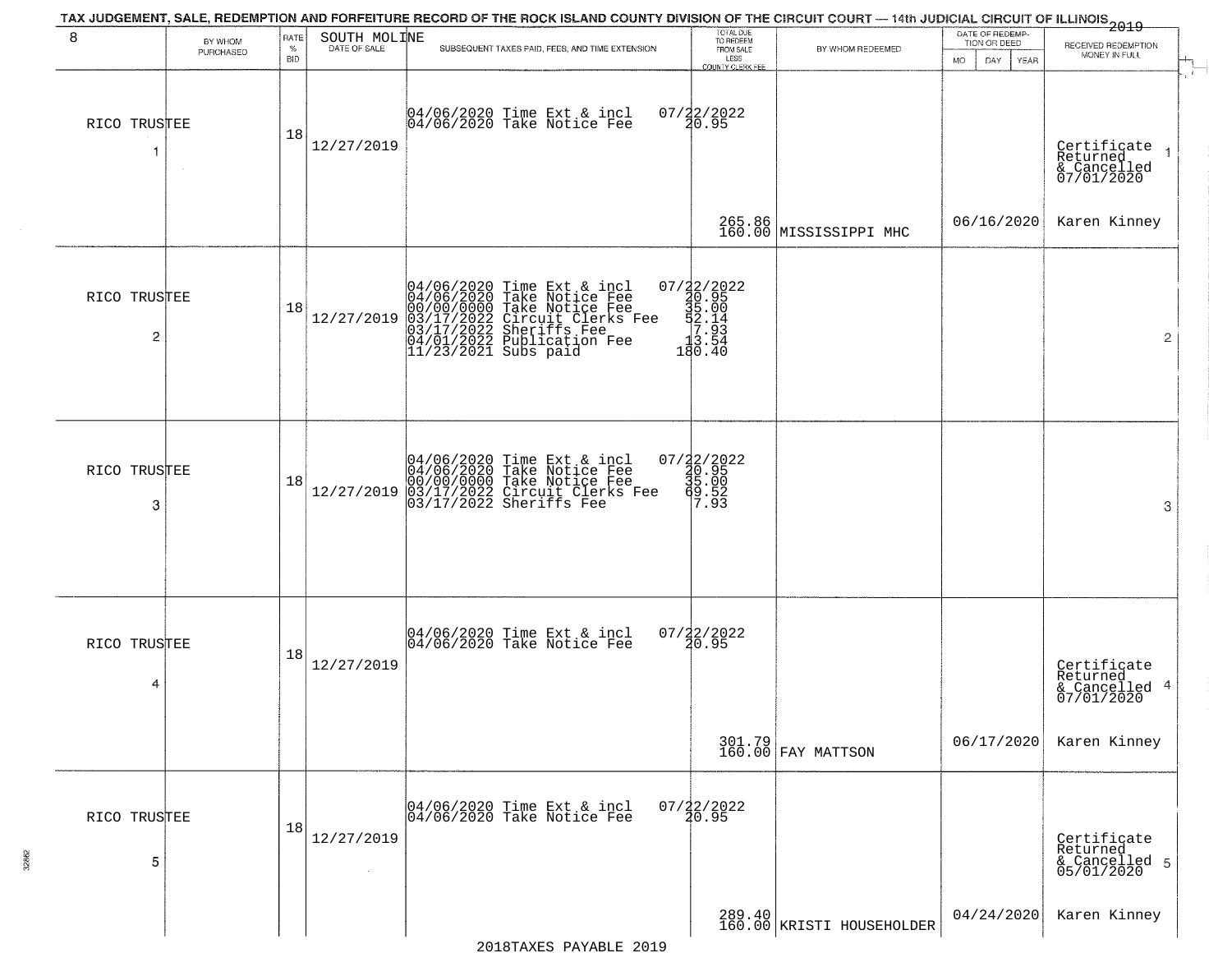| NAME AND ADDRESS<br>LEGAL DESCRIPTION<br>9                                             |                            | SOUTH MOLINE                        |                                     | BACK TAX<br>FORFEITED     | BACK TAX<br>FORFEITED<br>INTEREST AND<br>COST ACCRUED | TOTAL BACK<br>TAX PENALTY<br>AND COSTS | AMOUNT                             | CERTIFICATE | INTEREST PAYMENT FUND | 2019   |
|----------------------------------------------------------------------------------------|----------------------------|-------------------------------------|-------------------------------------|---------------------------|-------------------------------------------------------|----------------------------------------|------------------------------------|-------------|-----------------------|--------|
| TAXPAYER NO.<br>PARCEL NO.<br>TWP - CODE<br>CODE AGRES<br>ASSESSED VALUATION FOR TAXES | TAX DUE                    |                                     | A-BACK TAX<br>FORFEITED<br>PRIOR TO | PENALTY<br><b>ACCRUED</b> |                                                       | ACCRUED                                | FOR WHICH<br>JUDGEMENT<br>IS ASKED | NO.         | <b>INDEMNITY FUND</b> |        |
|                                                                                        | 1ST                        | INT DUE<br>15T                      | 2018                                |                           |                                                       |                                        |                                    |             | COST OF SALE          |        |
|                                                                                        |                            |                                     |                                     |                           |                                                       |                                        |                                    |             |                       |        |
|                                                                                        | 2ND                        | <del>69.30<sub>2N</sub>100.00</del> |                                     |                           |                                                       |                                        |                                    |             |                       |        |
| RABIELA RICARDO/ROSA<br>830 IST AVE<br>EAST MOLINE IL                                  |                            |                                     |                                     |                           |                                                       |                                        |                                    |             | 10.00                 |        |
| 10/20/06*11/13/07*5/11/17                                                              | 3RD                        | 3RD                                 |                                     |                           |                                                       |                                        |                                    |             |                       |        |
| MOBILE HOME PROPERTY<br>MISSISSIPPI                                                    | 4TH                        | 4TH                                 |                                     |                           |                                                       |                                        |                                    | 1227        | 20.00                 |        |
|                                                                                        |                            |                                     | в                                   |                           |                                                       |                                        |                                    |             |                       |        |
|                                                                                        | <b>PUBLICATION COST</b>    |                                     |                                     |                           |                                                       |                                        |                                    |             |                       |        |
| $021 - 43 - 44$<br>07-03<br>924.000                                                    |                            | 10.00                               |                                     |                           |                                                       |                                        |                                    |             | 4.00                  |        |
|                                                                                        | TOTAL DUE-TAXES, INT. COST |                                     |                                     |                           |                                                       |                                        |                                    |             |                       |        |
|                                                                                        |                            | 179.30                              |                                     |                           |                                                       |                                        | 179.30                             |             | 10.00                 | 223.30 |
|                                                                                        | $\overline{1ST}$           | १ऽ४                                 |                                     |                           |                                                       |                                        |                                    |             |                       |        |
| RAMIREZ THOMAS/STEVENS ST<br>830_1ST_AVE _                                             | 2ND                        | 45.90 <sub>37</sub> 00.00           |                                     |                           |                                                       |                                        |                                    |             |                       |        |
| EAST MOLINE IL                                                                         |                            |                                     |                                     |                           |                                                       |                                        |                                    |             | 10.00                 |        |
|                                                                                        | 3RD                        | 3RD                                 |                                     |                           |                                                       |                                        |                                    |             |                       |        |
| $2/7/11*1/26/12*3/1/17*$                                                               |                            |                                     |                                     |                           |                                                       |                                        |                                    | 1228        | 20.00                 |        |
| MOBILE HOME PROPERTY<br>MISSISSIPPI                                                    | 47H                        | 4TH                                 | i B                                 |                           |                                                       |                                        |                                    |             |                       |        |
|                                                                                        | PUBLICATION COST           |                                     |                                     |                           |                                                       |                                        |                                    |             |                       |        |
| $021 - 84 - 44$                                                                        |                            |                                     |                                     |                           |                                                       |                                        |                                    |             | 4.00                  |        |
| $07 - 03$<br>612.000                                                                   | TOTAL DUE-TAXES, INT. COST | 10.00                               |                                     |                           |                                                       |                                        |                                    |             |                       |        |
|                                                                                        |                            |                                     |                                     |                           |                                                       |                                        |                                    |             |                       |        |
|                                                                                        | 1ST                        | 155.90<br>1ST                       |                                     |                           |                                                       |                                        | 155.90                             |             | 10.00                 | 199.90 |
|                                                                                        |                            |                                     |                                     |                           |                                                       |                                        |                                    |             |                       |        |
| DOYLE STEVE<br>830 1ST AVE                                                             | 2ND                        | 49.50 <sub>2Nd</sub> 200.00         |                                     |                           |                                                       |                                        |                                    |             |                       |        |
| EAST MOLINE IL                                                                         |                            |                                     |                                     |                           |                                                       |                                        |                                    |             | 10.00                 |        |
|                                                                                        | 3RD                        | 3 <sub>BD</sub>                     |                                     |                           |                                                       |                                        |                                    |             |                       |        |
| 9/1/09 * 12/23/09<br>MOBILE HOME PROPERTY<br>MISSISSIPPI                               | 4TH                        | 4TH                                 |                                     |                           |                                                       |                                        |                                    | 1229        | 20.00                 |        |
|                                                                                        |                            |                                     | F                                   |                           |                                                       |                                        |                                    |             |                       |        |
|                                                                                        | <b>PUBLICATION COST</b>    |                                     |                                     |                           |                                                       |                                        |                                    |             | 4.00                  |        |
| 022-05-44<br>07-03<br>660.000                                                          |                            | 10.00                               |                                     |                           |                                                       |                                        |                                    |             |                       |        |
|                                                                                        | TOTAL OUE-TAXES, INT. COST |                                     |                                     |                           |                                                       |                                        |                                    |             |                       |        |
|                                                                                        |                            | 159.50                              |                                     |                           |                                                       |                                        | 159.50                             |             | 10.00                 | 203.50 |
|                                                                                        |                            | ख़                                  |                                     |                           |                                                       |                                        |                                    |             |                       |        |
|                                                                                        | 2ND                        | 2ND                                 |                                     |                           |                                                       |                                        |                                    |             |                       |        |
|                                                                                        |                            |                                     |                                     |                           |                                                       |                                        |                                    |             |                       |        |
|                                                                                        | 3RD                        | 3BD                                 |                                     |                           |                                                       |                                        |                                    |             |                       |        |
|                                                                                        |                            |                                     |                                     |                           |                                                       |                                        |                                    |             |                       |        |
|                                                                                        | 4TH                        | 47H                                 | ╔                                   |                           |                                                       |                                        |                                    |             |                       |        |
|                                                                                        | PUBLICATION COST           |                                     |                                     |                           |                                                       |                                        |                                    |             |                       |        |
|                                                                                        |                            |                                     |                                     |                           |                                                       |                                        |                                    |             |                       |        |
|                                                                                        | TOTAL DUE-TAXES, INT. COST |                                     |                                     |                           |                                                       |                                        |                                    |             |                       |        |
|                                                                                        |                            |                                     |                                     |                           |                                                       |                                        |                                    |             |                       |        |
|                                                                                        | 1ST                        | 1ST                                 |                                     |                           |                                                       |                                        |                                    |             |                       |        |
|                                                                                        |                            |                                     |                                     |                           |                                                       |                                        |                                    |             |                       |        |
|                                                                                        | 2ND                        | 2ND                                 |                                     |                           |                                                       |                                        |                                    |             |                       |        |
|                                                                                        |                            |                                     |                                     |                           |                                                       |                                        |                                    |             |                       |        |
|                                                                                        | 3RD                        | 3 <sub>BD</sub>                     |                                     |                           |                                                       |                                        |                                    |             |                       |        |
|                                                                                        | 4TH                        | 4TH                                 |                                     |                           |                                                       |                                        |                                    |             |                       |        |
|                                                                                        |                            |                                     |                                     |                           |                                                       |                                        |                                    |             |                       |        |
|                                                                                        | PUBLICATION COST           |                                     |                                     |                           |                                                       |                                        |                                    |             |                       |        |
|                                                                                        |                            |                                     |                                     |                           |                                                       |                                        |                                    |             |                       |        |
|                                                                                        | TOTAL DUE-TAXES, INT. COST |                                     |                                     |                           |                                                       |                                        |                                    |             |                       |        |
|                                                                                        |                            |                                     |                                     |                           | 2018TAXES PAYABLE 2019                                |                                        |                                    |             |                       |        |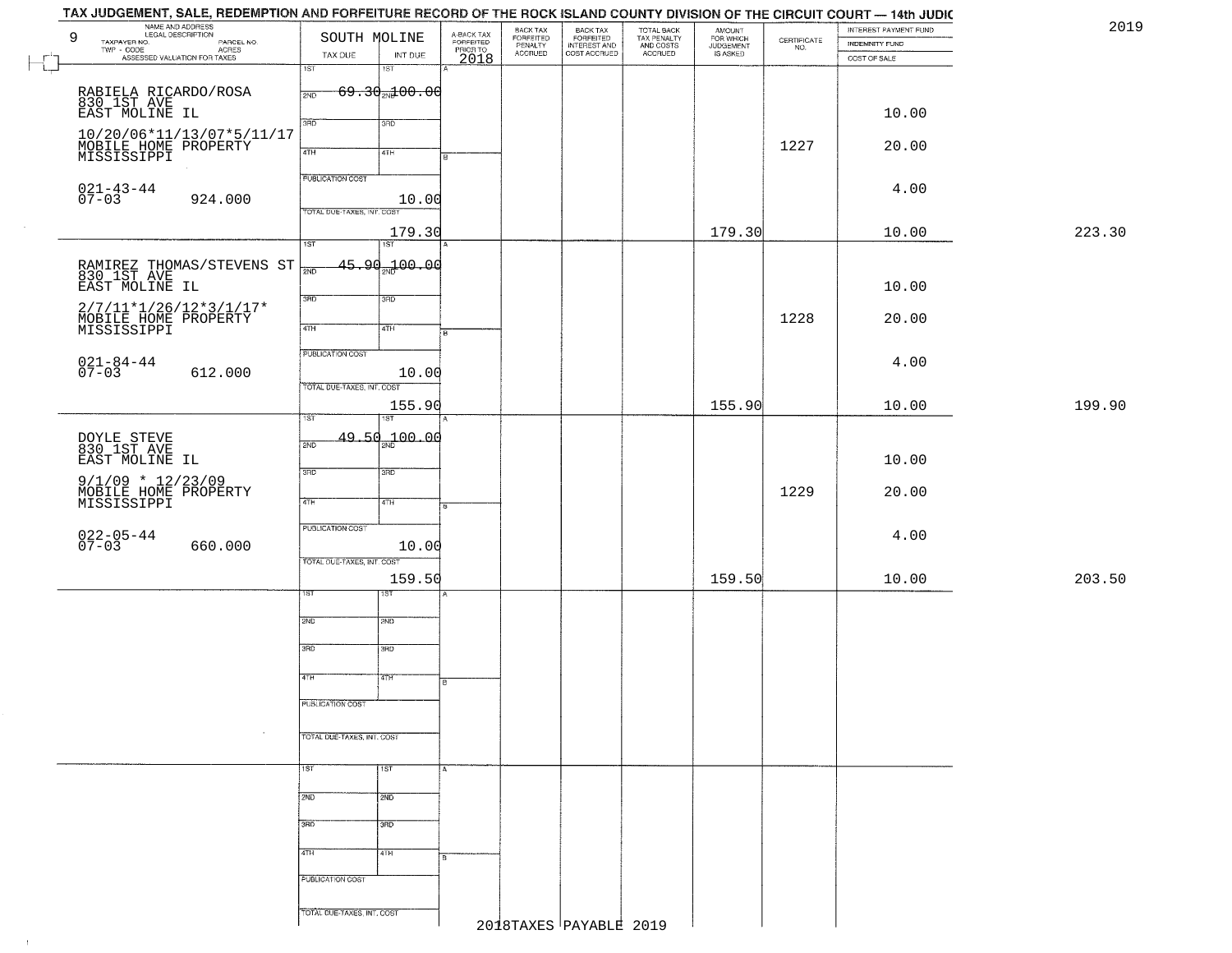| 9                                       | BY WHOM<br>PURCHASED | RATE<br>$\%$<br><b>BID</b> | SOUTH MOLINE | SUBSEQUENT TAXES PAID, FEES, AND TIME EXTENSION                                                                                                                                                          | TOTAL DUE<br>TO REDEEM<br>FROM SALE<br>LESS<br>COUNTY CLERK FEE | BY WHOM REDEEMED                      | DATE OF REDEMP-<br>TION OR DEED<br><b>MO</b><br>DAY.<br><b>YEAR</b> | RECEIVED REDEMPTION<br>MONEY IN FULL                                     |
|-----------------------------------------|----------------------|----------------------------|--------------|----------------------------------------------------------------------------------------------------------------------------------------------------------------------------------------------------------|-----------------------------------------------------------------|---------------------------------------|---------------------------------------------------------------------|--------------------------------------------------------------------------|
| RICO TRUSTEE<br>$\mathbf{1}$            |                      | 18                         | 12/27/2019   | 04/06/2020 Time Ext & incl<br>04/06/2020 Take Notice Fee<br>00/00/0000 Take Notice Fee<br>03/17/2022 Circuit Clerks Fee<br>03/17/2022 Sheriffs Fee<br>04/01/2022 Publication Fee<br>11/23/2021 Subs paid | 07/22/2022<br>30.95<br>30.95<br>3.52<br>3.53<br>19.30<br>19.30  |                                       |                                                                     | $\overline{1}$<br>$\mathbf{1}$                                           |
| RICO TRUSTEE<br>$\overline{\mathbf{c}}$ |                      | 18                         | 12/27/2019   | 04/06/2020 Time Ext & incl<br>04/06/2020 Take Notice Fee                                                                                                                                                 | $07/22/2022$<br>$20.95$                                         |                                       |                                                                     | Certificate<br>Returned<br>& Cancelled <sup>2</sup><br>08/04/2020        |
|                                         |                      |                            |              |                                                                                                                                                                                                          | 292.81<br>160.00                                                | THOMAS RAMIREZ                        | 07/15/2020                                                          | Karen Kinney                                                             |
| RICO TRUSTEE<br>3                       |                      | 18                         | 12/27/2019   | 04/06/2020 Time Ext & incl<br>04/06/2020 Take Notice Fee<br>11/30/2020 Subs paid                                                                                                                         | 07/22/2022<br>20.95<br>154.50                                   |                                       |                                                                     | Certificate<br>Returned<br>$\boldsymbol{3}$<br>& Cancelled<br>10/02/2021 |
|                                         |                      |                            |              |                                                                                                                                                                                                          |                                                                 | 544.01 MISSISSIPPI MOBILE 109/14/2021 |                                                                     | Karen Kinney                                                             |
| 4                                       |                      |                            |              |                                                                                                                                                                                                          |                                                                 |                                       |                                                                     | 4                                                                        |
| 5                                       |                      |                            |              |                                                                                                                                                                                                          |                                                                 |                                       |                                                                     | 5                                                                        |
|                                         |                      |                            |              | 2018TAXES PAYABLE 2019                                                                                                                                                                                   |                                                                 |                                       |                                                                     |                                                                          |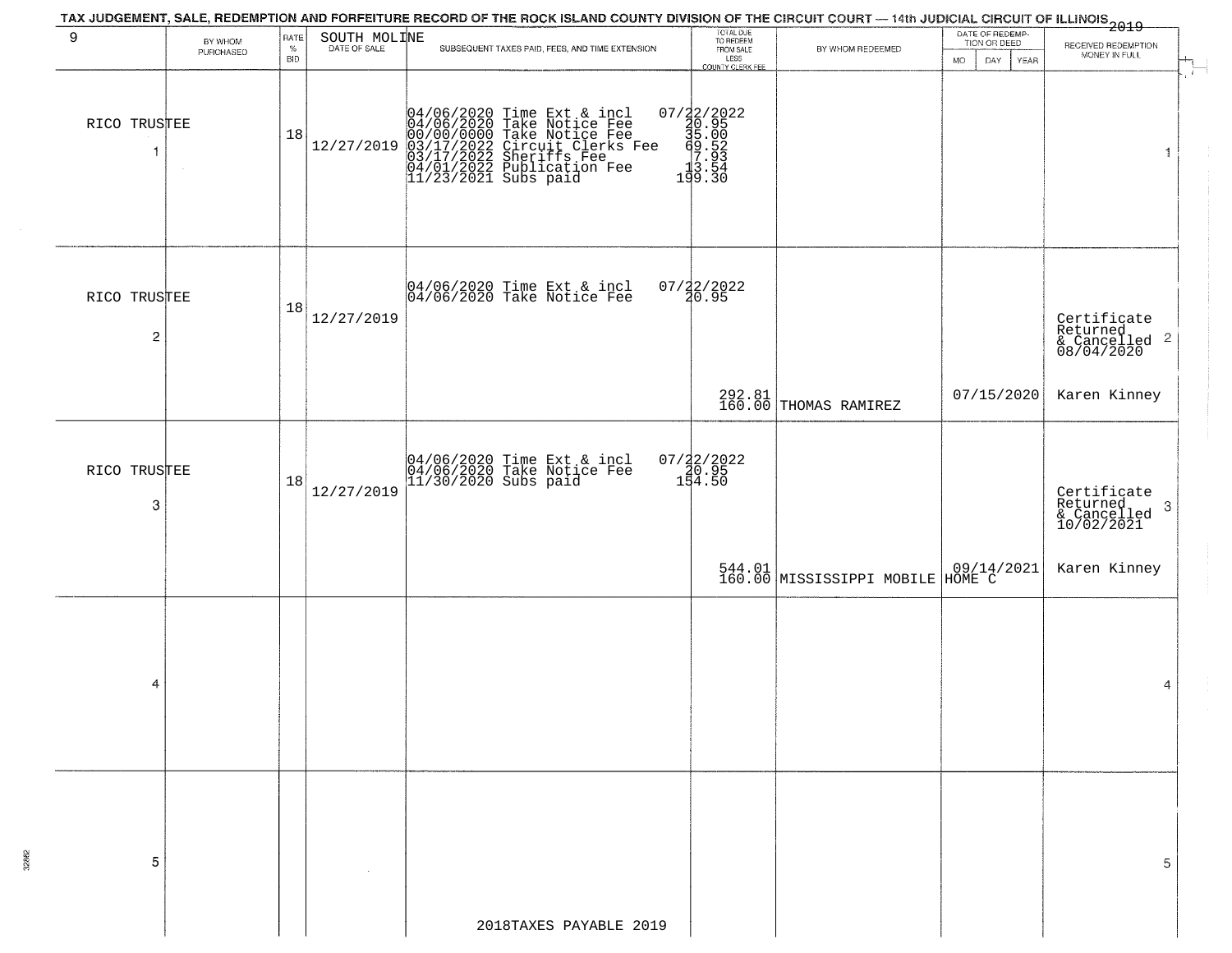|        | INTEREST PAYMENT FUND<br>INDEMNITY FUND | $\begin{array}{c} \text{CERTIFICATE} \\ \text{NO.} \end{array}$ | AMOUNT<br>FOR WHICH          | TOTAL BACK<br>TAX PENALTY<br>AND COSTS | BACK TAX<br>FORFEITED<br>INTEREST AND | BACK TAX<br>FORFEITED<br>PENALTY | A-BACK TAX<br>FORFEITED<br>PRIOR TO |                         | SOUTH MOLINE               | LEGAL DESCRIPTION<br>PARCEL NO.                      | 10<br>TAXPAYER NO.            |
|--------|-----------------------------------------|-----------------------------------------------------------------|------------------------------|----------------------------------------|---------------------------------------|----------------------------------|-------------------------------------|-------------------------|----------------------------|------------------------------------------------------|-------------------------------|
|        | COST OF SALE                            |                                                                 | <b>JUDGEMENT</b><br>IS ASKED | ACCRUED                                | COST ACCRUED                          | <b>ACCRUED</b>                   | 2018                                | INT DUE                 | TAX DUE                    | - CODE<br>CODE ACRES<br>ASSESSED VALUATION FOR TAXES | $TWP - CODE$                  |
|        |                                         |                                                                 |                              |                                        |                                       |                                  |                                     | 1ST                     | 1ST                        |                                                      |                               |
|        |                                         |                                                                 |                              |                                        |                                       |                                  |                                     | $45.00 - 00.00$         | 2ND                        |                                                      | MASSAROLO RANDY               |
|        | 10.00                                   |                                                                 |                              |                                        |                                       |                                  |                                     |                         |                            | 1040 AVENUE OF THE CITIES<br>EAST MOLINE IL          |                               |
|        |                                         |                                                                 |                              |                                        |                                       |                                  |                                     | 3RD                     | 3RD                        |                                                      | $12 - 7 - 94 * 5 / 30 / 2013$ |
|        | 20.00                                   | 1230                                                            |                              |                                        |                                       |                                  |                                     | 41H                     | 4TH                        | MOBILE HOME PROPERTY                                 | MITCHELL                      |
|        |                                         |                                                                 |                              |                                        |                                       |                                  |                                     |                         |                            |                                                      |                               |
|        | 4.00                                    |                                                                 |                              |                                        |                                       |                                  |                                     |                         | <b>PUBLICATION COST</b>    |                                                      | $030 - 08 - 45$               |
|        |                                         |                                                                 |                              |                                        |                                       |                                  |                                     | 10.00                   | TOTAL DUE-TAXES, INT. COST | 600.000                                              | $07 - 03$                     |
| 199.00 | 10.00                                   |                                                                 | 155.00                       |                                        |                                       |                                  |                                     | 155.00                  |                            |                                                      |                               |
|        |                                         |                                                                 |                              |                                        |                                       |                                  |                                     | 1ST                     | 1ST                        |                                                      |                               |
|        |                                         |                                                                 |                              |                                        |                                       |                                  |                                     | <del>54.00.100.00</del> |                            | SOVEY KANE<br>1040 AVENUE OF THE CITIES              |                               |
|        | 10.00                                   |                                                                 |                              |                                        |                                       |                                  |                                     |                         | 2ND                        |                                                      | EAST MOLINE IL                |
|        |                                         |                                                                 |                              |                                        |                                       |                                  |                                     | 3RD                     | उप्तर                      | $3/19/10*12/12/11*10/17/14$                          |                               |
|        | 20.00                                   | 1231                                                            |                              |                                        |                                       |                                  |                                     | 4TH                     | 47H                        | MOBILE HOME PROPERTY<br>MITCHELL                     |                               |
|        |                                         |                                                                 |                              |                                        |                                       |                                  |                                     |                         |                            |                                                      |                               |
|        | 4.00                                    |                                                                 |                              |                                        |                                       |                                  |                                     |                         | PUBLICATION COST           |                                                      |                               |
|        |                                         |                                                                 |                              |                                        |                                       |                                  |                                     | 10.00                   |                            | 720.000                                              | $030 - 20 - 45$<br>07-03      |
| 208.00 |                                         |                                                                 |                              |                                        |                                       |                                  |                                     |                         | TOTAL DUE-TAXES, INT. COST |                                                      |                               |
|        | 10.00                                   |                                                                 | 164.00                       |                                        |                                       |                                  |                                     | 164.00                  | ist                        |                                                      |                               |
|        |                                         |                                                                 |                              |                                        |                                       |                                  |                                     | 00.0d <sub>می</sub> ا   | 68.25                      |                                                      |                               |
|        | 10.00                                   |                                                                 |                              |                                        |                                       |                                  |                                     |                         | 2ND                        | NEUMANN MICHELLE<br>1040 AVENUE OF THE CITIES        | EAST MOLINE IL                |
|        |                                         |                                                                 |                              |                                        |                                       |                                  |                                     | 3 <sub>BD</sub>         | 3RD                        |                                                      |                               |
|        | 20.00                                   | 1232                                                            |                              |                                        |                                       |                                  |                                     |                         |                            | MOBILE HOME PROPERTY                                 | $6 - 1 - 00$                  |
|        |                                         |                                                                 |                              |                                        |                                       |                                  |                                     | 4TH                     | 4TH                        |                                                      | MITCHELL                      |
|        | 4.00                                    |                                                                 |                              |                                        |                                       |                                  |                                     |                         | <b>PUBLICATION COST</b>    |                                                      |                               |
|        |                                         |                                                                 |                              |                                        |                                       |                                  |                                     | 10.00                   |                            | 910.000                                              | $030 - 25 - 45$<br>07-03      |
|        |                                         |                                                                 |                              |                                        |                                       |                                  |                                     |                         | TOTAL OUE-TAXES, INT. COST |                                                      |                               |
| 222.25 | 10.00                                   |                                                                 | 178.25                       |                                        |                                       |                                  |                                     | 178.25                  |                            |                                                      |                               |
|        |                                         |                                                                 |                              |                                        |                                       |                                  |                                     | 100.00                  | 67.20                      |                                                      | CLENDENEN ASHLEY              |
|        | 10.00                                   |                                                                 |                              |                                        |                                       |                                  |                                     |                         |                            | 1040 AVENUE OF THE CITIES                            | EAST MOLINE IL                |
|        |                                         |                                                                 |                              |                                        |                                       |                                  |                                     | $\overline{3BD}$        | 3RD                        | $6/4/07*12/12/11*8/16/17*$                           |                               |
|        | 20.00                                   | 1233                                                            |                              |                                        |                                       |                                  |                                     |                         |                            | MOBILE HOME PROPERTY                                 |                               |
|        |                                         |                                                                 |                              |                                        |                                       |                                  | в                                   | 47H                     | 4TH                        |                                                      |                               |
|        | 4.00                                    |                                                                 |                              |                                        |                                       |                                  |                                     |                         | <b>PUBLICATION COST</b>    |                                                      | $030 - 33 - 45$               |
|        |                                         |                                                                 |                              |                                        |                                       |                                  |                                     | 10.00                   |                            | 896.000                                              | $07 - 03$                     |
|        |                                         |                                                                 |                              |                                        |                                       |                                  |                                     |                         | TOTAL DUE-TAXES, INT. COST |                                                      |                               |
| 221.20 | 10.00                                   |                                                                 | 177.20                       |                                        |                                       |                                  |                                     | 177.20<br>1ST           | 1ST                        |                                                      |                               |
|        |                                         |                                                                 |                              |                                        |                                       |                                  |                                     | 58.80 100.00            |                            | JANTZEN GAIGE/WILSON SAM                             |                               |
|        | 10.00                                   |                                                                 |                              |                                        |                                       |                                  |                                     | 2ND                     |                            | 1040 AVENUE OF THE CITIES NO                         |                               |
|        |                                         |                                                                 |                              |                                        |                                       |                                  |                                     | 3HD                     | 3RD                        |                                                      | $2 - 21 - 01/AT$              |
|        | 20.00                                   | 1234                                                            |                              |                                        |                                       |                                  |                                     |                         |                            | MOBILE HOME PROPERTY                                 |                               |
|        |                                         |                                                                 |                              |                                        |                                       |                                  |                                     | 4TH                     | 4TH                        |                                                      | MITCHELL                      |
|        | 4.00                                    |                                                                 |                              |                                        |                                       |                                  |                                     |                         | PUBLICATION COST           |                                                      |                               |
|        |                                         |                                                                 |                              |                                        |                                       |                                  |                                     | 10.00                   |                            | 784.000                                              | $030 - 64 - 45$<br>07-03      |
|        |                                         |                                                                 |                              |                                        |                                       |                                  |                                     |                         | TOTAL DUE-TAXES, INT. COST |                                                      |                               |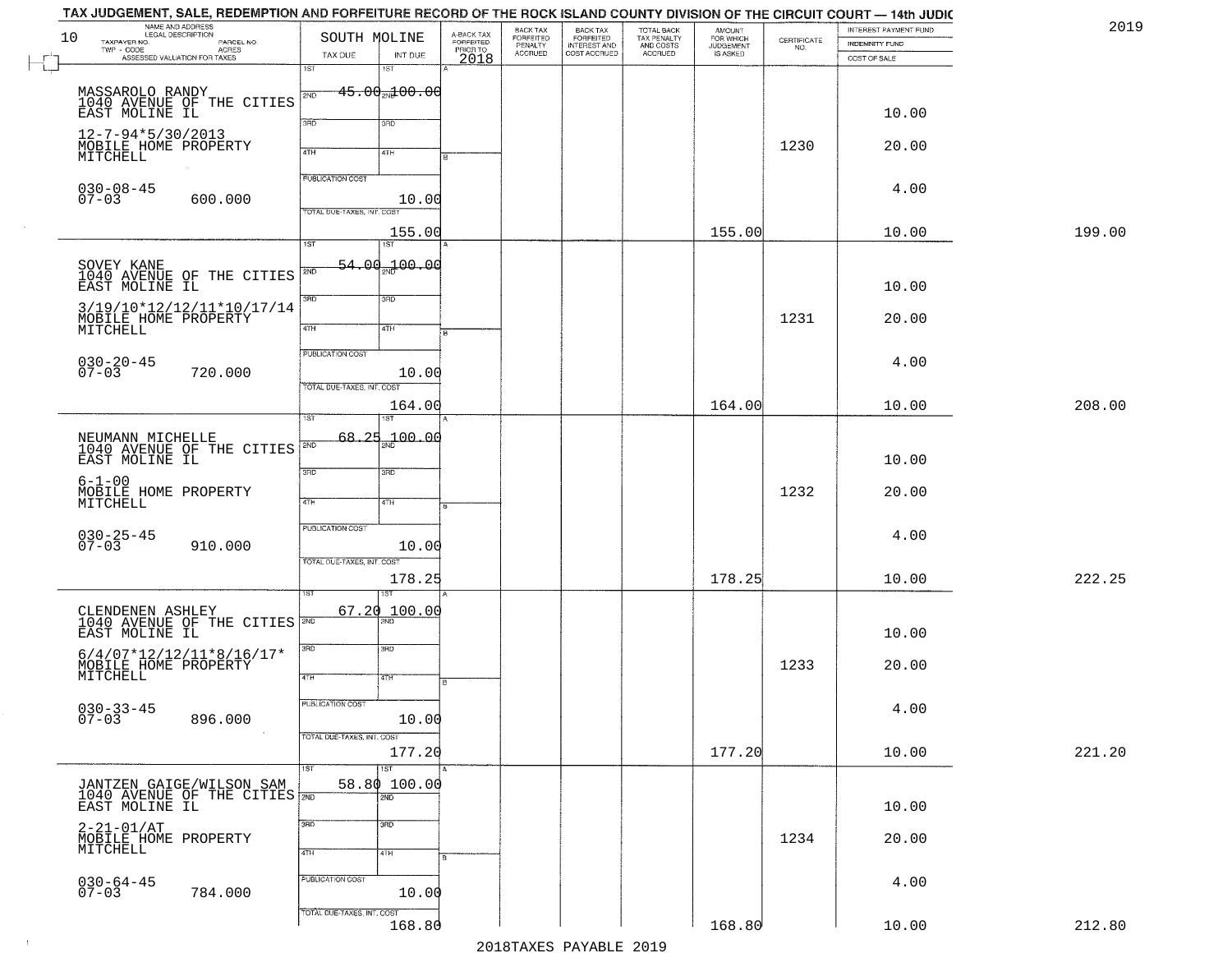| 10                             | BY WHOM   | RATE               | SOUTH MOLINE | TAX JUDGEMENT, SALE, REDEMPTION AND FORFEITURE RECORD OF THE ROCK ISLAND COUNTY DIVISION OF THE CIRCUIT COURT — 14th JUDICIAL CIRCUIT OF ILLINOIS 2019                                                                                | TOTAL DUE<br>TO REDEEM<br>FROM SALE                                                                                     |                                                                                      | DATE OF REDEMP-<br>TION OR DEED |                                                                        |
|--------------------------------|-----------|--------------------|--------------|---------------------------------------------------------------------------------------------------------------------------------------------------------------------------------------------------------------------------------------|-------------------------------------------------------------------------------------------------------------------------|--------------------------------------------------------------------------------------|---------------------------------|------------------------------------------------------------------------|
|                                | PURCHASED | $\%$<br><b>BID</b> | DATE OF SALE | SUBSEQUENT TAXES PAID, FEES, AND TIME EXTENSION                                                                                                                                                                                       | LESS<br><b>COUNTY CLERK FEE</b>                                                                                         | BY WHOM REDEEMED                                                                     | MO.<br>DAY<br><b>YEAR</b>       | RECEIVED REDEMPTION<br>MONEY IN FULL                                   |
| RICO TRUSTEE<br>-1             |           | 18                 | 12/27/2019   | 04/06/2020 Time Ext & incl<br>04/06/2020 Take Notice Fee<br>00/00/00/000 Take Notice Fee<br>03/17/2022 Circuit Clerks Fee<br>03/17/2022 Sublication Fee<br>04/01/2022 Publication Fee<br>11/23/2021 Subs paid<br>11/30/2020 Subs paid | 07/22/2022<br>20.95<br>34.95<br>34.76<br>13.54<br>175.00<br>190.00                                                      |                                                                                      |                                 | 1                                                                      |
| RICO TRUSTEE<br>$\overline{c}$ |           | 18                 | 12/27/2019   | 04/06/2020 Time Ext & incl<br>04/06/2020 Take Notice Fee                                                                                                                                                                              | 07/32/2022<br>20.95                                                                                                     |                                                                                      |                                 | Certificate<br>Returned<br>$\overline{2}$<br>& Cancelled<br>06/04/2021 |
|                                |           |                    |              |                                                                                                                                                                                                                                       |                                                                                                                         | $\begin{array}{ c c c c }\hline 341.27 & \text{BRANDY GALYOR} \\ \hline \end{array}$ | 05/06/2021                      | Karen Kinney                                                           |
| RICO TRUSTEE<br>3              |           | 18                 | 12/27/2019   | 04/06/2020 Time Ext & incl<br>04/06/2020 Take Notice Fee<br>00/00/00000 Take Notice Fee<br>03/17/2022 Circuit Clerks Fee<br>03/17/2022 Sheriffs Fee<br>04/01/2022 Publication Fee<br>11/23/2021 Subs paid                             | $\begin{array}{r} 07 \overline{)2}2 \overline{)20}22 \\ 30.95 \\ 35.00 \\ -3.14 \\ 7.93 \\ 13.54 \\ 198.25 \end{array}$ |                                                                                      |                                 | 3                                                                      |
| RICO TRUSTEE<br>4              |           | 18                 | 12/27/2019   | 04/06/2020 Time Ext & incl<br>04/06/2020 Take Notice Fee<br>00/00/00000 Take Notice Fee<br>03/17/2022 Circuit Clerks Fee<br>03/17/2022 Sheriffs Fee<br>04/01/2022 Publication Fee<br>11/23/2021 Subs paid<br>11/30/2020 Subs paid     | 07/22/2022<br>30.95<br>35.00<br>36.90<br>30.50<br>$1\frac{1}{3}\cdot\frac{5}{20}$<br>197.20<br>172.20                   |                                                                                      |                                 | 4                                                                      |
| RICO TRUSTEE<br>5              |           | 18                 | 12/27/2019   | 04/06/2020 Time Ext & incl<br>04/06/2020 Take Notice Fee<br>11/30/2020 Subs paid                                                                                                                                                      | $07/\frac{2}{20}.95$<br>143.80                                                                                          |                                                                                      |                                 | Certificate<br>Returned<br>& Cancelled 5<br>04/06/2021                 |
|                                |           |                    |              |                                                                                                                                                                                                                                       |                                                                                                                         | $532.12$<br>160.00 NIKKI SCHUTLER                                                    | 03/23/2021                      | Karen Kinney                                                           |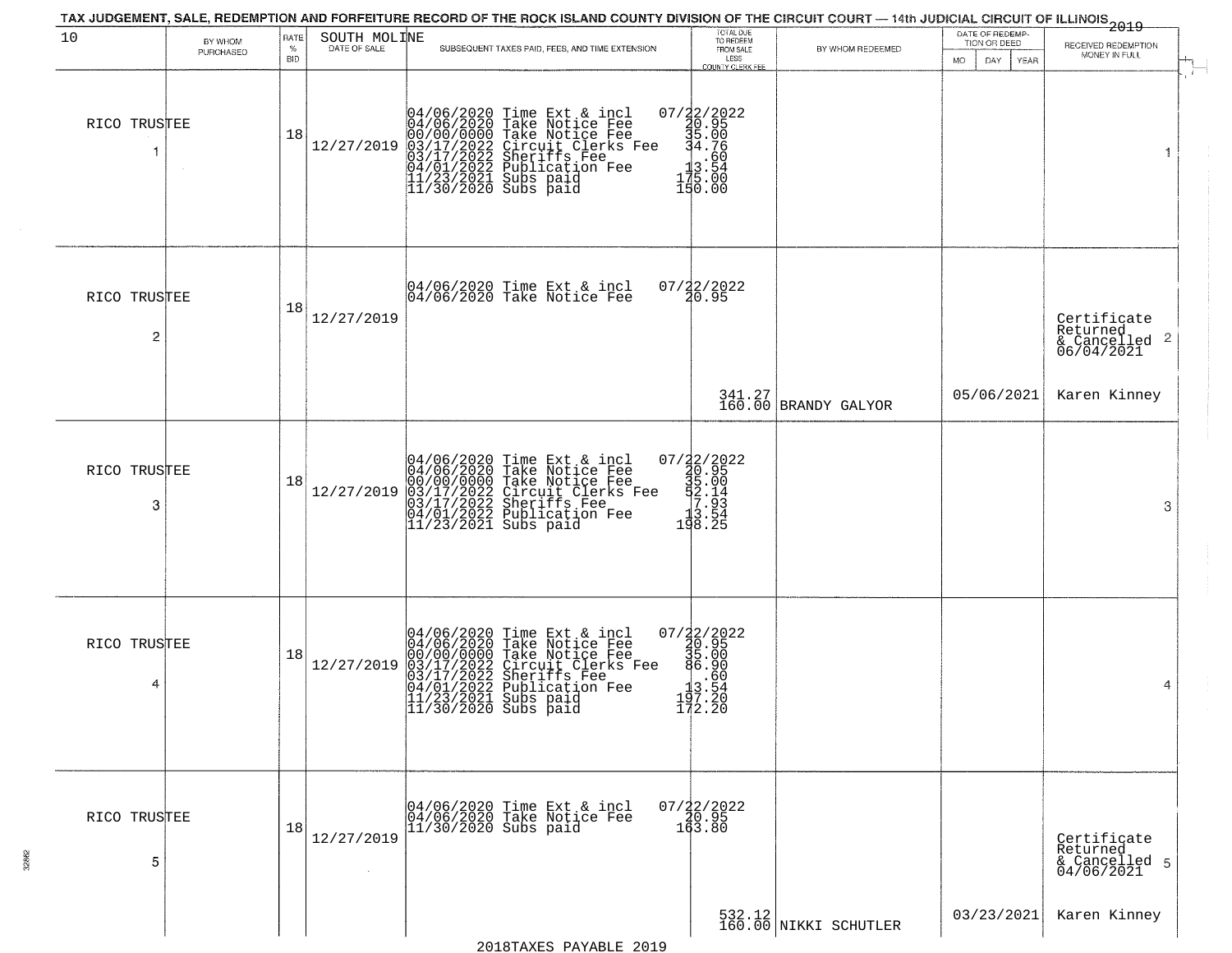| NAME AND ADDRESS<br>LEGAL DESCRIPTION                                       |                            |                            |                                     | BACK TAX<br>FORFEITED<br>PENALTY | BACK TAX<br>FORFEITED        |                                                   | <b>AMOUNT</b>                      |                    | INTEREST PAYMENT FUND |        |
|-----------------------------------------------------------------------------|----------------------------|----------------------------|-------------------------------------|----------------------------------|------------------------------|---------------------------------------------------|------------------------------------|--------------------|-----------------------|--------|
| TAXPAYER NO.<br>PARCEL NO.<br><b>ACRES</b><br>TWP - CODE                    |                            | SOUTH MOLINE               | A-BACK TAX<br>FORFEITED<br>PRIOR TO |                                  | INTEREST AND<br>COST ACCRUED | TOTAL BACK<br>TAX PENALTY<br>AND COSTS<br>ACCRUED | FOR WHICH<br>JUDGEMENT<br>IS ASKED | CERTIFICATE<br>NO. | <b>INDEMNITY FUND</b> |        |
| ASSESSED VALUATION FOR TAXES                                                | TAX DUE                    | INT DUE                    | 2018                                | <b>ACCRUED</b>                   |                              |                                                   |                                    |                    | COST OF SALE          |        |
|                                                                             | 1ST                        | 1ST                        |                                     |                                  |                              |                                                   |                                    |                    |                       |        |
|                                                                             | 2ND                        | 38.25 <sub>20</sub> 100.00 |                                     |                                  |                              |                                                   |                                    |                    |                       |        |
| CAMARGO ULISES<br>1040 AVENUE OF THE CITIES<br>EAST MOLINE IL               |                            |                            |                                     |                                  |                              |                                                   |                                    |                    | 10.00                 |        |
|                                                                             | 3RD                        | 3RD                        |                                     |                                  |                              |                                                   |                                    |                    |                       |        |
| $1/4/11$ *10/18/11                                                          |                            |                            |                                     |                                  |                              |                                                   |                                    | 1235               | 20.00                 |        |
| MOBILE HOME PROPERTY<br>MITCHELL                                            | 4TH                        | 41H                        |                                     |                                  |                              |                                                   |                                    |                    |                       |        |
|                                                                             | <b>FUBLICATION COST</b>    |                            |                                     |                                  |                              |                                                   |                                    |                    |                       |        |
| $030 - 77 - 45$                                                             |                            |                            |                                     |                                  |                              |                                                   |                                    |                    | 4.00                  |        |
| $07 - 03$<br>510.000                                                        | TOTAL DUE-TAXES, INT. COST | 10.00                      |                                     |                                  |                              |                                                   |                                    |                    |                       |        |
|                                                                             |                            |                            |                                     |                                  |                              |                                                   |                                    |                    |                       |        |
|                                                                             | $\overline{1ST}$           | 148.25<br>1ST              |                                     |                                  |                              |                                                   | 148.25                             |                    | 10.00                 | 192.25 |
|                                                                             |                            |                            |                                     |                                  |                              |                                                   |                                    |                    |                       |        |
| MLEKUSH RICHARD<br>1040 AVENUE OF THE CITIES                                | 68.25<br>2ND               | 00.00 مي <sub>س</sub>      |                                     |                                  |                              |                                                   |                                    |                    |                       |        |
| EAST MOLINE IL                                                              |                            |                            |                                     |                                  |                              |                                                   |                                    |                    | 10.00                 |        |
| 8/22/07                                                                     | 3RD                        | 3HD                        |                                     |                                  |                              |                                                   |                                    |                    |                       |        |
| MOBILE HOME PROPERTY<br>MITCHELL                                            | 47H                        | 4TH                        |                                     |                                  |                              |                                                   |                                    | 1236               | 20.00                 |        |
|                                                                             |                            |                            |                                     |                                  |                              |                                                   |                                    |                    |                       |        |
|                                                                             | PUBLICATION COST           |                            |                                     |                                  |                              |                                                   |                                    |                    |                       |        |
| $030 - 78 - 45$<br>$07 - 03$<br>910.000                                     |                            | 10.00                      |                                     |                                  |                              |                                                   |                                    |                    | 4.00                  |        |
|                                                                             | TOTAL DUE-TAXES, INT. COST |                            |                                     |                                  |                              |                                                   |                                    |                    |                       |        |
|                                                                             |                            | 178.25                     |                                     |                                  |                              |                                                   | 178.25                             |                    | 10.00                 | 222.25 |
|                                                                             | 1ST                        | 1ST                        |                                     |                                  |                              |                                                   |                                    |                    |                       |        |
|                                                                             | 2ND                        | 54.00 <sub>m</sub> 100.00  |                                     |                                  |                              |                                                   |                                    |                    |                       |        |
| BOONE HERSHEL/TANGEE JORD<br>1040 AVENUE OF THE CITIES<br>EAST MOLINE IL    |                            |                            |                                     |                                  |                              |                                                   |                                    |                    | 10.00                 |        |
|                                                                             | 3RD                        | 3RD                        |                                     |                                  |                              |                                                   |                                    |                    |                       |        |
| $6 - 27 - 00$<br>MOBILE HOME PROPERTY                                       |                            |                            |                                     |                                  |                              |                                                   |                                    | 1237               | 20.00                 |        |
| MITCHELL                                                                    | 4TH                        | 4TH                        |                                     |                                  |                              |                                                   |                                    |                    |                       |        |
|                                                                             |                            |                            |                                     |                                  |                              |                                                   |                                    |                    |                       |        |
| $030 - 84 - 45$<br>07-03                                                    | <b>PUBLICATION COST</b>    |                            |                                     |                                  |                              |                                                   |                                    |                    | 4.00                  |        |
| 720.000                                                                     |                            | 10.00                      |                                     |                                  |                              |                                                   |                                    |                    |                       |        |
|                                                                             | TOTAL OUE-TAXES, INT. COST |                            |                                     |                                  |                              |                                                   |                                    |                    |                       |        |
|                                                                             |                            | 164.00                     |                                     |                                  |                              |                                                   | 164.00                             |                    | 10.00                 | 208.00 |
|                                                                             |                            |                            |                                     |                                  |                              |                                                   |                                    |                    |                       |        |
|                                                                             |                            | 63.00 100.00               |                                     |                                  |                              |                                                   |                                    |                    |                       |        |
| VIDALEZ ALEJANDRO<br>1040 AVENUE OF THE CITIES <b>AND</b><br>EAST MOLINE IL |                            |                            |                                     |                                  |                              |                                                   |                                    |                    | 10.00                 |        |
| PREV. TAXPAYER                                                              | 3RD                        | 3RD                        |                                     |                                  |                              |                                                   |                                    |                    |                       |        |
| MOBILE HOME PROPERTY<br>MITCHELL                                            |                            |                            |                                     |                                  |                              |                                                   |                                    | 1238               | 20.00                 |        |
|                                                                             | 4TH                        | 4TH                        | ۱B.                                 |                                  |                              |                                                   |                                    |                    |                       |        |
|                                                                             | PUBLICATION COST           |                            |                                     |                                  |                              |                                                   |                                    |                    | 4.00                  |        |
| $030 - 85 - 45$<br>07-03<br>840.000                                         |                            | 10.00                      |                                     |                                  |                              |                                                   |                                    |                    |                       |        |
|                                                                             | TOTAL DUE-TAXES, INT. COST |                            |                                     |                                  |                              |                                                   |                                    |                    |                       |        |
|                                                                             |                            | 173.00                     |                                     |                                  |                              |                                                   | 173.00                             |                    | 10.00                 | 217.00 |
|                                                                             | 1ST                        | 1ST                        |                                     |                                  |                              |                                                   |                                    |                    |                       |        |
|                                                                             |                            | 46.80 100.00               |                                     |                                  |                              |                                                   |                                    |                    |                       |        |
| RANDELS TRAVIS<br>432 1/2 51ST AVE #8<br>EAST MOLINE IL                     | 2ND                        | $\overline{2ND}$           |                                     |                                  |                              |                                                   |                                    |                    | 10.00                 |        |
|                                                                             | 3RD                        | $\overline{3}$ RD          |                                     |                                  |                              |                                                   |                                    |                    |                       |        |
| PREV. TAXPAYER 5/2/12                                                       |                            |                            |                                     |                                  |                              |                                                   |                                    | 1239               | 20.00                 |        |
| MOBILE HOME PROPERTY<br>MITCHELL                                            | 4TH                        | 4TH                        |                                     |                                  |                              |                                                   |                                    |                    |                       |        |
|                                                                             |                            |                            |                                     |                                  |                              |                                                   |                                    |                    |                       |        |
| $030 - 94 - 45$<br>07-03                                                    | PUBLICATION COST           |                            |                                     |                                  |                              |                                                   |                                    |                    | 4.00                  |        |
| 624.000                                                                     |                            | 10.00                      |                                     |                                  |                              |                                                   |                                    |                    |                       |        |
|                                                                             | TOTAL DUE-TAXES, INT. COST |                            |                                     |                                  |                              |                                                   |                                    |                    |                       |        |
|                                                                             |                            | 156.80                     |                                     |                                  |                              |                                                   | 156.80                             |                    | 10.00                 | 200.80 |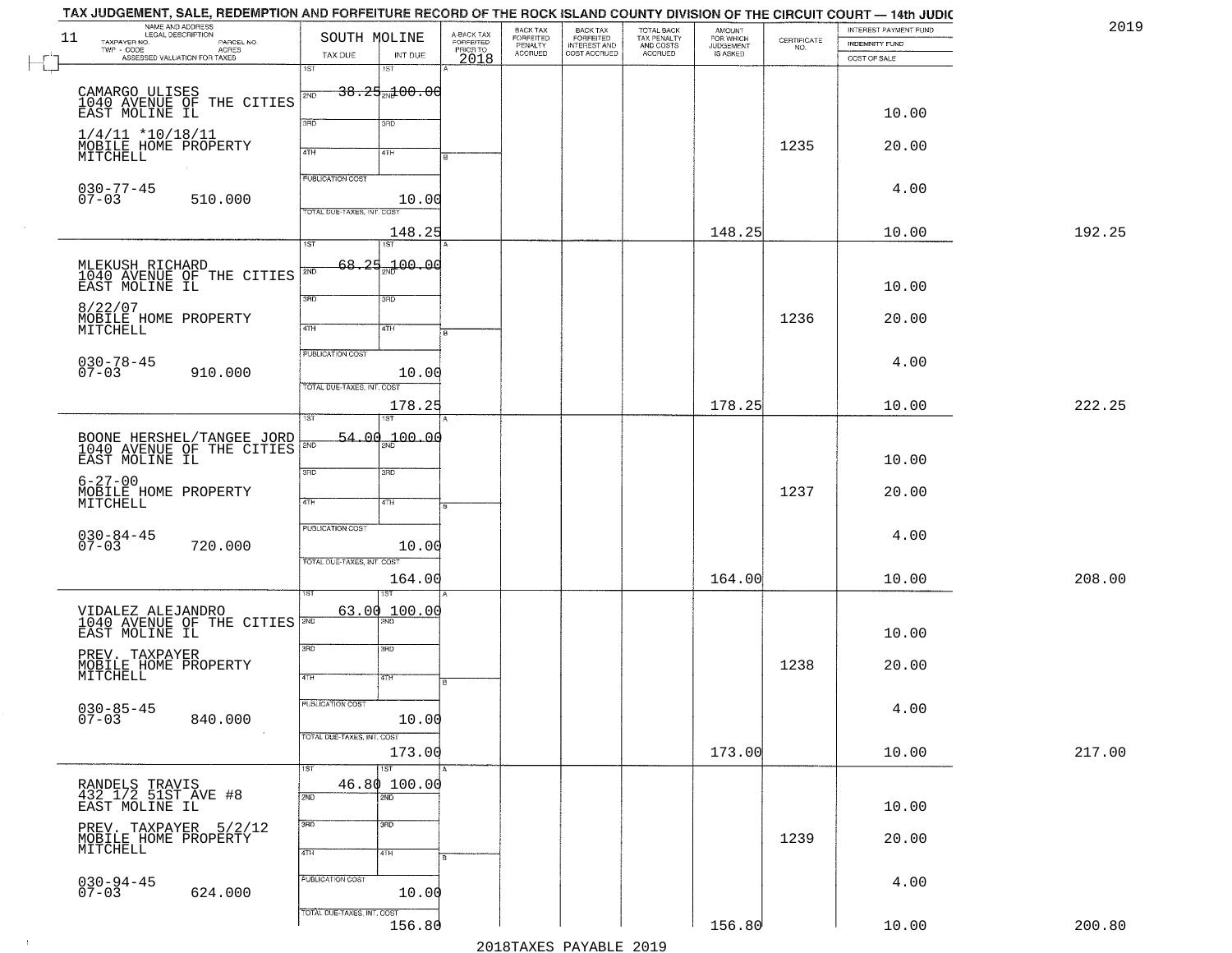| BY WHOM<br>PURCHASED | $\%$                                                                                                          | DATE OF SALE |                                                          |                                                                                                                                                                                                                                                                                                                                                                                                                                                                                                                                                                                                                                                                                                                                                                                                                                                                                                                                                             |                                                                                                                                                                                                                                                                                                                                                                                                                                                                                          | TION OR DEED                    |                                                           |
|----------------------|---------------------------------------------------------------------------------------------------------------|--------------|----------------------------------------------------------|-------------------------------------------------------------------------------------------------------------------------------------------------------------------------------------------------------------------------------------------------------------------------------------------------------------------------------------------------------------------------------------------------------------------------------------------------------------------------------------------------------------------------------------------------------------------------------------------------------------------------------------------------------------------------------------------------------------------------------------------------------------------------------------------------------------------------------------------------------------------------------------------------------------------------------------------------------------|------------------------------------------------------------------------------------------------------------------------------------------------------------------------------------------------------------------------------------------------------------------------------------------------------------------------------------------------------------------------------------------------------------------------------------------------------------------------------------------|---------------------------------|-----------------------------------------------------------|
|                      | <b>BID</b>                                                                                                    |              | SUBSEQUENT TAXES PAID, FEES, AND TIME EXTENSION          | TOTAL DUE<br>TO REDEEM<br>FROM SALE<br>LESS<br><b>COUNTY CLERK FEE</b>                                                                                                                                                                                                                                                                                                                                                                                                                                                                                                                                                                                                                                                                                                                                                                                                                                                                                      | BY WHOM REDEEMED                                                                                                                                                                                                                                                                                                                                                                                                                                                                         | <b>MO</b><br>DAY<br><b>YEAR</b> | RECEIVED REDEMPTION<br>MONEY IN FULL                      |
|                      | 18                                                                                                            | 12/27/2019   |                                                          |                                                                                                                                                                                                                                                                                                                                                                                                                                                                                                                                                                                                                                                                                                                                                                                                                                                                                                                                                             |                                                                                                                                                                                                                                                                                                                                                                                                                                                                                          |                                 |                                                           |
|                      | 18                                                                                                            | 12/27/2019   |                                                          |                                                                                                                                                                                                                                                                                                                                                                                                                                                                                                                                                                                                                                                                                                                                                                                                                                                                                                                                                             |                                                                                                                                                                                                                                                                                                                                                                                                                                                                                          |                                 | $\overline{2}$                                            |
|                      | 18                                                                                                            | 12/27/2019   |                                                          |                                                                                                                                                                                                                                                                                                                                                                                                                                                                                                                                                                                                                                                                                                                                                                                                                                                                                                                                                             |                                                                                                                                                                                                                                                                                                                                                                                                                                                                                          |                                 | Certificate<br>Returned<br>3<br>& Cancelled<br>09/02/2020 |
|                      |                                                                                                               |              |                                                          | 303.83<br>160.00                                                                                                                                                                                                                                                                                                                                                                                                                                                                                                                                                                                                                                                                                                                                                                                                                                                                                                                                            |                                                                                                                                                                                                                                                                                                                                                                                                                                                                                          | 08/18/2020                      | Karen Kinney                                              |
|                      | 18                                                                                                            | 12/27/2019   |                                                          |                                                                                                                                                                                                                                                                                                                                                                                                                                                                                                                                                                                                                                                                                                                                                                                                                                                                                                                                                             |                                                                                                                                                                                                                                                                                                                                                                                                                                                                                          |                                 | 4                                                         |
|                      | 18                                                                                                            | 12/27/2019   | 04/06/2020 Time Ext & incl<br>04/06/2020 Take Notice Fee |                                                                                                                                                                                                                                                                                                                                                                                                                                                                                                                                                                                                                                                                                                                                                                                                                                                                                                                                                             |                                                                                                                                                                                                                                                                                                                                                                                                                                                                                          |                                 | 5                                                         |
|                      | RICO TRUSTEE<br>RICO TRUSTEE<br>$\overline{c}$<br>RICO TRUSTEE<br>3<br>RICO TRUSTEE<br>4<br>RICO TRUSTEE<br>5 |              |                                                          | $04/06/2020$ Time Ext & incl<br>04/06/2020 Take Notice Fee<br>00/00/00000 Take Notice Fee<br>03/17/2022 Circuit Clerks Fee<br>03/17/2022 Sublication Fee<br>04/01/2022 Publication Fee<br>11/23/2021 Subs paid<br>11/30/2020 Subs paid<br>04/06/2020 Time Ext & incl<br>04/06/2020 Take Notice Fee<br>00/00/0000 Take Notice Fee<br>03/17/2022 Circuit Clerks Fee<br>03/17/2022 Sublication Fee<br>04/01/2022 Publication Fee<br>11/23/2021 Subs paid<br>11/30/2020 Subs paid<br>04/06/2020 Time Ext & incl<br>04/06/2020 Take Notice Fee<br>04/06/2020 Time Ext & incl<br>04/06/2020 Take Notice Fee<br>00/00/0000 Take Notice Fee<br>03/17/2022 Circuit Clerks Fee<br>03/17/2022 Sheriffs Fee<br>04/01/2022 Publication Fee<br>11/30/2020 Subs paid<br>00/00/2020 Take Notice Fee<br>03/17/2022 Circuit Clerks Fee<br>03/17/2022 Sheriffs Fee<br>03/17/2022 Publication Fee<br>04/01/2022 Publication Fee<br>11/23/2021 Subs paid<br>11/30/2020 Subs paid | $\begin{smallmatrix} 07/22/2022\\ 20.95\\ 30.95\\ 45.00\\ 9.52\\ 14.53\\ 13.54\\ 168.25\\ 143.25 \end{smallmatrix}$<br>07/22/2022<br>30.95<br>35.00<br>86.90<br>3.564<br>103.54<br>198.25<br>173.25<br>07/22/2022<br>20.95<br>$=\begin{smallmatrix} 07/32/2022\\ 40.95\\ 36.95\\ 66.90\\ 7\cdot 93\\ 13\cdot 54\\ 168.00 \end{smallmatrix}$<br>$07/22/2022$<br>$20.95$<br>$\begin{array}{r} 41.300 \\ 1.1400 \\ 1.1600 \\ 1.1600 \\ 1.1600 \\ 1.1600 \\ 1.1600 \\ \end{array}$<br>151.80 | TANGEE JORDAN                   |                                                           |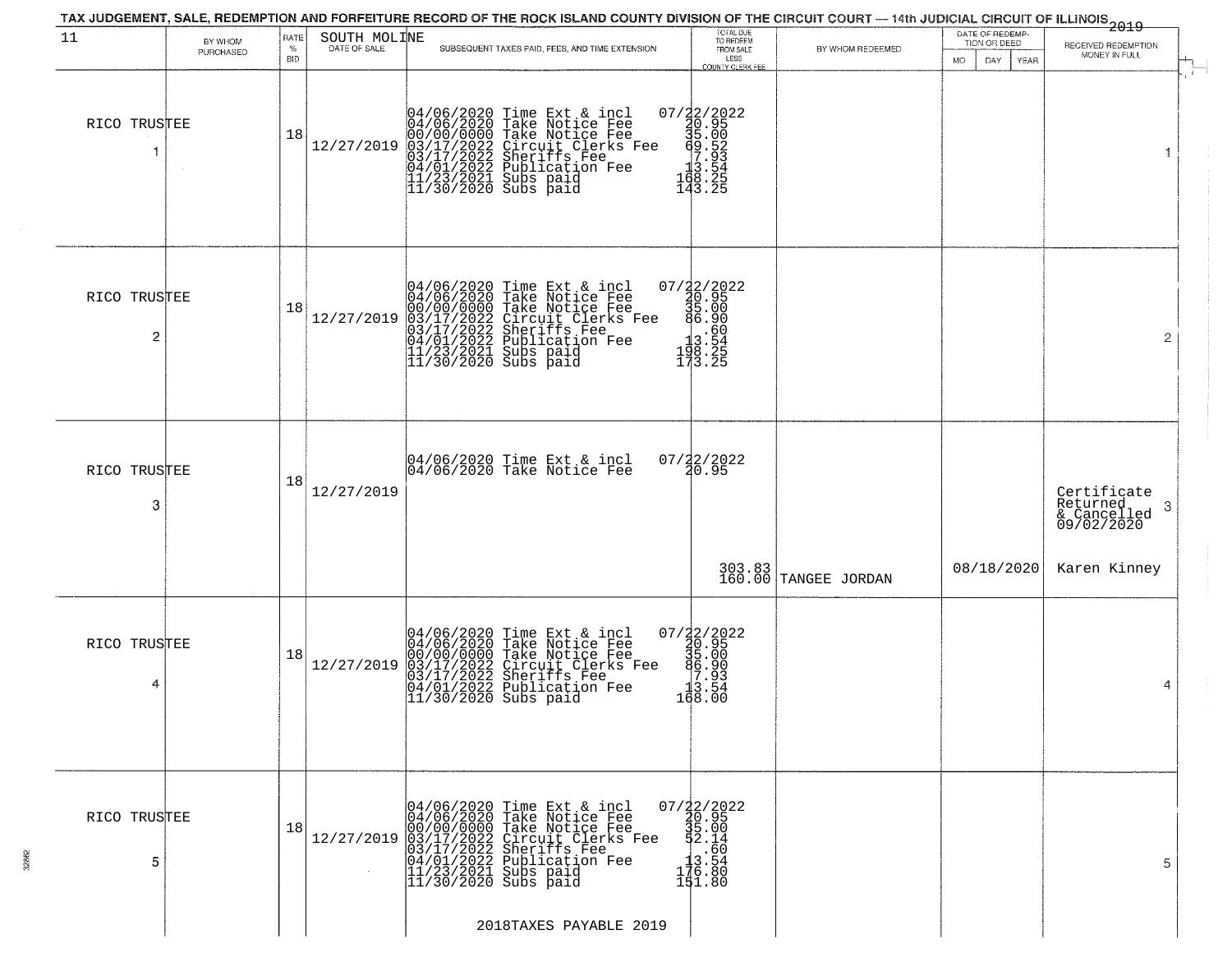|        | INTEREST PAYMENT FUND<br>INDEMNITY FUND | $\begin{array}{c} \text{CERTIFICATE} \\ \text{NO.} \end{array}$ | <b>AMOUNT</b><br>FOR WHICH<br>JUDGEMENT<br>IS ASKED | TOTAL BACK<br>TAX PENALTY<br>AND COSTS<br>ACCRUED | BACK TAX<br>FORFEITED<br>INTEREST AND<br>COST ACCRUED | BACK TAX<br>FORFEITED<br>PENALTY<br>ACCRUED | A-BACK TAX<br>FORFEITED<br>PRIOR TO |                  | SOUTH MOLINE               | NAME AND ADDRESS<br>LEGAL DESCRIPTION                                                         | 12                                         |
|--------|-----------------------------------------|-----------------------------------------------------------------|-----------------------------------------------------|---------------------------------------------------|-------------------------------------------------------|---------------------------------------------|-------------------------------------|------------------|----------------------------|-----------------------------------------------------------------------------------------------|--------------------------------------------|
|        | COST OF SALE                            |                                                                 |                                                     |                                                   |                                                       |                                             | 2018                                | INT DUE          | TAX DUE                    | TAXPAYER NO. LUGAL DESCRIPTION PARCEL NO.<br>TWP - CODE ACRES<br>ASSESSED VALUATION FOR TAXES |                                            |
|        |                                         |                                                                 |                                                     |                                                   |                                                       |                                             |                                     | 15T              | 1ST                        |                                                                                               |                                            |
|        |                                         |                                                                 |                                                     |                                                   |                                                       |                                             |                                     | $-54.00 + 00.00$ | 2ND                        |                                                                                               |                                            |
|        | 10.00                                   |                                                                 |                                                     |                                                   |                                                       |                                             |                                     |                  |                            | ROCK AMANDA<br>1040 AVENUE OF THE CITIES<br>EAST MOLINE IL                                    |                                            |
|        |                                         |                                                                 |                                                     |                                                   |                                                       |                                             |                                     | 3RD              | 3RD                        |                                                                                               |                                            |
|        | 20.00                                   | 1240                                                            |                                                     |                                                   |                                                       |                                             |                                     |                  |                            |                                                                                               |                                            |
|        |                                         |                                                                 |                                                     |                                                   |                                                       |                                             |                                     | 4TH              | 4TH                        |                                                                                               | 5/8/06<br>MOBILE HOME PROPERTY<br>MITCHELL |
|        |                                         |                                                                 |                                                     |                                                   |                                                       |                                             |                                     |                  | PUBLICATION COST           |                                                                                               |                                            |
|        | 4.00                                    |                                                                 |                                                     |                                                   |                                                       |                                             |                                     |                  |                            |                                                                                               | $031 - 04 - 45$<br>07-03                   |
|        |                                         |                                                                 |                                                     |                                                   |                                                       |                                             |                                     | 10.00            | TOTAL DUE-TAXES, INT. COST | 720.000                                                                                       |                                            |
| 208.00 | 10.00                                   |                                                                 | 164.00                                              |                                                   |                                                       |                                             |                                     | 164.00           |                            |                                                                                               |                                            |
|        |                                         |                                                                 |                                                     |                                                   |                                                       |                                             |                                     | $\overline{1ST}$ | 1ST                        |                                                                                               |                                            |
|        |                                         |                                                                 |                                                     |                                                   |                                                       |                                             |                                     |                  |                            |                                                                                               |                                            |
|        |                                         |                                                                 |                                                     |                                                   |                                                       |                                             |                                     | 2ND              | 2ND                        |                                                                                               |                                            |
|        |                                         |                                                                 |                                                     |                                                   |                                                       |                                             |                                     | 3RD              | 3RD                        |                                                                                               |                                            |
|        |                                         |                                                                 |                                                     |                                                   |                                                       |                                             |                                     |                  |                            |                                                                                               |                                            |
|        |                                         |                                                                 |                                                     |                                                   |                                                       |                                             | 'nв                                 | 4TH              | $\sqrt{47H}$               |                                                                                               |                                            |
|        |                                         |                                                                 |                                                     |                                                   |                                                       |                                             |                                     |                  | PUBLICATION COST           |                                                                                               |                                            |
|        |                                         |                                                                 |                                                     |                                                   |                                                       |                                             |                                     |                  |                            |                                                                                               |                                            |
|        |                                         |                                                                 |                                                     |                                                   |                                                       |                                             |                                     |                  | TOTAL DUE-TAXES, INT. COST |                                                                                               |                                            |
|        |                                         |                                                                 |                                                     |                                                   |                                                       |                                             |                                     |                  |                            |                                                                                               |                                            |
|        |                                         |                                                                 |                                                     |                                                   |                                                       |                                             |                                     | 1ST              | 1ST                        |                                                                                               |                                            |
|        |                                         |                                                                 |                                                     |                                                   |                                                       |                                             |                                     | 2ND              | 2ND                        |                                                                                               |                                            |
|        |                                         |                                                                 |                                                     |                                                   |                                                       |                                             |                                     |                  |                            |                                                                                               |                                            |
|        |                                         |                                                                 |                                                     |                                                   |                                                       |                                             |                                     | 3RD              | 3RD                        |                                                                                               |                                            |
|        |                                         |                                                                 |                                                     |                                                   |                                                       |                                             |                                     |                  |                            |                                                                                               |                                            |
|        |                                         |                                                                 |                                                     |                                                   |                                                       |                                             |                                     | 4TH              | 4TH                        |                                                                                               |                                            |
|        |                                         |                                                                 |                                                     |                                                   |                                                       |                                             |                                     |                  | <b>PUBLICATION COST</b>    |                                                                                               |                                            |
|        |                                         |                                                                 |                                                     |                                                   |                                                       |                                             |                                     |                  |                            |                                                                                               |                                            |
|        |                                         |                                                                 |                                                     |                                                   |                                                       |                                             |                                     |                  | TOTAL OUE-TAXES, INT. COST |                                                                                               |                                            |
|        |                                         |                                                                 |                                                     |                                                   |                                                       |                                             |                                     |                  |                            |                                                                                               |                                            |
|        |                                         |                                                                 |                                                     |                                                   |                                                       |                                             |                                     | ৰৱা              | 1ST                        |                                                                                               |                                            |
|        |                                         |                                                                 |                                                     |                                                   |                                                       |                                             |                                     | 2ND              | 2ND                        |                                                                                               |                                            |
|        |                                         |                                                                 |                                                     |                                                   |                                                       |                                             |                                     |                  |                            |                                                                                               |                                            |
|        |                                         |                                                                 |                                                     |                                                   |                                                       |                                             |                                     | 3BD              | 3RD                        |                                                                                               |                                            |
|        |                                         |                                                                 |                                                     |                                                   |                                                       |                                             |                                     | 4TH              | 4TH                        |                                                                                               |                                            |
|        |                                         |                                                                 |                                                     |                                                   |                                                       |                                             | ╔                                   |                  |                            |                                                                                               |                                            |
|        |                                         |                                                                 |                                                     |                                                   |                                                       |                                             |                                     |                  | PUBLICATION COST           |                                                                                               |                                            |
|        |                                         |                                                                 |                                                     |                                                   |                                                       |                                             |                                     |                  |                            | $\sim$                                                                                        |                                            |
|        |                                         |                                                                 |                                                     |                                                   |                                                       |                                             |                                     |                  | TOTAL DUE-TAXES, INT. COST |                                                                                               |                                            |
|        |                                         |                                                                 |                                                     |                                                   |                                                       |                                             | А                                   | 1ST              | 1ST                        |                                                                                               |                                            |
|        |                                         |                                                                 |                                                     |                                                   |                                                       |                                             |                                     |                  |                            |                                                                                               |                                            |
|        |                                         |                                                                 |                                                     |                                                   |                                                       |                                             |                                     | 2ND              | 2ND                        |                                                                                               |                                            |
|        |                                         |                                                                 |                                                     |                                                   |                                                       |                                             |                                     | 3BD              | 3BD                        |                                                                                               |                                            |
|        |                                         |                                                                 |                                                     |                                                   |                                                       |                                             |                                     |                  |                            |                                                                                               |                                            |
|        |                                         |                                                                 |                                                     |                                                   |                                                       |                                             |                                     | 4TH              | 4TH                        |                                                                                               |                                            |
|        |                                         |                                                                 |                                                     |                                                   |                                                       |                                             |                                     |                  |                            |                                                                                               |                                            |
|        |                                         |                                                                 |                                                     |                                                   |                                                       |                                             |                                     |                  | PUBLICATION COST           |                                                                                               |                                            |
|        |                                         |                                                                 |                                                     |                                                   |                                                       |                                             |                                     |                  | TOTAL DUE-TAXES, INT. COST |                                                                                               |                                            |
|        |                                         |                                                                 |                                                     |                                                   | 2018TAXES PAYABLE 2019                                |                                             |                                     |                  |                            |                                                                                               |                                            |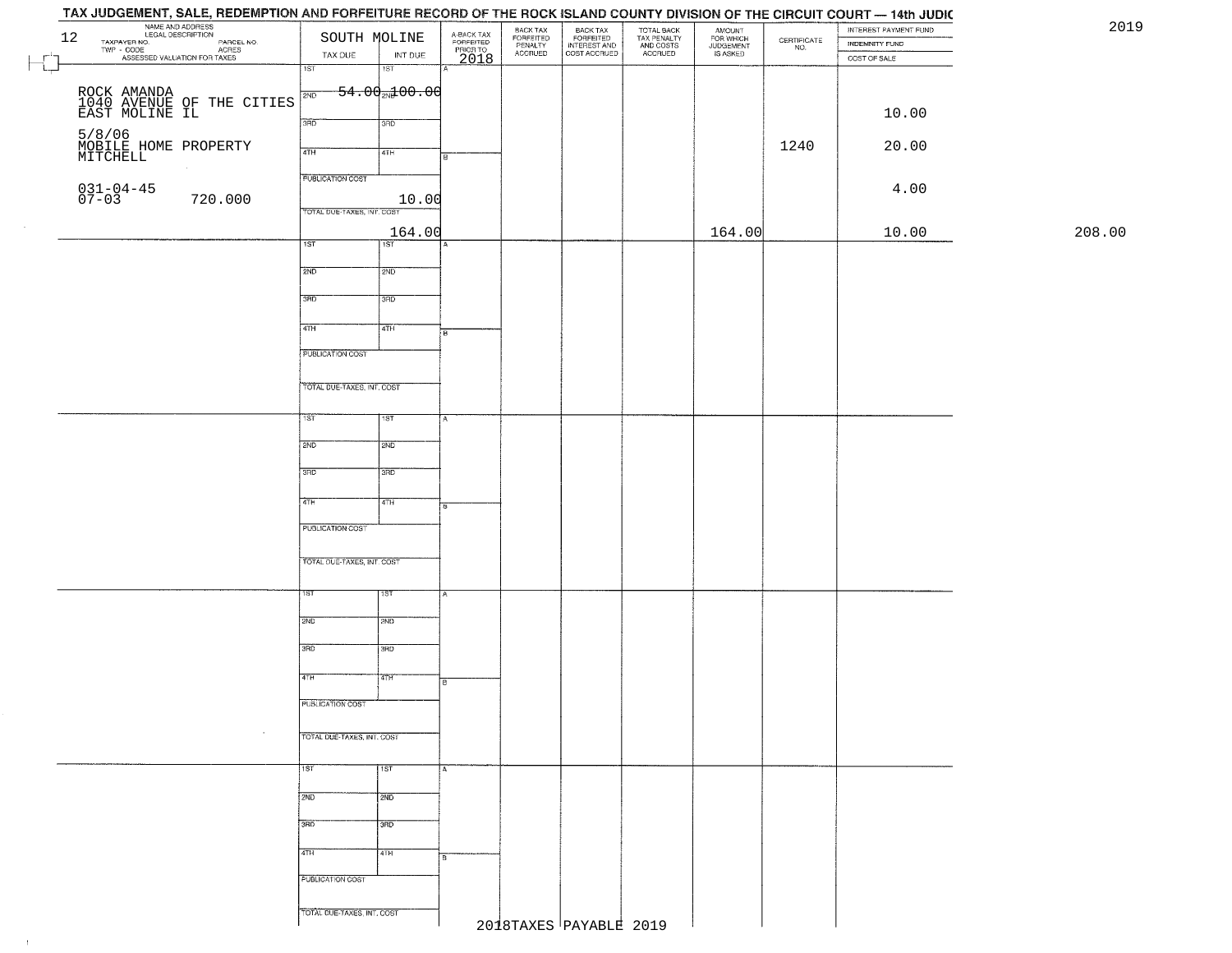| 12                | BY WHOM<br>PURCHASED | <b>RATE</b><br>$\%$<br><b>BID</b> | SOUTH MOLINE | SUBSEQUENT TAXES PAID, FEES, AND TIME EXTENSION                                                                                                                                                                                         | TOTAL DUE<br>TO REDEEM<br>FROM SALE<br>LESS<br>COUNTY CLERK FEE                                                 | BY WHOM REDEEMED | DATE OF REDEMP-<br>TION OR DEED<br>MO.<br>DAY<br>YEAR | RECEIVED REDEMPTION<br>MONEY IN FULL |
|-------------------|----------------------|-----------------------------------|--------------|-----------------------------------------------------------------------------------------------------------------------------------------------------------------------------------------------------------------------------------------|-----------------------------------------------------------------------------------------------------------------|------------------|-------------------------------------------------------|--------------------------------------|
| RICO TRUSTEE<br>1 |                      | 18                                | 12/27/2019   | 04/06/2020 Time Ext & incl 0<br>04/06/2020 Take Notice Fee<br>00/00/00/000 Take Notice Fee<br>03/17/2022 Circuit Clerks Fee<br>03/17/2022 Dublication Fee<br>04/01/2022 Publication Fee<br>11/23/2021 Subs paid<br>11/30/2020 Subs paid | $[ \begin{smallmatrix} 07/22/2022\\ 20.95\\ 39.52\\ 69.52\\ 13.56\\ 13.54\\ 14.00\\ 159.00 \end{smallmatrix} ]$ |                  |                                                       | $\mathbf{r}$                         |
| $\overline{2}$    |                      |                                   |              |                                                                                                                                                                                                                                         |                                                                                                                 |                  |                                                       | $\overline{2}$                       |
| 3                 |                      |                                   |              |                                                                                                                                                                                                                                         |                                                                                                                 |                  |                                                       | 3                                    |
| 4                 |                      |                                   |              |                                                                                                                                                                                                                                         |                                                                                                                 |                  |                                                       | 4                                    |
| 5                 |                      |                                   |              | 2018TAXES PAYABLE 2019                                                                                                                                                                                                                  |                                                                                                                 |                  |                                                       | 5                                    |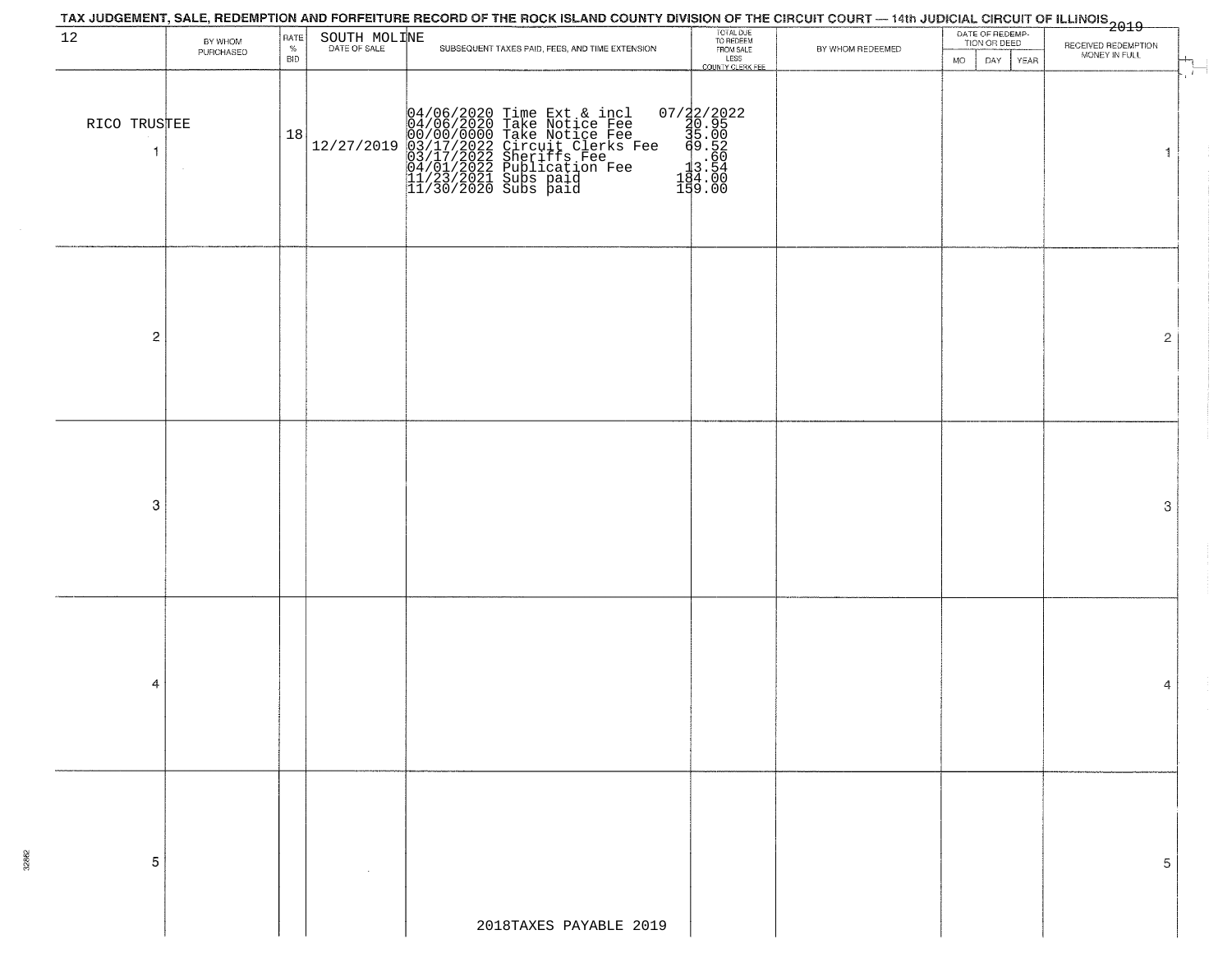|        | INTEREST PAYMENT FUND<br><b>INDEMNITY FUND</b> | $\begin{array}{c} \text{CEPTIFICATE} \\ \text{NO.} \end{array}$ | <b>AMOUNT</b><br>FOR WHICH<br>JUDGEMENT<br>IS ASKED | TOTAL BACK<br>TAX PENALTY<br>AND COSTS<br>ACCRUED | BACK TAX<br>FORFEITED<br>INTEREST AND<br>COST ACCRUED | BACK TAX<br>FORFEITED | A-BACK TAX<br>FORFEITED |                                         | SOUTH MOLINE                     | NAME AND ADDRESS<br>LEGAL DESCRIPTION<br>TAXPAYER NO.<br>PARCEL NO. | 13 |
|--------|------------------------------------------------|-----------------------------------------------------------------|-----------------------------------------------------|---------------------------------------------------|-------------------------------------------------------|-----------------------|-------------------------|-----------------------------------------|----------------------------------|---------------------------------------------------------------------|----|
|        | COST OF SALE                                   |                                                                 |                                                     |                                                   |                                                       | PENALTY<br>ACCRUED    | PRIOR TO<br>2018        | INT DUE<br>1ST                          | TAX DUE<br>1ST                   | TWP - CODE<br>- CODE ACRES<br>ASSESSED VALUATION FOR TAXES          |    |
|        |                                                |                                                                 |                                                     |                                                   |                                                       |                       |                         | $69.30 + 00.00$                         |                                  |                                                                     |    |
|        | 10.00                                          |                                                                 |                                                     |                                                   |                                                       |                       |                         |                                         | 2ND                              | BENNER JARRIN<br>3333 43RD AVE<br>MOLINE IL                         |    |
|        |                                                |                                                                 |                                                     |                                                   |                                                       |                       |                         | 3RD                                     | 3BD                              | $7/5/06$ *5/16/07                                                   |    |
|        | 20.00                                          | 1241                                                            |                                                     |                                                   |                                                       |                       |                         | 4TH                                     | 4TH                              | MOBILE HOME PROPERTY<br>CLOVERLEAF                                  |    |
|        | 4.00                                           |                                                                 |                                                     |                                                   |                                                       |                       |                         |                                         | <b>PUBLICATION COST</b>          | $040 - 15 - 46$                                                     |    |
|        |                                                |                                                                 |                                                     |                                                   |                                                       |                       |                         | 10.00                                   | TOTAL DUE-TAXES, INT. COST       | $07 - 05$<br>924.000                                                |    |
| 223.30 | 10.00                                          |                                                                 | 179.30                                              |                                                   |                                                       |                       |                         | 179.30                                  |                                  |                                                                     |    |
|        |                                                |                                                                 |                                                     |                                                   |                                                       |                       |                         | $\overline{1ST}$<br><del>제 00.0</del> 0 | $\overline{\text{1ST}}$<br>69,30 |                                                                     |    |
|        | 10.00                                          |                                                                 |                                                     |                                                   |                                                       |                       |                         |                                         | 2ND                              | FRY AMY<br>3341 43RD AVE<br>MOLINE IL                               |    |
|        |                                                |                                                                 |                                                     |                                                   |                                                       |                       |                         | 3RD                                     | 3RD                              | 3/13/07*3/25/09*2/18/14                                             |    |
|        | 20.00                                          | 1242                                                            |                                                     |                                                   |                                                       |                       |                         | 4TH                                     | 47H                              | MOBILE HOME PROPERTY<br>CLOVERLEAF                                  |    |
|        | 4.00                                           |                                                                 |                                                     |                                                   |                                                       |                       |                         |                                         | PUBLICATION COST                 | $040 - 19 - 46$                                                     |    |
|        |                                                |                                                                 |                                                     |                                                   |                                                       |                       |                         | 10.00                                   | TOTAL DUE-TAXES, INT. COST       | $07 - 05$<br>924.000                                                |    |
| 223.30 | 10.00                                          |                                                                 | 179.30                                              |                                                   |                                                       |                       |                         | 179.30                                  |                                  |                                                                     |    |
|        |                                                |                                                                 |                                                     |                                                   |                                                       |                       |                         | -05 100 - 00                            | ist<br>64.                       |                                                                     |    |
|        | 10.00                                          |                                                                 |                                                     |                                                   |                                                       |                       |                         |                                         | 2ND                              | DINUNZIO BETH<br>3343 43RD AVE<br>MOLINE IL                         |    |
|        |                                                |                                                                 |                                                     |                                                   |                                                       |                       |                         | 3RD                                     | 3RD                              | $8/29/08*2/13/13*7/16/18*$                                          |    |
|        | 20.00                                          | 1243                                                            |                                                     |                                                   |                                                       |                       |                         | 4TH                                     | 4TH                              | MOBILE HOME PROPERTY<br>CLOVERLEAF                                  |    |
|        | 4.00                                           |                                                                 |                                                     |                                                   |                                                       |                       |                         |                                         | <b>PUBLICATION COST</b>          | 040-20-46<br>07-05                                                  |    |
|        |                                                |                                                                 |                                                     |                                                   |                                                       |                       |                         | 10.00                                   | TOTAL OUE-TAXES, INT. COST       | 854.000                                                             |    |
| 218.05 | 10.00                                          |                                                                 | 174.05                                              |                                                   |                                                       |                       |                         | 174.05                                  |                                  |                                                                     |    |
|        |                                                |                                                                 |                                                     |                                                   |                                                       |                       |                         | इइ<br>100.00                            | 69.30                            | WALLACE JAMIE/JOSH POWELL<br>3332 43RD AVE                          |    |
|        | 10.00                                          |                                                                 |                                                     |                                                   |                                                       |                       |                         |                                         | 2ND                              | MOLINE IL                                                           |    |
|        | 20.00                                          | 1244                                                            |                                                     |                                                   |                                                       |                       |                         | 3BD                                     | 3RD                              | $9/7/06*4/2/09*9/30/10*3/1$ MOBILE HOME PROPERTY<br>CLOVERLEAF      |    |
|        |                                                |                                                                 |                                                     |                                                   |                                                       |                       |                         | 47H                                     | 4TH                              |                                                                     |    |
|        | 4.00                                           |                                                                 |                                                     |                                                   |                                                       |                       |                         |                                         | PUBLICATION COST                 | 040-28-46<br>07-05                                                  |    |
|        |                                                |                                                                 |                                                     |                                                   |                                                       |                       |                         | 10.00                                   | TOTAL DUE-TAXES, INT. COST       | 924.000                                                             |    |
| 223.30 | 10.00                                          |                                                                 | 179.30                                              |                                                   |                                                       |                       |                         | 179.30<br>$\overline{151}$              | 1ST                              |                                                                     |    |
|        |                                                |                                                                 |                                                     |                                                   |                                                       |                       |                         | 73.50 100.00                            |                                  | HILLYER LINDSAY<br>3338 45TH AVENUE A                               |    |
|        | 10.00                                          |                                                                 |                                                     |                                                   |                                                       |                       |                         | 2ND                                     | 2ND                              | MOLINE IL                                                           |    |
|        | 20.00                                          | 1245                                                            |                                                     |                                                   |                                                       |                       |                         | 3 <sub>RD</sub>                         | 3RD                              | $1/9/03$ * $4/30/0$ $3/04/14$                                       |    |
|        |                                                |                                                                 |                                                     |                                                   |                                                       |                       |                         | 4TH                                     | 4TH                              | MOBILE HOME PROPERTY                                                |    |
|        | 4.00                                           |                                                                 |                                                     |                                                   |                                                       |                       |                         |                                         | PUBLICATION COST                 | $040 - 61 - 46$<br>07-05<br>980.000                                 |    |
|        |                                                |                                                                 |                                                     |                                                   |                                                       |                       |                         | 10.00                                   | TOTAL DUE-TAXES, INT. COST       |                                                                     |    |
| 227.50 | 10.00                                          |                                                                 | 183.50                                              |                                                   |                                                       |                       |                         | 183.50                                  |                                  |                                                                     |    |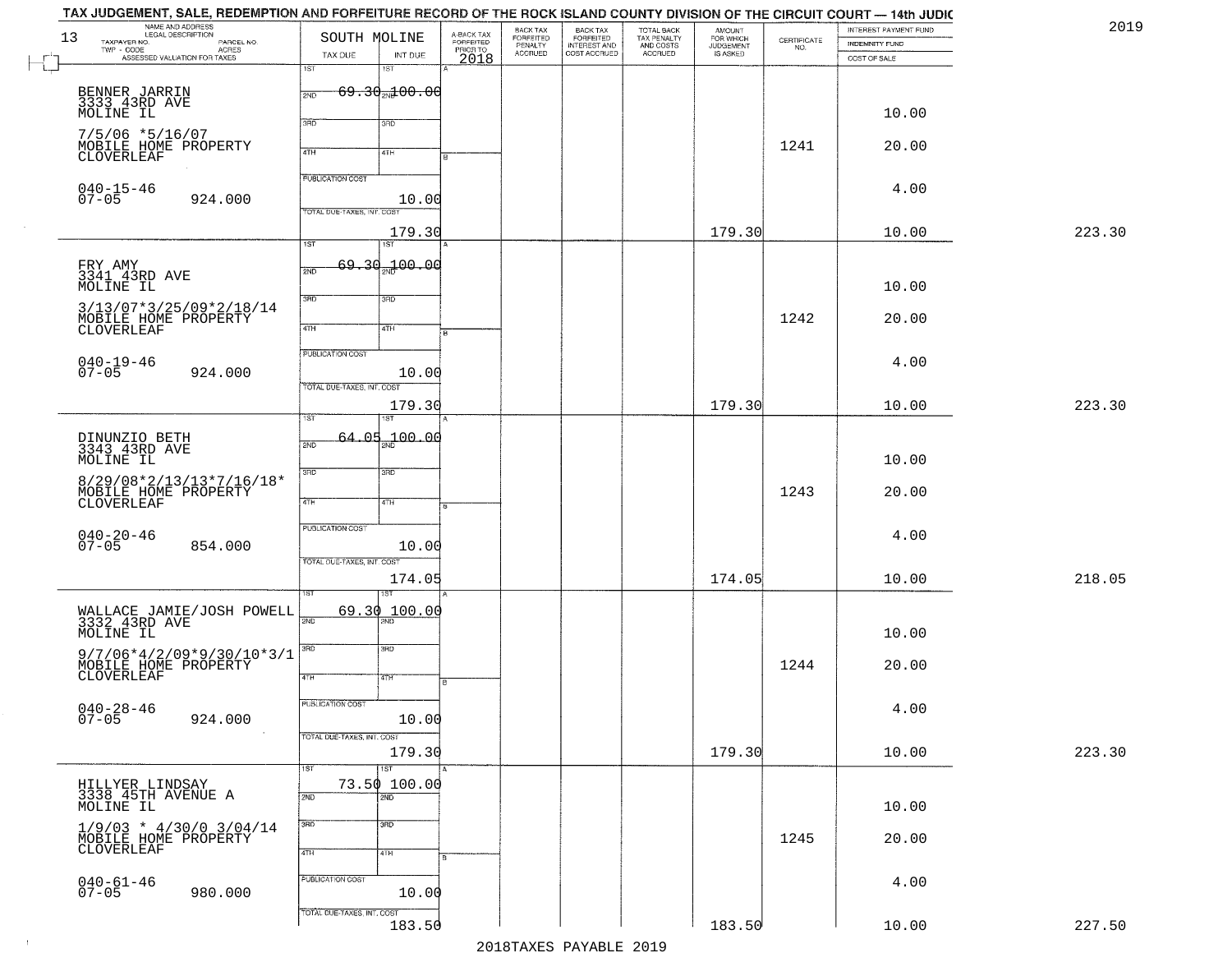| 13                             | BY WHOM<br>PURCHASED | RATE<br>%<br><b>BID</b> | SOUTH MOLINE<br>DATE OF SALE | TAX JUDGEMENT, SALE, REDEMPTION AND FORFEITURE RECORD OF THE ROCK ISLAND COUNTY DIVISION OF THE CIRCUIT COURT — 14th JUDICIAL CIRCUIT OF ILLINOIS 2019<br>SUBSEQUENT TAXES PAID, FEES, AND TIME EXTENSION                          | TOTAL DUE<br>TO REDEEM<br>FROM SALE<br>LESS<br>COUNTY CLERK FEI                                                  | BY WHOM REDEEMED                 | DATE OF REDEMP-<br>TION OR DEED<br>MO.<br>DAY.<br><b>YEAR</b> | RECEIVED REDEMPTION<br>MONEY IN FULL                      |
|--------------------------------|----------------------|-------------------------|------------------------------|------------------------------------------------------------------------------------------------------------------------------------------------------------------------------------------------------------------------------------|------------------------------------------------------------------------------------------------------------------|----------------------------------|---------------------------------------------------------------|-----------------------------------------------------------|
| RICO TRUSTEE                   |                      | 18                      | 12/27/2019                   | 04/06/2020 Time Ext & incl<br>04/06/2020 Take Notice Fee<br>00/00/0000 Take Notice Fee<br>03/17/2022 Circuit Clerks Fee<br>03/17/2022 Sheriffs Fee                                                                                 | 07/22/2022<br>20.95<br>35.00<br>34.76<br>34.76                                                                   |                                  |                                                               | 1                                                         |
| RICO TRUSTEE<br>$\overline{c}$ |                      | 18                      | 12/27/2019                   | 04/06/2020 Time Ext & incl<br>04/06/2020 Take Notice Fee<br>00/00/00000 Take Notice Fee<br>03/17/2022 Circuit Clerks Fee<br>03/17/2022 Suberiffs Fee<br>04/01/2022 Publication Fee<br>11/23/2021 Subs paid<br>11/30/2020 Subs paid | $\begin{smallmatrix} 07/32/2022\\ 40.95\\ 39.5\\ 5.00\\ 42.14\\ 7.13\\ 13.54\\ 19.30\\ 174.30 \end{smallmatrix}$ |                                  |                                                               | $\overline{2}$                                            |
| RICO TRUSTEE<br>3              |                      | 18                      | 12/27/2019                   | 04/06/2020 Time Ext & incl<br>04/06/2020 Take Notice Fee                                                                                                                                                                           | $07/22/2022$<br>20.95                                                                                            |                                  |                                                               | Certificate<br>Returned<br>-3<br>$\frac{1}{05/01/2020}$   |
|                                |                      |                         |                              |                                                                                                                                                                                                                                    |                                                                                                                  | 278.25<br>160.00 MAURICE PAGE    | 04/24/2020                                                    | Karen Kinney                                              |
| RICO TRUSTEE<br>4              |                      | 18                      | 12/27/2019                   | 04/06/2020 Time Ext & incl<br>04/06/2020 Take Notice Fee<br>11/30/2020 Subs paid                                                                                                                                                   | 07/22/2022<br>20.95<br>174.30                                                                                    |                                  |                                                               | Certificate<br>Returned<br>4<br>& Cancelled<br>12/06/2021 |
|                                |                      |                         |                              |                                                                                                                                                                                                                                    |                                                                                                                  | 600.25<br>160.00 JAMIE WALLACE   | 11/22/2021                                                    | Karen Kinney                                              |
| RICO TRUSTEE<br>5              |                      | 18                      | 12/27/2019                   | 04/06/2020 Time Ext & incl<br>04/06/2020 Take Notice Fee<br>11/30/2020 Subs paid                                                                                                                                                   | $07/\frac{2}{2}2/\frac{2022}{95}$<br>178.50                                                                      |                                  |                                                               | Certificate<br>Returned<br>& Cancelled 5<br>05/04/2021    |
|                                |                      |                         |                              |                                                                                                                                                                                                                                    |                                                                                                                  | 571.22<br>160.00 MICHELLE NISSEN | 04/05/2021                                                    | Karen Kinney                                              |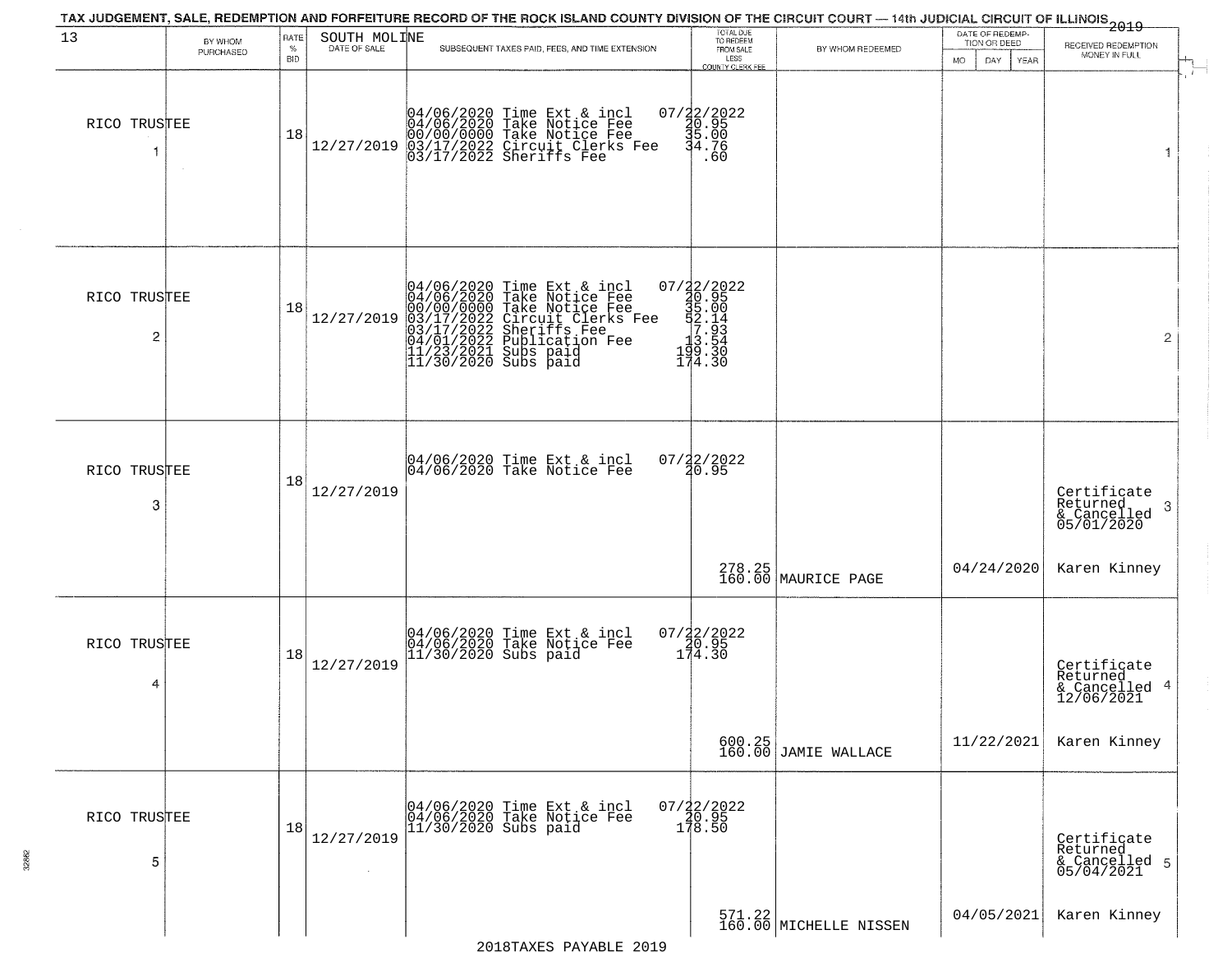| 14<br>TAXPAYER NO.           | NAME AND ADDRESS<br>LEGAL DESCRIPTION<br>PARCEL NO.               | SOUTH MOLINE               |                                        | A-BACK TAX<br>FORFEITED<br>PRIOR TO | BACK TAX<br>FORFEITED<br>PENALTY | BACK TAX<br>FORFEITED<br>INTEREST AND | TOTAL BACK<br>TAX PENALTY<br>AND COSTS | AMOUNT<br>FOR WHICH<br>JUDGEMENT | $\begin{array}{c} \text{CERTIFICATE} \\ \text{NO.} \end{array}$ | INTEREST PAYMENT FUND<br>INDEMNITY FUND |  |
|------------------------------|-------------------------------------------------------------------|----------------------------|----------------------------------------|-------------------------------------|----------------------------------|---------------------------------------|----------------------------------------|----------------------------------|-----------------------------------------------------------------|-----------------------------------------|--|
| $TWP - CODE$                 | - CODE<br>CODE ACRES<br>ASSESSED VALUATION FOR TAXES              | TAX DUE                    | INT DUE                                | 2018                                | <b>ACCRUED</b>                   | COST ACCRUED                          | ACCRUED                                | IS ASKED                         |                                                                 | COST OF SALE                            |  |
|                              |                                                                   | 1ST                        | 1ST                                    |                                     |                                  |                                       |                                        |                                  |                                                                 |                                         |  |
|                              | KRUEGER CASSIC<br>3333 46TH AVE                                   | 2ND                        | <del>69.30<sub>20</sub>100.00</del>    |                                     |                                  |                                       |                                        |                                  |                                                                 |                                         |  |
| <b>MÕLINE</b> IL             |                                                                   | 3PD                        | 3RD                                    |                                     |                                  |                                       |                                        |                                  |                                                                 | 10.00                                   |  |
|                              | 2/29/08*9/10/08*10/1/08*9                                         |                            |                                        |                                     |                                  |                                       |                                        |                                  |                                                                 |                                         |  |
| CLOVERLEAF                   | MOBILE HOME PROPERTY                                              | 4TH                        | 41H                                    |                                     |                                  |                                       |                                        |                                  | 1246                                                            | 20.00                                   |  |
|                              |                                                                   | <b>PUBLICATION COST</b>    |                                        |                                     |                                  |                                       |                                        |                                  |                                                                 |                                         |  |
| $040 - 67 - 46$<br>$07 - 05$ | 924.000                                                           |                            | 10.00                                  |                                     |                                  |                                       |                                        |                                  |                                                                 | 4.00                                    |  |
|                              |                                                                   | TOTAL DUE-TAXES, INT. COST |                                        |                                     |                                  |                                       |                                        |                                  |                                                                 |                                         |  |
|                              |                                                                   | 1ST                        | 179.30<br>1ST                          |                                     |                                  |                                       |                                        | 179.30                           |                                                                 | 10.00                                   |  |
|                              |                                                                   |                            | <del>76.65.100.00</del>                |                                     |                                  |                                       |                                        |                                  |                                                                 |                                         |  |
| MOLINE IL                    | WILLITS MICHAEL/SIMMON A<br>3336 47TH AVE                         | 2ND                        |                                        |                                     |                                  |                                       |                                        |                                  |                                                                 | 10.00                                   |  |
|                              | $4/18/08$ *2/10/12                                                | उन्नठ                      | 3RD                                    |                                     |                                  |                                       |                                        |                                  |                                                                 |                                         |  |
|                              | MOBILE HOME PROPERTY<br>CLOVERLEAF                                | $\overline{47H}$           | 4TH                                    |                                     |                                  |                                       |                                        |                                  | 1247                                                            | 20.00                                   |  |
|                              |                                                                   |                            |                                        |                                     |                                  |                                       |                                        |                                  |                                                                 |                                         |  |
| $040 - 86 - 46$<br>07-05     |                                                                   | PUBLICATION COST           |                                        |                                     |                                  |                                       |                                        |                                  |                                                                 | 4.00                                    |  |
|                              | 1022.000                                                          | TOTAL DUE-TAXES, INT. COST | 10.00                                  |                                     |                                  |                                       |                                        |                                  |                                                                 |                                         |  |
|                              |                                                                   |                            | 186.65                                 |                                     |                                  |                                       |                                        | 186.65                           |                                                                 | 10.00                                   |  |
|                              |                                                                   | 1ST                        |                                        |                                     |                                  |                                       |                                        |                                  |                                                                 |                                         |  |
|                              | THOMPSON CHRISTOPHER<br>4725 34TH ST                              | 2ND                        | <del>91.2</del> d <sub>2N</sub> 200.00 |                                     |                                  |                                       |                                        |                                  |                                                                 |                                         |  |
| MOLINE IL                    |                                                                   | 3 <sub>BD</sub>            | 3RD                                    |                                     |                                  |                                       |                                        |                                  |                                                                 | 10.00                                   |  |
|                              | $2/24/09$ *5/22/09<br>CHRIS<br>MOBILE HOME PROPERTY<br>CLOVERLEAF |                            |                                        |                                     |                                  |                                       |                                        |                                  | 1248                                                            | 20.00                                   |  |
|                              |                                                                   | 4TH                        | 4TH                                    |                                     |                                  |                                       |                                        |                                  |                                                                 |                                         |  |
|                              |                                                                   | <b>PUBLICATION COST</b>    |                                        |                                     |                                  |                                       |                                        |                                  |                                                                 | 4.00                                    |  |
| $040 - 95 - 46$<br>07-05     | 1216.000                                                          | TOTAL OUE-TAXES, INT. COST | 10.00                                  |                                     |                                  |                                       |                                        |                                  |                                                                 |                                         |  |
|                              |                                                                   |                            | 201.20                                 |                                     |                                  |                                       |                                        | 201.20                           |                                                                 | 10.00                                   |  |
|                              |                                                                   |                            |                                        |                                     |                                  |                                       |                                        |                                  |                                                                 |                                         |  |
|                              | PARKER JEFFREY<br>3406 47TH AVENUE A                              | 58.80<br>2ND               | 100.00                                 |                                     |                                  |                                       |                                        |                                  |                                                                 |                                         |  |
| MOLINE IL                    |                                                                   |                            |                                        |                                     |                                  |                                       |                                        |                                  |                                                                 | 10.00                                   |  |
| 11/19/09                     | MOBILE HOME PROPERTY                                              | 3RD                        | 3BD                                    |                                     |                                  |                                       |                                        |                                  | 1249                                                            | 20.00                                   |  |
| CLOVERLEAF                   |                                                                   | 4TH                        | बाम                                    | в.                                  |                                  |                                       |                                        |                                  |                                                                 |                                         |  |
|                              |                                                                   | PUBLICATION COST           |                                        |                                     |                                  |                                       |                                        |                                  |                                                                 | 4.00                                    |  |
| $040 - 98 - 46$<br>07-05     | 784.000                                                           |                            | 10.00                                  |                                     |                                  |                                       |                                        |                                  |                                                                 |                                         |  |
|                              | $\sim 100$                                                        | TOTAL DUE-TAXES, INT. COST |                                        |                                     |                                  |                                       |                                        |                                  |                                                                 |                                         |  |
|                              |                                                                   | 1ST                        | 168.80<br>1ST                          |                                     |                                  |                                       |                                        | 168.80                           |                                                                 | 10.00                                   |  |
|                              | WAYDEMAN KAREN                                                    |                            | 73.50 100.00                           |                                     |                                  |                                       |                                        |                                  |                                                                 |                                         |  |
| 3409 46TH AVE<br>MOLINE IL   |                                                                   | 2ND                        | 2ND                                    |                                     |                                  |                                       |                                        |                                  |                                                                 | 10.00                                   |  |
| $5 - 19 - 95$                |                                                                   | 3RD                        | 3HD                                    |                                     |                                  |                                       |                                        |                                  |                                                                 |                                         |  |
| CLOVERLEAF                   | MOBILE HOME PROPERTY                                              | 4TH                        | 4TH                                    |                                     |                                  |                                       |                                        |                                  | 1250                                                            | 20.00                                   |  |
|                              |                                                                   |                            |                                        |                                     |                                  |                                       |                                        |                                  |                                                                 |                                         |  |
| $041 - 33 - 46$<br>07-05     | 980.000                                                           | PUBLICATION COST           | 10.00                                  |                                     |                                  |                                       |                                        |                                  |                                                                 | 4.00                                    |  |
|                              |                                                                   | TOTAL DUE-TAXES, INT. COST |                                        |                                     |                                  |                                       |                                        |                                  |                                                                 |                                         |  |
|                              |                                                                   |                            | 183.50                                 |                                     |                                  |                                       |                                        | 183.50                           |                                                                 | 10.00                                   |  |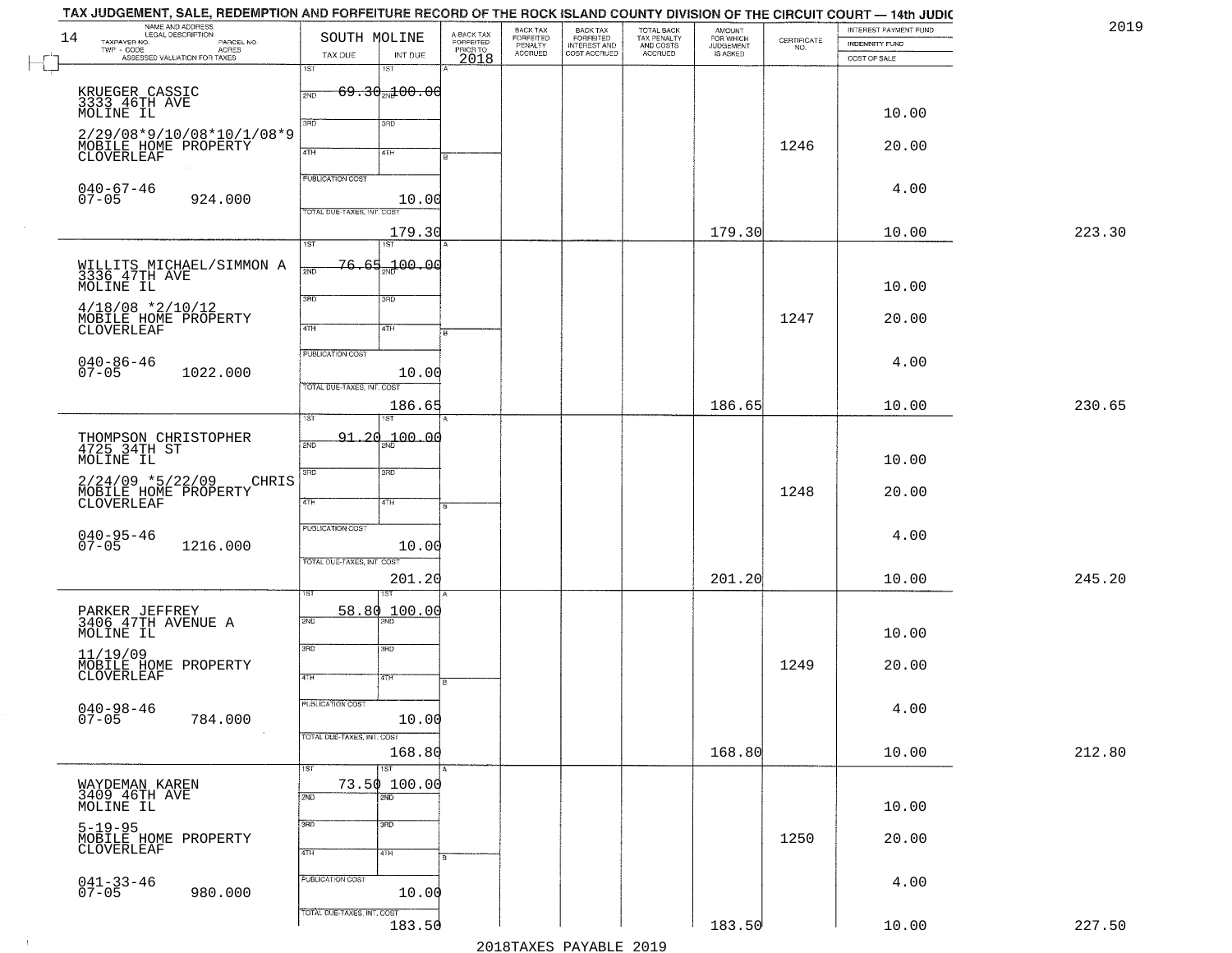|                                |           |                     |                              | TAX JUDGEMENT, SALE, REDEMPTION AND FORFEITURE RECORD OF THE ROCK ISLAND COUNTY DIVISION OF THE CIRCUIT COURT — 14th JUDICIAL CIRCUIT OF ILLINOIS 2019                                                                                |                                                                                                                                                         |                                 | DATE OF REDEMP-     |                                                      |
|--------------------------------|-----------|---------------------|------------------------------|---------------------------------------------------------------------------------------------------------------------------------------------------------------------------------------------------------------------------------------|---------------------------------------------------------------------------------------------------------------------------------------------------------|---------------------------------|---------------------|------------------------------------------------------|
| 14                             | BY WHOM   | <b>RATE</b><br>$\%$ | SOUTH MOLINE<br>DATE OF SALE | SUBSEQUENT TAXES PAID, FEES, AND TIME EXTENSION                                                                                                                                                                                       | TOTAL DUE<br>TO REDEEM<br>FROM SALE                                                                                                                     | BY WHOM REDEEMED                | TION OR DEED        | RECEIVED REDEMPTION                                  |
|                                | PURCHASED | BID                 |                              |                                                                                                                                                                                                                                       | LESS<br><b>COUNTY CLERK FEE</b>                                                                                                                         |                                 | DAY.<br>YEAR<br>MO. | MONEY IN FULL                                        |
| RICO TRUSTEE<br>-1             |           | 18                  | 12/27/2019                   | 04/06/2020 Time Ext & incl<br>04/06/2020 Take Notice Fee                                                                                                                                                                              | $07/22/2022$<br>20.95                                                                                                                                   |                                 |                     | Certifiçate<br>Returned<br>& Cancelled<br>08/04/2020 |
|                                |           |                     |                              |                                                                                                                                                                                                                                       |                                                                                                                                                         | 324.64<br>160.00 CASSIC KRUEGER | 07/30/2020          | Karen Kinney                                         |
| RICO TRUSTEE<br>$\overline{c}$ |           | 18                  | 12/27/2019                   | 04/06/2020 Time Ext & incl<br>04/06/2020 Take Notice Fee<br>00/00/0000 Take Notice Fee<br>03/17/2022 Circuit Clerks Fee<br>03/17/2022 Sheriffs Fee                                                                                    | 07/22/2022<br>30.95<br>35.00<br>32.14<br>37.93                                                                                                          |                                 |                     | $\overline{2}$                                       |
| RICO TRUSTEE<br>3              |           | 18                  | 12/27/2019                   | 04/06/2020 Time Ext & incl<br>04/06/2020 Take Notice Fee<br>00/00/00/000 Take Notice Fee<br>03/17/2022 Circuit Clerks Fee<br>03/17/2022 Sublication Fee<br>04/01/2022 Publication Fee<br>11/23/2021 Subs paid<br>11/30/2020 Subs paid | $\begin{array}{r} 07 \overline{)2} \overline{)2} \overline{)3} \\ 20.95 \\ 30.95 \\ -35.00 \\ -14.4 \\ -13.54 \\ -24.20 \\ 24.20 \\ 196.20 \end{array}$ |                                 |                     | 3                                                    |
| RICO TRUSTEE<br>4              |           | 18                  | 12/27/2019                   | 04/06/2020 Time Ext & incl<br>04/06/2020 Take Notice Fee<br>00/00/0000 Take Notice Fee<br>03/17/2022 Circuit Clerks Fee<br>03/17/2022 Sheriffs Fee                                                                                    | $\begin{array}{r} 07/22/2022 \\ 20.95 \\ 35.00 \\ \textrm{=} \phantom{0}9.52 \\ \textrm{=} \phantom{0}0 \end{array}$                                    |                                 |                     | 4                                                    |
| RICO TRUSTEE<br>5              |           | 18                  | 12/27/2019                   | 04/06/2020 Time Ext & incl<br>04/06/2020 Take Notice Fee<br>00/00/0000 Take Notice Fee<br>03/17/2022 Circuit Clerks Fee<br>03/17/2022 Sheriffs Fee                                                                                    | $07/22/2022$<br>$20.95$<br>$\frac{35.00}{34.76}$                                                                                                        |                                 |                     | 5                                                    |
|                                |           |                     |                              | 2018TAXES PAYABLE 2019                                                                                                                                                                                                                |                                                                                                                                                         |                                 |                     |                                                      |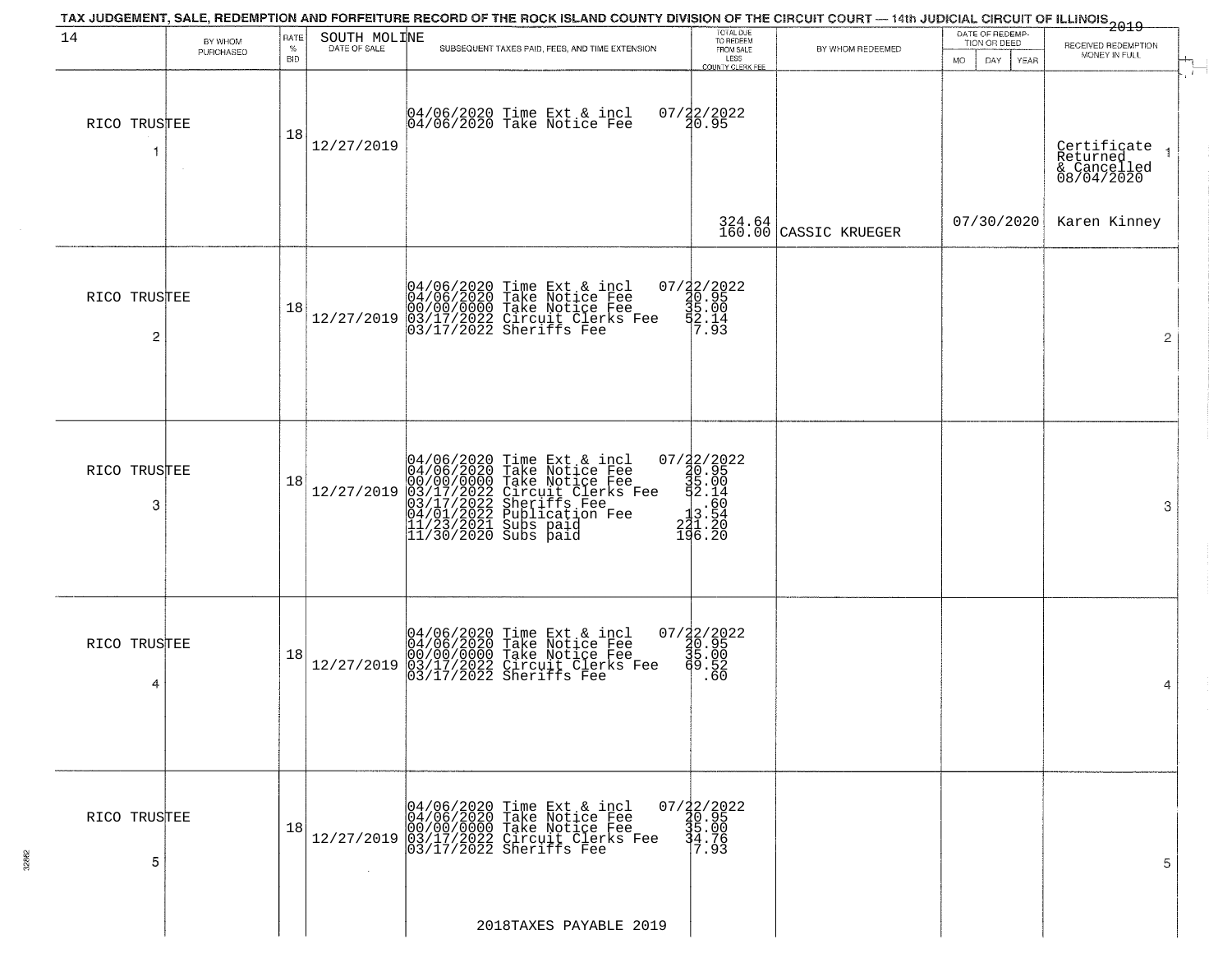|        | INTEREST PAYMENT FUND |                    | <b>AMOUNT</b>                      |                                                   |                                                       | BACK TAX<br>FORFEITED<br>PENALTY |                                     |                                     | SOUTH MOLINE               | NAME AND ADDRESS<br>LEGAL DESCRIPTION                    | 15      |
|--------|-----------------------|--------------------|------------------------------------|---------------------------------------------------|-------------------------------------------------------|----------------------------------|-------------------------------------|-------------------------------------|----------------------------|----------------------------------------------------------|---------|
|        | <b>INDEMNITY FUND</b> | CERTIFICATE<br>NO. | FOR WHICH<br>JUDGEMENT<br>IS ASKED | TOTAL BACK<br>TAX PENALTY<br>AND COSTS<br>ACCRUED | BACK TAX<br>FORFEITED<br>INTEREST AND<br>COST ACCRUED |                                  | A-BACK TAX<br>FORFEITED<br>PRIOR TO |                                     |                            | TAXPAYER NO.<br>PARCEL NO.<br><b>ACRES</b><br>TWP - CODE |         |
|        | COST OF SALE          |                    |                                    |                                                   |                                                       | <b>ACCRUED</b>                   | 2018                                | INT DUE<br>1ST                      | TAX DUE<br>1ST             | ASSESSED VALUATION FOR TAXES                             |         |
|        |                       |                    |                                    |                                                   |                                                       |                                  |                                     |                                     |                            |                                                          |         |
|        |                       |                    |                                    |                                                   |                                                       |                                  |                                     | <del>73.50<sub>2N</sub>100.00</del> | 2ND                        |                                                          |         |
|        | 10.00                 |                    |                                    |                                                   |                                                       |                                  |                                     |                                     |                            | YES! COMMUNITIES<br>5050 S SYRACUSE ST 1200<br>DENVER CO |         |
|        |                       |                    |                                    |                                                   |                                                       |                                  |                                     | 3RD                                 | 3RD                        |                                                          |         |
|        |                       |                    |                                    |                                                   |                                                       |                                  |                                     |                                     |                            | 4/11/11*11/17/15*11/16/16                                |         |
|        | 20.00                 | 1251               |                                    |                                                   |                                                       |                                  |                                     | 4TH                                 | 4TH                        | MOBILE HOME PROPERTY<br>CLOVERLEAF                       |         |
|        |                       |                    |                                    |                                                   |                                                       |                                  |                                     |                                     |                            |                                                          |         |
|        | 4.00                  |                    |                                    |                                                   |                                                       |                                  |                                     |                                     | <b>PUBLICATION COST</b>    |                                                          |         |
|        |                       |                    |                                    |                                                   |                                                       |                                  |                                     | 10.00                               |                            | $041 - 37 - 46$<br>07-05<br>980.000                      |         |
|        |                       |                    |                                    |                                                   |                                                       |                                  |                                     |                                     | TOTAL DUE-TAXES, INT. COST |                                                          |         |
| 227.50 | 10.00                 |                    | 183.50                             |                                                   |                                                       |                                  |                                     | 183.50                              |                            |                                                          |         |
|        |                       |                    |                                    |                                                   |                                                       |                                  |                                     | 1ST                                 | $\overline{1ST}$           |                                                          |         |
|        |                       |                    |                                    |                                                   |                                                       |                                  |                                     | <del>400.00</del>                   | 69.30                      |                                                          |         |
|        |                       |                    |                                    |                                                   |                                                       |                                  |                                     |                                     | 2ND                        | YES! COMMUNITIES<br>5050 S SYRACUSE ST 1200              |         |
|        | 10.00                 |                    |                                    |                                                   |                                                       |                                  |                                     | 3RD                                 | 3RD                        | DENVER CO                                                |         |
|        |                       |                    |                                    |                                                   |                                                       |                                  |                                     |                                     |                            |                                                          |         |
|        | 20.00                 | 1252               |                                    |                                                   |                                                       |                                  |                                     | 4TH                                 | 47H                        | MOBILE HOME PROPERTY<br>CLOVERLEAF                       |         |
|        |                       |                    |                                    |                                                   |                                                       |                                  | я                                   |                                     |                            |                                                          |         |
|        |                       |                    |                                    |                                                   |                                                       |                                  |                                     |                                     | PUBLICATION COST           |                                                          |         |
|        | 4.00                  |                    |                                    |                                                   |                                                       |                                  |                                     | 10.00                               |                            | $041 - 59 - 46$<br>07-05<br>924.000                      |         |
|        |                       |                    |                                    |                                                   |                                                       |                                  |                                     |                                     | TOTAL DUE-TAXES, INT. COST |                                                          |         |
| 223.30 | 10.00                 |                    | 179.30                             |                                                   |                                                       |                                  |                                     | 179.30                              |                            |                                                          |         |
|        |                       |                    |                                    |                                                   |                                                       |                                  |                                     | 1ST                                 | ist                        |                                                          |         |
|        |                       |                    |                                    |                                                   |                                                       |                                  |                                     | 69.30 <sub>2N</sub> 100.00          |                            |                                                          |         |
|        |                       |                    |                                    |                                                   |                                                       |                                  |                                     |                                     | 2ND                        | CRAWFORD TYLER/CAITLIN<br>3405 45TH AVE                  |         |
|        | 10.00                 |                    |                                    |                                                   |                                                       |                                  |                                     | 3 <sub>BD</sub>                     | 3RD                        | MOLINE IL                                                |         |
|        |                       |                    |                                    |                                                   |                                                       |                                  |                                     |                                     |                            | $5/23/05*9/5/12*8/24/18*$                                |         |
|        | 20.00                 | 1253               |                                    |                                                   |                                                       |                                  |                                     | 4TH                                 | 4TH                        | MOBILE HOME PROPERTY<br>CLOVERLEAF                       |         |
|        |                       |                    |                                    |                                                   |                                                       |                                  |                                     |                                     |                            |                                                          |         |
|        | 4.00                  |                    |                                    |                                                   |                                                       |                                  |                                     |                                     | <b>PUBLICATION COST</b>    |                                                          |         |
|        |                       |                    |                                    |                                                   |                                                       |                                  |                                     | 10.00                               |                            | $041 - 66 - 46$<br>07-05<br>924.000                      |         |
|        |                       |                    |                                    |                                                   |                                                       |                                  |                                     |                                     | TOTAL OUE-TAXES, INT. COST |                                                          |         |
| 223.30 | 10.00                 |                    | 179.30                             |                                                   |                                                       |                                  |                                     | 179.30                              |                            |                                                          |         |
|        |                       |                    |                                    |                                                   |                                                       |                                  |                                     |                                     |                            |                                                          |         |
|        |                       |                    |                                    |                                                   |                                                       |                                  |                                     | 100.00                              | 55.44<br>2ND               | GLEIZE JOHN<br>3409 44TH AVE                             |         |
|        | 10.00                 |                    |                                    |                                                   |                                                       |                                  |                                     | 2ND                                 |                            | MOLINE IL                                                |         |
|        |                       |                    |                                    |                                                   |                                                       |                                  |                                     | 3RD                                 | 3RD                        |                                                          |         |
|        | 20.00                 | 1254               |                                    |                                                   |                                                       |                                  |                                     |                                     |                            | MOBILE HOME PROPERTY                                     | 7/30/01 |
|        |                       |                    |                                    |                                                   |                                                       |                                  | ۱B.                                 | 4TH                                 | 4TH                        | CLOVERLEAF                                               |         |
|        |                       |                    |                                    |                                                   |                                                       |                                  |                                     |                                     |                            |                                                          |         |
|        | 4.00                  |                    |                                    |                                                   |                                                       |                                  |                                     |                                     | PUBLICATION COST           | $041 - 79 - 46$<br>07-05                                 |         |
|        |                       |                    |                                    |                                                   |                                                       |                                  |                                     | 10.00                               |                            | 924.000                                                  |         |
|        |                       |                    |                                    |                                                   |                                                       |                                  |                                     |                                     | TOTAL DUE-TAXES, INT. COST |                                                          |         |
| 209.44 | 10.00                 |                    | 165.44                             |                                                   |                                                       |                                  |                                     | 165.44                              |                            |                                                          |         |
|        |                       |                    |                                    |                                                   |                                                       |                                  |                                     | $\overline{1ST}$                    | 1ST                        |                                                          |         |
|        |                       |                    |                                    |                                                   |                                                       |                                  |                                     | 100.00<br>$\overline{2ND}$          | 91.20                      | GRIMES MISTY<br>3405 42 AVENUE A<br>MOLINE IL            |         |
|        | 10.00                 |                    |                                    |                                                   |                                                       |                                  |                                     |                                     | 2ND                        |                                                          |         |
|        |                       |                    |                                    |                                                   |                                                       |                                  |                                     | 3BD                                 | 3RD                        |                                                          |         |
|        | 20.00                 | 1255               |                                    |                                                   |                                                       |                                  |                                     |                                     |                            | 6/6/08*7/24/18*<br>MOBILE HOME PROPERTY<br>CLOVERLEAF    |         |
|        |                       |                    |                                    |                                                   |                                                       |                                  |                                     | 4TH                                 | 4TH                        |                                                          |         |
|        |                       |                    |                                    |                                                   |                                                       |                                  |                                     |                                     |                            |                                                          |         |
|        | 4.00                  |                    |                                    |                                                   |                                                       |                                  |                                     |                                     | PUBLICATION COST           | $042 - 00 - 46$<br>07-05                                 |         |
|        |                       |                    |                                    |                                                   |                                                       |                                  |                                     | 10.00                               |                            | 1216.000                                                 |         |
| 245.20 |                       |                    |                                    |                                                   |                                                       |                                  |                                     |                                     | TOTAL DUE-TAXES, INT. COST |                                                          |         |
|        | 10.00                 |                    | 201.20                             |                                                   |                                                       |                                  |                                     | 201.20                              |                            |                                                          |         |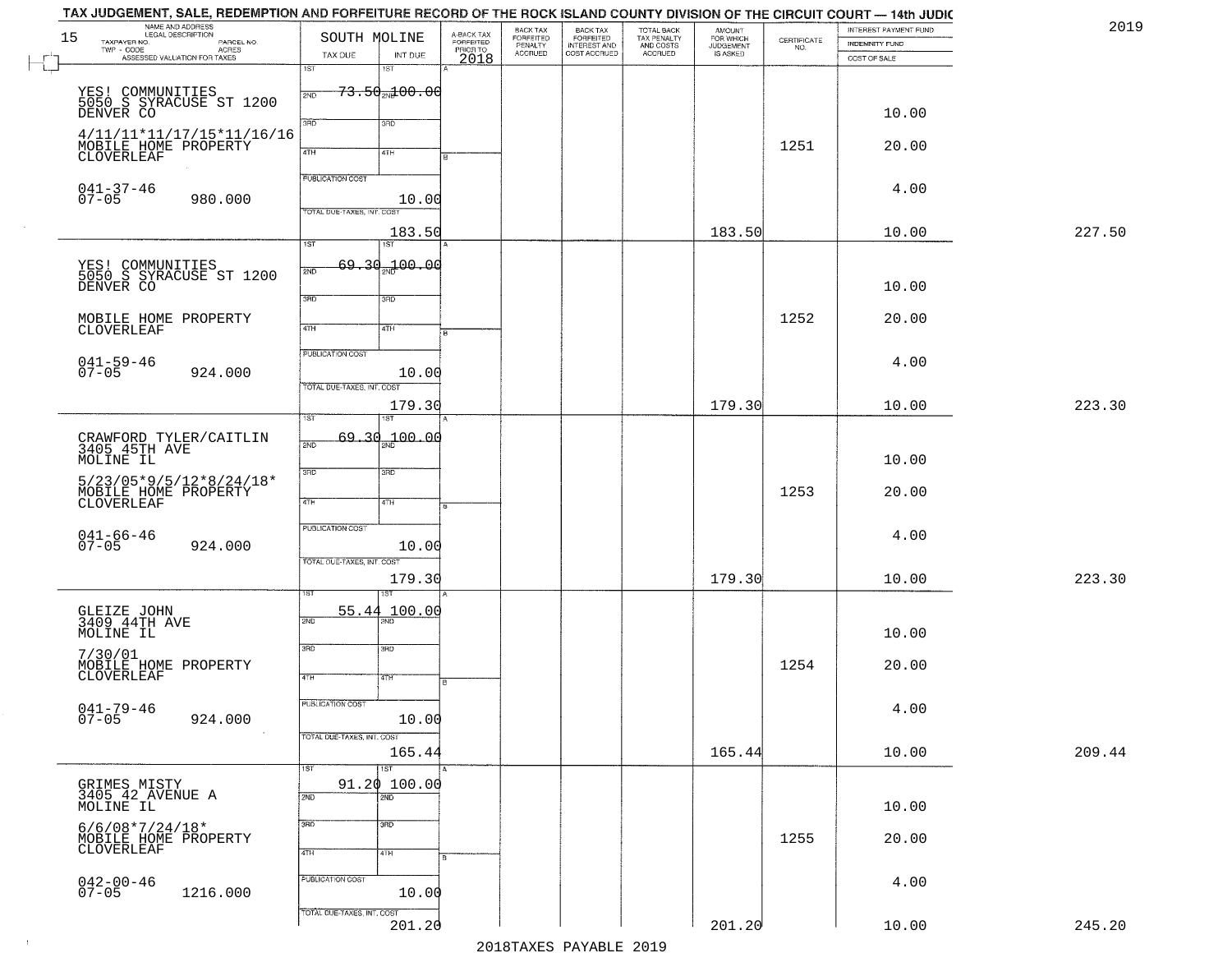|                   |                      |                            |                      | TAX JUDGEMENT, SALE, REDEMPTION AND FORFEITURE RECORD OF THE ROCK ISLAND COUNTY DIVISION OF THE CIRCUIT COURT — 14th JUDICIAL CIRCUIT OF ILLINOIS 2019                                                                                       |                                                                                     |                                      |                                                              |                                                        |
|-------------------|----------------------|----------------------------|----------------------|----------------------------------------------------------------------------------------------------------------------------------------------------------------------------------------------------------------------------------------------|-------------------------------------------------------------------------------------|--------------------------------------|--------------------------------------------------------------|--------------------------------------------------------|
| 15                | BY WHOM<br>PURCHASED | RATE<br>$\%$<br><b>BID</b> | SOUTH MOLINE         | SUBSEQUENT TAXES PAID, FEES, AND TIME EXTENSION                                                                                                                                                                                              | TOTAL DUE<br>TO REDEEM<br>FROM SALE                                                 | BY WHOM REDEEMED                     | DATE OF REDEMP-<br>TION OR DEED<br><b>MO</b><br>DAY.<br>YEAR | RECEIVED REDEMPTION<br>MONEY IN FULL                   |
| RICO TRUSTEE<br>1 |                      | 18                         | 12/27/2019           |                                                                                                                                                                                                                                              | LESS<br>COUNTY CLERK FEE                                                            |                                      |                                                              | Certificate<br>Returned<br>& Cancelled<br>03/03/2020   |
|                   |                      |                            |                      |                                                                                                                                                                                                                                              |                                                                                     | 268.45 360.00 YES HOMESALES EXP 1LC  |                                                              | Karen Kinney                                           |
| RICO TRUSTEE<br>2 |                      | 18                         | 12/27/2019           | 04/06/2020 Time Ext & incl<br>04/06/2020 Take Notice Fee                                                                                                                                                                                     | $07/22/2022$<br>$20.95$                                                             |                                      |                                                              | Certificate<br>Returned<br>& Cancelled 2<br>12/07/2020 |
|                   |                      |                            |                      |                                                                                                                                                                                                                                              |                                                                                     | $324.64$<br>160.00 YES HOMESALES EXP | 1/1/23/2020                                                  | Karen Kinney                                           |
| RICO TRUSTEE<br>3 |                      | 18                         | 12/27/2019           | 04/06/2020 Time Ext & incl<br>04/06/2020 Take Notice Fee<br>00/00/0000 Take Notice Fee<br>03/17/2022 Circuit Clerks Fee<br>03/17/2022 Sheriffs Fee                                                                                           | $=\begin{smallmatrix} 07/22/2022\\ 20.95\\ 35.00\\ 96.90\\ 22.59 \end{smallmatrix}$ |                                      |                                                              | 3                                                      |
| RICO TRUSTEE<br>4 |                      | 18                         |                      | $[04/06/2020 \t\t Time \t\t Ext & incl & 04/06/2020 \t\t Take \tNotice \tFee \\ 04/06/2020 \t\t Take \tNotice \tFee \\ 12/27/2019 \t\t 03/17/2022 \t\tSheritfs \tFee \\ 03/17/2022 \t\tSheritfs \tFe \\ 04/01/2022 \t\t Publication \tFe \\$ | $07/22/2022$<br>$-20.95$<br>$-35.00$<br>$121.66$<br>$15.26$<br>$13.54$              |                                      |                                                              | 4                                                      |
| RICO TRUSTEE<br>5 |                      | 18                         | 12/27/2019<br>$\sim$ |                                                                                                                                                                                                                                              |                                                                                     |                                      |                                                              | Certificate<br>Returned<br>& Cancelled 5<br>02/05/2020 |
|                   |                      |                            |                      |                                                                                                                                                                                                                                              |                                                                                     | $289.34$ PRESTIGE SALES LLC          | 01/22/2020                                                   | Karen Kinney                                           |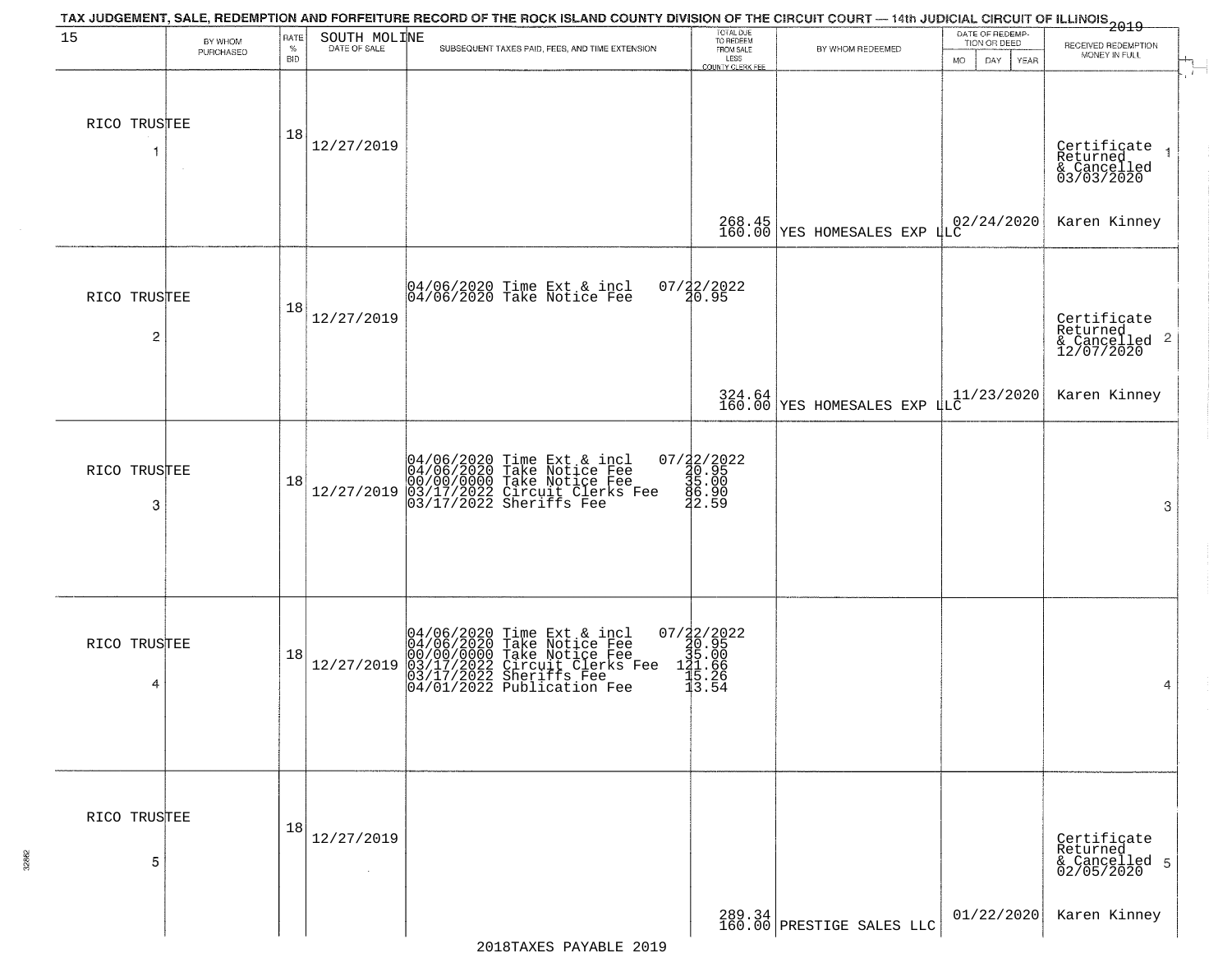| 16<br>TAXPAYER NO.                        | NAME AND ADDRESS<br>PARCEL NO.              | SOUTH MOLINE               |                         |                                             | BACK TAX                        | BACK TAX<br>FORFEITED<br>INTEREST AND | TOTAL BACK<br>TAX PENALTY<br>AND COSTS<br>ACCRUED | <b>AMOUNT</b><br>FOR WHICH<br>JUDGEMENT | $\begin{array}{c} \text{CERTIFICATE} \\ \text{NO.} \end{array}$ | INTEREST PAYMENT FUND<br>INDEMNITY FUND |  |
|-------------------------------------------|---------------------------------------------|----------------------------|-------------------------|---------------------------------------------|---------------------------------|---------------------------------------|---------------------------------------------------|-----------------------------------------|-----------------------------------------------------------------|-----------------------------------------|--|
|                                           | TWP - CODE<br>ASSESSED VALUATION FOR TAXES  | TAX DUE                    | INT DUE                 | A-BACK TAX<br>FORFEITED<br>PRIOR TO<br>2018 | FORFEITED<br>PENALTY<br>ACCRUED | COST ACCRUED                          |                                                   | IS ASKED                                |                                                                 | COST OF SALE                            |  |
|                                           |                                             | 1ST                        | 1ST                     |                                             |                                 |                                       |                                                   |                                         |                                                                 |                                         |  |
|                                           |                                             | 2ND                        | $90.75_{20}100.00$      |                                             |                                 |                                       |                                                   |                                         |                                                                 |                                         |  |
| KAUER DEREK<br>3504 45TH AVE<br>MOLINE IL |                                             |                            |                         |                                             |                                 |                                       |                                                   |                                         |                                                                 | 10.00                                   |  |
|                                           |                                             | 3BD                        | 3RD                     |                                             |                                 |                                       |                                                   |                                         |                                                                 |                                         |  |
| 11/10/04<br>MOBILE HOME PROPERTY          |                                             |                            |                         |                                             |                                 |                                       |                                                   |                                         | 1256                                                            | 20.00                                   |  |
| <b>CLOVERLEAF</b>                         |                                             | 4TH                        | 4TH                     |                                             |                                 |                                       |                                                   |                                         |                                                                 |                                         |  |
|                                           |                                             | <b>PUBLICATION COST</b>    |                         |                                             |                                 |                                       |                                                   |                                         |                                                                 |                                         |  |
| $043 - 02 - 46$<br>$07 - 05$              | 1210.000                                    |                            | 10.00                   |                                             |                                 |                                       |                                                   |                                         |                                                                 | 4.00                                    |  |
|                                           |                                             | TOTAL DUE-TAXES, INT. COST |                         |                                             |                                 |                                       |                                                   |                                         |                                                                 |                                         |  |
|                                           |                                             | $\overline{\text{1ST}}$    | 200.75<br>1ST           |                                             |                                 |                                       |                                                   | 200.75                                  |                                                                 | 10.00                                   |  |
|                                           |                                             |                            |                         |                                             |                                 |                                       |                                                   |                                         |                                                                 |                                         |  |
| MARTINEZ JUANA<br>3529 45TH AVE           |                                             | 2ND                        | 84.00.100.00            |                                             |                                 |                                       |                                                   |                                         |                                                                 |                                         |  |
| MOLINE IL                                 |                                             | $\overline{3\text{RD}}$    | 3RD                     |                                             |                                 |                                       |                                                   |                                         |                                                                 | 10.00                                   |  |
| MOBILE HOME PROPERTY                      | 9/29/09*04/09/10*12/14/12                   |                            |                         |                                             |                                 |                                       |                                                   |                                         | 1257                                                            | 20.00                                   |  |
| CLOVERLEAF                                |                                             | 47H                        | 4TH                     |                                             |                                 |                                       |                                                   |                                         |                                                                 |                                         |  |
|                                           |                                             | PUBLICATION COST           |                         |                                             |                                 |                                       |                                                   |                                         |                                                                 |                                         |  |
| $043 - 16 - 46$<br>07-05                  | 1120.000                                    |                            | 10.00                   |                                             |                                 |                                       |                                                   |                                         |                                                                 | 4.00                                    |  |
|                                           |                                             | TOTAL DUE-TAXES, INT. COST |                         |                                             |                                 |                                       |                                                   |                                         |                                                                 |                                         |  |
|                                           |                                             |                            | 194.00                  |                                             |                                 |                                       |                                                   | 194.00                                  |                                                                 | 10.00                                   |  |
|                                           |                                             | īsī                        |                         |                                             |                                 |                                       |                                                   |                                         |                                                                 |                                         |  |
|                                           | YES! COMMUNITIES<br>5050 S SYRACUSE ST 1200 | 2ND                        | $158.40 + 00.00$        |                                             |                                 |                                       |                                                   |                                         |                                                                 |                                         |  |
| DENVER CO                                 |                                             |                            |                         |                                             |                                 |                                       |                                                   |                                         |                                                                 | 10.00                                   |  |
| NEW 2019                                  |                                             | 3RD                        | 3BD                     |                                             |                                 |                                       |                                                   |                                         |                                                                 |                                         |  |
| MOBILE HOME PROPERTY<br>CLOVERLEAF        |                                             | 4TH                        | 4TH                     |                                             |                                 |                                       |                                                   |                                         | 1258                                                            | 20.00                                   |  |
|                                           |                                             |                            |                         |                                             |                                 |                                       |                                                   |                                         |                                                                 |                                         |  |
| 043-35-46<br>07-05                        | 1056.000                                    | <b>PUBLICATION COST</b>    | 10.00                   |                                             |                                 |                                       |                                                   |                                         |                                                                 | 4.00                                    |  |
|                                           |                                             | TOTAL OUE-TAXES, INT. COST |                         |                                             |                                 |                                       |                                                   |                                         |                                                                 |                                         |  |
|                                           |                                             |                            | 268.40                  |                                             |                                 |                                       |                                                   | 268.40                                  |                                                                 | 10.00                                   |  |
|                                           |                                             |                            |                         |                                             |                                 |                                       |                                                   |                                         |                                                                 |                                         |  |
|                                           | VERDEYEN WESLEY/COFFEY AN 3524 44TH AVE     | 2ND                        | 88.80 100.00            |                                             |                                 |                                       |                                                   |                                         |                                                                 |                                         |  |
| MOLINE IL                                 |                                             |                            |                         |                                             |                                 |                                       |                                                   |                                         |                                                                 | 10.00                                   |  |
| 07/20/2012                                |                                             | 3RD                        | 3BD                     |                                             |                                 |                                       |                                                   |                                         |                                                                 |                                         |  |
| MOBILE HOME PROPERTY<br>CLOVERLEAF        |                                             | 4TH                        | 47H                     |                                             |                                 |                                       |                                                   |                                         | 1259                                                            | 20.00                                   |  |
|                                           |                                             |                            |                         | в                                           |                                 |                                       |                                                   |                                         |                                                                 |                                         |  |
| $043 - 42 - 46$                           |                                             | <b>PUBLICATION COST</b>    |                         |                                             |                                 |                                       |                                                   |                                         |                                                                 | 4.00                                    |  |
| $07 - 05$                                 | 1184.000<br>$\sim$ 100 $\pm$                | TOTAL DUE-TAXES, INT. COST | 10.00                   |                                             |                                 |                                       |                                                   |                                         |                                                                 |                                         |  |
|                                           |                                             |                            | 198.80                  |                                             |                                 |                                       |                                                   | 198.80                                  |                                                                 | 10.00                                   |  |
|                                           |                                             | ist                        | $\overline{\text{1ST}}$ |                                             |                                 |                                       |                                                   |                                         |                                                                 |                                         |  |
| BOZZER VINCENT<br>3527 44TH AVE           |                                             |                            | 92.40100.00             |                                             |                                 |                                       |                                                   |                                         |                                                                 |                                         |  |
| MOLINE IL                                 |                                             | 2ND                        | $\overline{2ND}$        |                                             |                                 |                                       |                                                   |                                         |                                                                 | 10.00                                   |  |
| 6/16/03                                   |                                             | 3RD                        | 3 <sub>BD</sub>         |                                             |                                 |                                       |                                                   |                                         |                                                                 |                                         |  |
| MOBILE HOME PROPERTY<br>CLOVERLEAF        |                                             |                            |                         |                                             |                                 |                                       |                                                   |                                         | 1260                                                            | 20.00                                   |  |
|                                           |                                             | 4TH                        | 4TH                     |                                             |                                 |                                       |                                                   |                                         |                                                                 |                                         |  |
| $043 - 50 - 46$<br>07-05                  |                                             | PUBLICATION COST           |                         |                                             |                                 |                                       |                                                   |                                         |                                                                 | 4.00                                    |  |
|                                           | 1232.000                                    |                            | 10.00                   |                                             |                                 |                                       |                                                   |                                         |                                                                 |                                         |  |
|                                           |                                             | TOTAL DUE-TAXES, INT. COST |                         |                                             |                                 |                                       |                                                   |                                         |                                                                 |                                         |  |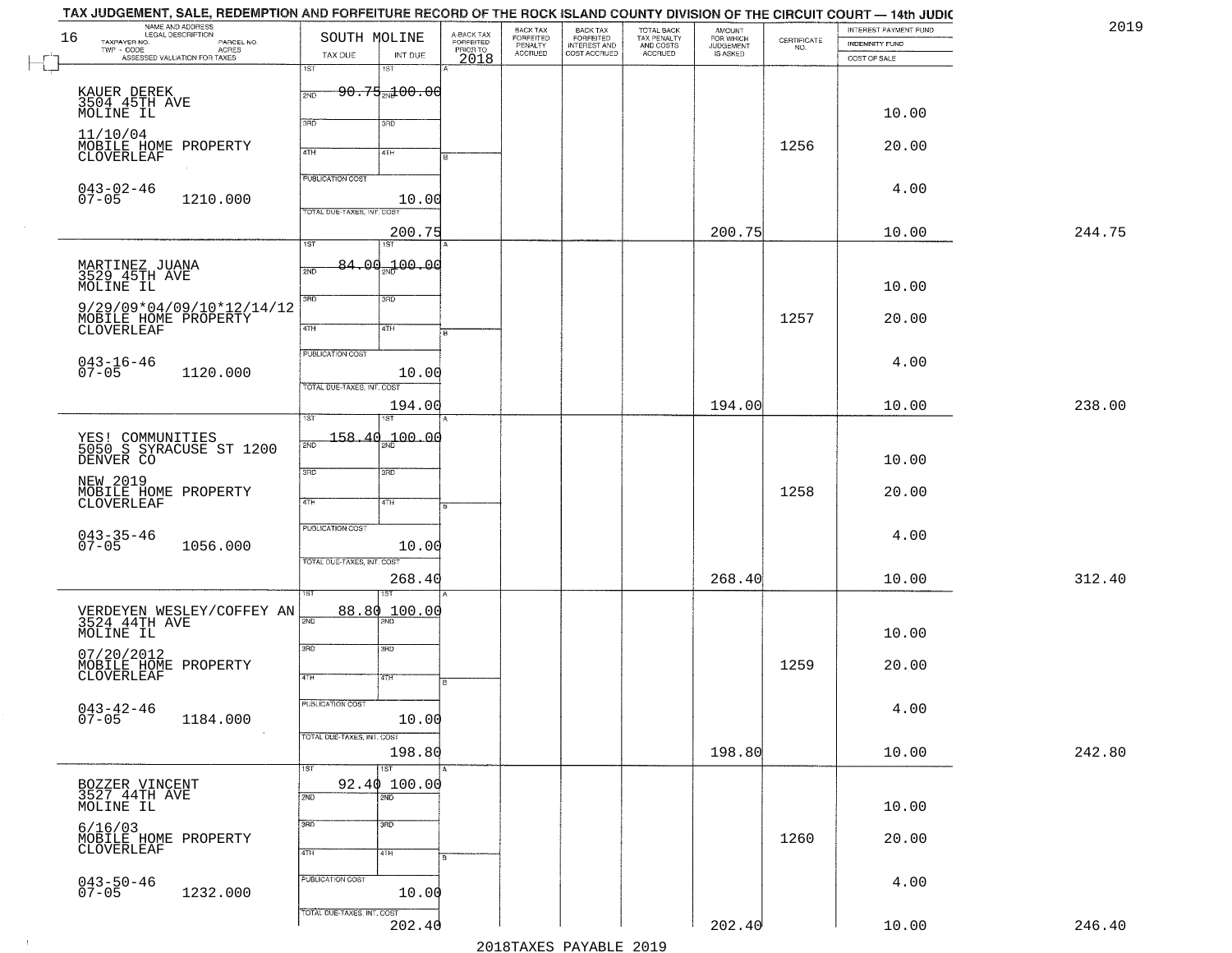| 16                | BY WHOM   | RATE               | SOUTH MOLINE         | TAX JUDGEMENT, SALE, REDEMPTION AND FORFEITURE RECORD OF THE ROCK ISLAND COUNTY DIVISION OF THE CIRCUIT COURT — 14th JUDICIAL CIRCUIT OF ILLINOIS 2019                                                                              | TOTAL DUE<br>TO REDEEM<br>FROM SALE                                                |                                    | DATE OF REDEMP-<br>TION OR DEED | RECEIVED REDEMPTION                                       |
|-------------------|-----------|--------------------|----------------------|-------------------------------------------------------------------------------------------------------------------------------------------------------------------------------------------------------------------------------------|------------------------------------------------------------------------------------|------------------------------------|---------------------------------|-----------------------------------------------------------|
|                   | PURCHASED | $\%$<br><b>BID</b> | DATE OF SALE         | SUBSEQUENT TAXES PAID, FEES, AND TIME EXTENSION                                                                                                                                                                                     | LESS<br><b>COUNTY CLERK FEE</b>                                                    | BY WHOM REDEEMED                   | MO.<br>DAY.<br>YEAR             | MONEY IN FULL                                             |
| RICO TRUSTEE      |           | 18                 | 12/27/2019           | 04/06/2020 Time Ext & incl<br>04/06/2020 Take Notice Fee<br>00/00/0000 Take Notice Fee<br>03/17/2022 Circuit Clerks Fee<br>03/17/2022 Sublication Fee<br>04/01/2022 Publication Fee<br>11/23/2021 Subs paid<br>11/30/2020 Subs paid | 07/22/2022<br>30.95<br>35.00<br>3.52<br>3.52<br>13.52<br>13:54<br>220:75<br>195.75 |                                    |                                 | $\mathbf{1}$                                              |
| RICO TRUSTEE<br>2 |           | 18                 |                      | $[04/06/2020 \t\t Time \t\t Ext & incl \\ 04/06/2020 \t\t Take \t Notice \t Free \\ 00/00/0000 \t\t Take \t Notice \t Free \\ 12/27/2019 \t\t 11/23/2021 \tSubs \t paid$                                                            | $07/22/2022$<br>$20.95$<br>$214.00$                                                |                                    |                                 | $\overline{2}$                                            |
|                   |           |                    |                      |                                                                                                                                                                                                                                     | 747.83<br>160.00 VSG                                                               |                                    | 03/11/2022                      |                                                           |
| RICO TRUSTEE<br>3 |           | 18                 | 12/27/2019           |                                                                                                                                                                                                                                     |                                                                                    |                                    |                                 | Certificate<br>Returned<br>3<br>& Cancelled<br>03/03/2020 |
|                   |           |                    |                      |                                                                                                                                                                                                                                     |                                                                                    | $368.63$ $ $ VES HOMESALES EXP LLC | 02/24/2020                      | Karen Kinney                                              |
| RICO TRUSTEE<br>4 |           | 18                 | 12/27/2019           |                                                                                                                                                                                                                                     |                                                                                    |                                    |                                 | Certificate<br>Returned<br>& Cancelled 4<br>04/02/2020    |
|                   |           |                    |                      |                                                                                                                                                                                                                                     |                                                                                    | 286.50<br>160.00 WESLEY VERDEYEN   | 03/09/2020                      | Karen Kinney                                              |
| RICO TRUSTEE<br>5 |           | 18                 | 12/27/2019<br>$\sim$ | 04/06/2020 Time Ext & incl<br>04/06/2020 Take Notice Fee                                                                                                                                                                            | $07/22/2022$<br>$20.95$                                                            |                                    |                                 | Certificate<br>Returned<br>& Cancelled 5<br>11/02/2020    |
|                   |           |                    |                      |                                                                                                                                                                                                                                     |                                                                                    | 356.05<br>160.00 RAYMOND NEES      | 10/15/2020                      | Karen Kinney                                              |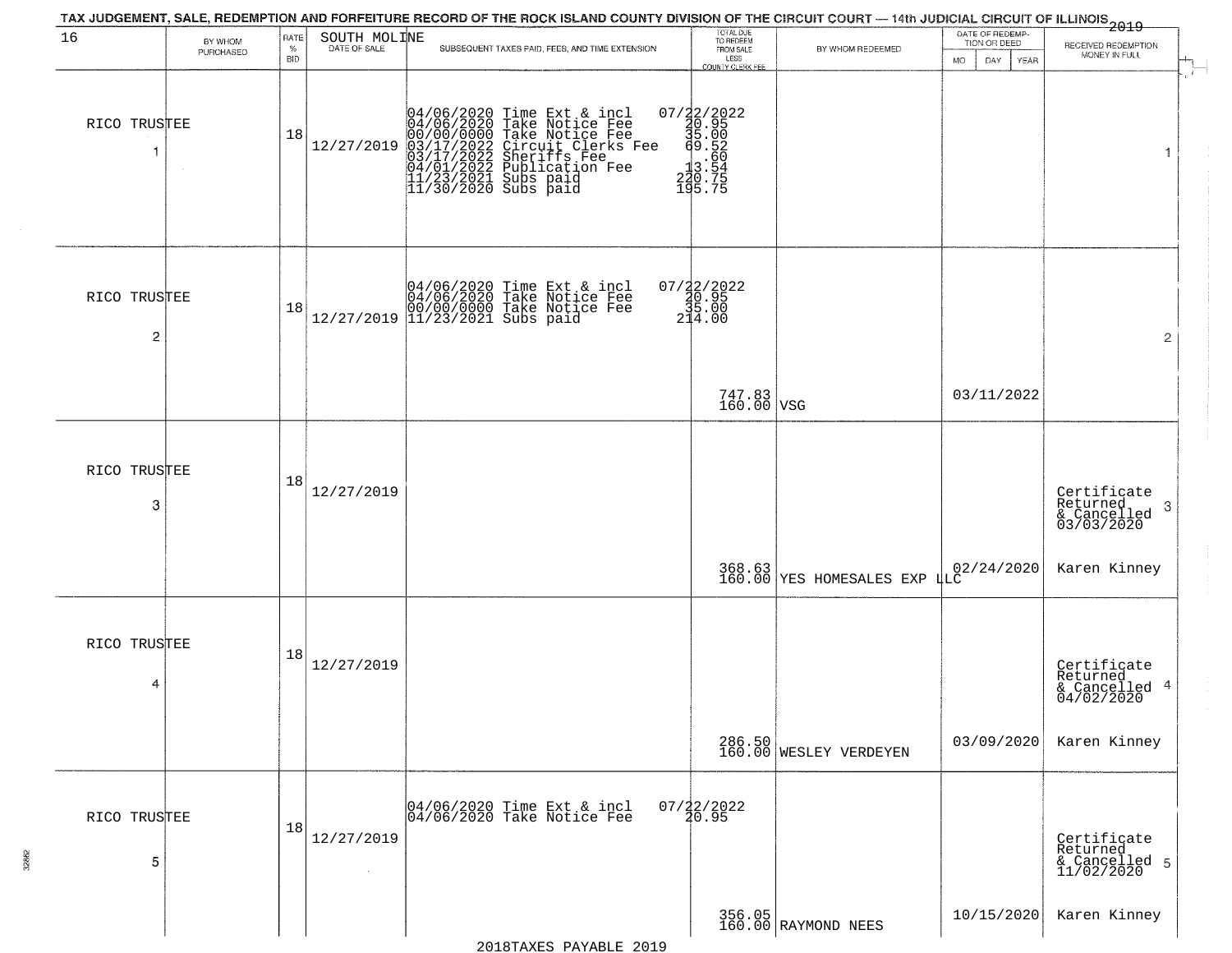| NAME AND ADDRESS<br>TAXPAYER NO.<br>PARCEL NO. |                            | <b>BLACKHAWK</b>         |                                             | BACK TAX                        | BACK TAX<br>FORFEITED<br>INTEREST AND<br>COST ACCRUED | TOTAL BACK<br>TAX PENALTY<br>AND COSTS<br>ACCRUED | AMOUNT<br>FOR WHICH<br>JUDGEMENT | $\begin{array}{c} \text{CERTIFICATE} \\ \text{NO.} \end{array}$ | INTEREST PAYMENT FUND<br>INDEMNITY FUND |        |
|------------------------------------------------|----------------------------|--------------------------|---------------------------------------------|---------------------------------|-------------------------------------------------------|---------------------------------------------------|----------------------------------|-----------------------------------------------------------------|-----------------------------------------|--------|
| TWP - CODE<br>ASSESSED VALUATION FOR TAXES     | TAX DUE                    | INT DUE                  | A-BACK TAX<br>FORFEITED<br>PRIOR TO<br>2018 | FORFEITED<br>PENALTY<br>ACCRUED |                                                       |                                                   | IS ASKED                         |                                                                 | COST OF SALE                            |        |
|                                                | 1ST                        | 1ST                      |                                             |                                 |                                                       |                                                   |                                  |                                                                 |                                         |        |
| HENRY DIANAH<br>5111 78TH AVE                  | 2ND                        | $-54.00 = 00.00$         |                                             |                                 |                                                       |                                                   |                                  |                                                                 |                                         |        |
| MILAN IL                                       |                            |                          |                                             |                                 |                                                       |                                                   |                                  |                                                                 | 10.00                                   |        |
| 3/28/07                                        | 3BD                        | 3RD                      |                                             |                                 |                                                       |                                                   |                                  |                                                                 |                                         |        |
| MOBILE HOME PROPERTY                           | 4TH                        | 4TH                      |                                             |                                 |                                                       |                                                   |                                  | 1261                                                            | 20.00                                   |        |
| AIRVIEW                                        |                            |                          |                                             |                                 |                                                       |                                                   |                                  |                                                                 |                                         |        |
|                                                | <b>PUBLICATION COST</b>    |                          |                                             |                                 |                                                       |                                                   |                                  |                                                                 | 4.00                                    |        |
| $050 - 21 - 60$<br>11-01<br>720.000            |                            | 10.00                    |                                             |                                 |                                                       |                                                   |                                  |                                                                 |                                         |        |
|                                                | TOTAL DUE-TAXES, INT. COST |                          |                                             |                                 |                                                       |                                                   |                                  |                                                                 |                                         |        |
|                                                | $\overline{\text{1ST}}$    | 164.00<br>1ST            |                                             |                                 |                                                       |                                                   | 164.00                           |                                                                 | 10.00                                   | 208.00 |
|                                                | 71                         | -40-100-00               |                                             |                                 |                                                       |                                                   |                                  |                                                                 |                                         |        |
| MELROY DEBRA<br>5111 78TH AVE                  | 2ND                        |                          |                                             |                                 |                                                       |                                                   |                                  |                                                                 |                                         |        |
| MILAN IL                                       | 3RD                        | 3RD                      |                                             |                                 |                                                       |                                                   |                                  |                                                                 | 10.00                                   |        |
| MOBILE HOME PROPERTY                           |                            |                          |                                             |                                 |                                                       |                                                   |                                  | 1262                                                            | 20.00                                   |        |
| AIRVIEW                                        | 47H                        | 4TH                      |                                             |                                 |                                                       |                                                   |                                  |                                                                 |                                         |        |
|                                                | PUBLICATION COST           |                          |                                             |                                 |                                                       |                                                   |                                  |                                                                 |                                         |        |
| $050 - 27 - 60$<br>11-01<br>952.000            |                            | 10.00                    |                                             |                                 |                                                       |                                                   |                                  |                                                                 | 4.00                                    |        |
|                                                | TOTAL DUE-TAXES, INT. COST |                          |                                             |                                 |                                                       |                                                   |                                  |                                                                 |                                         |        |
|                                                |                            | 181.40                   |                                             |                                 |                                                       |                                                   | 181.40                           |                                                                 | 10.00                                   | 225.40 |
|                                                | īst                        |                          |                                             |                                 |                                                       |                                                   |                                  |                                                                 |                                         |        |
| MOYER JAMES M<br>5111 78TH AVE                 | 50.<br>2ND                 | $-4q_{\text{2nd}} 00.00$ |                                             |                                 |                                                       |                                                   |                                  |                                                                 |                                         |        |
| MILAN IL                                       | 3RD                        | 3BD                      |                                             |                                 |                                                       |                                                   |                                  |                                                                 | 10.00                                   |        |
| 6/13/01                                        |                            |                          |                                             |                                 |                                                       |                                                   |                                  |                                                                 |                                         |        |
| MOBILE HOME PROPERTY<br>AIRVIEW                | 4TH                        | 4TH                      |                                             |                                 |                                                       |                                                   |                                  | 1263                                                            | 20.00                                   |        |
|                                                | <b>PUBLICATION COST</b>    |                          |                                             |                                 |                                                       |                                                   |                                  |                                                                 |                                         |        |
| $050 - 54 - 60$<br>11-01<br>672.000            |                            | 10.00                    |                                             |                                 |                                                       |                                                   |                                  |                                                                 | 4.00                                    |        |
|                                                | TOTAL OUE-TAXES, INT. COST |                          |                                             |                                 |                                                       |                                                   |                                  |                                                                 |                                         |        |
|                                                |                            | 160.40                   |                                             |                                 |                                                       |                                                   | 160.40                           |                                                                 | 10.00                                   | 204.40 |
|                                                |                            |                          |                                             |                                 |                                                       |                                                   |                                  |                                                                 |                                         |        |
| STROPES JERRY<br>5111 78TH AVE                 | 54.90<br>2ND               | 100.00                   |                                             |                                 |                                                       |                                                   |                                  |                                                                 |                                         |        |
| MILAN IL                                       |                            |                          |                                             |                                 |                                                       |                                                   |                                  |                                                                 | 10.00                                   |        |
| 5/25/99                                        | 3RD                        | 3BD                      |                                             |                                 |                                                       |                                                   |                                  |                                                                 |                                         |        |
| MOBILE HOME PROPERTY<br>AIRVIEW                | 4TH                        | 47H                      | в                                           |                                 |                                                       |                                                   |                                  | 1264                                                            | 20.00                                   |        |
|                                                |                            |                          |                                             |                                 |                                                       |                                                   |                                  |                                                                 |                                         |        |
| $050 - 57 - 60$<br>$11 - 01$<br>732.000        | PUBLICATION COST           | 10.00                    |                                             |                                 |                                                       |                                                   |                                  |                                                                 | 4.00                                    |        |
| $\sim$ 10 $\pm$                                | TOTAL DUE-TAXES, INT. COST |                          |                                             |                                 |                                                       |                                                   |                                  |                                                                 |                                         |        |
|                                                |                            | 164.90                   |                                             |                                 |                                                       |                                                   | 164.90                           |                                                                 | 10.00                                   | 208.90 |
|                                                | 1ST                        | 1ST                      |                                             |                                 |                                                       |                                                   |                                  |                                                                 |                                         |        |
| TSCHOPP KIMBERLY<br>5111 78TH AVE              |                            | 50.40100.00              |                                             |                                 |                                                       |                                                   |                                  |                                                                 |                                         |        |
| MILAN IL                                       | 2ND                        | 2ND                      |                                             |                                 |                                                       |                                                   |                                  |                                                                 | 10.00                                   |        |
| 8/24/10*03/11/2013                             | 3RD                        | 3 <sub>BD</sub>          |                                             |                                 |                                                       |                                                   |                                  |                                                                 |                                         |        |
| MOBILE HOME PROPERTY<br>AIRVIEW                |                            |                          |                                             |                                 |                                                       |                                                   |                                  | 1265                                                            | 20.00                                   |        |
|                                                | 4TH                        | 4TH                      |                                             |                                 |                                                       |                                                   |                                  |                                                                 |                                         |        |
| $050 - 70 - 60$<br>11-01                       | PUBLICATION COST           |                          |                                             |                                 |                                                       |                                                   |                                  |                                                                 | 4.00                                    |        |
| 672.000                                        |                            | 10.00                    |                                             |                                 |                                                       |                                                   |                                  |                                                                 |                                         |        |
|                                                |                            |                          |                                             |                                 |                                                       |                                                   |                                  |                                                                 |                                         |        |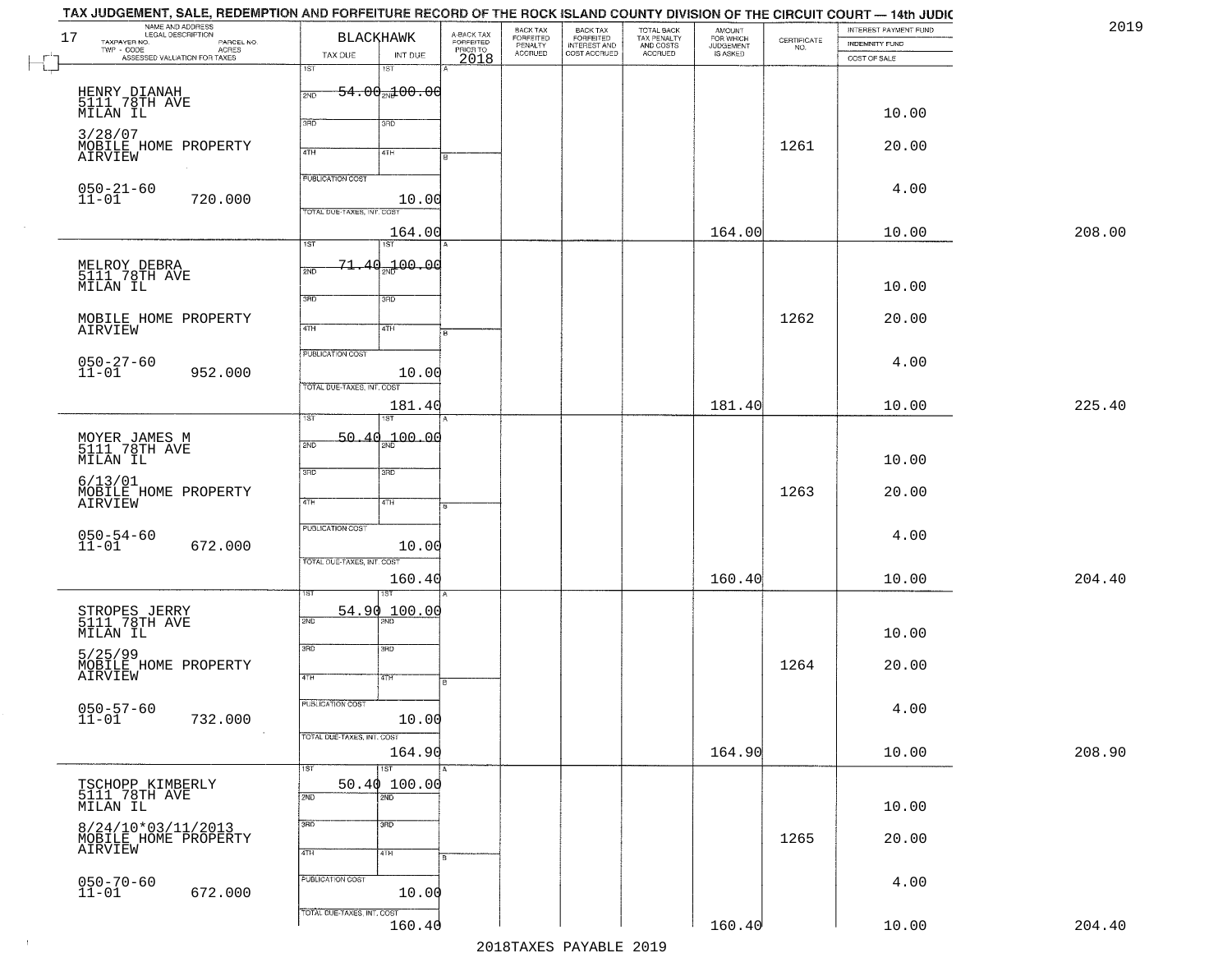| 17                |                      | RATE       |            | TAX JUDGEMENT, SALE, REDEMPTION AND FORFEITURE RECORD OF THE ROCK ISLAND COUNTY DIVISION OF THE CIRCUIT COURT — 14th JUDICIAL CIRCUIT OF ILLINOIS 2019                                                                            |                                                                                    |                                           | DATE OF REDEMP-          |                                                        |
|-------------------|----------------------|------------|------------|-----------------------------------------------------------------------------------------------------------------------------------------------------------------------------------------------------------------------------------|------------------------------------------------------------------------------------|-------------------------------------------|--------------------------|--------------------------------------------------------|
|                   | BY WHOM<br>PURCHASED | $\%$       | BLACKHAWK  | SUBSEQUENT TAXES PAID, FEES, AND TIME EXTENSION                                                                                                                                                                                   | TOTAL DUE<br>TO REDEEM<br>FROM SALE                                                | BY WHOM REDEEMED                          | TION OR DEED             | RECEIVED REDEMPTION<br>MONEY IN FULL                   |
|                   |                      | <b>BID</b> |            |                                                                                                                                                                                                                                   | LESS<br>COUNTY CLERK FEE                                                           |                                           | <b>MO</b><br>DAY<br>YEAR |                                                        |
| RICO TRUSTEE<br>1 |                      | 18         | 12/27/2019 | 04/06/2020 Time Ext & incl<br>04/06/2020 Take Notice Fee<br>00/00/0000 Take Notice Fee                                                                                                                                            | 07/22/2022<br>20.95<br>35.00                                                       |                                           |                          |                                                        |
|                   |                      |            |            |                                                                                                                                                                                                                                   | $\begin{array}{c c} 451.15 \\ 160.00 \end{array}$ VSG                              |                                           | 03/15/2022               |                                                        |
| RICO TRUSTEE<br>2 |                      | 18         | 12/27/2019 | 04/06/2020 Time Ext & incl<br>04/06/2020 Take Notice Fee<br>00/00/0000 Take Notice Fee<br>11/23/2021 Subs paid<br>11/30/2020 Subs paid                                                                                            | $07/32/202230.9535.00201.40176.40$                                                 |                                           |                          | $\overline{2}$                                         |
|                   |                      |            |            |                                                                                                                                                                                                                                   | 928.52<br>160.00 VSG                                                               |                                           | 03/17/2022               |                                                        |
| RICO TRUSTEE<br>3 |                      | 18         | 12/27/2019 |                                                                                                                                                                                                                                   |                                                                                    |                                           |                          | Certificate<br>Returned<br>3<br>$\frac{6}{04/02/2020}$ |
|                   |                      |            |            |                                                                                                                                                                                                                                   | $241.19$<br>$160.00$                                                               | JAMES MOYER                               | 03/06/2020               | Karen Kinney                                           |
| RICO TRUSTEE<br>4 |                      | 18         | 12/27/2019 | 04/06/2020 Time Ext & incl<br>04/06/2020 Take Notice Fee                                                                                                                                                                          | $07/22/2022$<br>20.95                                                              |                                           |                          | Certificate<br>Returned<br>& Cancelled 4<br>10/02/2020 |
|                   |                      |            |            |                                                                                                                                                                                                                                   |                                                                                    | 305.05<br>160.00 AIRVIEW MOBILE HOME PARK | 09/21/2020               | Karen Kinney                                           |
| RICO TRUSTEE<br>5 |                      | 18         | 12/27/2019 | 04/06/2020 Time Ext & incl<br>04/06/2020 Take Notice Fee<br>00/00/0000 Take Notice Fee<br>03/17/2022 Circuit Clerks Fee<br>03/17/2022 Subritist Fee<br>04/01/2022 Publication Fee<br>11/23/2021 Subs paid<br>11/30/2020 Subs paid | 07/22/2022<br>30.95<br>35.00<br>35.00<br>32.14<br>3.54<br>3.54<br>180.40<br>155.40 |                                           |                          | 5                                                      |
|                   |                      |            |            | 2018TAXES PAYABLE 2019                                                                                                                                                                                                            |                                                                                    |                                           |                          |                                                        |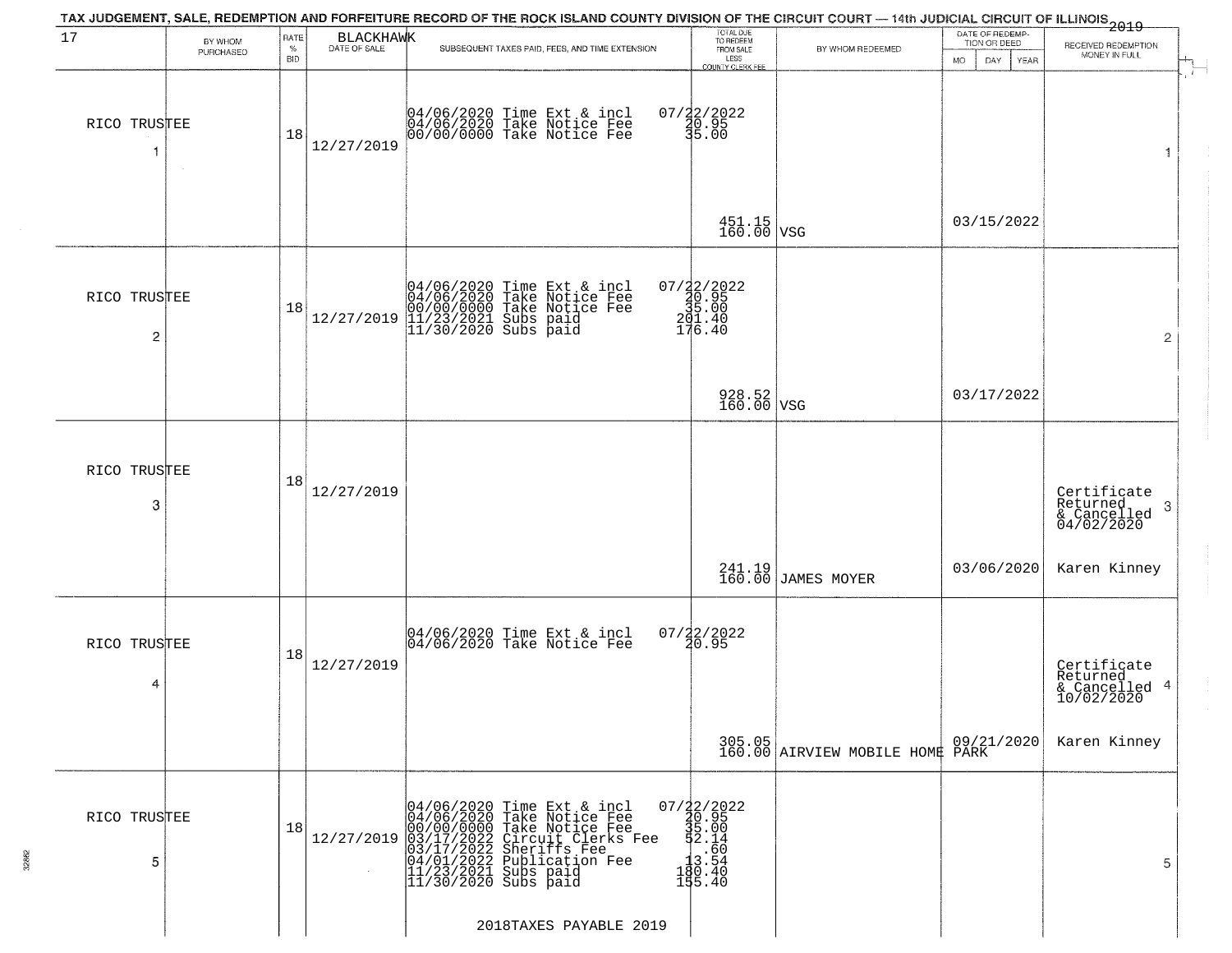| NAME AND ADDRESS<br>LEGAL DESCRIPTION<br>TAXPAYER NO.<br>18<br>PARCEL NO. |                            | <b>BLACKHAWK</b>                | A-BACK TAX<br>FORFEITED<br>PRIOR TO<br>2018 | BACK TAX<br>FORFEITED<br>PENALTY<br>ACCRUED | BACK TAX<br>FORFEITED<br>INTEREST AND<br>COST ACCRUED | TOTAL BACK<br>TAX PENALTY<br>AND COSTS<br>ACCRUED | AMOUNT<br>FOR WHICH<br>JUDGEMENT<br>IS ASKED | $\begin{array}{c} \text{CERTIFICATE} \\ \text{NO.} \end{array}$ | INTEREST PAYMENT FUND<br>INDEMNITY FUND | 2019   |
|---------------------------------------------------------------------------|----------------------------|---------------------------------|---------------------------------------------|---------------------------------------------|-------------------------------------------------------|---------------------------------------------------|----------------------------------------------|-----------------------------------------------------------------|-----------------------------------------|--------|
| TWP - CODE<br>ASSESSED VALUATION FOR TAXES                                | TAX DUE                    | INT DUE                         |                                             |                                             |                                                       |                                                   |                                              |                                                                 | COST OF SALE                            |        |
|                                                                           | 1ST                        | $\overline{1ST}$                |                                             |                                             |                                                       |                                                   |                                              |                                                                 |                                         |        |
|                                                                           | 2ND                        | $-58.50$ <sub>2N</sub> $100.00$ |                                             |                                             |                                                       |                                                   |                                              |                                                                 |                                         |        |
| LONGHURST CHRISTOPHER<br>5111 78TH AVE<br>MILAN IL                        |                            |                                 |                                             |                                             |                                                       |                                                   |                                              |                                                                 | 10.00                                   |        |
|                                                                           | 3RD                        | 3RD                             |                                             |                                             |                                                       |                                                   |                                              |                                                                 |                                         |        |
| 12/9/09*2/3/12<br>MOBILE HOME PROPERTY                                    | 4TH                        |                                 |                                             |                                             |                                                       |                                                   |                                              | 1266                                                            | 20.00                                   |        |
| AIRVIEW                                                                   |                            | 4TH                             |                                             |                                             |                                                       |                                                   |                                              |                                                                 |                                         |        |
|                                                                           | <b>FUBLICATION COST</b>    |                                 |                                             |                                             |                                                       |                                                   |                                              |                                                                 |                                         |        |
| $050 - 76 - 60$<br>11-01<br>780.000                                       |                            | 10.00                           |                                             |                                             |                                                       |                                                   |                                              |                                                                 | 4.00                                    |        |
|                                                                           | TOTAL DUE-TAXES, INT. COST |                                 |                                             |                                             |                                                       |                                                   |                                              |                                                                 |                                         |        |
|                                                                           | 1ST                        | 168.50<br>$\overline{1ST}$      |                                             |                                             |                                                       |                                                   | 168.50                                       |                                                                 | 10.00                                   | 212.50 |
|                                                                           |                            |                                 |                                             |                                             |                                                       |                                                   |                                              |                                                                 |                                         |        |
| WINTHURST MILLIE<br>5111 78TH AVE                                         | 2ND                        | <del>77.40 100.00</del>         |                                             |                                             |                                                       |                                                   |                                              |                                                                 |                                         |        |
| MILAN IL                                                                  | 3RD                        | 3RD                             |                                             |                                             |                                                       |                                                   |                                              |                                                                 | 10.00                                   |        |
| 11/18/10                                                                  |                            |                                 |                                             |                                             |                                                       |                                                   |                                              | 1267                                                            | 20.00                                   |        |
| MOBILE HOME PROPERTY<br>AIRVIEW                                           | 47H                        | 4TH                             | ŀн                                          |                                             |                                                       |                                                   |                                              |                                                                 |                                         |        |
|                                                                           | PUBLICATION COST           |                                 |                                             |                                             |                                                       |                                                   |                                              |                                                                 |                                         |        |
| $050 - 95 - 60$<br>11-01<br>1032.000                                      |                            | 10.00                           |                                             |                                             |                                                       |                                                   |                                              |                                                                 | 4.00                                    |        |
|                                                                           | TOTAL DUE-TAXES, INT. COST |                                 |                                             |                                             |                                                       |                                                   |                                              |                                                                 |                                         |        |
|                                                                           |                            | 187.40                          |                                             |                                             |                                                       |                                                   | 187.40                                       |                                                                 | 10.00                                   | 231.40 |
|                                                                           | īst                        |                                 |                                             |                                             |                                                       |                                                   |                                              |                                                                 |                                         |        |
| CONSTANTINO JOHANNA<br>5111 78TH AVE                                      | 2ND                        | $69.30_{20}100.00$              |                                             |                                             |                                                       |                                                   |                                              |                                                                 |                                         |        |
| MILAN IL                                                                  |                            |                                 |                                             |                                             |                                                       |                                                   |                                              |                                                                 | 10.00                                   |        |
| $4/17/06*6/7/06*8/27/13*1/$                                               | 3BD                        | 3RD                             |                                             |                                             |                                                       |                                                   |                                              |                                                                 |                                         |        |
| MOBILE HOME PROPERTY<br>AIRVIEW                                           | 4TH                        | 4TH                             | ГR                                          |                                             |                                                       |                                                   |                                              | 1268                                                            | 20.00                                   |        |
|                                                                           | <b>PUBLICATION COST</b>    |                                 |                                             |                                             |                                                       |                                                   |                                              |                                                                 |                                         |        |
| $051 - 03 - 60$<br>11-01<br>924.000                                       |                            | 10.00                           |                                             |                                             |                                                       |                                                   |                                              |                                                                 | 4.00                                    |        |
|                                                                           | TOTAL OUE-TAXES, INT. COST |                                 |                                             |                                             |                                                       |                                                   |                                              |                                                                 |                                         |        |
|                                                                           |                            | 179.30                          |                                             |                                             |                                                       |                                                   | 179.30                                       |                                                                 | 10.00                                   | 223.30 |
|                                                                           | ST                         | इङ                              |                                             |                                             |                                                       |                                                   |                                              |                                                                 |                                         |        |
| SISUL ZACKARY<br>5111 78TH AVE                                            | 2ND                        | 65.10 100.00                    |                                             |                                             |                                                       |                                                   |                                              |                                                                 |                                         |        |
| MILAN IL                                                                  |                            |                                 |                                             |                                             |                                                       |                                                   |                                              |                                                                 | 10.00                                   |        |
| 10/3/03                                                                   | 3RD                        | 3BD                             |                                             |                                             |                                                       |                                                   |                                              |                                                                 |                                         |        |
| MOBILE HOME PROPERTY<br>AIRVIEW                                           | 4TH                        | 47H                             |                                             |                                             |                                                       |                                                   |                                              | 1269                                                            | 20.00                                   |        |
|                                                                           |                            |                                 | l B                                         |                                             |                                                       |                                                   |                                              |                                                                 |                                         |        |
| $051 - 10 - 60$<br>11-01                                                  | PUBLICATION COST           |                                 |                                             |                                             |                                                       |                                                   |                                              |                                                                 | 4.00                                    |        |
| 868.000                                                                   | TOTAL DUE-TAXES, INT. COST | 10.00                           |                                             |                                             |                                                       |                                                   |                                              |                                                                 |                                         |        |
|                                                                           |                            | 175.10                          |                                             |                                             |                                                       |                                                   | 175.10                                       |                                                                 | 10.00                                   | 219.10 |
|                                                                           | 1ST                        | 1ST                             |                                             |                                             |                                                       |                                                   |                                              |                                                                 |                                         |        |
|                                                                           |                            |                                 |                                             |                                             |                                                       |                                                   |                                              |                                                                 |                                         |        |
|                                                                           | 2ND                        | 2ND                             |                                             |                                             |                                                       |                                                   |                                              |                                                                 |                                         |        |
|                                                                           | 3RD                        | अप                              |                                             |                                             |                                                       |                                                   |                                              |                                                                 |                                         |        |
|                                                                           |                            |                                 |                                             |                                             |                                                       |                                                   |                                              |                                                                 |                                         |        |
|                                                                           | 4TH                        | 4TH                             |                                             |                                             |                                                       |                                                   |                                              |                                                                 |                                         |        |
|                                                                           | PUBLICATION COST           |                                 |                                             |                                             |                                                       |                                                   |                                              |                                                                 |                                         |        |
|                                                                           |                            |                                 |                                             |                                             |                                                       |                                                   |                                              |                                                                 |                                         |        |
|                                                                           | TOTAL DUE-TAXES, INT. COST |                                 |                                             |                                             | 2018TAXES PAYABLE 2019                                |                                                   |                                              |                                                                 |                                         |        |

 $\sim 40$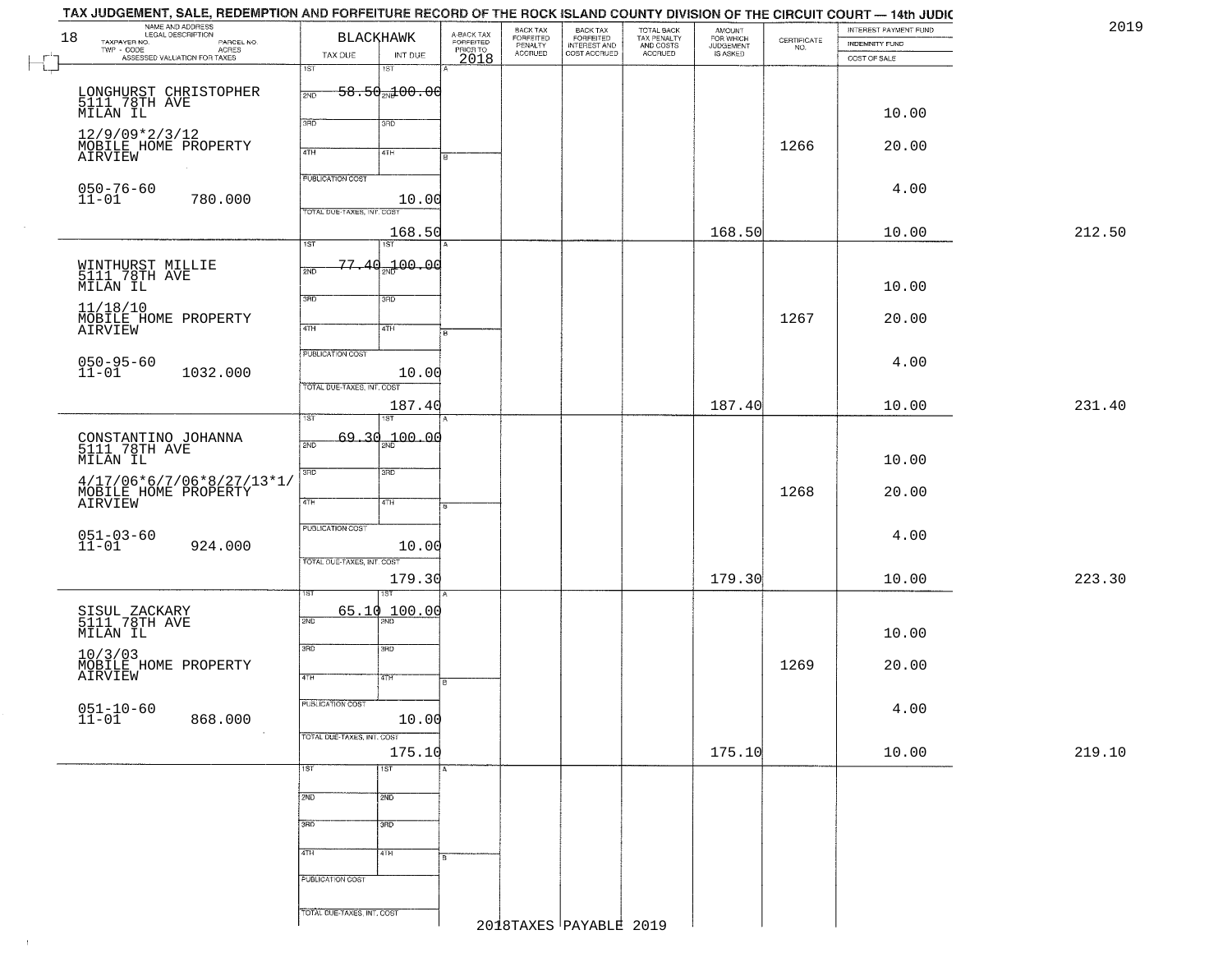|                   |                      |                            |            | TAX JUDGEMENT, SALE, REDEMPTION AND FORFEITURE RECORD OF THE ROCK ISLAND COUNTY DIVISION OF THE CIRCUIT COURT — 14th JUDICIAL CIRCUIT OF ILLINOIS 2019                                                                            |                                                                                                                     |                                      |                                                             |                                                                    |
|-------------------|----------------------|----------------------------|------------|-----------------------------------------------------------------------------------------------------------------------------------------------------------------------------------------------------------------------------------|---------------------------------------------------------------------------------------------------------------------|--------------------------------------|-------------------------------------------------------------|--------------------------------------------------------------------|
| 18                | BY WHOM<br>PURCHASED | RATE<br>$\%$<br><b>BID</b> | BLACKHAWK  | SUBSEQUENT TAXES PAID, FEES, AND TIME EXTENSION                                                                                                                                                                                   | TOTAL DUE<br>TO REDEEM<br>FROM SALE<br>LESS<br>COUNTY CLERK FEE                                                     | BY WHOM REDEEMED                     | DATE OF REDEMP-<br>TION OR DEED<br><b>MO</b><br>DAY<br>YEAR | RECEIVED REDEMPTION<br>MONEY IN FULL<br>$\mathcal{H}_{\mathbb{L}}$ |
| RICO TRUSTEE<br>1 | $\sim$               | 18                         | 12/27/2019 | 04/06/2020 Time Ext & incl<br>04/06/2020 Take Notice Fee<br>00/00/00000 Take Notice Fee<br>03/17/2022 Circuit Clerks Fee<br>03/17/2022 Subriffs Fee<br>04/01/2022 Publication Fee<br>11/23/2021 Subs paid<br>11/30/2020 Subs paid | $\begin{array}{r} 07 / 2 / 2 / 2022 \\ 40.95 \\ 45.00 \\ -10.52 \\ 13.52 \\ 148.50 \\ 163.50 \\ 163.50 \end{array}$ |                                      |                                                             | $\overline{r}$<br>-1                                               |
| RICO TRUSTEE<br>2 |                      | 18                         | 12/27/2019 |                                                                                                                                                                                                                                   |                                                                                                                     |                                      |                                                             | Certificate<br>Returned<br>$\frac{1}{2}$ Cancelled 2<br>03/03/2020 |
|                   |                      |                            |            |                                                                                                                                                                                                                                   |                                                                                                                     | 273.05<br>160.00 MILLIE WINTHURST    | 02/19/2020                                                  | Karen Kinney                                                       |
| RICO TRUSTEE<br>3 |                      | 18                         | 12/27/2019 | 04/06/2020 Time Ext & incl<br>04/06/2020 Take Notice Fee                                                                                                                                                                          | $07/22/2022$<br>20.95                                                                                               |                                      |                                                             | Certificate<br>Returned<br>3<br>& Cancelled<br>05/01/2020          |
|                   |                      |                            |            |                                                                                                                                                                                                                                   |                                                                                                                     | 284.44<br>160.00 JOHANNA CONSTANTINO | 04/30/2020                                                  | Karen Kinney                                                       |
| RICO TRUSTEE<br>4 |                      | 18                         | 12/27/2019 | 04/06/2020 Time Ext & incl<br>04/06/2020 Take Notice Fee                                                                                                                                                                          | $07/22/2022$<br>20.95                                                                                               |                                      |                                                             | Certificate<br>Returned<br>& Cancelled 4<br>07/01/2020             |
|                   |                      |                            |            |                                                                                                                                                                                                                                   |                                                                                                                     | 318.93<br>160.00 AIRVIEW PARK        | 06/29/2020                                                  | Karen Kinney                                                       |
| 5                 |                      |                            |            |                                                                                                                                                                                                                                   |                                                                                                                     |                                      |                                                             | $5^{\circ}$                                                        |
|                   |                      |                            |            | 2018TAXES PAYABLE 2019                                                                                                                                                                                                            |                                                                                                                     |                                      |                                                             |                                                                    |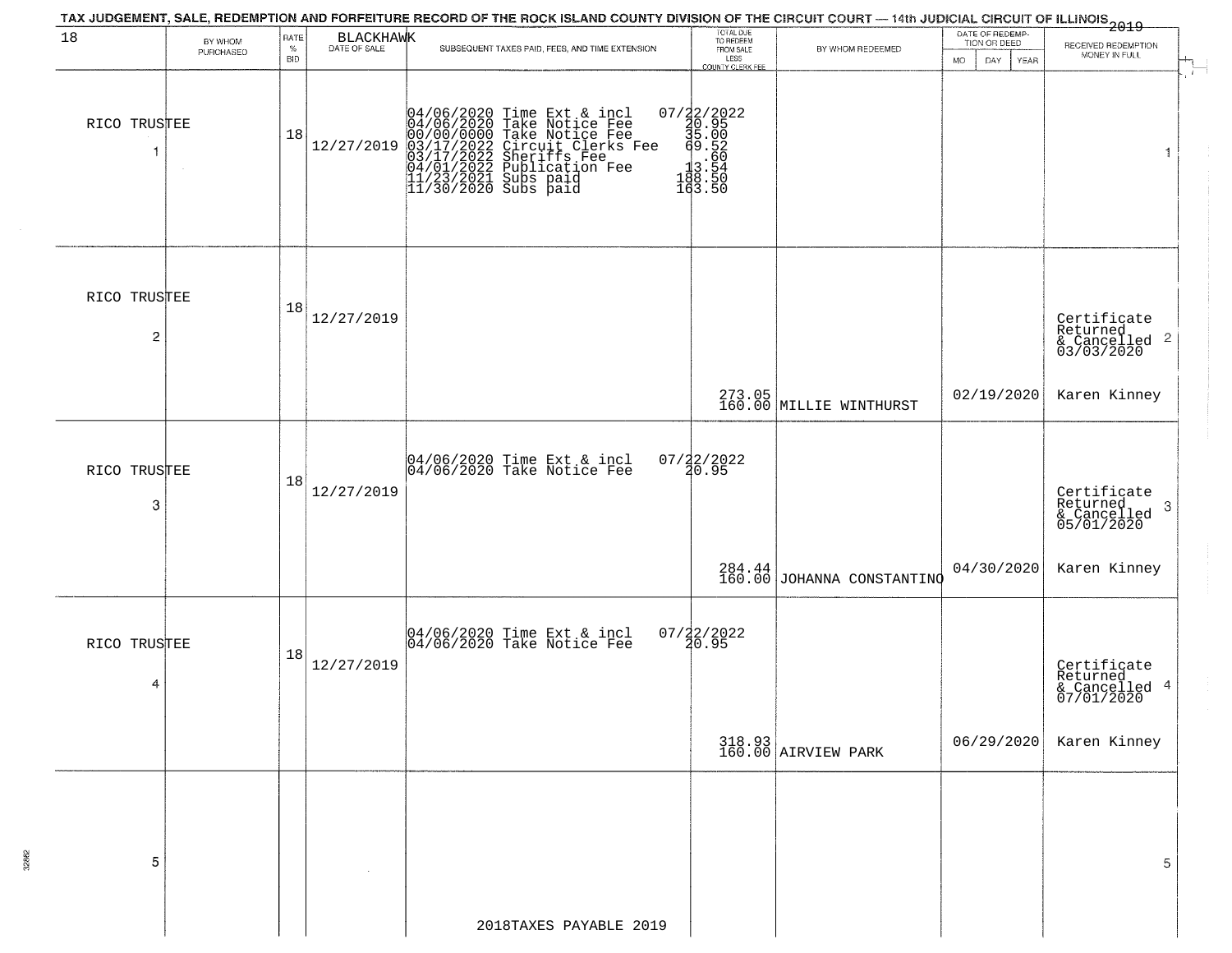| 2019   | INTEREST PAYMENT FUND                 |                                                                 | AMOUNT<br>FOR WHICH<br>JUDGEMENT | TOTAL BACK<br>TAX PENALTY<br>AND COSTS | BACK TAX<br>FORFEITED<br>INTEREST AND | BACK TAX<br>FORFEITED<br>PENALTY | A-BACK TAX<br>FORFEITED<br>PRIOR TO | <b>BLACKHAWK</b>                    | NAME AND ADDRESS<br>LEGAL DESCRIPTION<br>19                         |
|--------|---------------------------------------|-----------------------------------------------------------------|----------------------------------|----------------------------------------|---------------------------------------|----------------------------------|-------------------------------------|-------------------------------------|---------------------------------------------------------------------|
|        | <b>INDEMNITY FUND</b><br>COST OF SALE | $\begin{array}{c} \text{CEPTIFICATE} \\ \text{NO.} \end{array}$ | IS ASKED                         | ACCRUED                                | COST ACCRUED                          | <b>ACCRUED</b>                   |                                     | TAX DUE<br>INT DUE                  | TAXPAYER NO.<br>PARCEL NO.<br>ACRES<br>ASSESSED VALUATION FOR TAXES |
|        |                                       |                                                                 |                                  |                                        |                                       |                                  | 2018                                | 1ST<br>15T                          |                                                                     |
|        |                                       |                                                                 |                                  |                                        |                                       |                                  |                                     | $-45.00$ and $00.06$<br>2ND         |                                                                     |
|        | 10.00                                 |                                                                 |                                  |                                        |                                       |                                  |                                     |                                     | GREGORY BENJAMIN/HEATHER<br>648 10TH AVE W<br>MILAN IL              |
|        |                                       |                                                                 |                                  |                                        |                                       |                                  |                                     | 3RD<br>3RD                          |                                                                     |
|        | 20.00                                 | 1270                                                            |                                  |                                        |                                       |                                  |                                     |                                     | 2/15/12*3/29/16<br>MOBILE HOME PROPERTY<br>SHADY LANE               |
|        |                                       |                                                                 |                                  |                                        |                                       |                                  |                                     | 4TH<br>4TH                          |                                                                     |
|        |                                       |                                                                 |                                  |                                        |                                       |                                  |                                     | <b>PUBLICATION COST</b>             |                                                                     |
|        | 4.00                                  |                                                                 |                                  |                                        |                                       |                                  |                                     | 10.00                               | 066-04-63<br>11-06<br>600.000                                       |
|        |                                       |                                                                 |                                  |                                        |                                       |                                  |                                     | TOTAL DUE-TAXES, INT. COST          |                                                                     |
| 199.00 | 10.00                                 |                                                                 | 155.00                           |                                        |                                       |                                  |                                     | 155.00<br>$\overline{1ST}$          |                                                                     |
|        |                                       |                                                                 |                                  |                                        |                                       |                                  |                                     | 1ST                                 |                                                                     |
|        |                                       |                                                                 |                                  |                                        |                                       |                                  |                                     | <del>19.20.100.0</del> 0<br>2ND     | ADAMS MAXINE<br>648 10TH AVE W<br>MILAN IL                          |
|        | 10.00                                 |                                                                 |                                  |                                        |                                       |                                  |                                     | 3RD<br>3RD                          |                                                                     |
|        |                                       |                                                                 |                                  |                                        |                                       |                                  |                                     |                                     |                                                                     |
|        | 20.00                                 | 1271                                                            |                                  |                                        |                                       |                                  |                                     | 47H<br>4TH<br>łв                    | 9/13/00<br>MOBILE HOME PROPERTY<br>SHADY LANE                       |
|        |                                       |                                                                 |                                  |                                        |                                       |                                  |                                     | PUBLICATION COST                    |                                                                     |
|        | 4.00                                  |                                                                 |                                  |                                        |                                       |                                  |                                     |                                     | $066 - 07 - 63$<br>11-06                                            |
|        |                                       |                                                                 |                                  |                                        |                                       |                                  |                                     | 10.00<br>TOTAL DUE-TAXES, INT. COST | 256.000                                                             |
| 173.20 | 10.00                                 |                                                                 | 129.20                           |                                        |                                       |                                  |                                     | 129.20                              |                                                                     |
|        |                                       |                                                                 |                                  |                                        |                                       |                                  |                                     | 1ST<br>1ST                          |                                                                     |
|        |                                       |                                                                 |                                  |                                        |                                       |                                  |                                     | 2ND<br>2ND                          |                                                                     |
|        |                                       |                                                                 |                                  |                                        |                                       |                                  |                                     |                                     |                                                                     |
|        |                                       |                                                                 |                                  |                                        |                                       |                                  |                                     | 3 <sub>BD</sub><br>3 <sub>3</sub>   |                                                                     |
|        |                                       |                                                                 |                                  |                                        |                                       |                                  |                                     | 4TH<br>$\sqrt{4TH}$                 |                                                                     |
|        |                                       |                                                                 |                                  |                                        |                                       |                                  | я                                   |                                     |                                                                     |
|        |                                       |                                                                 |                                  |                                        |                                       |                                  |                                     | PUBLICATION COST                    |                                                                     |
|        |                                       |                                                                 |                                  |                                        |                                       |                                  |                                     |                                     |                                                                     |
|        |                                       |                                                                 |                                  |                                        |                                       |                                  |                                     | TOTAL OUE-TAXES, INT. COST          |                                                                     |
|        |                                       |                                                                 |                                  |                                        |                                       |                                  |                                     | 1ST<br>15T                          |                                                                     |
|        |                                       |                                                                 |                                  |                                        |                                       |                                  |                                     |                                     |                                                                     |
|        |                                       |                                                                 |                                  |                                        |                                       |                                  |                                     | 2ND<br>2ND                          |                                                                     |
|        |                                       |                                                                 |                                  |                                        |                                       |                                  |                                     | 3RD<br>3BD                          |                                                                     |
|        |                                       |                                                                 |                                  |                                        |                                       |                                  |                                     |                                     |                                                                     |
|        |                                       |                                                                 |                                  |                                        |                                       |                                  |                                     | 77H<br>4TH<br>١e                    |                                                                     |
|        |                                       |                                                                 |                                  |                                        |                                       |                                  |                                     | PUBLICATION COST                    |                                                                     |
|        |                                       |                                                                 |                                  |                                        |                                       |                                  |                                     |                                     |                                                                     |
|        |                                       |                                                                 |                                  |                                        |                                       |                                  |                                     | <b>TOTAL DUE-TAXES, INT. COST</b>   |                                                                     |
|        |                                       |                                                                 |                                  |                                        |                                       |                                  |                                     |                                     |                                                                     |
|        |                                       |                                                                 |                                  |                                        |                                       |                                  |                                     | 1ST <sup>1</sup><br>1ST<br>A.       |                                                                     |
|        |                                       |                                                                 |                                  |                                        |                                       |                                  |                                     | 2ND<br>2ND                          |                                                                     |
|        |                                       |                                                                 |                                  |                                        |                                       |                                  |                                     |                                     |                                                                     |
|        |                                       |                                                                 |                                  |                                        |                                       |                                  |                                     | 3RD<br>3RD                          |                                                                     |
|        |                                       |                                                                 |                                  |                                        |                                       |                                  |                                     | 4TH<br>4TH<br>в                     |                                                                     |
|        |                                       |                                                                 |                                  |                                        |                                       |                                  |                                     |                                     |                                                                     |
|        |                                       |                                                                 |                                  |                                        |                                       |                                  |                                     | PUBLICATION COST                    |                                                                     |
|        |                                       |                                                                 |                                  |                                        |                                       |                                  |                                     | TOTAL DUE-TAXES, INT. COST          |                                                                     |
|        |                                       |                                                                 |                                  |                                        | 2018TAXES PAYABLE 2019                |                                  |                                     |                                     |                                                                     |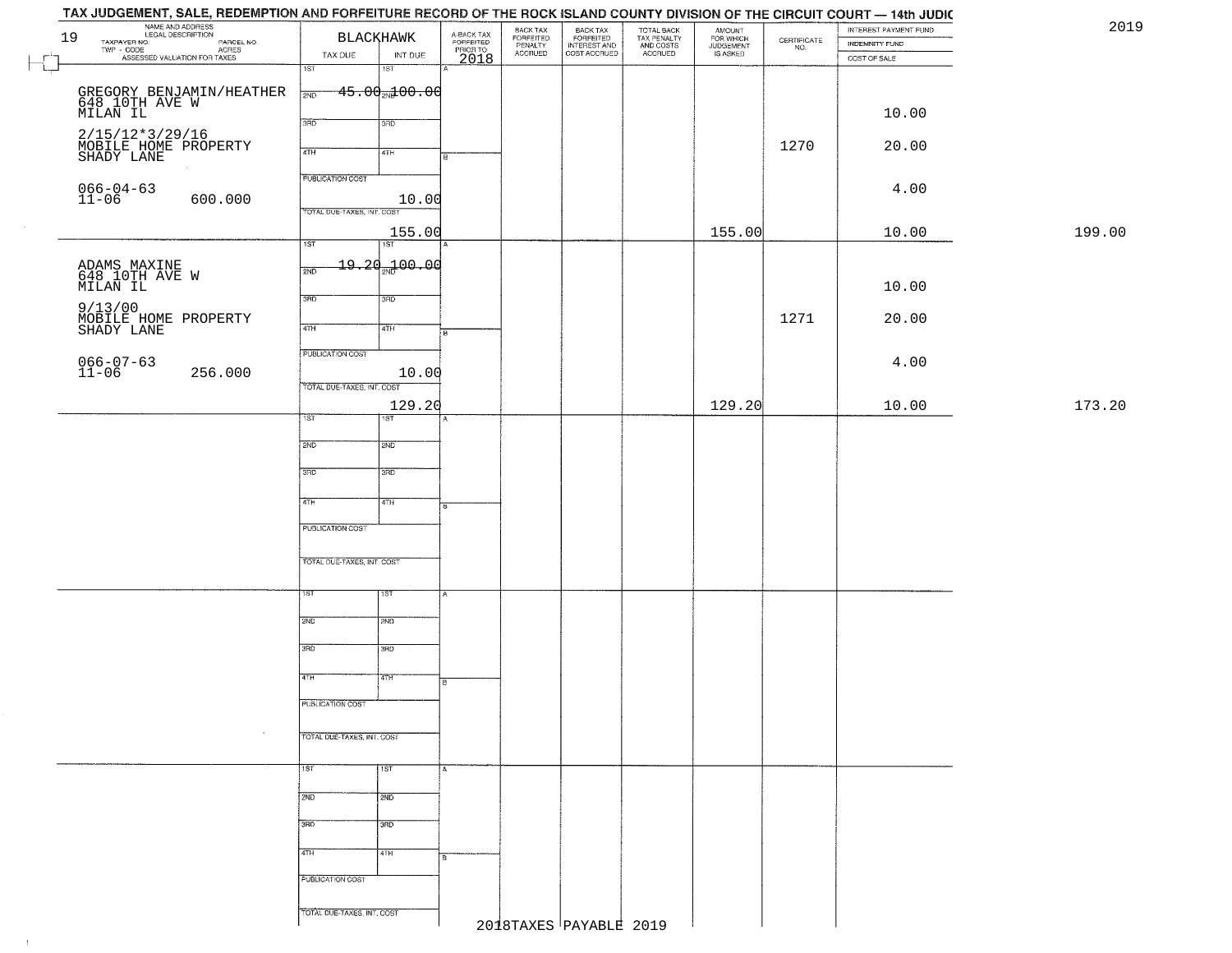| 19                                      | BY WHOM<br>PURCHASED | RATE<br>$\%$<br><b>BID</b> | BLACKHAWK  | SUBSEQUENT TAXES PAID, FEES, AND TIME EXTENSION                                  | TOTAL DUE<br>TO REDEEM<br>FROM SALE<br>LESS<br>COUNTY CLERK FEE | BY WHOM REDEEMED             | DATE OF REDEMP-<br>TION OR DEED<br>DAY<br>YEAR<br>MO. | RECEIVED REDEMPTION<br>MONEY IN FULL                                                 |
|-----------------------------------------|----------------------|----------------------------|------------|----------------------------------------------------------------------------------|-----------------------------------------------------------------|------------------------------|-------------------------------------------------------|--------------------------------------------------------------------------------------|
| RICO TRUSTEE<br>-1                      |                      | 18                         | 12/27/2019 | 04/06/2020 Time Ext & incl<br>04/06/2020 Take Notice Fee                         | $07/22/2022$<br>20.95                                           |                              |                                                       | $\ddot{r}$<br>Certificate<br>Returned<br>& Cancelled<br>05/01/2020<br>$\overline{1}$ |
|                                         |                      |                            |            |                                                                                  |                                                                 | 255.77<br>160.00 BEN GREGORY | 04/30/2020                                            | Karen Kinney                                                                         |
| RICO TRUSTEE<br>$\overline{\mathbf{c}}$ |                      | 18                         | 12/27/2019 | 04/06/2020 Time Ext & incl<br>04/06/2020 Take Notice Fee<br>11/30/2020 Subs paid | $07/22/2022$<br>$120.95$<br>$124.20$                            |                              |                                                       | SALE IN ERROR<br>Certificate<br>Returned<br>& Cancelled 2<br>05/21/2021              |
|                                         |                      |                            |            |                                                                                  |                                                                 |                              |                                                       | Karen Kinney                                                                         |
| 3                                       |                      |                            |            |                                                                                  |                                                                 |                              |                                                       | 3                                                                                    |
|                                         |                      |                            |            |                                                                                  |                                                                 |                              |                                                       |                                                                                      |
| 4                                       |                      |                            |            |                                                                                  |                                                                 |                              |                                                       | 4                                                                                    |
|                                         |                      |                            |            |                                                                                  |                                                                 |                              |                                                       |                                                                                      |
| 5                                       |                      |                            |            |                                                                                  |                                                                 |                              |                                                       | 5                                                                                    |
|                                         |                      |                            |            | 2018TAXES PAYABLE 2019                                                           |                                                                 |                              |                                                       |                                                                                      |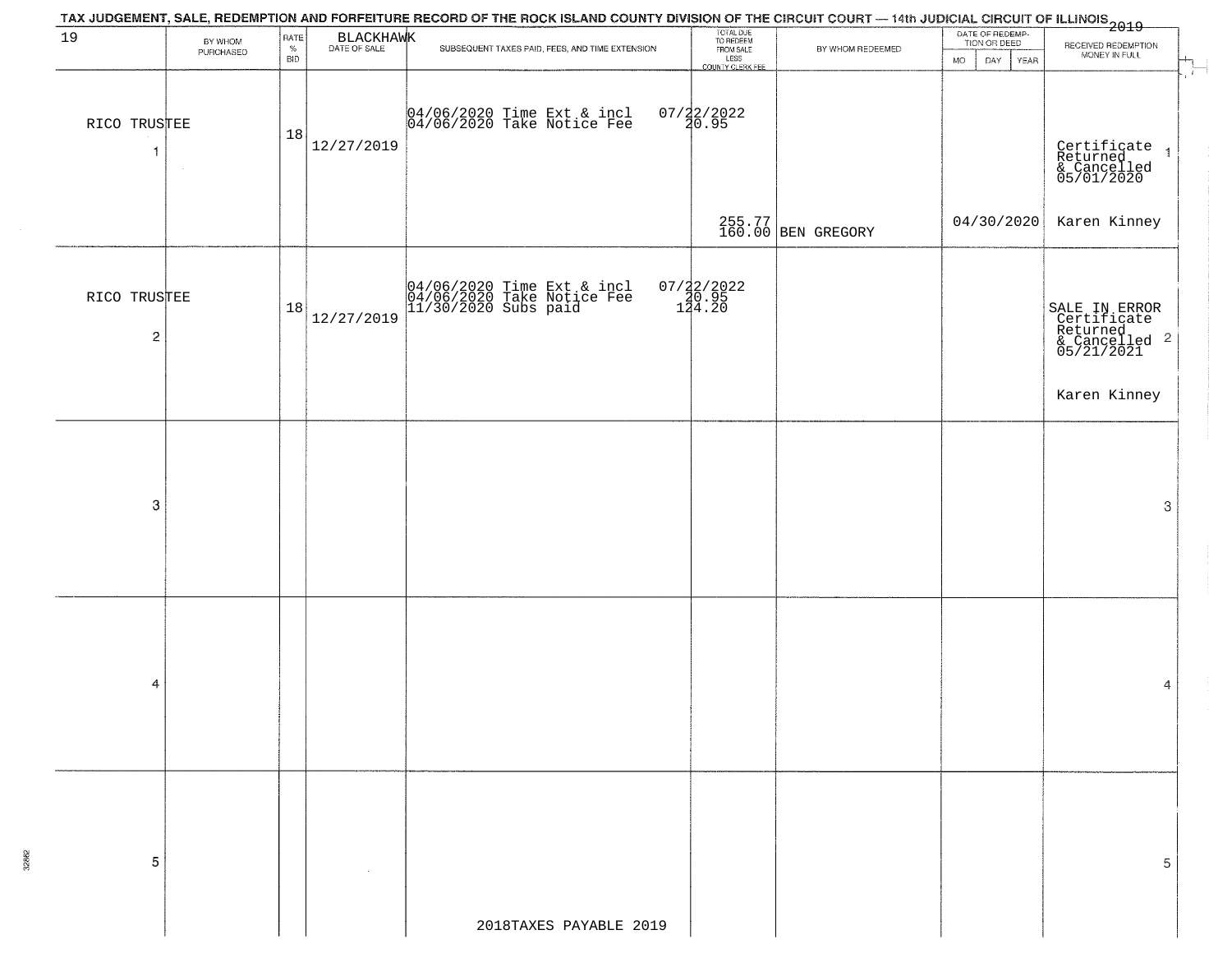| NAME AND ADDRESS<br>20<br>TAXPAYER NO.<br>PARCEL NO. |                            | <b>BLACKHAWK</b>                    |                                             | BACK TAX                        | BACK TAX<br>FORFEITED<br>INTEREST AND |                                                   | <b>AMOUNT</b><br>FOR WHICH<br>JUDGEMENT | $\begin{array}{c} \text{CERTIFICATE} \\ \text{NO.} \end{array}$ | INTEREST PAYMENT FUND          |        |
|------------------------------------------------------|----------------------------|-------------------------------------|---------------------------------------------|---------------------------------|---------------------------------------|---------------------------------------------------|-----------------------------------------|-----------------------------------------------------------------|--------------------------------|--------|
| TWP - CODE<br>ASSESSED VALUATION FOR TAXES           | TAX DUE                    | INT DUE                             | A-BACK TAX<br>FORFEITED<br>PRIOR TO<br>2018 | FORFEITED<br>PENALTY<br>ACCRUED | COST ACCRUED                          | TOTAL BACK<br>TAX PENALTY<br>AND COSTS<br>ACCRUED | IS ASKED                                |                                                                 | INDEMNITY FUND<br>COST OF SALE |        |
|                                                      | 1ST                        | 1ST                                 |                                             |                                 |                                       |                                                   |                                         |                                                                 |                                |        |
| WALKER KEN/LAURA<br>303 17TH AVE E                   | 2ND                        | <del>73.50<sub>20</sub>100.00</del> |                                             |                                 |                                       |                                                   |                                         |                                                                 |                                |        |
| MILAN IL                                             |                            |                                     |                                             |                                 |                                       |                                                   |                                         |                                                                 | 10.00                          |        |
| 10/18/00                                             | 3BD                        | 3RD                                 |                                             |                                 |                                       |                                                   |                                         |                                                                 |                                |        |
| MOBILE HOME PROPERTY<br>HIGH CLIFF                   | 4TH                        | 4TH                                 |                                             |                                 |                                       |                                                   |                                         | 1272                                                            | 20.00                          |        |
|                                                      |                            |                                     |                                             |                                 |                                       |                                                   |                                         |                                                                 |                                |        |
| $093 - 18 - 65$                                      | <b>PUBLICATION COST</b>    |                                     |                                             |                                 |                                       |                                                   |                                         |                                                                 | 4.00                           |        |
| $11 - 06$<br>980.000                                 | TOTAL DUE-TAXES, INT. COST | 10.00                               |                                             |                                 |                                       |                                                   |                                         |                                                                 |                                |        |
|                                                      |                            | 183.50                              |                                             |                                 |                                       |                                                   | 183.50                                  |                                                                 | 10.00                          | 227.50 |
|                                                      | $\overline{\text{1ST}}$    | 1ST                                 |                                             |                                 |                                       |                                                   |                                         |                                                                 |                                |        |
| HICKS KALEB<br>411 17TH AVE E                        | 2ND                        | 69.30.100.00                        |                                             |                                 |                                       |                                                   |                                         |                                                                 |                                |        |
| MILAN IL                                             |                            |                                     |                                             |                                 |                                       |                                                   |                                         |                                                                 | 10.00                          |        |
|                                                      | 3BD                        | 3RD                                 |                                             |                                 |                                       |                                                   |                                         |                                                                 |                                |        |
| MOBILE HOME PROPERTY<br>HIGH CLIFF                   | 47H                        | 4TH                                 |                                             |                                 |                                       |                                                   |                                         | 1273                                                            | 20.00                          |        |
|                                                      | PUBLICATION COST           |                                     |                                             |                                 |                                       |                                                   |                                         |                                                                 |                                |        |
| 093-27-65<br>11-06<br>924.000                        |                            | 10.00                               |                                             |                                 |                                       |                                                   |                                         |                                                                 | 4.00                           |        |
|                                                      | TOTAL DUE-TAXES, INT. COST |                                     |                                             |                                 |                                       |                                                   |                                         |                                                                 |                                |        |
|                                                      |                            | 179.30                              |                                             |                                 |                                       |                                                   | 179.30                                  |                                                                 | 10.00                          | 223.30 |
|                                                      | īst                        |                                     |                                             |                                 |                                       |                                                   |                                         |                                                                 |                                |        |
| ISOM RACHAEL<br>400 17TH AVE E                       | 2ND                        | 69.30 <sub>2N</sub> 100.00          |                                             |                                 |                                       |                                                   |                                         |                                                                 |                                |        |
| MILAN IL                                             | 3RD                        | 3BD                                 |                                             |                                 |                                       |                                                   |                                         |                                                                 | 10.00                          |        |
| 9/28/09*12/17/13*11/5/18<br>MOBILE HOME PROPERTY     |                            |                                     |                                             |                                 |                                       |                                                   |                                         | 1274                                                            | 20.00                          |        |
| HIGH CLIFF                                           | 4TH                        | 4TH                                 |                                             |                                 |                                       |                                                   |                                         |                                                                 |                                |        |
|                                                      | <b>PUBLICATION COST</b>    |                                     |                                             |                                 |                                       |                                                   |                                         |                                                                 | 4.00                           |        |
| 093-35-65<br>11-06<br>924.000                        |                            | 10.00                               |                                             |                                 |                                       |                                                   |                                         |                                                                 |                                |        |
|                                                      | TOTAL OUE-TAXES, INT. COST |                                     |                                             |                                 |                                       |                                                   |                                         |                                                                 |                                |        |
|                                                      |                            | 179.30<br>ৰে                        |                                             |                                 |                                       |                                                   | 179.30                                  |                                                                 | 10.00                          | 223.30 |
| SMALL MEREDITH<br>1709 5TH ST E                      | 68.25                      | 100.00                              |                                             |                                 |                                       |                                                   |                                         |                                                                 |                                |        |
| MILAN IL                                             | 2ND                        |                                     |                                             |                                 |                                       |                                                   |                                         |                                                                 | 10.00                          |        |
| 10/4/04*12/8/15                                      | 3RD                        | 3BD                                 |                                             |                                 |                                       |                                                   |                                         |                                                                 |                                |        |
| MOBILE HOME PROPERTY<br>HIGH CLIFF                   | 4TH                        | 47H                                 |                                             |                                 |                                       |                                                   |                                         | 1275                                                            | 20.00                          |        |
|                                                      |                            |                                     | в                                           |                                 |                                       |                                                   |                                         |                                                                 |                                |        |
| $093 - 63 - 65$                                      | <b>PUBLICATION COST</b>    |                                     |                                             |                                 |                                       |                                                   |                                         |                                                                 | 4.00                           |        |
| $11 - 06$<br>910.000<br>$\sim$ 100 $\pm$             | TOTAL DUE-TAXES, INT. COST | 10.00                               |                                             |                                 |                                       |                                                   |                                         |                                                                 |                                |        |
|                                                      |                            | 178.25                              |                                             |                                 |                                       |                                                   | 178.25                                  |                                                                 | 10.00                          | 222.25 |
|                                                      | 1ST                        | 1ST                                 |                                             |                                 |                                       |                                                   |                                         |                                                                 |                                |        |
| OATS JESSICA/CHURCH SYLV<br>410 18TH AVE E           | 2ND                        | 58.50 100.00<br>2ND                 |                                             |                                 |                                       |                                                   |                                         |                                                                 |                                |        |
| MILAN IL                                             |                            |                                     |                                             |                                 |                                       |                                                   |                                         |                                                                 | 10.00                          |        |
| 11/13/09*2/11/14*9/30/16                             | SRD <sup>-</sup>           | 3 <sub>BD</sub>                     |                                             |                                 |                                       |                                                   |                                         | 1276                                                            | 20.00                          |        |
| MOBILE HOME PROPERTY                                 | 4TH                        | 4TH                                 |                                             |                                 |                                       |                                                   |                                         |                                                                 |                                |        |
|                                                      | PUBLICATION COST           |                                     |                                             |                                 |                                       |                                                   |                                         |                                                                 |                                |        |
| 093-67-65<br>11-06<br>780.000                        |                            | 10.00                               |                                             |                                 |                                       |                                                   |                                         |                                                                 | 4.00                           |        |
|                                                      | TOTAL DUE-TAXES, INT. COST |                                     |                                             |                                 |                                       |                                                   |                                         |                                                                 |                                |        |
|                                                      |                            | 168.50                              |                                             |                                 |                                       |                                                   | 168.50                                  |                                                                 | 10.00                          | 212.50 |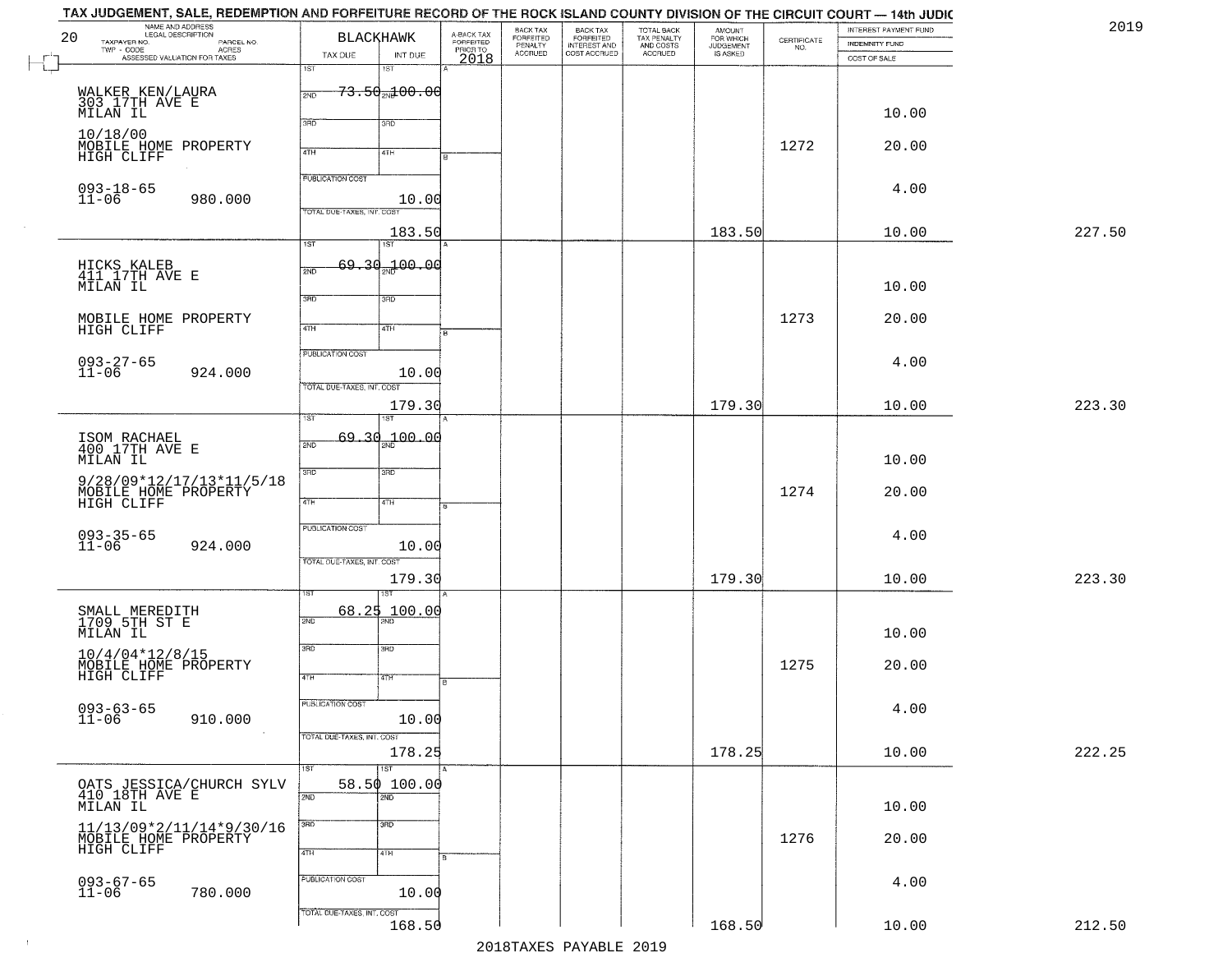| 20                             |                      | RATE               | <b>BLACKHAWK</b>             | TAX JUDGEMENT, SALE, REDEMPTION AND FORFEITURE RECORD OF THE ROCK ISLAND COUNTY DIVISION OF THE CIRCUIT COURT — 14th JUDICIAL CIRCUIT OF ILLINOIS 2019                                                                               | TOTAL DUE<br>TO REDEEM                                                                                                |                                                                                        | DATE OF REDEMP-                     |                                                                         |
|--------------------------------|----------------------|--------------------|------------------------------|--------------------------------------------------------------------------------------------------------------------------------------------------------------------------------------------------------------------------------------|-----------------------------------------------------------------------------------------------------------------------|----------------------------------------------------------------------------------------|-------------------------------------|-------------------------------------------------------------------------|
|                                | BY WHOM<br>PURCHASED | $\%$<br><b>BID</b> | DATE OF SALE                 | SUBSEQUENT TAXES PAID, FEES, AND TIME EXTENSION                                                                                                                                                                                      | FROM SALE<br>LESS                                                                                                     | BY WHOM REDEEMED                                                                       | TION OR DEED<br>MO.<br>DAY.<br>YEAR | RECEIVED REDEMPTION<br>MONEY IN FULL                                    |
| RICO TRUSTEE<br>1              | $\sim$               | 18                 | 12/27/2019                   | 04/06/2020 Time Ext & incl<br>04/06/2020 Take Notice Fee                                                                                                                                                                             | COUNTY CLERK FEE<br>$07/22/2022$<br>20.95                                                                             |                                                                                        |                                     | Certificate<br>Returned<br>& Cancelled<br>05/01/2020                    |
|                                |                      |                    |                              |                                                                                                                                                                                                                                      |                                                                                                                       | $\left. \begin{array}{c} 289.40 \\ 160.00 \end{array} \right  \hbox{KEN/LAURA WALKER}$ | 04/15/2020                          | Karen Kinney                                                            |
| RICO TRUSTEE<br>$\overline{c}$ |                      | 18                 | 12/27/2019                   | 04/06/2020 Time Ext & incl<br>04/06/2020 Take Notice Fee                                                                                                                                                                             | 07/22/2022<br>20.95                                                                                                   |                                                                                        |                                     | Certificate<br>Returned<br>& Cancelled 2<br>07/01/2020                  |
|                                |                      |                    |                              |                                                                                                                                                                                                                                      |                                                                                                                       | 284.44<br>160.00 KALEB HICKS                                                           | 06/12/2020                          | Karen Kinney                                                            |
| RICO TRUSTEE<br>3              |                      | 18                 | 12/27/2019                   | 04/06/2020 Time Ext & incl<br>04/06/2020 Take Notice Fee<br>00/00/00000 Take Notice Fee<br>03/17/2022 Circuit Clerks Fee<br>03/17/2022 Sublication Fee<br>04/01/2022 Sublication Fee<br>11/23/2021 Subs paid<br>11/30/2020 Subs paid | $\begin{array}{r} 07 / 22 / 2022 \\ 40 . 95 \\ 35 . 00 \\ -19 . 52 \\ 13 . 54 \\ 199 . 30 \\ 174 . 30 \\ \end{array}$ |                                                                                        |                                     | 3                                                                       |
| RICO TRUSTEE<br>4              |                      | 18                 | 12/27/2019                   | 04/06/2020 Time Ext & incl<br>04/06/2020 Take Notice Fee<br>11/30/2020 Subs paid                                                                                                                                                     | 07/22/2022<br>20.95<br>173.25                                                                                         |                                                                                        |                                     | Certificate<br>Returned<br>& Cancelled 4<br>10/02/2021                  |
|                                |                      |                    |                              |                                                                                                                                                                                                                                      |                                                                                                                       | 597.26<br>160.00 MEREDITH SMALL                                                        | 09/09/2021                          | Karen Kinney                                                            |
| RICO TRUSTEE<br>5              |                      | 18                 | 12/27/2019<br>$\sim 10^{-1}$ | 04/06/2020 Time Ext & incl<br>04/06/2020 Take Notice Fee                                                                                                                                                                             | $07/22/2022$<br>$20.95$                                                                                               |                                                                                        |                                     | SALE IN ERROR<br>Certificate<br>Returned<br>& Cancelled 5<br>06/10/2021 |
|                                |                      |                    |                              | 2018TAXES PAYABLE 2019                                                                                                                                                                                                               |                                                                                                                       |                                                                                        |                                     | Karen Kinney                                                            |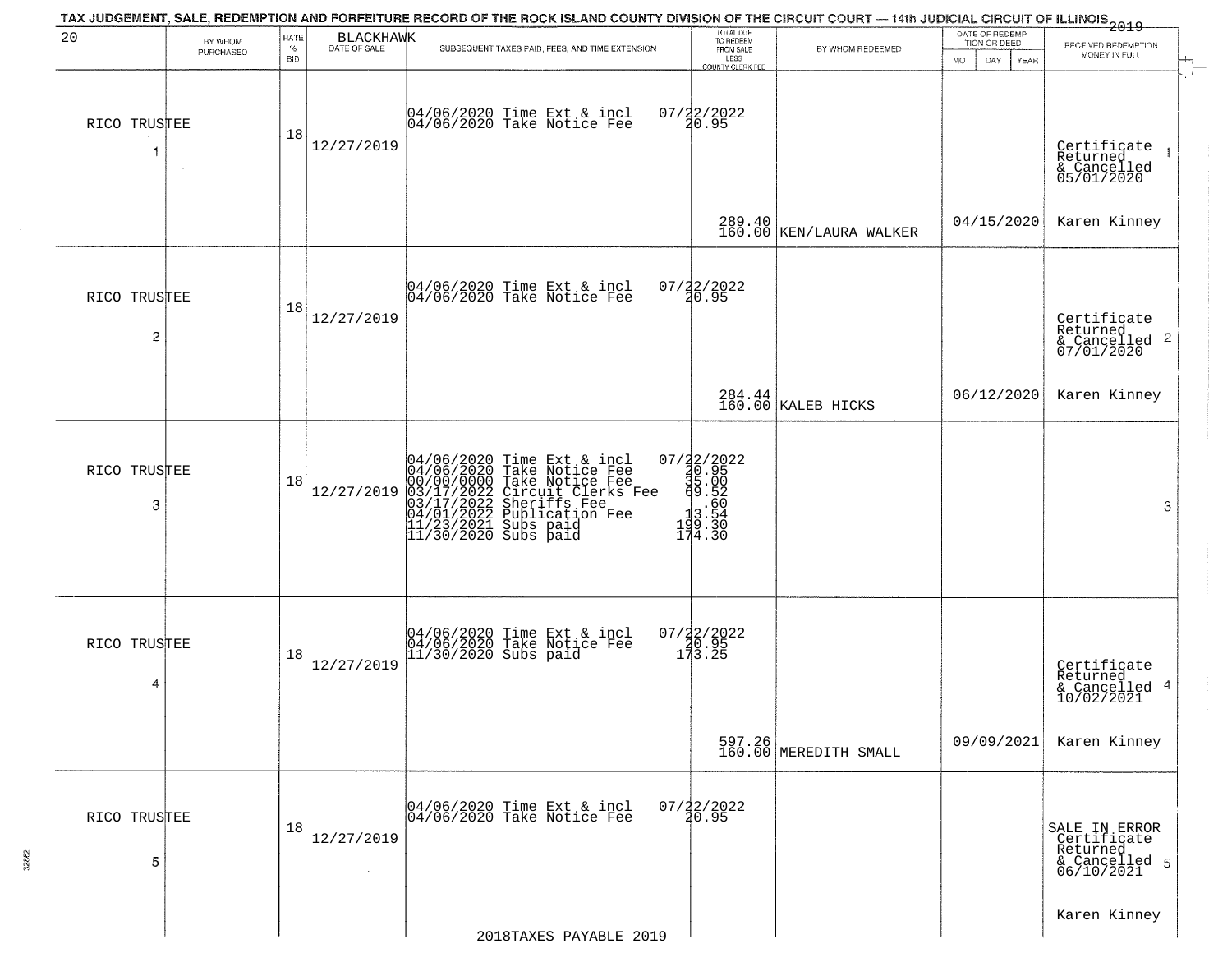| 21 | NAME AND ADDRESS<br>TAXPAYER NO.<br>PARCEL NO. |                            | <b>BLACKHAWK</b>         |                                             | BACK TAX                        | BACK TAX<br>FORFEITED<br>INTEREST AND | TOTAL BACK<br>TAX PENALTY<br>AND COSTS<br>ACCRUED | AMOUNT<br>FOR WHICH<br>JUDGEMENT | $\begin{array}{c} \text{CERTIFICATE} \\ \text{NO.} \end{array}$ | INTEREST PAYMENT FUND<br>INDEMNITY FUND |        |
|----|------------------------------------------------|----------------------------|--------------------------|---------------------------------------------|---------------------------------|---------------------------------------|---------------------------------------------------|----------------------------------|-----------------------------------------------------------------|-----------------------------------------|--------|
|    | TWP - CODE<br>ASSESSED VALUATION FOR TAXES     | TAX DUE                    | INT DUE                  | A-BACK TAX<br>FORFEITED<br>PRIOR TO<br>2018 | FORFEITED<br>PENALTY<br>ACCRUED | COST ACCRUED                          |                                                   | IS ASKED                         |                                                                 | COST OF SALE                            |        |
|    |                                                | 1ST                        | 1ST                      |                                             |                                 |                                       |                                                   |                                  |                                                                 |                                         |        |
|    | PETKUNAS PAT<br>404 18TH AVE E                 | 2ND                        | <del>55.44 Ml00.00</del> |                                             |                                 |                                       |                                                   |                                  |                                                                 |                                         |        |
|    | MILAN IL                                       |                            |                          |                                             |                                 |                                       |                                                   |                                  |                                                                 | 10.00                                   |        |
|    |                                                | 3RD                        | 3RD                      |                                             |                                 |                                       |                                                   |                                  |                                                                 |                                         |        |
|    | MOBILE HOME PROPERTY                           | 4TH                        | 4TH                      |                                             |                                 |                                       |                                                   |                                  | 1277                                                            | 20.00                                   |        |
|    | HIGH CLIFF                                     |                            |                          |                                             |                                 |                                       |                                                   |                                  |                                                                 |                                         |        |
|    | $093 - 70 - 65$                                | <b>PUBLICATION COST</b>    |                          |                                             |                                 |                                       |                                                   |                                  |                                                                 | 4.00                                    |        |
|    | $11 - 06$<br>924.000                           | TOTAL DUE-TAXES, INT. COST | 10.00                    |                                             |                                 |                                       |                                                   |                                  |                                                                 |                                         |        |
|    |                                                |                            |                          |                                             |                                 |                                       |                                                   |                                  |                                                                 |                                         | 209.44 |
|    |                                                | $\overline{\text{1ST}}$    | 165.44<br>1ST            |                                             |                                 |                                       |                                                   | 165.44                           |                                                                 | 10.00                                   |        |
|    |                                                |                            | 100.8d 100.0d            |                                             |                                 |                                       |                                                   |                                  |                                                                 |                                         |        |
|    | NADEAU MIKE<br>1802 4TH ST E<br>MILAN IL       | 2ND                        |                          |                                             |                                 |                                       |                                                   |                                  |                                                                 | 10.00                                   |        |
|    |                                                | 3BD                        | 3RD                      |                                             |                                 |                                       |                                                   |                                  |                                                                 |                                         |        |
|    | MOBILE HOME PROPERTY<br>HIGH CLIFF             |                            |                          |                                             |                                 |                                       |                                                   |                                  | 1278                                                            | 20.00                                   |        |
|    |                                                | 47H                        | 4TH                      |                                             |                                 |                                       |                                                   |                                  |                                                                 |                                         |        |
|    |                                                | PUBLICATION COST           |                          |                                             |                                 |                                       |                                                   |                                  |                                                                 | 4.00                                    |        |
|    | 093-74-65<br>11-06<br>1344.000                 |                            | 10.00                    |                                             |                                 |                                       |                                                   |                                  |                                                                 |                                         |        |
|    |                                                | TOTAL DUE-TAXES, INT. COST |                          |                                             |                                 |                                       |                                                   |                                  |                                                                 |                                         |        |
|    |                                                | TST                        | 210.80                   |                                             |                                 |                                       |                                                   | 210.80                           |                                                                 | 10.00                                   | 254.80 |
|    |                                                |                            | $69.30 - 20.00$          |                                             |                                 |                                       |                                                   |                                  |                                                                 |                                         |        |
|    | ESTEP PATRICIA/NELSON JAN 3804 2ND ST E        |                            |                          |                                             |                                 |                                       |                                                   |                                  |                                                                 |                                         |        |
|    | MILAN IL                                       | 3 <sub>BD</sub>            | 3BD                      |                                             |                                 |                                       |                                                   |                                  |                                                                 | 10.00                                   |        |
|    | 5/8/06                                         |                            |                          |                                             |                                 |                                       |                                                   |                                  | 1279                                                            | 20.00                                   |        |
|    | MOBILE HOME PROPERTY<br>HIGH CLIFF             | 4TH                        | 4TH                      |                                             |                                 |                                       |                                                   |                                  |                                                                 |                                         |        |
|    |                                                | <b>PUBLICATION COST</b>    |                          |                                             |                                 |                                       |                                                   |                                  |                                                                 | 4.00                                    |        |
|    | $093 - 81 - 65$<br>11-06<br>924.000            |                            | 10.00                    |                                             |                                 |                                       |                                                   |                                  |                                                                 |                                         |        |
|    |                                                | TOTAL OUE-TAXES, INT. COST |                          |                                             |                                 |                                       |                                                   |                                  |                                                                 |                                         |        |
|    |                                                |                            | 179.30<br>۱۹T            |                                             |                                 |                                       |                                                   | 179.30                           |                                                                 | 10.00                                   | 223.30 |
|    |                                                |                            | 192.00 100.00            |                                             |                                 |                                       |                                                   |                                  |                                                                 |                                         |        |
|    | HIGH CLIFF ESTATES<br>1701 2ND ST E            | 2ND                        |                          |                                             |                                 |                                       |                                                   |                                  |                                                                 |                                         |        |
|    | MILAN IL                                       | 3RD                        | 3BD                      |                                             |                                 |                                       |                                                   |                                  |                                                                 | 10.00                                   |        |
|    | NEW 2018                                       |                            |                          |                                             |                                 |                                       |                                                   |                                  | 1280                                                            | 20.00                                   |        |
|    | MOBILE HOME PROPERTY<br>HIGH CLIFF             | 4TH                        | 47H                      | в                                           |                                 |                                       |                                                   |                                  |                                                                 |                                         |        |
|    | $094 - 02 - 65$                                | <b>PUBLICATION COST</b>    |                          |                                             |                                 |                                       |                                                   |                                  |                                                                 | 4.00                                    |        |
|    | $11 - 06$<br>1280.000                          |                            | 10.00                    |                                             |                                 |                                       |                                                   |                                  |                                                                 |                                         |        |
|    | $\sim$ 10 $\pm$                                | TOTAL DUE-TAXES, INT. COST |                          |                                             |                                 |                                       |                                                   |                                  |                                                                 |                                         |        |
|    |                                                |                            | 302.00                   |                                             |                                 |                                       |                                                   | 302.00                           |                                                                 | 10.00                                   | 346.00 |
|    |                                                | 1ST                        | 1ST<br>70.3\$ 100.00     |                                             |                                 |                                       |                                                   |                                  |                                                                 |                                         |        |
|    | DOSER PHILLIP<br>1810 2ND ST E                 | 2ND                        | 2ND                      |                                             |                                 |                                       |                                                   |                                  |                                                                 |                                         |        |
|    | MILAN IL                                       | 3RD                        |                          |                                             |                                 |                                       |                                                   |                                  |                                                                 | 10.00                                   |        |
|    | $6/1/00*2/7/18*$                               |                            | 3 <sub>BD</sub>          |                                             |                                 |                                       |                                                   |                                  | 1281                                                            | 20.00                                   |        |
|    | MOBILE HOME PROPERTY<br>HIGH CLIFF             | 4TH                        | 4TH                      |                                             |                                 |                                       |                                                   |                                  |                                                                 |                                         |        |
|    |                                                | PUBLICATION COST           |                          |                                             |                                 |                                       |                                                   |                                  |                                                                 |                                         |        |
|    | $094 - 06 - 65$<br>11-06<br>938.000            |                            | 10.00                    |                                             |                                 |                                       |                                                   |                                  |                                                                 | 4.00                                    |        |
|    |                                                | TOTAL DUE-TAXES, INT. COST |                          |                                             |                                 |                                       |                                                   |                                  |                                                                 |                                         |        |
|    |                                                |                            | 180.35                   |                                             |                                 |                                       |                                                   | 180.35                           |                                                                 | 10.00                                   | 224.35 |

| JUDGEMENT, SALE, REDEMPTION AND FORFEITURE RECORD OF THE ROCK ISLAND COUNTY DIVISION OF THE CIRCUIT COURT - 14th |
|------------------------------------------------------------------------------------------------------------------|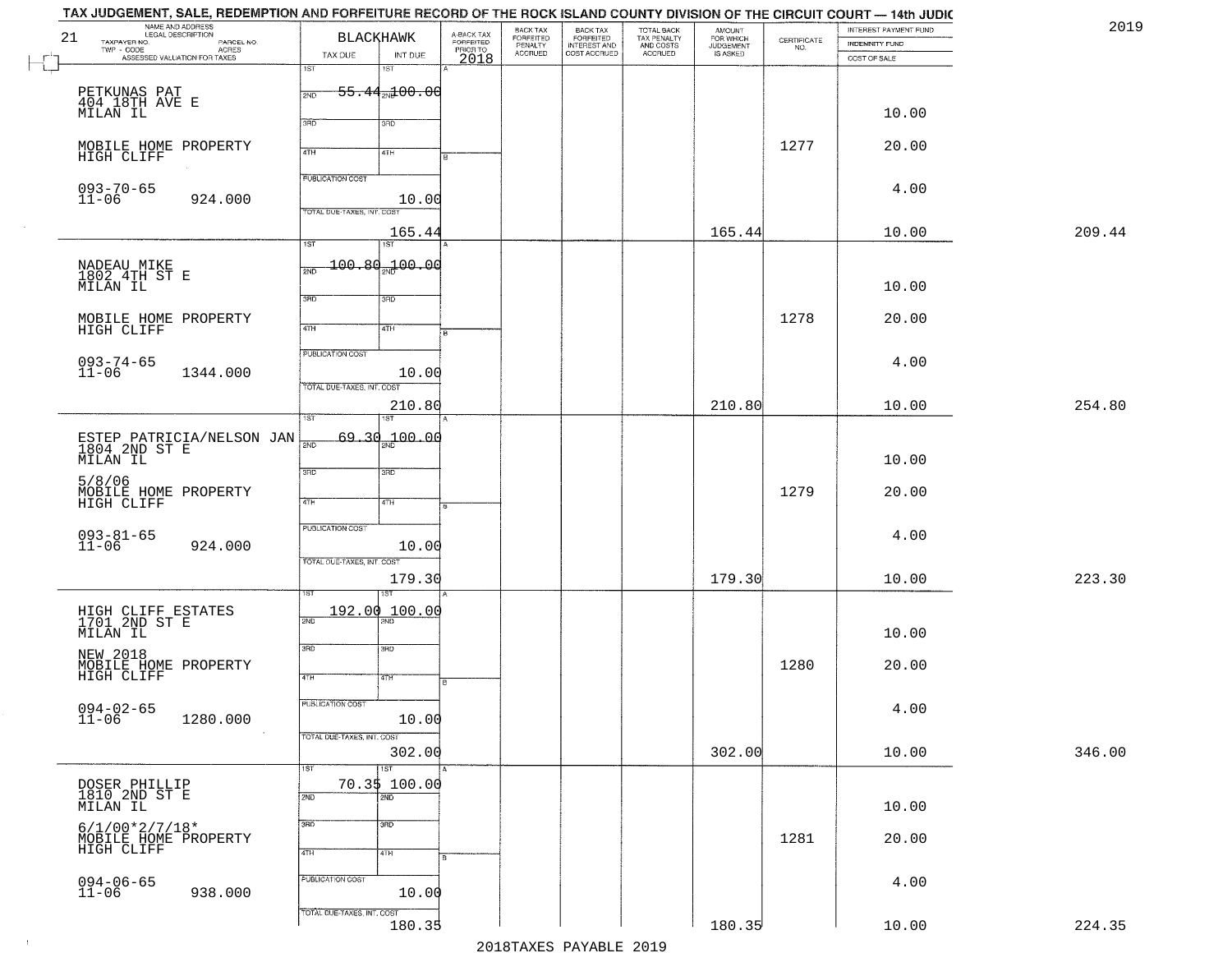| 21                             | BY WHOM   | RATE               | <b>BLACKHAWK</b> | TAX JUDGEMENT, SALE, REDEMPTION AND FORFEITURE RECORD OF THE ROCK ISLAND COUNTY DIVISION OF THE CIRCUIT COURT — 14th JUDICIAL CIRCUIT OF ILLINOIS 2019                                                                                                                 | TOTAL DUE<br>TO REDEEM                                                      |                                                  | DATE OF REDEMP-<br>TION OR DEED | RECEIVED REDEMPTION                                                                                                 |
|--------------------------------|-----------|--------------------|------------------|------------------------------------------------------------------------------------------------------------------------------------------------------------------------------------------------------------------------------------------------------------------------|-----------------------------------------------------------------------------|--------------------------------------------------|---------------------------------|---------------------------------------------------------------------------------------------------------------------|
|                                | PURCHASED | $\%$<br><b>BID</b> | DATE OF SALE     | SUBSEQUENT TAXES PAID, FEES, AND TIME EXTENSION                                                                                                                                                                                                                        | FROM SALE<br>LESS<br><b>COUNTY CLERK FEE</b>                                | BY WHOM REDEEMED                                 | MO.<br>DAY.<br>YEAR             | MONEY IN FULL                                                                                                       |
| RICO TRUSTEE                   |           | 18                 | 12/27/2019       | 04/06/2020 Time Ext & incl<br>04/06/2020 Take Notice Fee<br>00/00/00000 Take Notice Fee<br>03/17/2022 Circuit Clerks Fee<br>03/17/2022 Sheriffs Fee<br>04/01/2022 Publication Fee                                                                                      | 07/22/2022<br>30.95<br>35.00<br>36.90<br>30.50<br>13.54                     |                                                  |                                 | 1                                                                                                                   |
| RICO TRUSTEE<br>$\overline{c}$ |           | 18                 | 12/27/2019       | 04/06/2020 Time Ext & incl<br>04/06/2020 Take Notice Fee<br>00/00/0000 Take Notice Fee<br>03/17/2022 Circuit Clerks Fee<br>03/17/2022 Suberiffs Fee<br>04/01/2022 Publication Fee<br>11/23/2021 Subs paid<br>11/30/2020 Subs paid                                      | 07/22/2022<br>30.95<br>35.00<br>=<br>33.52<br>33.54<br>230.80<br>205.80     |                                                  |                                 | $\overline{2}$                                                                                                      |
| RICO TRUSTEE<br>3              |           | 18                 | 12/27/2019       |                                                                                                                                                                                                                                                                        |                                                                             | 263.49  <br>160.00   PATRICIA ESTEP/JAN   NELSON |                                 | Certificate<br>Returned<br>3<br>$\begin{array}{c}\n 2.764160 \\  0.30000 \\  0.30000\n \end{array}$<br>Karen Kinney |
| RICO TRUSTEE<br>4              |           | 18                 | 12/27/2019       |                                                                                                                                                                                                                                                                        |                                                                             | 408.28<br>160.00 MHPI HOMES                      | 03/03/2020                      | Certificate<br>Returned<br>& Cancelled 4<br>04/02/2020<br>Karen Kinney                                              |
| RICO TRUSTEE<br>5              |           | 18                 | 12/27/2019       | 04/06/2020 Time Ext & incl<br>04/06/2020 Take Notice Fee<br>$00/00/0000$ Take Notice Fee<br>$03/17/2022$ Circuit Clerks Fee<br>$03/17/2022$ Sheriffs Fee<br>$04/01/2022$ Publication Fee<br>$11/23/2021$ Subs paid<br>$11/30/2020$ Subs paid<br>2018TAXES PAYABLE 2019 | 07/22/2022<br>30.95<br>35.00<br>32.14<br>30.54<br>30.54<br>200.35<br>175.35 |                                                  |                                 | 5                                                                                                                   |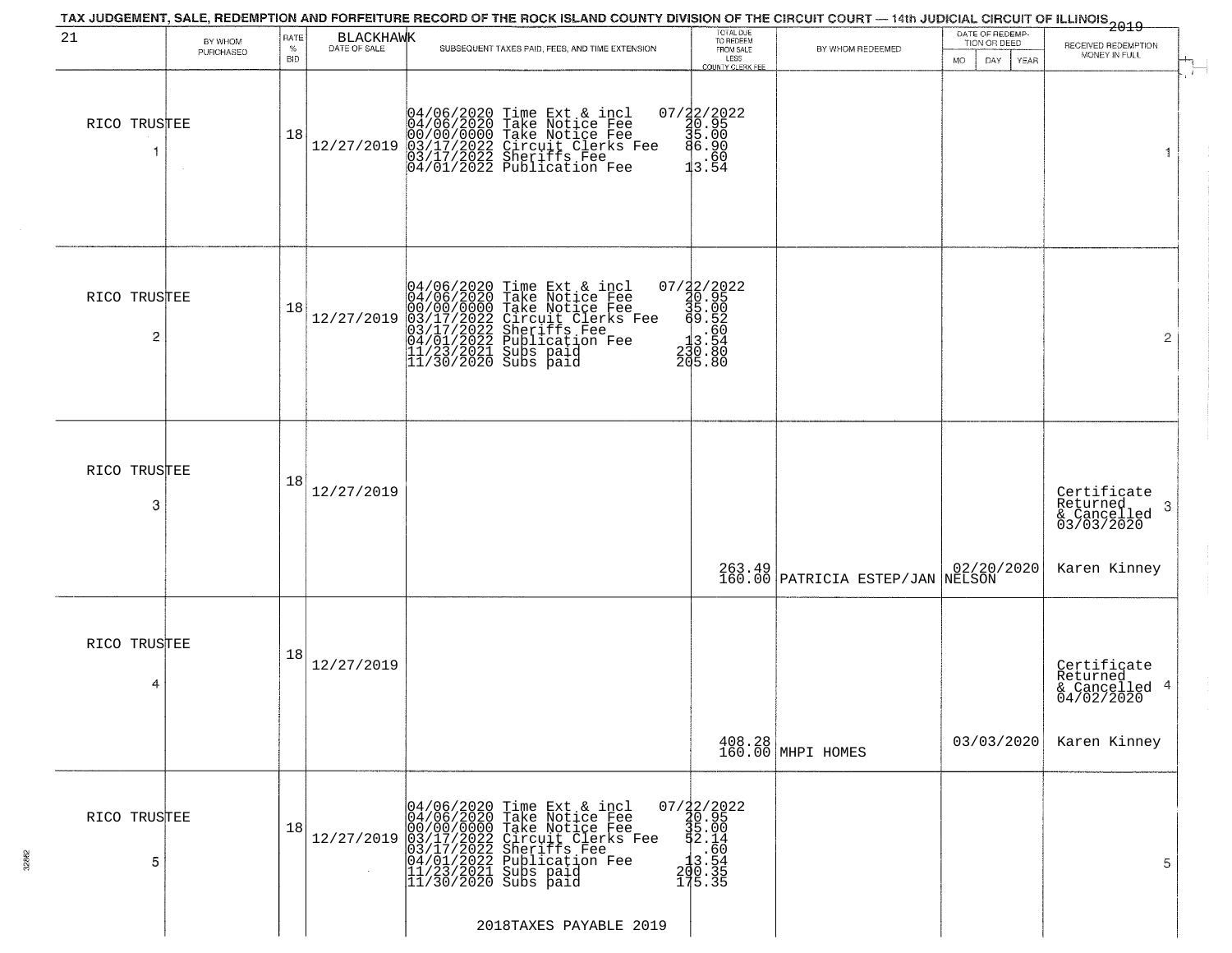|        | INTEREST PAYMENT FUND          |                                                                 | <b>AMOUNT</b><br>FOR WHICH<br>JUDGEMENT |                                                   |                                                       |                                 |                                             | <b>BLACKHAWK</b>                 |                            | NAME AND ADDRESS<br>TAXPAYER NO.<br>PARCEL NO.                                                               | 22 |
|--------|--------------------------------|-----------------------------------------------------------------|-----------------------------------------|---------------------------------------------------|-------------------------------------------------------|---------------------------------|---------------------------------------------|----------------------------------|----------------------------|--------------------------------------------------------------------------------------------------------------|----|
|        | INDEMNITY FUND<br>COST OF SALE | $\begin{array}{c} \text{CERTIFICATE} \\ \text{NO.} \end{array}$ | IS ASKED                                | TOTAL BACK<br>TAX PENALTY<br>AND COSTS<br>ACCRUED | BACK TAX<br>FORFEITED<br>INTEREST AND<br>COST ACCRUED | FORFEITED<br>PENALTY<br>ACCRUED | A-BACK TAX<br>FORFEITED<br>PRIOR TO<br>2018 | INT DUE                          | TAX DUE                    | TWP - CODE<br>ASSESSED VALUATION FOR TAXES                                                                   |    |
|        |                                |                                                                 |                                         |                                                   |                                                       |                                 |                                             | 1ST                              | 1ST                        |                                                                                                              |    |
|        |                                |                                                                 |                                         |                                                   |                                                       |                                 |                                             | $69.30 \text{ m}100.00$          | 2ND                        |                                                                                                              |    |
|        | 10.00                          |                                                                 |                                         |                                                   |                                                       |                                 |                                             |                                  |                            | LOFTIN KYLE<br>1811 3RD ST E<br>MILAN IL                                                                     |    |
|        |                                |                                                                 |                                         |                                                   |                                                       |                                 |                                             | 3RD                              | 3BD                        |                                                                                                              |    |
|        | 20.00                          | 1282                                                            |                                         |                                                   |                                                       |                                 |                                             | 4TH                              | 4TH                        | 6/21/04<br>MOBILE HOME PROPERTY                                                                              |    |
|        |                                |                                                                 |                                         |                                                   |                                                       |                                 |                                             |                                  |                            | HIGH CLIFF                                                                                                   |    |
|        | 4.00                           |                                                                 |                                         |                                                   |                                                       |                                 |                                             |                                  | <b>PUBLICATION COST</b>    | $094 - 18 - 65$                                                                                              |    |
|        |                                |                                                                 |                                         |                                                   |                                                       |                                 |                                             | 10.00                            |                            | $11 - 06$<br>924.000                                                                                         |    |
|        |                                |                                                                 |                                         |                                                   |                                                       |                                 |                                             |                                  | TOTAL DUE-TAXES, INT. COST |                                                                                                              |    |
| 223.30 | 10.00                          |                                                                 | 179.30                                  |                                                   |                                                       |                                 |                                             | 179.30<br>1ST                    | $\overline{1ST}$           |                                                                                                              |    |
|        |                                |                                                                 |                                         |                                                   |                                                       |                                 |                                             | 65,10,100,00                     |                            |                                                                                                              |    |
|        | 10.00                          |                                                                 |                                         |                                                   |                                                       |                                 |                                             |                                  | 2ND                        | LEMAIRE BRITTANIE R<br>4519 12 TH AVE APT 1                                                                  |    |
|        |                                |                                                                 |                                         |                                                   |                                                       |                                 |                                             | 3RD                              | 3BD                        | MOLINE IL                                                                                                    |    |
|        | 20.00                          | 1283                                                            |                                         |                                                   |                                                       |                                 |                                             |                                  |                            | $2/18/05*7/13/07$<br>MOBILE HOME PROPERTY                                                                    |    |
|        |                                |                                                                 |                                         |                                                   |                                                       |                                 |                                             | 4TH                              | 47H                        | HIGH CLIFF                                                                                                   |    |
|        | 4.00                           |                                                                 |                                         |                                                   |                                                       |                                 |                                             |                                  | PUBLICATION COST           |                                                                                                              |    |
|        |                                |                                                                 |                                         |                                                   |                                                       |                                 |                                             | 10.00                            |                            | 094-27-65<br>11-06<br>868.000                                                                                |    |
|        |                                |                                                                 |                                         |                                                   |                                                       |                                 |                                             |                                  | TOTAL DUE-TAXES, INT. COST |                                                                                                              |    |
| 219.10 | 10.00                          |                                                                 | 175.10                                  |                                                   |                                                       |                                 |                                             | 175.10                           | TST                        |                                                                                                              |    |
|        |                                |                                                                 |                                         |                                                   |                                                       |                                 |                                             |                                  | $\frac{100.80}{200.00}$    |                                                                                                              |    |
|        | 10.00                          |                                                                 |                                         |                                                   |                                                       |                                 |                                             |                                  |                            | DELOOSE CHRIS/ZIMMERMAN K<br>400 19TH AVE E<br>MILAN IL                                                      |    |
|        |                                |                                                                 |                                         |                                                   |                                                       |                                 |                                             | 3BD                              | 3RD                        |                                                                                                              |    |
|        | 20.00                          | 1284                                                            |                                         |                                                   |                                                       |                                 |                                             |                                  |                            | 10/30/06*6/7/12*5/21/13<br>MOBILE HOME PROPERTY                                                              |    |
|        |                                |                                                                 |                                         |                                                   |                                                       |                                 |                                             | 4TH                              | 4TH                        |                                                                                                              |    |
|        | 4.00                           |                                                                 |                                         |                                                   |                                                       |                                 |                                             |                                  | <b>PUBLICATION COST</b>    |                                                                                                              |    |
|        |                                |                                                                 |                                         |                                                   |                                                       |                                 |                                             | 10.00                            |                            | $094 - 28 - 65$<br>11-06<br>1344.000                                                                         |    |
| 254.80 | 10.00                          |                                                                 | 210.80                                  |                                                   |                                                       |                                 |                                             | 210.80                           | TOTAL OUE-TAXES, INT. COST |                                                                                                              |    |
|        |                                |                                                                 |                                         |                                                   |                                                       |                                 |                                             |                                  |                            |                                                                                                              |    |
|        |                                |                                                                 |                                         |                                                   |                                                       |                                 |                                             | 100.00                           | 69.30                      | WATTS ASIA<br>1541 3RD ST E                                                                                  |    |
|        | 10.00                          |                                                                 |                                         |                                                   |                                                       |                                 |                                             |                                  | 2ND                        | MILAN IL                                                                                                     |    |
|        |                                |                                                                 |                                         |                                                   |                                                       |                                 |                                             | 3BD                              | 3RD                        |                                                                                                              |    |
|        | 20.00                          | 1285                                                            |                                         |                                                   |                                                       |                                 |                                             | 47H                              | 4TH                        | $\begin{array}{c} 4/18/08 * 1/3/12 * 3/4/15 \\ \text{MOBILE HOME PROPERTY} \\ \text{HIGH CLIFF} \end{array}$ |    |
|        |                                |                                                                 |                                         |                                                   |                                                       |                                 | в                                           |                                  |                            |                                                                                                              |    |
|        | 4.00                           |                                                                 |                                         |                                                   |                                                       |                                 |                                             |                                  | <b>PUBLICATION COST</b>    | $094 - 83 - 65$<br>11-06                                                                                     |    |
|        |                                |                                                                 |                                         |                                                   |                                                       |                                 |                                             | 10.00                            | TOTAL DUE-TAXES, INT. COST | 924.000<br>$\sim 100$                                                                                        |    |
| 223.30 | 10.00                          |                                                                 | 179.30                                  |                                                   |                                                       |                                 |                                             | 179.30                           |                            |                                                                                                              |    |
|        |                                |                                                                 |                                         |                                                   |                                                       |                                 |                                             | 1ST                              | 1ST                        |                                                                                                              |    |
|        |                                |                                                                 |                                         |                                                   |                                                       |                                 |                                             | 69.30 100.00<br>$\overline{2ND}$ | 2ND                        | DELOOSE JAMES<br>1545 3RD ST E                                                                               |    |
|        | 10.00                          |                                                                 |                                         |                                                   |                                                       |                                 |                                             |                                  |                            | MILAN IL                                                                                                     |    |
|        |                                |                                                                 |                                         |                                                   |                                                       |                                 |                                             | 3 <sub>BD</sub>                  | 3RD                        |                                                                                                              |    |
|        | 20.00                          | 1286                                                            |                                         |                                                   |                                                       |                                 |                                             | 4TH                              | 4TH                        | MOBILE HOME PROPERTY<br>HIGH CLIFF                                                                           |    |
|        |                                |                                                                 |                                         |                                                   |                                                       |                                 |                                             |                                  |                            |                                                                                                              |    |
|        | 4.00                           |                                                                 |                                         |                                                   |                                                       |                                 |                                             |                                  | PUBLICATION COST           | 094-85-65<br>11-06                                                                                           |    |
|        |                                |                                                                 |                                         |                                                   |                                                       |                                 |                                             | 10.00                            |                            | 924.000                                                                                                      |    |
|        |                                |                                                                 | 179.30                                  |                                                   |                                                       |                                 |                                             |                                  | TOTAL DUE-TAXES, INT. COST |                                                                                                              |    |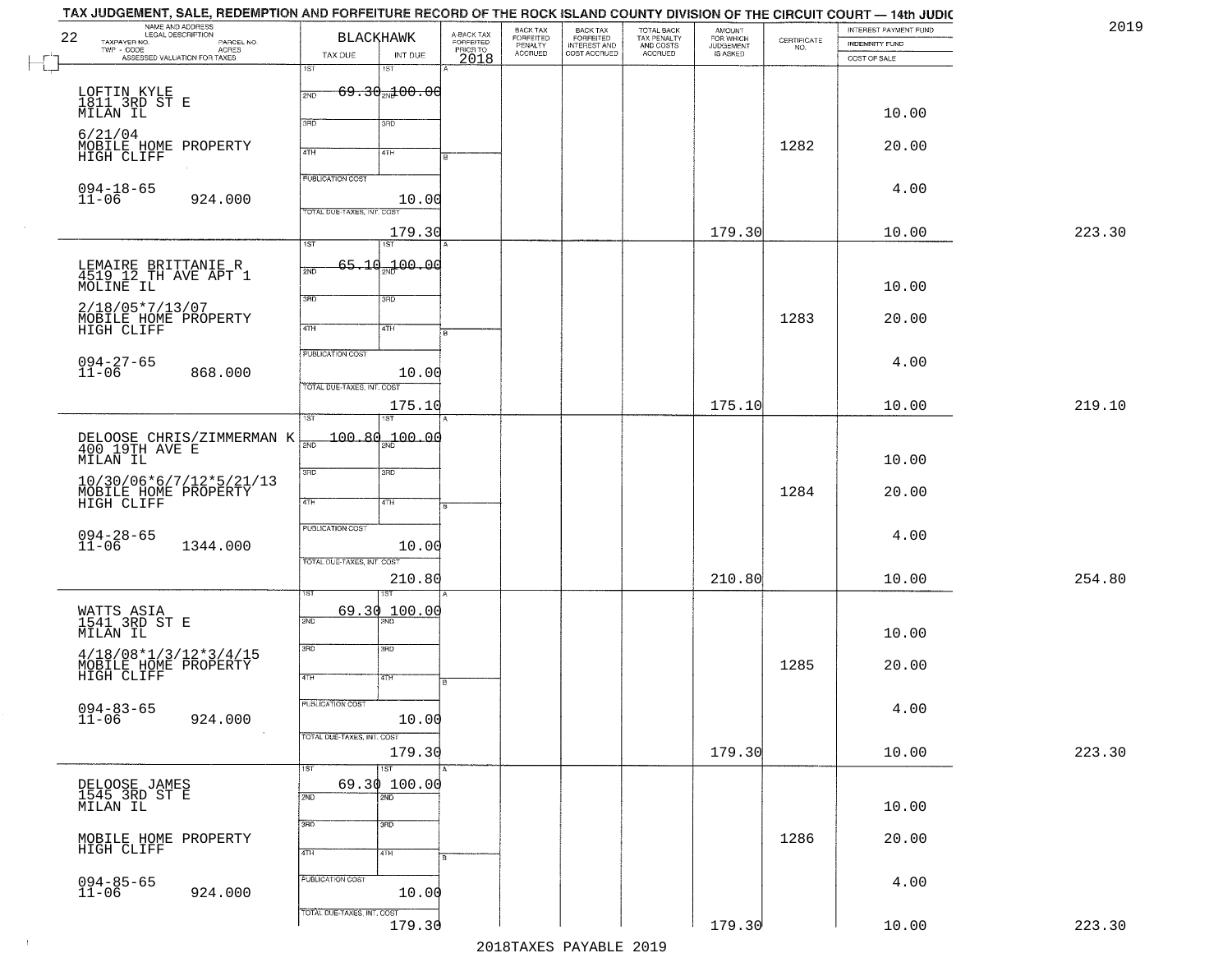| 22                             | BY WHOM   | RATE            | <b>BLACKHAWK</b><br>DATE OF SALE | TAX JUDGEMENT, SALE, REDEMPTION AND FORFEITURE RECORD OF THE ROCK ISLAND COUNTY DIVISION OF THE CIRCUIT COURT — 14th JUDICIAL CIRCUIT OF ILLINOIS 2019                                                                                | TOTAL DUE<br>TO REDEEM<br>FROM SALE                                                                                                                                                                                                                                                                                                                                                                                                  |                            | DATE OF REDEMP<br>TION OR DEED | RECEIVED REDEMPTION                                       |
|--------------------------------|-----------|-----------------|----------------------------------|---------------------------------------------------------------------------------------------------------------------------------------------------------------------------------------------------------------------------------------|--------------------------------------------------------------------------------------------------------------------------------------------------------------------------------------------------------------------------------------------------------------------------------------------------------------------------------------------------------------------------------------------------------------------------------------|----------------------------|--------------------------------|-----------------------------------------------------------|
|                                | PURCHASED | %<br><b>BID</b> |                                  | SUBSEQUENT TAXES PAID, FEES, AND TIME EXTENSION                                                                                                                                                                                       | LESS<br>COUNTY CLERK FEE                                                                                                                                                                                                                                                                                                                                                                                                             | BY WHOM REDEEMED           | MO.<br>DAY.<br>YEAR            | MONEY IN FULL                                             |
| RICO TRUSTEE                   |           | 18              | 12/27/2019                       | 04/06/2020 Time Ext & incl<br>04/06/2020 Take Notice Fee<br>00/00/00/000 Take Notice Fee<br>03/17/2022 Circuit Clerks Fee<br>04/01/2022 Denrifts Fee<br>04/01/2022 Publication Fee<br>11/23/2021 Subs paid<br>11/30/2020 Subs paid    | $\begin{array}{r} 07 \overline{)2} \\ 2 \overline{)3} \\ 4 \overline{)3} \\ 5 \overline{)5} \\ 6 \overline{)5} \\ 1 \overline{)5} \\ 1 \overline{)5} \\ 1 \overline{)5} \\ 1 \overline{)5} \\ 1 \overline{)5} \\ 1 \overline{)5} \\ 1 \overline{)5} \\ 1 \overline{)5} \\ 1 \overline{)5} \\ 1 \overline{)5} \\ 1 \overline{)5} \\ 1 \overline{)5} \\ 1 \overline{)5} \\ 1 \overline{)5} \\ 1 \overline{)5} \\ 1 \overline{)5} \\ 1$ |                            |                                | 1                                                         |
| RICO TRUSTEE<br>$\overline{c}$ |           | 18              | 12/27/2019                       | 04/06/2020 Time Ext & incl<br>04/06/2020 Take Notice Fee                                                                                                                                                                              | 07/32/2022<br>20.95                                                                                                                                                                                                                                                                                                                                                                                                                  |                            |                                | Certificate<br>Returned<br>& Cancelled<br>04/06/2021<br>2 |
|                                |           |                 |                                  |                                                                                                                                                                                                                                       |                                                                                                                                                                                                                                                                                                                                                                                                                                      | 358.36<br>160.00 JOHN HAHN | 03/30/2021                     | Karen Kinney                                              |
| RICO TRUSTEE<br>3              |           | 18              | 12/27/2019                       | 04/06/2020 Time Ext & incl<br>04/06/2020 Take Notice Fee<br>00/00/00/000 Take Notice Fee<br>03/17/2022 Circuit Clerks Fee<br>03/17/2022 Sublication Fee<br>04/01/2022 Publication Fee<br>11/23/2021 Subs paid<br>11/30/2020 Subs paid | 07/22/2022<br>30.95<br>35.00<br>34.14<br>.60<br>!3.54<br>230.80<br>205.80                                                                                                                                                                                                                                                                                                                                                            |                            |                                | 3                                                         |
| RICO TRUSTEE<br>4              |           | 18              | 12/27/2019                       | 04/06/2020 Time Ext & incl<br>04/06/2020 Take Notice Fee<br>00/00/00000 Take Notice Fee<br>03/17/2022 Circuit Clerks Fee<br>11/23/2021 Subs paid<br>11/30/2020 Subs paid<br>11/30/2020 Subs paid                                      | 07/22/2022<br>20.95<br>36.00<br>39.52<br>.60<br>199.30<br>174.30                                                                                                                                                                                                                                                                                                                                                                     |                            |                                | 4                                                         |
|                                |           |                 |                                  |                                                                                                                                                                                                                                       | $989.69 \n160.00 \nVSG$                                                                                                                                                                                                                                                                                                                                                                                                              |                            | 03/24/2022                     |                                                           |
| RICO TRUSTEE<br>5              |           | 18              | 12/27/2019                       | 04/06/2020 Time Ext & incl<br>04/06/2020 Take Notice Fee<br>00/00/00/000 Take Notice Fee<br>03/17/2022 Circuit Clerks Fee<br>03/17/2022 Sublication Fee<br>04/01/2022 Publication Fee<br>11/23/2021 Subs paid<br>11/30/2020 Subs paid | 07/22/2022<br>20.95<br>35.00<br>34.14<br>$1\overline{)3.54}$<br>$1\overline{)3.54}$<br>$1\overline{)4.30}$                                                                                                                                                                                                                                                                                                                           |                            |                                | 5                                                         |
|                                |           |                 |                                  | 2018TAXES PAYABLE 2019                                                                                                                                                                                                                |                                                                                                                                                                                                                                                                                                                                                                                                                                      |                            |                                |                                                           |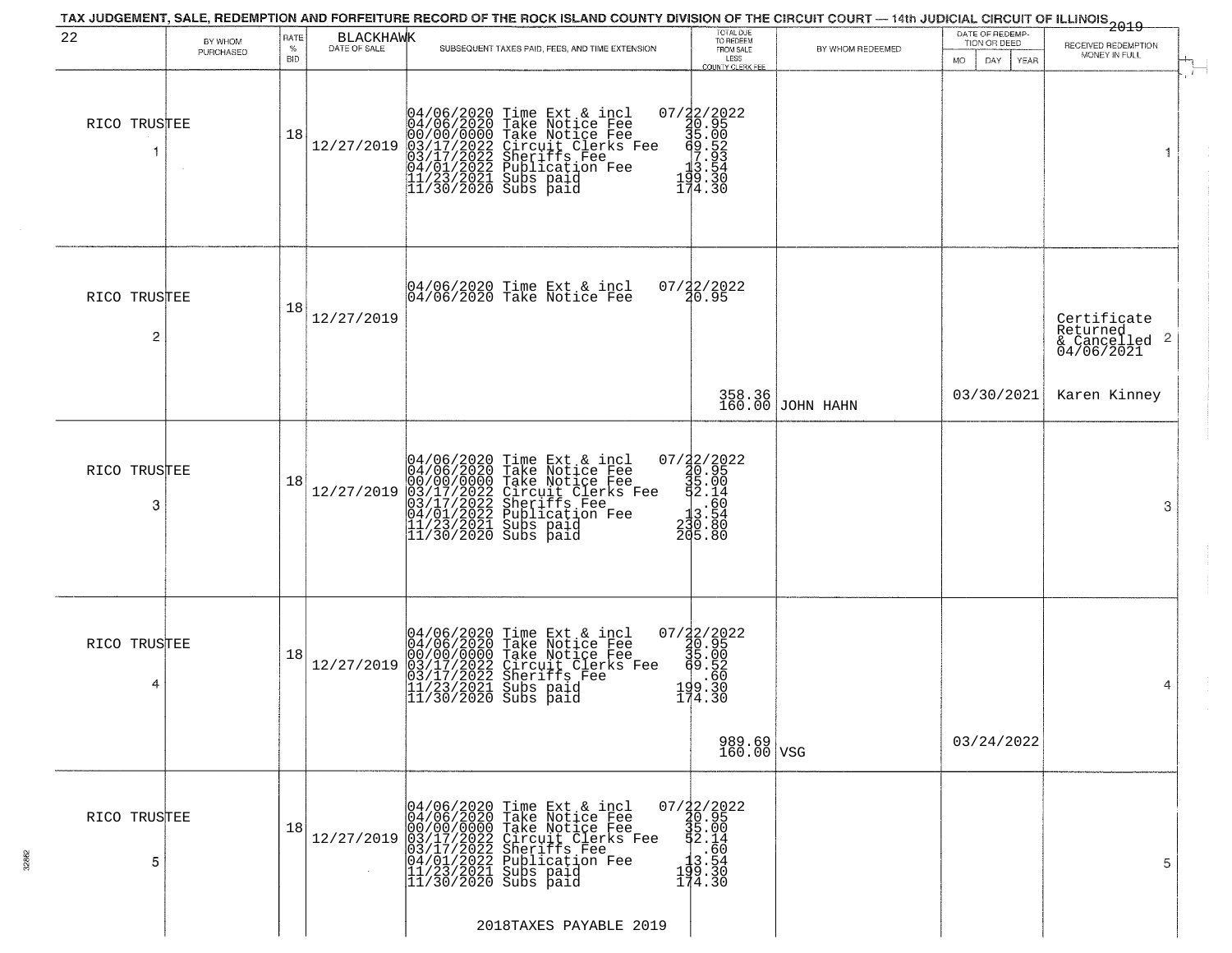| NAME AND ADDRESS<br>LEGAL DESCRIPTION<br>23<br>TAXPAYER NO.                       | <b>BLACKHAWK</b>                           |         | A-BACK TAX<br>FORFEITED<br>PRIOR TO | BACK TAX<br>FORFEITED<br>PENALTY | BACK TAX<br>FORFEITED<br>INTEREST AND<br>COST ACCRUED | TOTAL BACK<br>TAX PENALTY<br>AND COSTS<br>ACCRUED | AMOUNT<br>FOR WHICH<br>JUDGEMENT<br>IS ASKED | $\begin{array}{c} \text{CERTIFICATE} \\ \text{NO.} \end{array}$ | INTEREST PAYMENT FUND<br>INDEMNITY FUND | 2019   |
|-----------------------------------------------------------------------------------|--------------------------------------------|---------|-------------------------------------|----------------------------------|-------------------------------------------------------|---------------------------------------------------|----------------------------------------------|-----------------------------------------------------------------|-----------------------------------------|--------|
| ECONOMIC DESCRIPTION PARCEL NO.<br>- CODE ACRES<br>- ASSESSED VALUATION FOR TAXES | TAX DUE                                    | INT DUE | 2018                                | <b>ACCRUED</b>                   |                                                       |                                                   |                                              |                                                                 | COST OF SALE                            |        |
|                                                                                   | 18T<br>$\overline{1ST}$                    |         |                                     |                                  |                                                       |                                                   |                                              |                                                                 |                                         |        |
| ISOM JAMES<br>1549 3RD ST E<br>MILAN IL                                           | <del>69.30<sub>2№</sub>100.00</del><br>2ND |         |                                     |                                  |                                                       |                                                   |                                              |                                                                 |                                         |        |
|                                                                                   | 3RD<br>3RD                                 |         |                                     |                                  |                                                       |                                                   |                                              |                                                                 | 10.00                                   |        |
| 12/21/11*12/30/11*12/19/1<br>MOBILE HOME PROPERTY                                 |                                            |         |                                     |                                  |                                                       |                                                   |                                              | 1287                                                            | 20.00                                   |        |
| HIGH CLIFF                                                                        | 4TH<br>4TH                                 |         |                                     |                                  |                                                       |                                                   |                                              |                                                                 |                                         |        |
|                                                                                   | <b>PUBLICATION COST</b>                    |         |                                     |                                  |                                                       |                                                   |                                              |                                                                 | 4.00                                    |        |
| $094 - 87 - 65$<br>11-06<br>924.000                                               | TOTAL DUE-TAXES, INT. COST                 | 10.00   |                                     |                                  |                                                       |                                                   |                                              |                                                                 |                                         |        |
|                                                                                   |                                            | 179.30  |                                     |                                  |                                                       |                                                   | 179.30                                       |                                                                 | 10.00                                   | 223.30 |
|                                                                                   | 1ST<br>1ST                                 |         |                                     |                                  |                                                       |                                                   |                                              |                                                                 |                                         |        |
| HAYES LORETTA<br>1544 4TH ST E<br>MILAN IL                                        | <del>54.90.100.00</del><br>2ND             |         |                                     |                                  |                                                       |                                                   |                                              |                                                                 | 10.00                                   |        |
| 10/28/03*10/16/15*9/7/16*                                                         | 3RD<br>3BD                                 |         |                                     |                                  |                                                       |                                                   |                                              |                                                                 |                                         |        |
| MOBĪLE HOMĚ PŘÓPĚRTÝ<br>HIGH CLIFF                                                | 47H<br>4TH                                 |         | $\overline{B}$                      |                                  |                                                       |                                                   |                                              | 1288                                                            | 20.00                                   |        |
|                                                                                   | PUBLICATION COST                           |         |                                     |                                  |                                                       |                                                   |                                              |                                                                 |                                         |        |
| $094 - 93 - 65$<br>11-06<br>732.000                                               |                                            | 10.00   |                                     |                                  |                                                       |                                                   |                                              |                                                                 | 4.00                                    |        |
|                                                                                   | TOTAL DUE-TAXES, INT. COST                 |         |                                     |                                  |                                                       |                                                   |                                              |                                                                 |                                         |        |
|                                                                                   | 1ST<br>1ST                                 | 164.90  | А                                   |                                  |                                                       |                                                   | 164.90                                       |                                                                 | 10.00                                   | 208.90 |
|                                                                                   | 2ND<br>2ND                                 |         |                                     |                                  |                                                       |                                                   |                                              |                                                                 |                                         |        |
|                                                                                   |                                            |         |                                     |                                  |                                                       |                                                   |                                              |                                                                 |                                         |        |
|                                                                                   | 3RD<br>3RD                                 |         |                                     |                                  |                                                       |                                                   |                                              |                                                                 |                                         |        |
|                                                                                   | 4TH<br>4TH                                 |         |                                     |                                  |                                                       |                                                   |                                              |                                                                 |                                         |        |
|                                                                                   | <b>PUBLICATION COST</b>                    |         |                                     |                                  |                                                       |                                                   |                                              |                                                                 |                                         |        |
|                                                                                   |                                            |         |                                     |                                  |                                                       |                                                   |                                              |                                                                 |                                         |        |
|                                                                                   | TOTAL OUE-TAXES, INT. COST                 |         |                                     |                                  |                                                       |                                                   |                                              |                                                                 |                                         |        |
|                                                                                   | 15T<br>1ST                                 |         |                                     |                                  |                                                       |                                                   |                                              |                                                                 |                                         |        |
|                                                                                   | 2ND<br>2ND                                 |         |                                     |                                  |                                                       |                                                   |                                              |                                                                 |                                         |        |
|                                                                                   | 3RD<br>3BD                                 |         |                                     |                                  |                                                       |                                                   |                                              |                                                                 |                                         |        |
|                                                                                   |                                            |         |                                     |                                  |                                                       |                                                   |                                              |                                                                 |                                         |        |
|                                                                                   | 4TH<br>47H                                 |         | B.                                  |                                  |                                                       |                                                   |                                              |                                                                 |                                         |        |
|                                                                                   | PUBLICATION COST                           |         |                                     |                                  |                                                       |                                                   |                                              |                                                                 |                                         |        |
| $\sim$                                                                            | TOTAL DUE-TAXES, INT. COST                 |         |                                     |                                  |                                                       |                                                   |                                              |                                                                 |                                         |        |
|                                                                                   |                                            |         |                                     |                                  |                                                       |                                                   |                                              |                                                                 |                                         |        |
|                                                                                   | 1ST<br>$\overline{1}$ 1st                  |         |                                     |                                  |                                                       |                                                   |                                              |                                                                 |                                         |        |
|                                                                                   | 2ND<br>2ND                                 |         |                                     |                                  |                                                       |                                                   |                                              |                                                                 |                                         |        |
|                                                                                   | 3BD<br>3 <sub>RD</sub>                     |         |                                     |                                  |                                                       |                                                   |                                              |                                                                 |                                         |        |
|                                                                                   |                                            |         |                                     |                                  |                                                       |                                                   |                                              |                                                                 |                                         |        |
|                                                                                   | 4TH<br>4TH                                 |         |                                     |                                  |                                                       |                                                   |                                              |                                                                 |                                         |        |
|                                                                                   | PUBLICATION COST                           |         |                                     |                                  |                                                       |                                                   |                                              |                                                                 |                                         |        |
|                                                                                   |                                            |         |                                     |                                  |                                                       |                                                   |                                              |                                                                 |                                         |        |
|                                                                                   | TOTAL DUE-TAXES, INT. COST                 |         |                                     |                                  | 2018TAXES PAYABLE 2019                                |                                                   |                                              |                                                                 |                                         |        |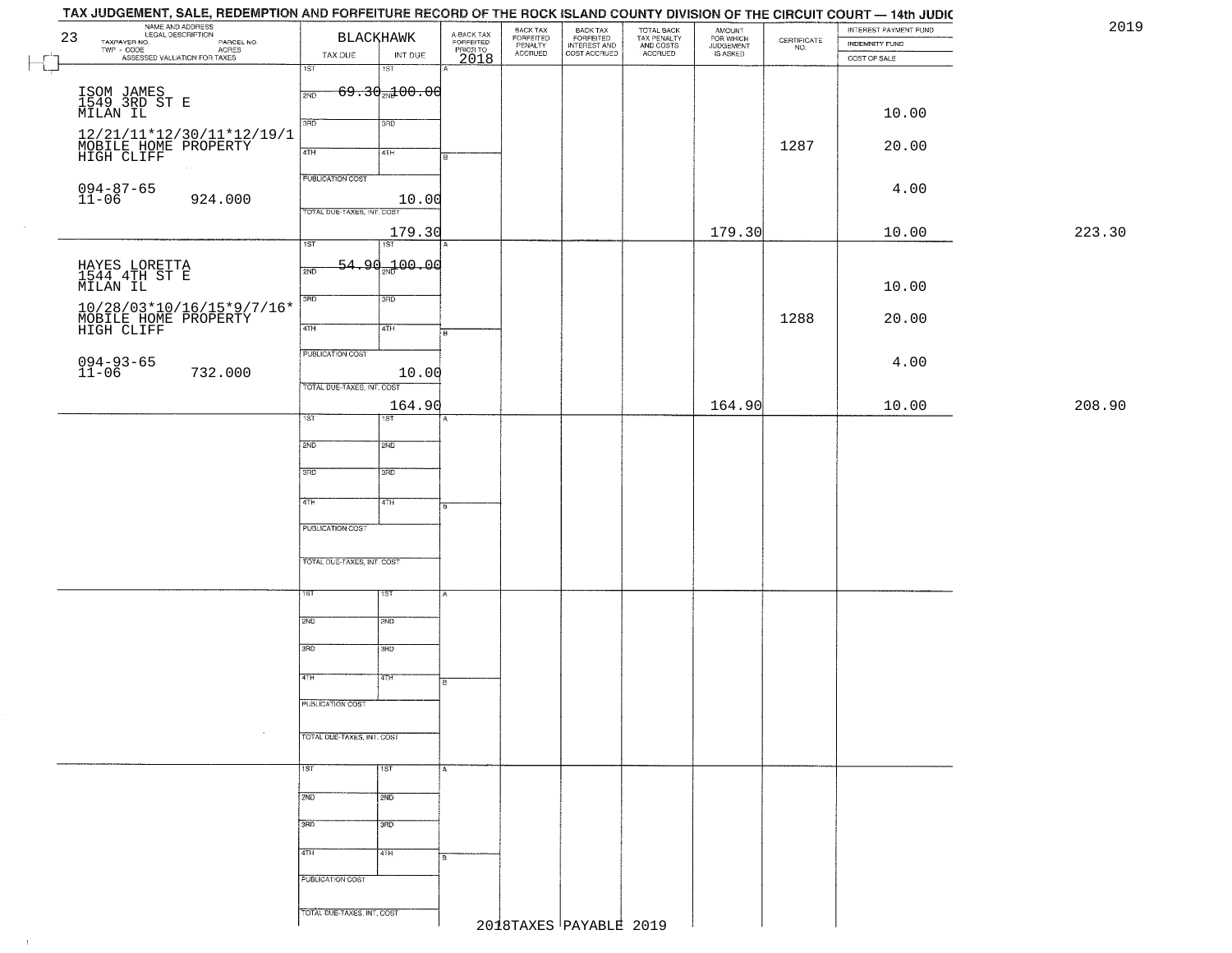| 23                | BY WHOM   | RATE<br>$\%$ | BLACKHAWK  | SUBSEQUENT TAXES PAID, FEES, AND TIME EXTENSION                                                                                                                                                                                    | TOTAL DUE<br>TO REDEEM                                                |                  | DATE OF REDEMP-<br>TION OR DEED |             | RECEIVED REDEMPTION |
|-------------------|-----------|--------------|------------|------------------------------------------------------------------------------------------------------------------------------------------------------------------------------------------------------------------------------------|-----------------------------------------------------------------------|------------------|---------------------------------|-------------|---------------------|
|                   | PURCHASED | BID          |            |                                                                                                                                                                                                                                    | FROM SALE<br>LESS<br>COUNTY CLERK FEE                                 | BY WHOM REDEEMED | <b>MO</b><br>DAY -              | <b>YEAR</b> | MONEY IN FULL       |
| RICO TRUSTEE<br>1 |           | 18           | 12/27/2019 | 04/06/2020 Time Ext & incl 0<br>04/06/2020 Take Notice Fee<br>00/00/0000 Take Notice Fee<br>03/17/2022 Circuit Clerks Fee<br>03/17/2022 Sheriffs Fee<br>04/01/2022 Publication Fee<br>11/23/2021 Subs paid<br>11/30/2020 Subs paid | 07/22/2022<br>30.95<br>35.00<br>e 104.28<br>13.54<br>199.30<br>174.30 |                  |                                 |             | $\mathbf{f}$<br>1   |
| RICO TRUSTEE<br>2 |           | 18           | 12/27/2019 | 04/06/2020 Time Ext & incl<br>04/06/2020 Take Notice Fee<br>00/00/0000 Take Notice Fee<br>00/00/0000 Take Notice Fee<br>03/17/2022 Sheriffs Fee<br>04/01/2022 Publication Fee                                                      | 07/22/2022<br>30.95<br>35.00<br>34.14<br>$\frac{3}{13.54}$            |                  |                                 |             | $\overline{2}$      |
| З                 |           |              |            |                                                                                                                                                                                                                                    |                                                                       |                  |                                 |             | 3                   |
| 4                 |           |              |            |                                                                                                                                                                                                                                    |                                                                       |                  |                                 |             | 4                   |
| 5                 |           |              |            | 2018TAXES PAYABLE 2019                                                                                                                                                                                                             |                                                                       |                  |                                 |             | 5                   |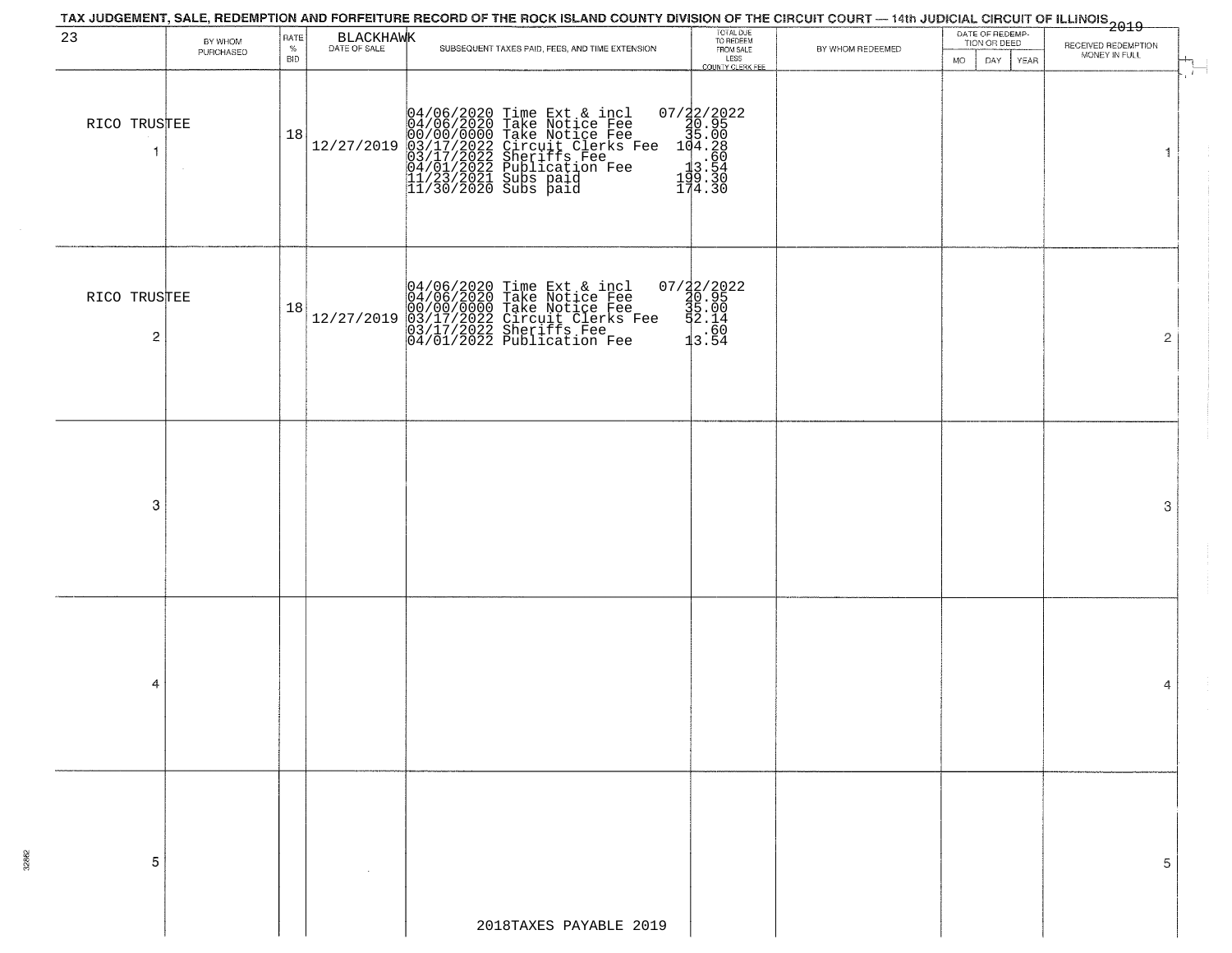| NAME AND ADDRESS<br>LEGAL DESCRIPTION<br>24<br>TAXPAYER NO.   | PARCEL NO. |                            | <b>BLACKHAWK</b>                      | A-BACK TAX<br>FORFEITED<br>PRIOR TO | BACK TAX<br>FORFEITED<br>PENALTY | BACK TAX<br>FORFEITED<br>INTEREST AND | TOTAL BACK<br>TAX PENALTY<br>AND COSTS | AMOUNT<br>FOR WHICH<br>JUDGEMENT | $\begin{array}{c} \text{CERTIFICATE} \\ \text{NO.} \end{array}$ | INTEREST PAYMENT FUND<br>INDEMNITY FUND |  |
|---------------------------------------------------------------|------------|----------------------------|---------------------------------------|-------------------------------------|----------------------------------|---------------------------------------|----------------------------------------|----------------------------------|-----------------------------------------------------------------|-----------------------------------------|--|
| CODE<br>ASSESSED VALUATION FOR TAXES<br>$TWP - CODE$          |            | TAX DUE                    | INT DUE                               | 2018                                | <b>ACCRUED</b>                   | COST ACCRUED                          | ACCRUED                                | IS ASKED                         |                                                                 | COST OF SALE                            |  |
|                                                               |            | 1ST                        | 1ST                                   |                                     |                                  |                                       |                                        |                                  |                                                                 |                                         |  |
|                                                               |            | 2ND                        | - <del>52.20<sub>2N</sub>100.00</del> |                                     |                                  |                                       |                                        |                                  |                                                                 |                                         |  |
| MAYLONE DESTINY/DEVORE C<br>2300 79TH AVE W<br>ROCK ISLAND IL |            |                            |                                       |                                     |                                  |                                       |                                        |                                  |                                                                 | 10.00                                   |  |
|                                                               |            | 3BD                        | 3RD                                   |                                     |                                  |                                       |                                        |                                  |                                                                 |                                         |  |
| $7/21/10*6/24/13*6/25/18$<br>MOBILE HOME PROPERTY             |            |                            |                                       |                                     |                                  |                                       |                                        |                                  | 1289                                                            | 20.00                                   |  |
| LAKE VIEW                                                     |            | 4TH                        | 41H                                   |                                     |                                  |                                       |                                        |                                  |                                                                 |                                         |  |
|                                                               |            | <b>PUBLICATION COST</b>    |                                       |                                     |                                  |                                       |                                        |                                  |                                                                 |                                         |  |
| $120 - 01 - 67$<br>$11 - 02$                                  | 696.000    |                            | 10.00                                 |                                     |                                  |                                       |                                        |                                  |                                                                 | 4.00                                    |  |
|                                                               |            | TOTAL DUE-TAXES, INT. COST |                                       |                                     |                                  |                                       |                                        |                                  |                                                                 |                                         |  |
|                                                               |            |                            | 162.20                                |                                     |                                  |                                       |                                        | 162.20                           |                                                                 | 10.00                                   |  |
|                                                               |            | 1ST                        | 1ST                                   |                                     |                                  |                                       |                                        |                                  |                                                                 |                                         |  |
| HUERTA CARLOS<br>2300 79TH AVE W                              |            | $50 -$<br>2ND              | 00.00 <del>% 4</del> 04-              |                                     |                                  |                                       |                                        |                                  |                                                                 |                                         |  |
| ROCK ISLAND IL                                                |            |                            |                                       |                                     |                                  |                                       |                                        |                                  |                                                                 | 10.00                                   |  |
| 10/12/11                                                      |            | $\overline{3BD}$           | 3RD                                   |                                     |                                  |                                       |                                        |                                  |                                                                 |                                         |  |
| MOBILE HOME PROPERTY<br>LAKE VIEW                             |            | $\overline{47H}$           | 4TH                                   |                                     |                                  |                                       |                                        |                                  | 1290                                                            | 20.00                                   |  |
|                                                               |            |                            |                                       |                                     |                                  |                                       |                                        |                                  |                                                                 |                                         |  |
| $120 - 30 - 67$<br>$11 - 02$                                  |            | PUBLICATION COST           |                                       |                                     |                                  |                                       |                                        |                                  |                                                                 | 4.00                                    |  |
|                                                               | 672.000    | TOTAL DUE-TAXES, INT. COST | 10.00                                 |                                     |                                  |                                       |                                        |                                  |                                                                 |                                         |  |
|                                                               |            |                            | 160.40                                |                                     |                                  |                                       |                                        | 160.40                           |                                                                 | 10.00                                   |  |
|                                                               |            | 1ST                        |                                       |                                     |                                  |                                       |                                        |                                  |                                                                 |                                         |  |
|                                                               |            |                            | $73.50_{\text{m}1}00.00$              |                                     |                                  |                                       |                                        |                                  |                                                                 |                                         |  |
| ALLEN KEVIN/ANGI<br>2300 79TH AVE W<br>ROCK ISLAND IL         |            | 2ND                        |                                       |                                     |                                  |                                       |                                        |                                  |                                                                 | 10.00                                   |  |
|                                                               |            | 3BD                        | 3RD                                   |                                     |                                  |                                       |                                        |                                  |                                                                 |                                         |  |
| 6/24/98*5/10/07*7/29/14*7<br>MOBILE HOME PROPERTY             |            |                            |                                       |                                     |                                  |                                       |                                        |                                  | 1291                                                            | 20.00                                   |  |
|                                                               |            | 4TH                        | 4TH                                   |                                     |                                  |                                       |                                        |                                  |                                                                 |                                         |  |
|                                                               |            | <b>PUBLICATION COST</b>    |                                       |                                     |                                  |                                       |                                        |                                  |                                                                 | 4.00                                    |  |
| $120 - 50 - 67$<br>$11 - 02$                                  | 980.000    |                            | 10.00                                 |                                     |                                  |                                       |                                        |                                  |                                                                 |                                         |  |
|                                                               |            | TOTAL OUE-TAXES, INT. COST |                                       |                                     |                                  |                                       |                                        |                                  |                                                                 |                                         |  |
|                                                               |            |                            | 183.50                                |                                     |                                  |                                       |                                        | 183.50                           |                                                                 | 10.00                                   |  |
|                                                               |            |                            |                                       |                                     |                                  |                                       |                                        |                                  |                                                                 |                                         |  |
| HAHN AARON/HOHL LORRAINE<br>2300 79TH AVE W                   |            | 100.80<br>2ND              | 100.00                                |                                     |                                  |                                       |                                        |                                  |                                                                 |                                         |  |
| ROCK ISLAND IL                                                |            |                            |                                       |                                     |                                  |                                       |                                        |                                  |                                                                 | 10.00                                   |  |
| $6/22/04*11/8/18*$<br>MOBILE HOME PROPERTY                    |            | 3RD                        | 3BD                                   |                                     |                                  |                                       |                                        |                                  | 1292                                                            | 20.00                                   |  |
| LAKE VIEW                                                     |            | 4TH                        | 47H                                   | в                                   |                                  |                                       |                                        |                                  |                                                                 |                                         |  |
|                                                               |            | PUBLICATION COST           |                                       |                                     |                                  |                                       |                                        |                                  |                                                                 |                                         |  |
| $120 - 65 - 67$<br>$11 - 02$                                  | 1344.000   |                            | 10.00                                 |                                     |                                  |                                       |                                        |                                  |                                                                 | 4.00                                    |  |
|                                                               |            | TOTAL DUE-TAXES, INT. COST |                                       |                                     |                                  |                                       |                                        |                                  |                                                                 |                                         |  |
|                                                               |            |                            | 210.80                                |                                     |                                  |                                       |                                        | 210.80                           |                                                                 | 10.00                                   |  |
|                                                               |            | 1ST                        | 1ST                                   |                                     |                                  |                                       |                                        |                                  |                                                                 |                                         |  |
| WATES JASON LEE                                               |            | 2ND                        | 73.50 100.00<br>2ND                   |                                     |                                  |                                       |                                        |                                  |                                                                 |                                         |  |
| 2300 79TH AVE W<br>ROCK ISLAND IL                             |            |                            |                                       |                                     |                                  |                                       |                                        |                                  |                                                                 | 10.00                                   |  |
| $6/27/11*5/7/14$                                              |            | 3RD                        | 3HD                                   |                                     |                                  |                                       |                                        |                                  |                                                                 |                                         |  |
| MOBILE HOME PROPERTY<br>LAKE VIEW                             |            | 4TH                        | 4TH                                   |                                     |                                  |                                       |                                        |                                  | 1293                                                            | 20.00                                   |  |
|                                                               |            |                            |                                       |                                     |                                  |                                       |                                        |                                  |                                                                 |                                         |  |
| $120 - 69 - 67$<br>$11 - 02$                                  |            | PUBLICATION COST           |                                       |                                     |                                  |                                       |                                        |                                  |                                                                 | 4.00                                    |  |
|                                                               | 980.000    |                            | 10.00                                 |                                     |                                  |                                       |                                        |                                  |                                                                 |                                         |  |
|                                                               |            | TOTAL DUE-TAXES, INT. COST |                                       |                                     |                                  |                                       |                                        |                                  |                                                                 |                                         |  |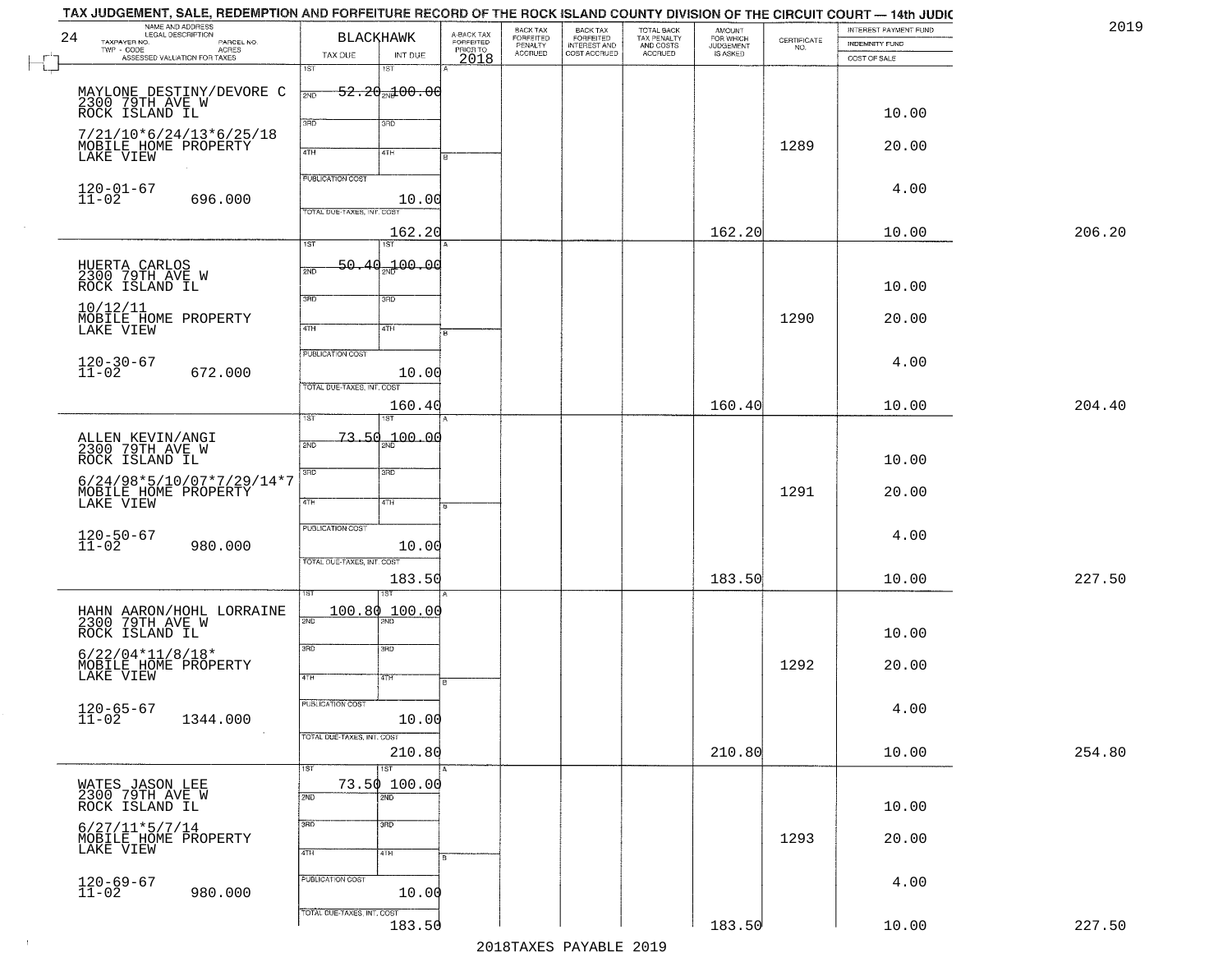| 24                | BY WHOM<br>PURCHASED | RATE<br>$\%$<br><b>BID</b> | <b>BLACKHAWK</b><br>DATE OF SALE | TAX JUDGEMENT, SALE, REDEMPTION AND FORFEITURE RECORD OF THE ROCK ISLAND COUNTY DIVISION OF THE CIRCUIT COURT — 14th JUDICIAL CIRCUIT OF ILLINOIS 2019<br>SUBSEQUENT TAXES PAID, FEES, AND TIME EXTENSION                         | TOTAL DUE<br>TO REDEEM<br>FROM SALE<br>LESS<br><b>COUNTY CLERK FEE</b>          | BY WHOM REDEEMED                 | DATE OF REDEMP-<br>TION OR DEED<br><b>MO</b><br>DAY<br>YEAR | RECEIVED REDEMPTION<br>MONEY IN FULL                                   |
|-------------------|----------------------|----------------------------|----------------------------------|-----------------------------------------------------------------------------------------------------------------------------------------------------------------------------------------------------------------------------------|---------------------------------------------------------------------------------|----------------------------------|-------------------------------------------------------------|------------------------------------------------------------------------|
| RICO TRUSTEE<br>1 | $\sim$               | 18                         | 12/27/2019                       | 04/06/2020 Time Ext & incl<br>04/06/2020 Take Notice Fee                                                                                                                                                                          | $07/22/2022$<br>$30.95$                                                         |                                  |                                                             | Certificate<br>Returned<br>& Cancelled<br>05/01/2020                   |
|                   |                      |                            |                                  |                                                                                                                                                                                                                                   |                                                                                 | 264.27 COCR CASTLE MHP LAKE VIEW |                                                             | Karen Kinney                                                           |
| RICO TRUSTEE<br>2 |                      | 18                         | 12/27/2019                       | 04/06/2020 Time Ext & incl<br>04/06/2020 Take Notice Fee                                                                                                                                                                          | $07/22/2022$<br>20.95                                                           |                                  |                                                             | Certificate<br>Returned<br>$\overline{c}$<br>& Cancelled<br>10/02/2020 |
|                   |                      |                            |                                  |                                                                                                                                                                                                                                   |                                                                                 | 298.93<br>160.00 COCR CASTLE     | 09/25/2020                                                  | Karen Kinney                                                           |
| RICO TRUSTEE<br>3 |                      | 18                         | 12/27/2019                       |                                                                                                                                                                                                                                   |                                                                                 |                                  |                                                             | Certificate<br>Returned<br>3<br>& Cancelled<br>02/05/2020              |
|                   |                      |                            |                                  |                                                                                                                                                                                                                                   |                                                                                 | 268.45<br>160.00 KEVIN ALLEN     | 01/16/2020                                                  | Karen Kinney                                                           |
| RICO TRUSTEE<br>4 |                      | 18                         | 12/27/2019                       | 04/06/2020 Time Ext & incl<br>04/06/2020 Take Notice Fee<br>00/00/00000 Take Notice Fee<br>03/17/2022 Circuit Clerks Fee<br>03/17/2022 Sheriffs Fee<br>04/01/2022 Publication Fee<br>11/23/2021 Subs paid<br>11/30/2020 Subs paid | 07/22/2022<br>30.95<br>35.00<br>a 49.52<br>a - 52<br>230.80<br>230.80<br>205.80 |                                  |                                                             | 4                                                                      |
| RICO TRUSTEE<br>5 |                      | 18                         | 12/27/2019                       | 04/06/2020 Time Ext & incl<br>04/06/2020 Take Notice Fee                                                                                                                                                                          | $07/22/2022$<br>$20.95$                                                         |                                  |                                                             | Certificate<br>Returned<br>& Cancelled 5<br>07/01/2020                 |
|                   |                      |                            |                                  |                                                                                                                                                                                                                                   |                                                                                 | 289.40<br>160.00 JASON LEE WATES | 06/25/2020                                                  | Karen Kinney                                                           |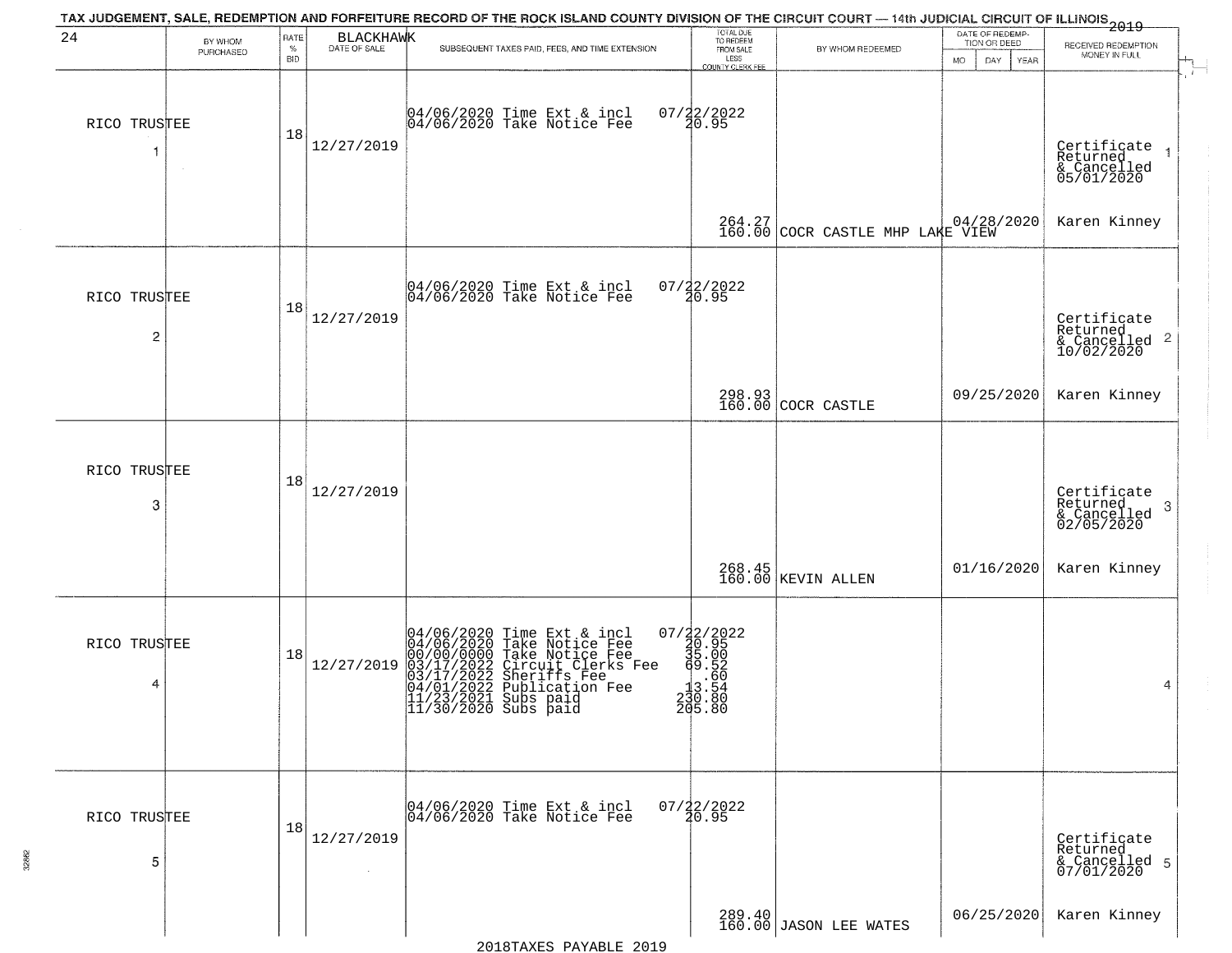| 25           | NAME AND ADDRESS<br>LEGAL DESCRIPTION<br>TAXPAYER NO.<br>PARCEL NO.<br>ACRES<br>TWP - CODE<br>ASSESSED VALUATION FOR TAXES | BLACKHAWK<br>TAX DUE<br>INT DUE       | A-BACK TAX<br>FORFEITED<br>PRIOR TO | BACK TAX<br>FORFEITED<br>PENALTY<br><b>ACCRUED</b> | BACK TAX<br>FORFEITED<br>INTEREST AND<br>COST ACCRUED | TOTAL BACK<br>TAX PENALTY<br>AND COSTS<br>ACCRUED | AMOUNT<br>FOR WHICH<br>JUDGEMENT<br>IS ASKED | $\begin{array}{c} \text{CERTIFICATE} \\ \text{NO.} \end{array}$ | INTEREST PAYMENT FUND<br><b>INDEMNITY FUND</b> | 2019   |
|--------------|----------------------------------------------------------------------------------------------------------------------------|---------------------------------------|-------------------------------------|----------------------------------------------------|-------------------------------------------------------|---------------------------------------------------|----------------------------------------------|-----------------------------------------------------------------|------------------------------------------------|--------|
| $\mathbb{H}$ |                                                                                                                            | 1ST<br>1ST                            | 2018                                |                                                    |                                                       |                                                   |                                              |                                                                 | COST OF SALE                                   |        |
|              |                                                                                                                            | $69.30$ <sub>2N</sub> $200.00$<br>2ND |                                     |                                                    |                                                       |                                                   |                                              |                                                                 |                                                |        |
|              | CHARLTON JOHNNA<br>2300 79TH AVE W<br>ROCK ISLAND IL                                                                       | 3RD<br>3RD                            |                                     |                                                    |                                                       |                                                   |                                              |                                                                 | 10.00                                          |        |
|              |                                                                                                                            |                                       |                                     |                                                    |                                                       |                                                   |                                              | 1294                                                            |                                                |        |
|              | 11/7/18*<br>MOBILE HOME PROPERTY<br>LAKE VIEW                                                                              | 4TH<br>4TH                            | l B                                 |                                                    |                                                       |                                                   |                                              |                                                                 | 20.00                                          |        |
|              |                                                                                                                            | <b>PUBLICATION COST</b>               |                                     |                                                    |                                                       |                                                   |                                              |                                                                 | 4.00                                           |        |
|              | $120 - 81 - 67$<br>$11 - 02$<br>924.000                                                                                    | 10.00<br>TOTAL DUE-TAXES, INT. COST   |                                     |                                                    |                                                       |                                                   |                                              |                                                                 |                                                |        |
|              |                                                                                                                            | 179.30                                |                                     |                                                    |                                                       |                                                   | 179.30                                       |                                                                 | 10.00                                          | 223.30 |
|              |                                                                                                                            | $\overline{1ST}$<br>1ST               |                                     |                                                    |                                                       |                                                   |                                              |                                                                 |                                                |        |
|              | HOLLARS BARRY P<br>2300 79TH AVE W<br>ROCK ISLAND IL                                                                       | $73.50 + 00.00$<br>2ND                |                                     |                                                    |                                                       |                                                   |                                              |                                                                 |                                                |        |
|              |                                                                                                                            | 3RD<br>3RD                            |                                     |                                                    |                                                       |                                                   |                                              |                                                                 | 10.00                                          |        |
|              | 7/9/14*6/23/17*<br>MOBILE HOME PROPERTY<br>LAKE VIEW                                                                       | $\overline{47H}$<br>4TH               |                                     |                                                    |                                                       |                                                   |                                              | 1295                                                            | 20.00                                          |        |
|              |                                                                                                                            |                                       | Fв                                  |                                                    |                                                       |                                                   |                                              |                                                                 |                                                |        |
|              | $120 - 92 - 67$<br>$11 - 02$<br>980.000                                                                                    | PUBLICATION COST<br>10.00             |                                     |                                                    |                                                       |                                                   |                                              |                                                                 | 4.00                                           |        |
|              |                                                                                                                            | TOTAL DUE-TAXES, INT. COST            |                                     |                                                    |                                                       |                                                   |                                              |                                                                 |                                                |        |
|              |                                                                                                                            | 183.50<br>ist.<br>1ST                 |                                     |                                                    |                                                       |                                                   | 183.50                                       |                                                                 | 10.00                                          | 227.50 |
|              |                                                                                                                            |                                       |                                     |                                                    |                                                       |                                                   |                                              |                                                                 |                                                |        |
|              |                                                                                                                            | 2ND<br>2ND                            |                                     |                                                    |                                                       |                                                   |                                              |                                                                 |                                                |        |
|              |                                                                                                                            | 3 <sub>BD</sub><br>3 <sub>3</sub>     |                                     |                                                    |                                                       |                                                   |                                              |                                                                 |                                                |        |
|              |                                                                                                                            | 4TH<br>4TH                            | l B.                                |                                                    |                                                       |                                                   |                                              |                                                                 |                                                |        |
|              |                                                                                                                            | PUBLICATION COST                      |                                     |                                                    |                                                       |                                                   |                                              |                                                                 |                                                |        |
|              |                                                                                                                            |                                       |                                     |                                                    |                                                       |                                                   |                                              |                                                                 |                                                |        |
|              |                                                                                                                            | TOTAL OUE-TAXES, INT. COST            |                                     |                                                    |                                                       |                                                   |                                              |                                                                 |                                                |        |
|              |                                                                                                                            | 15T<br>IST                            |                                     |                                                    |                                                       |                                                   |                                              |                                                                 |                                                |        |
|              |                                                                                                                            | 2ND<br>2ND                            |                                     |                                                    |                                                       |                                                   |                                              |                                                                 |                                                |        |
|              |                                                                                                                            | 3RD<br>3BD                            |                                     |                                                    |                                                       |                                                   |                                              |                                                                 |                                                |        |
|              |                                                                                                                            |                                       |                                     |                                                    |                                                       |                                                   |                                              |                                                                 |                                                |        |
|              |                                                                                                                            | 4TH<br>4TH                            | ۱B.                                 |                                                    |                                                       |                                                   |                                              |                                                                 |                                                |        |
|              |                                                                                                                            | PUBLICATION COST                      |                                     |                                                    |                                                       |                                                   |                                              |                                                                 |                                                |        |
|              | $\sim$                                                                                                                     | TOTAL DUE-TAXES, INT. COST            |                                     |                                                    |                                                       |                                                   |                                              |                                                                 |                                                |        |
|              |                                                                                                                            |                                       |                                     |                                                    |                                                       |                                                   |                                              |                                                                 |                                                |        |
|              |                                                                                                                            | 1ST<br>15T                            | A.                                  |                                                    |                                                       |                                                   |                                              |                                                                 |                                                |        |
|              |                                                                                                                            | 2ND<br>2ND                            |                                     |                                                    |                                                       |                                                   |                                              |                                                                 |                                                |        |
|              |                                                                                                                            | 3BD<br>3 <sub>RD</sub>                |                                     |                                                    |                                                       |                                                   |                                              |                                                                 |                                                |        |
|              |                                                                                                                            | 4TH<br>4TH                            |                                     |                                                    |                                                       |                                                   |                                              |                                                                 |                                                |        |
|              |                                                                                                                            | PUBLICATION COST                      |                                     |                                                    |                                                       |                                                   |                                              |                                                                 |                                                |        |
|              |                                                                                                                            |                                       |                                     |                                                    |                                                       |                                                   |                                              |                                                                 |                                                |        |
|              |                                                                                                                            | TOTAL DUE-TAXES, INT. COST            |                                     |                                                    | 2018TAXES PAYABLE 2019                                |                                                   |                                              |                                                                 |                                                |        |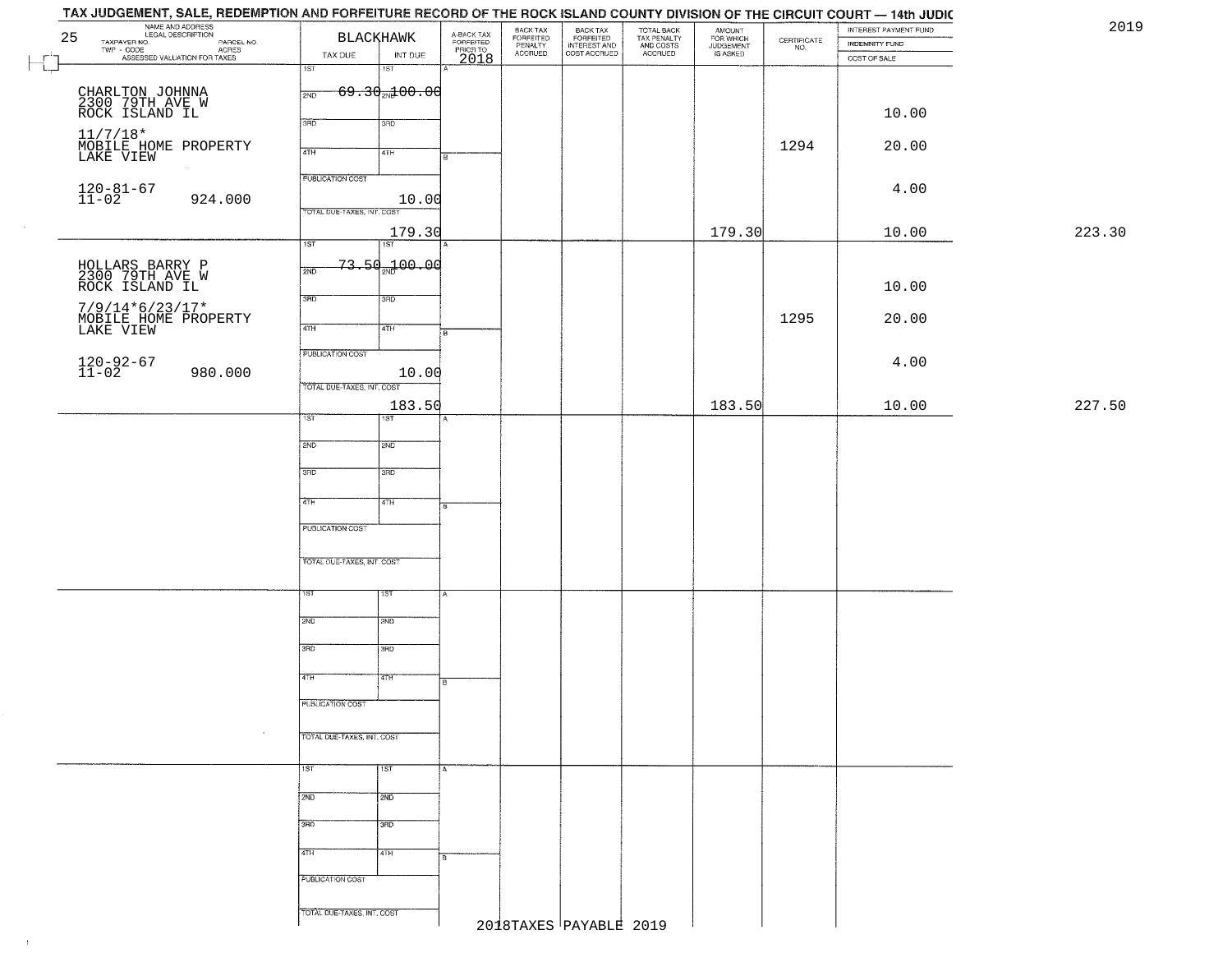| 25                             | BY WHOM<br>PURCHASED | $\ensuremath{\mathsf{PATE}}\xspace_{\%}$<br><b>BID</b> | BLACKHAWK  | SUBSEQUENT TAXES PAID, FEES, AND TIME EXTENSION          | TOTAL DUE<br>TO REDEEM<br>FROM SALE<br>LESS<br>COUNTY CLERK FEE | BY WHOM REDEEMED               | DATE OF REDEMP-<br>TION OR DEED<br>MO.<br>DAY<br>YEAR | RECEIVED REDEMPTION<br>MONEY IN FULL                                      |
|--------------------------------|----------------------|--------------------------------------------------------|------------|----------------------------------------------------------|-----------------------------------------------------------------|--------------------------------|-------------------------------------------------------|---------------------------------------------------------------------------|
| RICO TRUSTEE<br>$\overline{1}$ |                      | 18                                                     | 12/27/2019 |                                                          |                                                                 |                                |                                                       | $\mathcal{X}$<br>Certificate 1<br>Returned 1<br>& Cancelled<br>04/02/2020 |
|                                |                      |                                                        |            |                                                          |                                                                 | $263.49$ JOHNNA CHARLTON       | 03/11/2020                                            | Karen Kinney                                                              |
| RICO TRUSTEE<br>$\sqrt{2}$     |                      | 18                                                     | 12/27/2019 | 04/06/2020 Time Ext & incl<br>04/06/2020 Take Notice Fee | $07/22/2022$<br>$20.95$                                         |                                |                                                       | Certificate<br>Returned<br>& Cancelled <sup>2</sup><br>07/01/2020         |
|                                |                      |                                                        |            |                                                          |                                                                 | 289.40<br>160.00 BARRY HOLLARS | 06/23/2020                                            | Karen Kinney                                                              |
| $\boldsymbol{3}$               |                      |                                                        |            |                                                          |                                                                 |                                |                                                       | 3                                                                         |
| 4                              |                      |                                                        |            |                                                          |                                                                 |                                |                                                       | 4                                                                         |
| 5                              |                      |                                                        |            | 2018TAXES PAYABLE 2019                                   |                                                                 |                                |                                                       | 5                                                                         |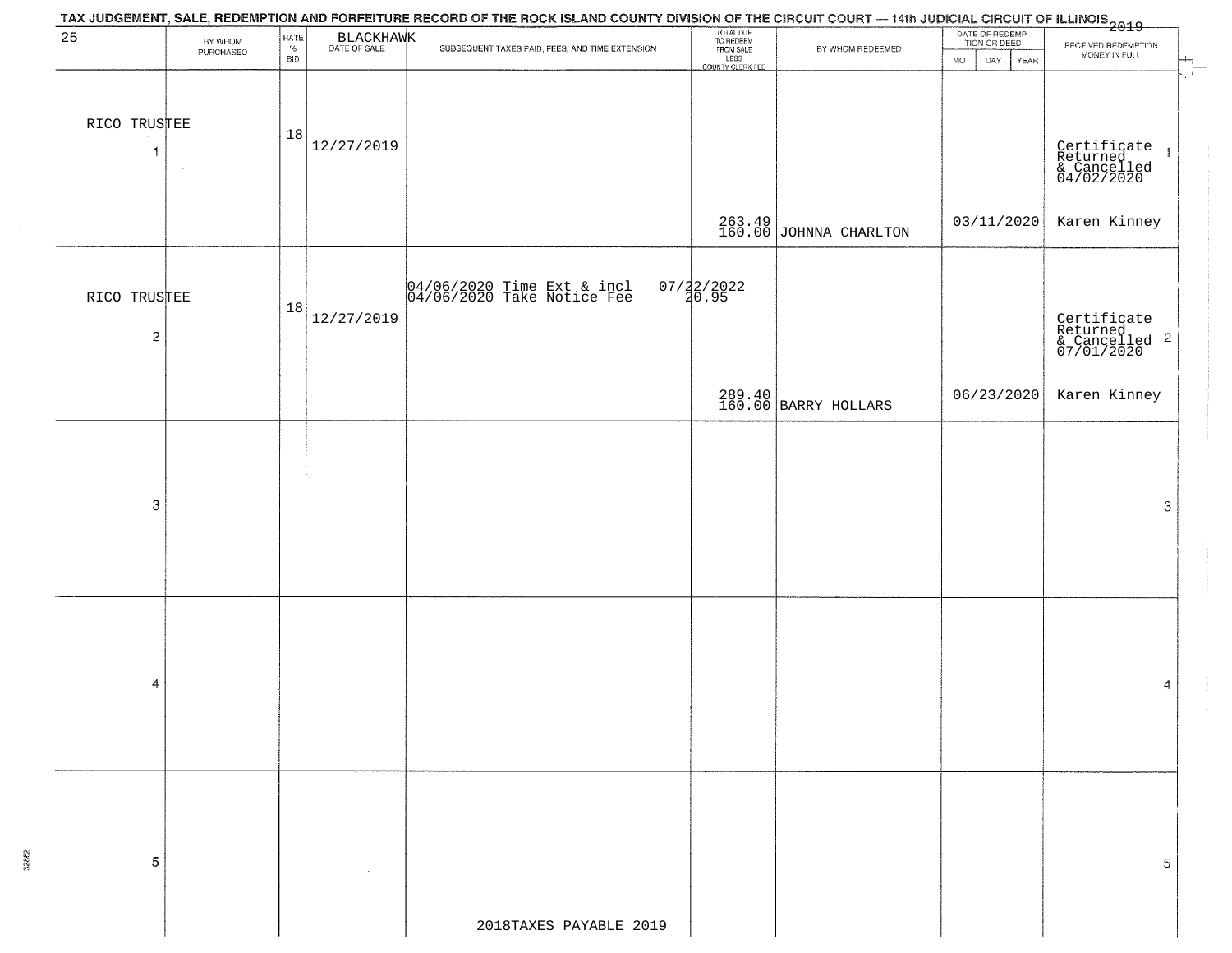|        | INTEREST PAYMENT FUND<br><b>INDEMNITY FUND</b> | $\begin{array}{c} \text{CERTIFICATE} \\ \text{NO.} \end{array}$ | AMOUNT<br>FOR WHICH<br>JUDGEMENT<br>IS ASKED | TOTAL BACK<br>TAX PENALTY<br>AND COSTS<br>ACCRUED | BACK TAX<br>FORFEITED<br>INTEREST AND<br>COST ACCRUED | BACK TAX<br>FORFEITED<br>PENALTY | A-BACK TAX<br>FORFEITED<br>PRIOR TO |                                | <b>BLACKHAWK</b>           | NAME AND ADDRESS<br>LEGAL DESCRIPTION<br>26<br>TAXPAYER NO.                       |
|--------|------------------------------------------------|-----------------------------------------------------------------|----------------------------------------------|---------------------------------------------------|-------------------------------------------------------|----------------------------------|-------------------------------------|--------------------------------|----------------------------|-----------------------------------------------------------------------------------|
|        | COST OF SALE                                   |                                                                 |                                              |                                                   |                                                       | <b>ACCRUED</b>                   | 2018                                | INT DUE                        | TAX DUE                    | ECONOMIC DESCRIPTION PARCEL NO.<br>- CODE ACRES<br>- ASSESSED VALUATION FOR TAXES |
|        |                                                |                                                                 |                                              |                                                   |                                                       |                                  |                                     | 18T                            | 1ST                        |                                                                                   |
|        |                                                |                                                                 |                                              |                                                   |                                                       |                                  |                                     | $79.20$ <sub>2N</sub> $100.00$ | 2ND                        | ANDERSON CARRIE/LINDA<br>8603 KNOXVILLE RD                                        |
|        | 10.00                                          |                                                                 |                                              |                                                   |                                                       |                                  |                                     |                                |                            | MILAN IL                                                                          |
|        |                                                |                                                                 |                                              |                                                   |                                                       |                                  |                                     | 3RD                            | 3BD                        | $1/5/04$ * 05/31/2012*08/27                                                       |
|        | 20.00                                          | 1296                                                            |                                              |                                                   |                                                       |                                  |                                     | 4TH                            | 4TH                        | MOBILE HOME PROPERTY<br>PARADISE                                                  |
|        |                                                |                                                                 |                                              |                                                   |                                                       |                                  |                                     |                                | <b>PUBLICATION COST</b>    |                                                                                   |
|        | 4.00                                           |                                                                 |                                              |                                                   |                                                       |                                  |                                     |                                |                            | $140 - 34 - 69$<br>$11 - 04$                                                      |
|        |                                                |                                                                 |                                              |                                                   |                                                       |                                  |                                     | 10.00                          | TOTAL DUE-TAXES, INT. COST | 1056.000                                                                          |
| 233.20 | 10.00                                          |                                                                 | 189.20                                       |                                                   |                                                       |                                  |                                     | 189.20                         |                            |                                                                                   |
|        |                                                |                                                                 |                                              |                                                   |                                                       |                                  |                                     | 1ST                            | $\overline{1ST}$           |                                                                                   |
|        |                                                |                                                                 |                                              |                                                   |                                                       |                                  |                                     | $54.00 + 00.00$                | 2ND                        | KERN GEORGE<br>8603 KNOXVILLE RD                                                  |
|        | 10.00                                          |                                                                 |                                              |                                                   |                                                       |                                  |                                     | 3RD                            | 3BD                        | MILAN IL                                                                          |
|        |                                                |                                                                 |                                              |                                                   |                                                       |                                  |                                     |                                |                            | $4/14/10*3/7/14*10/18/16*$                                                        |
|        | 20.00                                          | 1297                                                            |                                              |                                                   |                                                       |                                  | īв                                  | 4TH                            | 47H                        | MOBILE HOME PROPERTY                                                              |
|        |                                                |                                                                 |                                              |                                                   |                                                       |                                  |                                     |                                | PUBLICATION COST           |                                                                                   |
|        | 4.00                                           |                                                                 |                                              |                                                   |                                                       |                                  |                                     | 10.00                          |                            | $140 - 52 - 69$<br>11-04<br>720.000                                               |
|        |                                                |                                                                 |                                              |                                                   |                                                       |                                  |                                     |                                | TOTAL DUE-TAXES, INT. COST |                                                                                   |
| 208.00 | 10.00                                          |                                                                 | 164.00                                       |                                                   |                                                       |                                  |                                     | 164.00<br>1ST                  | 1ST                        |                                                                                   |
|        |                                                |                                                                 |                                              |                                                   |                                                       |                                  |                                     |                                |                            |                                                                                   |
|        |                                                |                                                                 |                                              |                                                   |                                                       |                                  |                                     | 2ND                            | 2ND                        |                                                                                   |
|        |                                                |                                                                 |                                              |                                                   |                                                       |                                  |                                     | 3BD                            | 3 <sub>BD</sub>            |                                                                                   |
|        |                                                |                                                                 |                                              |                                                   |                                                       |                                  |                                     | 4TH                            | 4TH                        |                                                                                   |
|        |                                                |                                                                 |                                              |                                                   |                                                       |                                  |                                     |                                |                            |                                                                                   |
|        |                                                |                                                                 |                                              |                                                   |                                                       |                                  |                                     |                                | PUBLICATION COST           |                                                                                   |
|        |                                                |                                                                 |                                              |                                                   |                                                       |                                  |                                     |                                | TOTAL OUE-TAXES, INT. COST |                                                                                   |
|        |                                                |                                                                 |                                              |                                                   |                                                       |                                  |                                     |                                |                            |                                                                                   |
|        |                                                |                                                                 |                                              |                                                   |                                                       |                                  |                                     | १९४                            | 1ST                        |                                                                                   |
|        |                                                |                                                                 |                                              |                                                   |                                                       |                                  |                                     | 2ND                            | 2ND                        |                                                                                   |
|        |                                                |                                                                 |                                              |                                                   |                                                       |                                  |                                     |                                |                            |                                                                                   |
|        |                                                |                                                                 |                                              |                                                   |                                                       |                                  |                                     | $\overline{3BD}$               | 3RD                        |                                                                                   |
|        |                                                |                                                                 |                                              |                                                   |                                                       |                                  | B.                                  | 4TH                            | 4TH                        |                                                                                   |
|        |                                                |                                                                 |                                              |                                                   |                                                       |                                  |                                     |                                | PUBLICATION COST           |                                                                                   |
|        |                                                |                                                                 |                                              |                                                   |                                                       |                                  |                                     |                                |                            |                                                                                   |
|        |                                                |                                                                 |                                              |                                                   |                                                       |                                  |                                     |                                | TOTAL DUE-TAXES, INT. COST | $\cdot$                                                                           |
|        |                                                |                                                                 |                                              |                                                   |                                                       |                                  |                                     |                                |                            |                                                                                   |
|        |                                                |                                                                 |                                              |                                                   |                                                       |                                  |                                     | 1ST                            | 15T                        |                                                                                   |
|        |                                                |                                                                 |                                              |                                                   |                                                       |                                  |                                     | 2ND                            | 2ND                        |                                                                                   |
|        |                                                |                                                                 |                                              |                                                   |                                                       |                                  |                                     | 3 <sub>BD</sub>                | 3RD                        |                                                                                   |
|        |                                                |                                                                 |                                              |                                                   |                                                       |                                  |                                     |                                |                            |                                                                                   |
|        |                                                |                                                                 |                                              |                                                   |                                                       |                                  |                                     | 4TH                            | 4TH                        |                                                                                   |
|        |                                                |                                                                 |                                              |                                                   |                                                       |                                  |                                     |                                | PUBLICATION COST           |                                                                                   |
|        |                                                |                                                                 |                                              |                                                   |                                                       |                                  |                                     |                                |                            |                                                                                   |

 $\langle \uparrow \rangle$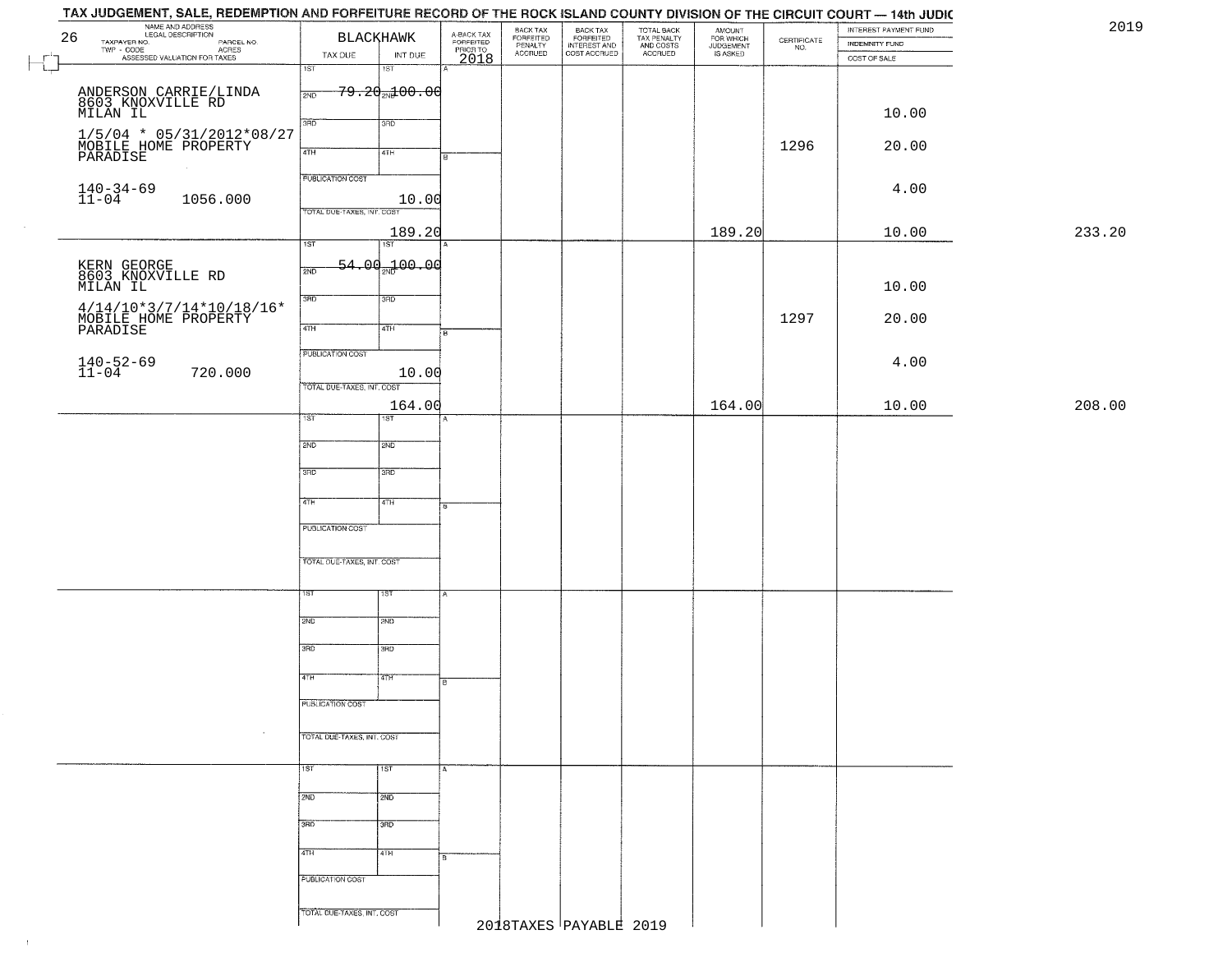| 26                             | BY WHOM<br>PURCHASED | RATE<br>$\%$<br><b>BID</b> | BLACKHAWK  | SUBSEQUENT TAXES PAID, FEES, AND TIME EXTENSION                                  | TOTAL DUE<br>TO REDEEM<br>FROM SALE<br>LESS<br>COUNTY CLERK FEE | BY WHOM REDEEMED                                                   | DATE OF REDEMP-<br>TION OR DEED<br>MO.<br>DAY.<br><b>YEAR</b> | RECEIVED REDEMPTION<br>MONEY IN FULL<br>$\pm$                     |
|--------------------------------|----------------------|----------------------------|------------|----------------------------------------------------------------------------------|-----------------------------------------------------------------|--------------------------------------------------------------------|---------------------------------------------------------------|-------------------------------------------------------------------|
| RICO TRUSTEE<br>$\overline{1}$ |                      | 18                         | 12/27/2019 |                                                                                  |                                                                 |                                                                    |                                                               | Certificate 1<br>Returned 1<br>& Cancelled<br>04/02/2020          |
|                                |                      |                            |            |                                                                                  |                                                                 | 275.18<br>160.00 LINDA ANDERSON                                    | 03/09/2020                                                    | Karen Kinney                                                      |
| RICO TRUSTEE<br>$\mathbf{2}$   |                      | 18                         | 12/27/2019 | 04/06/2020 Time Ext & incl<br>04/06/2020 Take Notice Fee<br>11/30/2020 Subs paid | 07/22/2022<br>20.95<br>159.00                                   |                                                                    |                                                               | Certificate<br>Returned<br>& Cancelled <sup>2</sup><br>09/02/2021 |
|                                |                      |                            |            |                                                                                  |                                                                 | 556.79 RICO TRUSTEE/GEORGE KERN<br>160.00 RICO TRUSTEE/GEORGE KERN |                                                               | Karen Kinney                                                      |
| 3                              |                      |                            |            |                                                                                  |                                                                 |                                                                    |                                                               | 3                                                                 |
| 4                              |                      |                            |            |                                                                                  |                                                                 |                                                                    |                                                               | 4                                                                 |
| 5                              |                      |                            |            | 2018TAXES PAYABLE 2019                                                           |                                                                 |                                                                    |                                                               | 5                                                                 |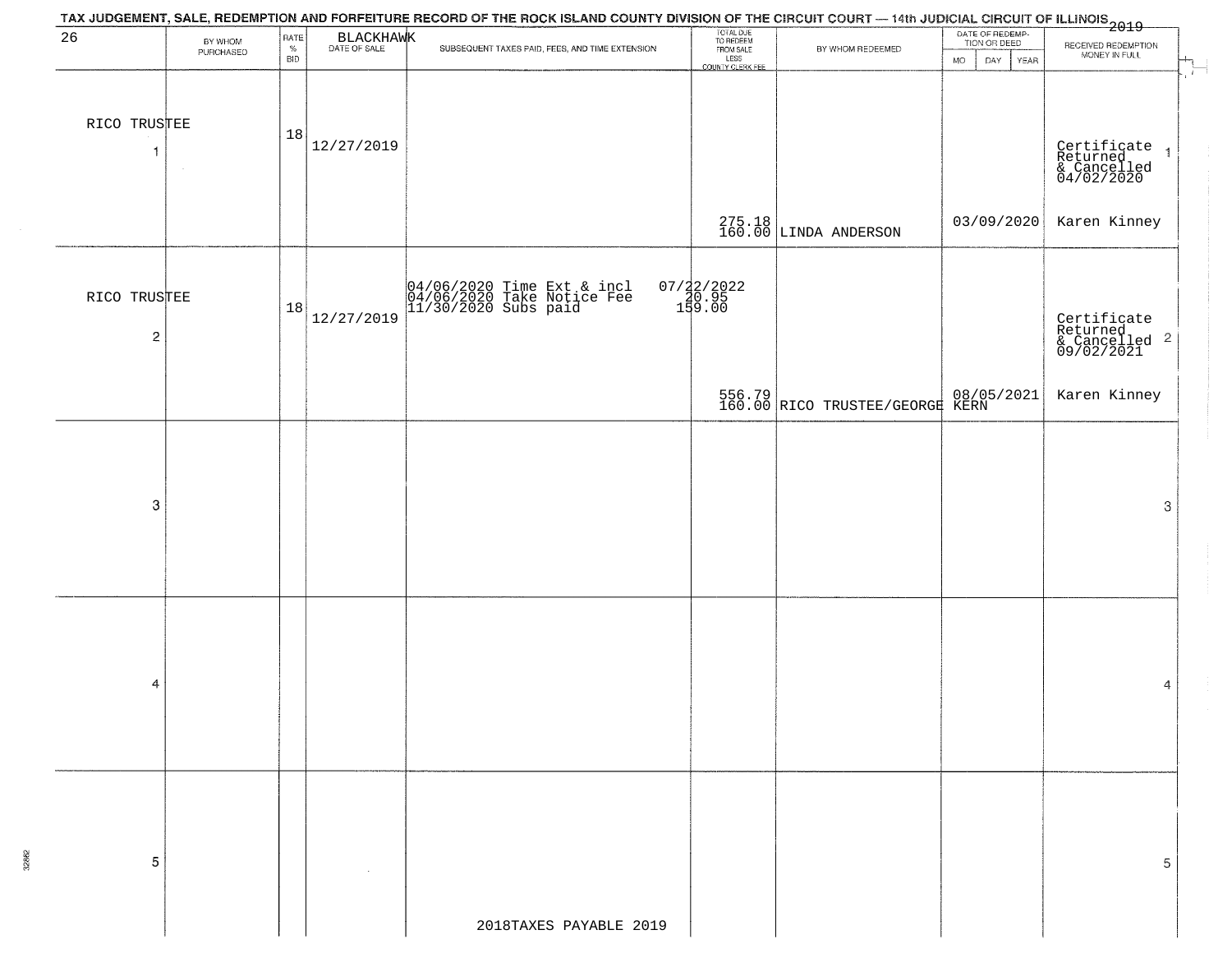| NAME AND ADDRESS<br>LEGAL DESCRIPTION<br>27<br>TAXPAYER NO.<br>PARCEL NO.                                   |                            | COAL VALLEY                         | A-BACK TAX<br>FORFEITED<br>PRIOR TO | BACK TAX<br>FORFEITED<br>PENALTY | BACK TAX<br>FORFEITED<br>INTEREST AND | TOTAL BACK<br>TAX PENALTY<br>AND COSTS | AMOUNT<br>FOR WHICH          | $\begin{array}{c} \text{CERTIFICATE} \\ \text{NO.} \end{array}$ | INTEREST PAYMENT FUND<br>INDEMNITY FUND |  |
|-------------------------------------------------------------------------------------------------------------|----------------------------|-------------------------------------|-------------------------------------|----------------------------------|---------------------------------------|----------------------------------------|------------------------------|-----------------------------------------------------------------|-----------------------------------------|--|
| - CODE<br>CODE ACRES<br>ASSESSED VALUATION FOR TAXES<br>$\textsf{TWP} \textsf{-CODE}$                       | TAX DUE                    | INT DUE                             | 2018                                | <b>ACCRUED</b>                   | COST ACCRUED                          | ACCRUED                                | <b>JUDGEMENT</b><br>IS ASKED |                                                                 | COST OF SALE                            |  |
|                                                                                                             | 1ST                        | 1ST                                 |                                     |                                  |                                       |                                        |                              |                                                                 |                                         |  |
| HART JAMES                                                                                                  | 2ND                        | <del>69.30<sub>2N</sub>100.00</del> |                                     |                                  |                                       |                                        |                              |                                                                 |                                         |  |
| 106 W 8TH ST<br>COAL VALLEY IL                                                                              |                            |                                     |                                     |                                  |                                       |                                        |                              |                                                                 | 10.00                                   |  |
| AUCTION 2010 1/24/11*9/19                                                                                   | 3RD                        | 3RD                                 |                                     |                                  |                                       |                                        |                              |                                                                 |                                         |  |
| MOBILE HOME PROPERTY<br>CANDLELIGHT                                                                         | 4TH                        | 4TH                                 |                                     |                                  |                                       |                                        |                              | 1298                                                            | 20.00                                   |  |
|                                                                                                             |                            |                                     |                                     |                                  |                                       |                                        |                              |                                                                 |                                         |  |
| $082 - 06 - 80$<br>12-03                                                                                    | <b>PUBLICATION COST</b>    |                                     |                                     |                                  |                                       |                                        |                              |                                                                 | 4.00                                    |  |
| 924.000                                                                                                     | TOTAL DUE-TAXES, INT. COST | 10.00                               |                                     |                                  |                                       |                                        |                              |                                                                 |                                         |  |
|                                                                                                             |                            | 179.30                              |                                     |                                  |                                       |                                        | 179.30                       |                                                                 | 10.00                                   |  |
|                                                                                                             | 1ST                        | 1ST                                 |                                     |                                  |                                       |                                        |                              |                                                                 |                                         |  |
| LAYMAN J/BURNETT J<br>140 W 9TH ST                                                                          | 2ND                        | <del>50.40 100.0</del> 0            |                                     |                                  |                                       |                                        |                              |                                                                 |                                         |  |
| COAL VALLEY IL                                                                                              |                            |                                     |                                     |                                  |                                       |                                        |                              |                                                                 | 10.00                                   |  |
| 10/5/07*10/22/13*1/19/18*                                                                                   | $\overline{3BD}$           | 3RD                                 |                                     |                                  |                                       |                                        |                              |                                                                 |                                         |  |
| MOBILE HOME PROPERTY<br>CANDLELIGHT                                                                         | $\overline{47H}$           | 4TH                                 |                                     |                                  |                                       |                                        |                              | 1299                                                            | 20.00                                   |  |
|                                                                                                             | PUBLICATION COST           |                                     |                                     |                                  |                                       |                                        |                              |                                                                 |                                         |  |
| $083 - 40 - 80$<br>$12 - 03$<br>672.000                                                                     |                            | 10.00                               |                                     |                                  |                                       |                                        |                              |                                                                 | 4.00                                    |  |
|                                                                                                             | TOTAL DUE-TAXES, INT. COST |                                     |                                     |                                  |                                       |                                        |                              |                                                                 |                                         |  |
|                                                                                                             |                            | 160.40                              |                                     |                                  |                                       |                                        | 160.40                       |                                                                 | 10.00                                   |  |
|                                                                                                             | 1ST                        |                                     |                                     |                                  |                                       |                                        |                              |                                                                 |                                         |  |
| HAVEMANN KENNETH<br>114 W 13TH ST                                                                           | 2ND                        | $63.00_{\text{em}}100.00$           |                                     |                                  |                                       |                                        |                              |                                                                 |                                         |  |
| COAL VALLEY IL                                                                                              | 3BD                        | 3RD                                 |                                     |                                  |                                       |                                        |                              |                                                                 | 10.00                                   |  |
| 5/14/09*11/20/15*2/16/16*                                                                                   |                            |                                     |                                     |                                  |                                       |                                        |                              | 1300                                                            | 20.00                                   |  |
| MOBILE HOME PROPERTY<br>CANDLELIGHT                                                                         | 4TH                        | 4TH                                 |                                     |                                  |                                       |                                        |                              |                                                                 |                                         |  |
|                                                                                                             | <b>PUBLICATION COST</b>    |                                     |                                     |                                  |                                       |                                        |                              |                                                                 |                                         |  |
| $087 - 14 - 80$<br>12-03<br>840.000                                                                         |                            | 10.00                               |                                     |                                  |                                       |                                        |                              |                                                                 | 4.00                                    |  |
|                                                                                                             | TOTAL OUE-TAXES, INT. COST |                                     |                                     |                                  |                                       |                                        |                              |                                                                 |                                         |  |
|                                                                                                             |                            | 173.00                              |                                     |                                  |                                       |                                        | 173.00                       |                                                                 | 10.00                                   |  |
|                                                                                                             | 71.25                      | 100.00                              |                                     |                                  |                                       |                                        |                              |                                                                 |                                         |  |
| OLIVER L/MCGROGAR KATH<br>136 W 16TH ST<br>COAL VALLEY IL                                                   | 2ND                        |                                     |                                     |                                  |                                       |                                        |                              |                                                                 | 10.00                                   |  |
|                                                                                                             | 3RD                        | $\overline{3BD}$                    |                                     |                                  |                                       |                                        |                              |                                                                 |                                         |  |
| $\begin{array}{c} 1/8/10*10/15/13*6/29/16*1\\ \text{MOBILE HOME PROPERTY}\\ \text{CANDLELIGHT} \end{array}$ | 4TH                        |                                     |                                     |                                  |                                       |                                        |                              | 1301                                                            | 20.00                                   |  |
|                                                                                                             |                            | 47H                                 | в                                   |                                  |                                       |                                        |                              |                                                                 |                                         |  |
| $090 - 36 - 80$<br>12-03                                                                                    | <b>PUBLICATION COST</b>    |                                     |                                     |                                  |                                       |                                        |                              |                                                                 | 4.00                                    |  |
| 950.000<br>$\sim 100$                                                                                       | TOTAL DUE-TAXES, INT. COST | 10.00                               |                                     |                                  |                                       |                                        |                              |                                                                 |                                         |  |
|                                                                                                             |                            | 181.25                              |                                     |                                  |                                       |                                        | 181.25                       |                                                                 | 10.00                                   |  |
|                                                                                                             | 1ST                        | 1ST                                 |                                     |                                  |                                       |                                        |                              |                                                                 |                                         |  |
| MISCH BREONNA<br>141 W 16TH ST                                                                              | 2ND                        | 73.50 100.00<br>2ND                 |                                     |                                  |                                       |                                        |                              |                                                                 |                                         |  |
| COAL VALLEY IL                                                                                              |                            |                                     |                                     |                                  |                                       |                                        |                              |                                                                 | 10.00                                   |  |
| $3/13/96*12/4/15*$                                                                                          | 3RD                        | 3HD                                 |                                     |                                  |                                       |                                        |                              |                                                                 |                                         |  |
| MOBILE HOME PROPERTY<br>CANDLELIGHT                                                                         | 4TH                        | 4TH                                 |                                     |                                  |                                       |                                        |                              | 1302                                                            | 20.00                                   |  |
|                                                                                                             |                            |                                     |                                     |                                  |                                       |                                        |                              |                                                                 |                                         |  |
| $090 - 41 - 80$<br>12-03<br>980.000                                                                         | PUBLICATION COST           | 10.00                               |                                     |                                  |                                       |                                        |                              |                                                                 | 4.00                                    |  |
|                                                                                                             | TOTAL DUE-TAXES, INT. COST |                                     |                                     |                                  |                                       |                                        |                              |                                                                 |                                         |  |
|                                                                                                             |                            | 183.50                              |                                     |                                  |                                       |                                        | 183.50                       |                                                                 | 10.00                                   |  |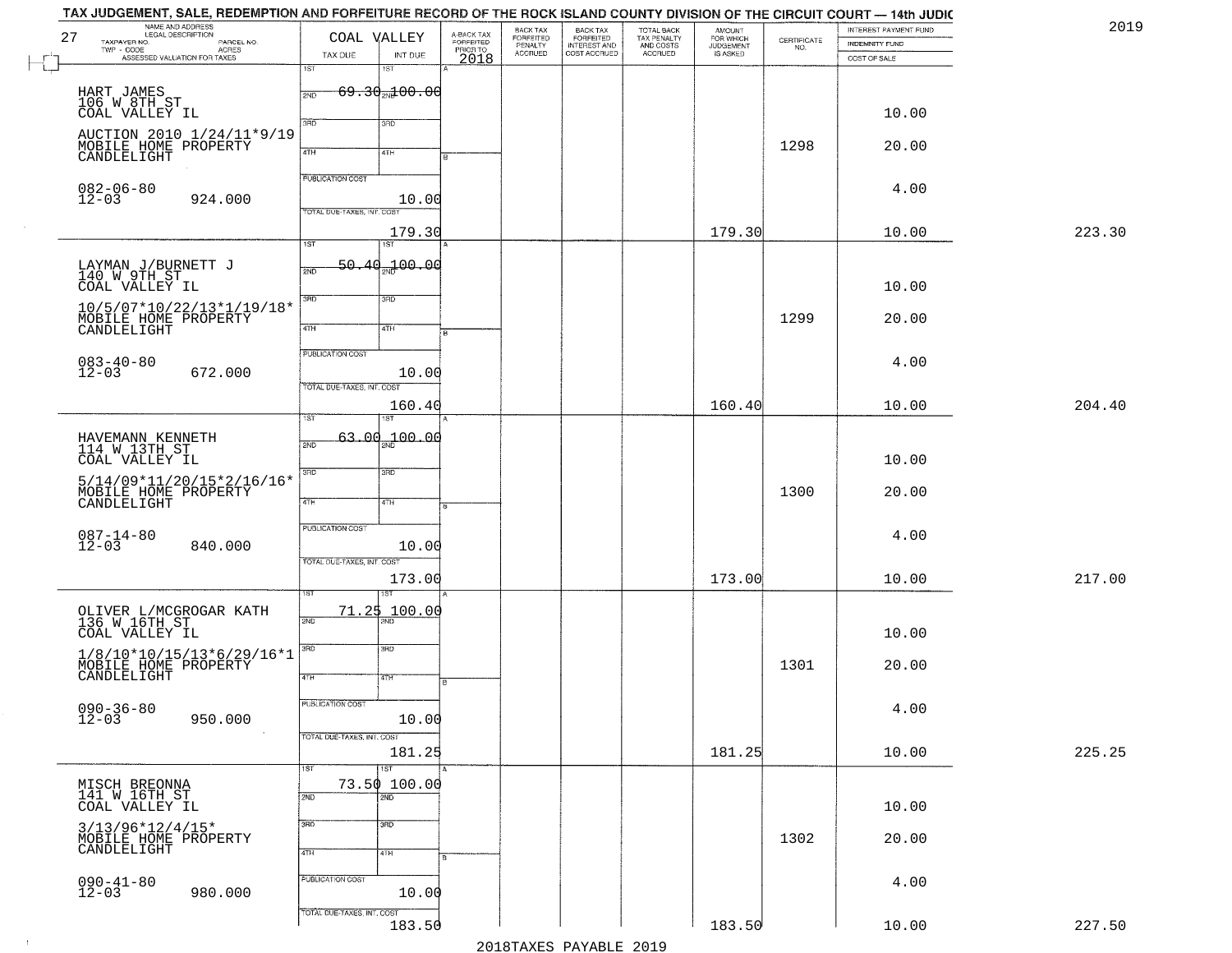| 27                             |                      | RATE               | COAL VALLEY  | TAX JUDGEMENT, SALE, REDEMPTION AND FORFEITURE RECORD OF THE ROCK ISLAND COUNTY DIVISION OF THE CIRCUIT COURT — 14th JUDICIAL CIRCUIT OF ILLINOIS 2019                                                                               | TOTAL DUE<br>TO REDEEM<br>FROM SALE                                               |                                 | DATE OF REDEMP-<br>TION OR DEED |                                                                        |
|--------------------------------|----------------------|--------------------|--------------|--------------------------------------------------------------------------------------------------------------------------------------------------------------------------------------------------------------------------------------|-----------------------------------------------------------------------------------|---------------------------------|---------------------------------|------------------------------------------------------------------------|
|                                | BY WHOM<br>PURCHASED | $\%$<br><b>BID</b> | DATE OF SALE | SUBSEQUENT TAXES PAID, FEES, AND TIME EXTENSION                                                                                                                                                                                      | LESS                                                                              | BY WHOM REDEEMED                | <b>MO</b>                       | RECEIVED REDEMPTION<br>MONEY IN FULL                                   |
| RICO TRUSTEE<br>-1             | $\sim$               | 18                 | 12/27/2019   | 04/06/2020 Time Ext & incl<br>04/06/2020 Take Notice Fee<br>11/30/2020 Subs paid                                                                                                                                                     | <b>COUNTY CLERK FEE</b><br>07/22/2022<br>20.95<br>174.30                          |                                 | DAY<br>YEAR                     | Certificate<br>Returned<br>& Cancelled<br>10/02/2021                   |
|                                |                      |                    |              |                                                                                                                                                                                                                                      |                                                                                   | 600.25<br>160.00 IMPACT MHC     | 09/01/2021                      | Karen Kinney                                                           |
| RICO TRUSTEE<br>$\overline{c}$ |                      | 18                 | 12/27/2019   | 04/06/2020 Time Ext & incl<br>04/06/2020 Take Notice Fee                                                                                                                                                                             | 07/32/2022<br>20.95                                                               |                                 |                                 | Certificate<br>Returned<br>$\overline{c}$<br>& Cancelled<br>08/04/2020 |
|                                |                      |                    |              |                                                                                                                                                                                                                                      |                                                                                   | 298.93<br>160.00 JESSICA LAYMAN | 07/21/2020                      | Karen Kinney                                                           |
| RICO TRUSTEE<br>3              |                      | 18                 | 12/27/2019   | 04/06/2020 Time Ext & incl<br>04/06/2020 Take Notice Fee<br>00/00/0000 Take Notice Fee<br>00/00/0000 Take Notice Fee<br>03/17/2022 Sheriffs Fee                                                                                      | 07/22/2022<br>20.95<br>30.95<br>34.14<br>2.14<br>.60                              |                                 |                                 | 3                                                                      |
| RICO TRUSTEE<br>4              |                      | 18                 | 12/27/2019   | 04/06/2020 Time Ext & incl<br>04/06/2020 Take Notice Fee<br>00/00/00000 Take Notice Fee<br>03/17/2022 Circuit Clerks Fee<br>03/17/2022 Sublication Fee<br>04/01/2022 Publication Fee<br>11/23/2021 Subs paid<br>11/30/2020 Subs paid | 07/22/2022<br>30.95<br>35.00<br>36.52<br>3.52<br>$\frac{13.54}{201.25}$<br>176.25 |                                 |                                 | 4                                                                      |
| RICO TRUSTEE<br>5              |                      | 18                 | 12/27/2019   |                                                                                                                                                                                                                                      |                                                                                   |                                 |                                 | Certificate<br>Returned<br>& Cancelled 5<br>03/03/2020                 |
|                                |                      |                    |              |                                                                                                                                                                                                                                      |                                                                                   | 268.45<br>160.00 AUSTIN ELSEY   | 02/26/2020                      | Karen Kinney                                                           |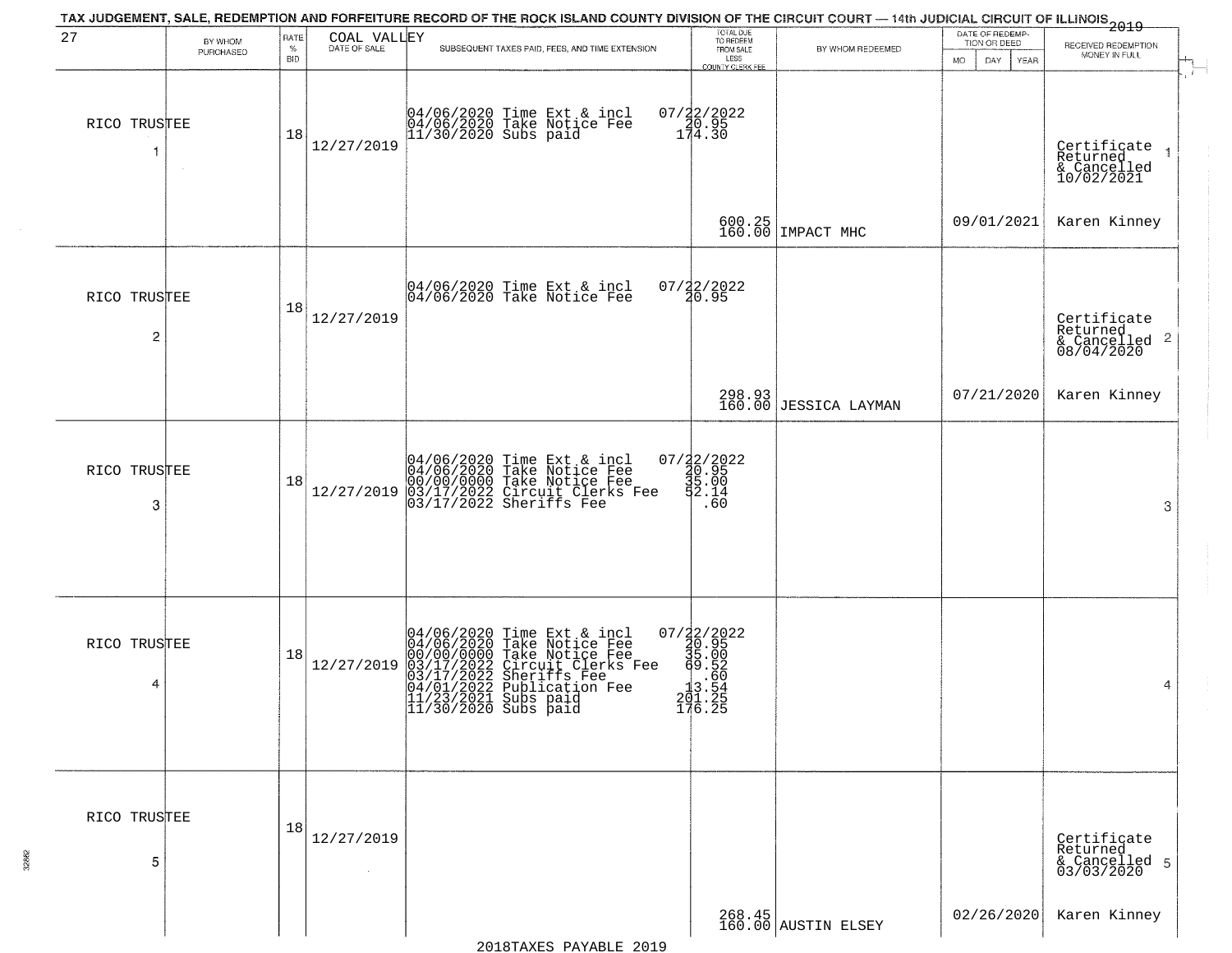| NAME AND ADDRESS<br>LEGAL DESCRIPTION<br>TAXPAYER NO.      |                                      |                             | BACK TAX<br>FORFEITED |                                                       |                                                   | AMOUNT<br>FOR WHICH<br>JUDGEMENT<br>IS ASKED |                                                                 | INTEREST PAYMENT FUND |        |
|------------------------------------------------------------|--------------------------------------|-----------------------------|-----------------------|-------------------------------------------------------|---------------------------------------------------|----------------------------------------------|-----------------------------------------------------------------|-----------------------|--------|
| 28<br>PARCEL NO.                                           | COAL VALLEY                          | A-BACK TAX<br>FORFEITED     | PENALTY<br>ACCRUED    | BACK TAX<br>FORFEITED<br>INTEREST AND<br>COST ACCRUED | TOTAL BACK<br>TAX PENALTY<br>AND COSTS<br>ACCRUED |                                              | $\begin{array}{c} \text{CERTIFICATE} \\ \text{NO.} \end{array}$ | INDEMNITY FUND        |        |
| TWP - CODE<br>- CODE ACRES<br>ASSESSED VALUATION FOR TAXES | TAX DUE                              | PRIOR TO<br>INT DUE<br>2018 |                       |                                                       |                                                   |                                              |                                                                 | COST OF SALE          |        |
|                                                            | $\overline{1ST}$<br>$\overline{181}$ |                             |                       |                                                       |                                                   |                                              |                                                                 |                       |        |
|                                                            |                                      |                             |                       |                                                       |                                                   |                                              |                                                                 |                       |        |
| RASNICK KIM<br>1203 W 1ST AVE<br>COAL VALLEY IL            | $96.00 - 00.00$<br>2ND               |                             |                       |                                                       |                                                   |                                              |                                                                 |                       |        |
|                                                            |                                      |                             |                       |                                                       |                                                   |                                              |                                                                 | 10.00                 |        |
|                                                            | 3RD<br>3RD                           |                             |                       |                                                       |                                                   |                                              |                                                                 |                       |        |
| 5/8/18*11/15/18*<br>MOBILE HOME PROPERTY<br>CANDLELIGHT    |                                      |                             |                       |                                                       |                                                   |                                              | 1303                                                            | 20.00                 |        |
|                                                            | 4TH<br>4TH                           |                             |                       |                                                       |                                                   |                                              |                                                                 |                       |        |
|                                                            |                                      |                             |                       |                                                       |                                                   |                                              |                                                                 |                       |        |
|                                                            | <b>PUBLICATION COST</b>              |                             |                       |                                                       |                                                   |                                              |                                                                 |                       |        |
| $093 - 03 - 80$<br>12-03<br>1280.000                       |                                      | 10.00                       |                       |                                                       |                                                   |                                              |                                                                 | 4.00                  |        |
|                                                            | TOTAL DUE-TAXES, INT. COST           |                             |                       |                                                       |                                                   |                                              |                                                                 |                       |        |
|                                                            |                                      |                             |                       |                                                       |                                                   |                                              |                                                                 |                       |        |
|                                                            | 1ST<br>$\overline{1ST}$              | 206.00                      |                       |                                                       |                                                   | 206.00                                       |                                                                 | 10.00                 | 250.00 |
|                                                            |                                      |                             |                       |                                                       |                                                   |                                              |                                                                 |                       |        |
|                                                            | 2ND<br>2ND                           |                             |                       |                                                       |                                                   |                                              |                                                                 |                       |        |
|                                                            |                                      |                             |                       |                                                       |                                                   |                                              |                                                                 |                       |        |
|                                                            | 3RD<br>3RD                           |                             |                       |                                                       |                                                   |                                              |                                                                 |                       |        |
|                                                            |                                      |                             |                       |                                                       |                                                   |                                              |                                                                 |                       |        |
|                                                            | 47H<br>4TH                           |                             |                       |                                                       |                                                   |                                              |                                                                 |                       |        |
|                                                            |                                      | łв.                         |                       |                                                       |                                                   |                                              |                                                                 |                       |        |
|                                                            | PUBLICATION COST                     |                             |                       |                                                       |                                                   |                                              |                                                                 |                       |        |
|                                                            |                                      |                             |                       |                                                       |                                                   |                                              |                                                                 |                       |        |
|                                                            | TOTAL DUE-TAXES, INT. COST           |                             |                       |                                                       |                                                   |                                              |                                                                 |                       |        |
|                                                            |                                      |                             |                       |                                                       |                                                   |                                              |                                                                 |                       |        |
|                                                            |                                      |                             |                       |                                                       |                                                   |                                              |                                                                 |                       |        |
|                                                            | 1ST <sup>-</sup><br>1ST              |                             |                       |                                                       |                                                   |                                              |                                                                 |                       |        |
|                                                            | 2ND                                  |                             |                       |                                                       |                                                   |                                              |                                                                 |                       |        |
|                                                            | 2ND                                  |                             |                       |                                                       |                                                   |                                              |                                                                 |                       |        |
|                                                            | 3 <sub>3</sub><br>3 <sub>BD</sub>    |                             |                       |                                                       |                                                   |                                              |                                                                 |                       |        |
|                                                            |                                      |                             |                       |                                                       |                                                   |                                              |                                                                 |                       |        |
|                                                            |                                      |                             |                       |                                                       |                                                   |                                              |                                                                 |                       |        |
|                                                            | 4TH<br>4TH                           | ΕF                          |                       |                                                       |                                                   |                                              |                                                                 |                       |        |
|                                                            | <b>PUBLICATION COST</b>              |                             |                       |                                                       |                                                   |                                              |                                                                 |                       |        |
|                                                            |                                      |                             |                       |                                                       |                                                   |                                              |                                                                 |                       |        |
|                                                            |                                      |                             |                       |                                                       |                                                   |                                              |                                                                 |                       |        |
|                                                            | TOTAL OUE-TAXES, INT. COST           |                             |                       |                                                       |                                                   |                                              |                                                                 |                       |        |
|                                                            |                                      |                             |                       |                                                       |                                                   |                                              |                                                                 |                       |        |
|                                                            | १९४                                  |                             |                       |                                                       |                                                   |                                              |                                                                 |                       |        |
|                                                            |                                      |                             |                       |                                                       |                                                   |                                              |                                                                 |                       |        |
|                                                            | 2ND<br>2ND                           |                             |                       |                                                       |                                                   |                                              |                                                                 |                       |        |
|                                                            |                                      |                             |                       |                                                       |                                                   |                                              |                                                                 |                       |        |
|                                                            | 3RD<br>3BD                           |                             |                       |                                                       |                                                   |                                              |                                                                 |                       |        |
|                                                            |                                      |                             |                       |                                                       |                                                   |                                              |                                                                 |                       |        |
|                                                            | 4TH<br>4TH                           | В.                          |                       |                                                       |                                                   |                                              |                                                                 |                       |        |
|                                                            |                                      |                             |                       |                                                       |                                                   |                                              |                                                                 |                       |        |
|                                                            | PUBLICATION COST                     |                             |                       |                                                       |                                                   |                                              |                                                                 |                       |        |
|                                                            |                                      |                             |                       |                                                       |                                                   |                                              |                                                                 |                       |        |
| $\sim$                                                     | TOTAL DUE-TAXES, INT. COST           |                             |                       |                                                       |                                                   |                                              |                                                                 |                       |        |
|                                                            |                                      |                             |                       |                                                       |                                                   |                                              |                                                                 |                       |        |
|                                                            | $\overline{115}$<br>$\overline{11}$  | A                           |                       |                                                       |                                                   |                                              |                                                                 |                       |        |
|                                                            |                                      |                             |                       |                                                       |                                                   |                                              |                                                                 |                       |        |
|                                                            | 2ND<br>2ND                           |                             |                       |                                                       |                                                   |                                              |                                                                 |                       |        |
|                                                            |                                      |                             |                       |                                                       |                                                   |                                              |                                                                 |                       |        |
|                                                            | 3BD<br>उत्तर                         |                             |                       |                                                       |                                                   |                                              |                                                                 |                       |        |
|                                                            |                                      |                             |                       |                                                       |                                                   |                                              |                                                                 |                       |        |
|                                                            | 4TH<br>4TH                           | В.                          |                       |                                                       |                                                   |                                              |                                                                 |                       |        |
|                                                            |                                      |                             |                       |                                                       |                                                   |                                              |                                                                 |                       |        |
|                                                            |                                      |                             |                       |                                                       |                                                   |                                              |                                                                 |                       |        |
|                                                            | PUBLICATION COST                     |                             |                       |                                                       |                                                   |                                              |                                                                 |                       |        |
|                                                            |                                      |                             |                       |                                                       |                                                   |                                              |                                                                 |                       |        |
|                                                            | TOTAL DUE-TAXES, INT. COST           |                             |                       |                                                       |                                                   |                                              |                                                                 |                       |        |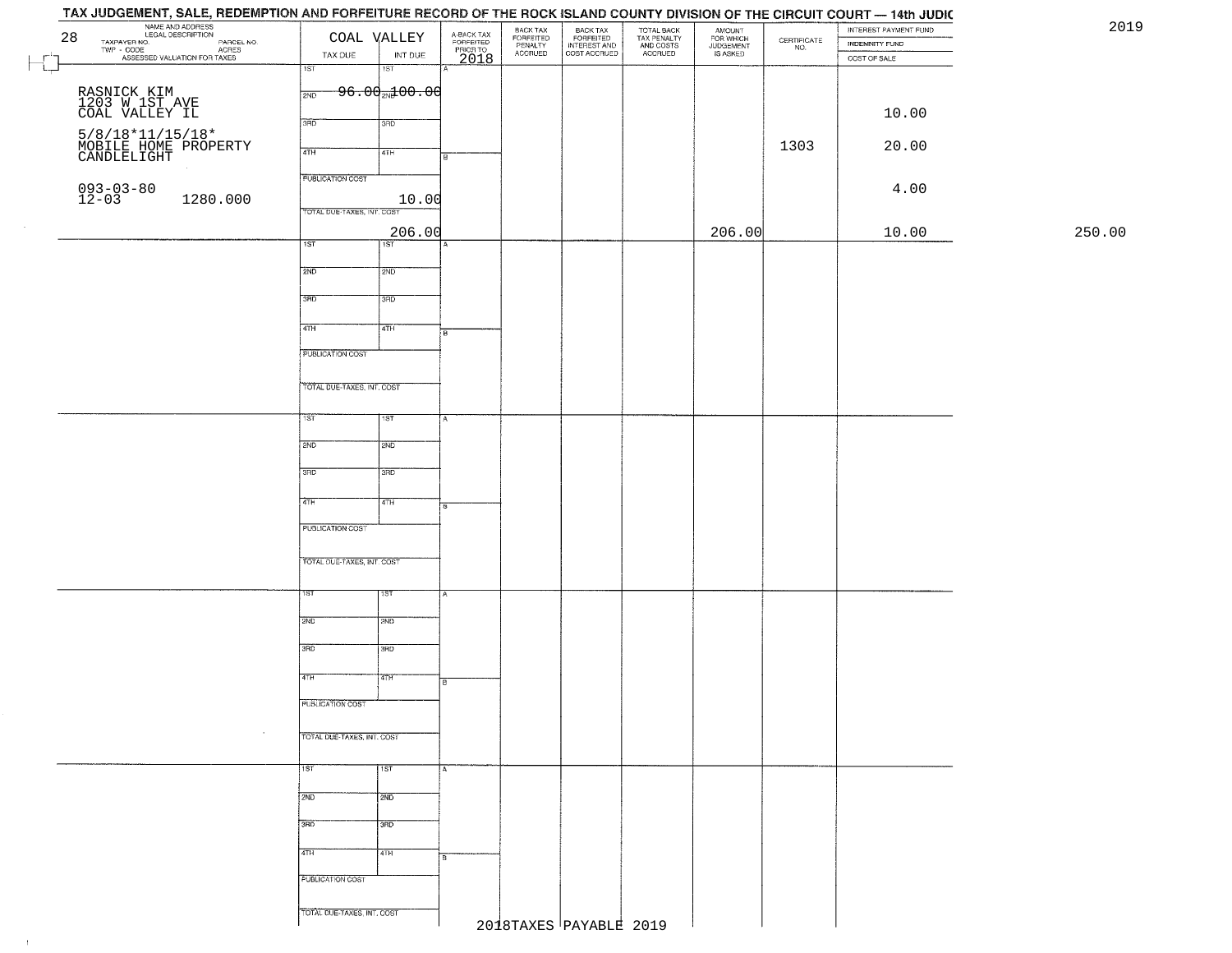|                   |                      |                         |             | TAX JUDGEMENT, SALE, REDEMPTION AND FORFEITURE RECORD OF THE ROCK ISLAND COUNTY DIVISION OF THE CIRCUIT COURT — 14th JUDICIAL CIRCUIT OF ILLINOIS<br>1 2019 - 1 2016 10:00 10:00 10:00 10:00 10:00 10:00 10:00 10:00 10:00 10:00 |                                                                 |                              |                                                             |                                                                           |
|-------------------|----------------------|-------------------------|-------------|----------------------------------------------------------------------------------------------------------------------------------------------------------------------------------------------------------------------------------|-----------------------------------------------------------------|------------------------------|-------------------------------------------------------------|---------------------------------------------------------------------------|
| 28                | BY WHOM<br>PURCHASED | RATE<br>%<br><b>BID</b> | COAL VALLEY | SUBSEQUENT TAXES PAID, FEES, AND TIME EXTENSION                                                                                                                                                                                  | TOTAL DUE<br>TO REDEEM<br>FROM SALE<br>LESS<br>COUNTY CLERK FEE | BY WHOM REDEEMED             | DATE OF REDEMP-<br>TION OR DEED<br>DAY<br>YEAR<br><b>MO</b> | RECEIVED REDEMPTION<br>MONEY IN FULL                                      |
| RICO TRUSTEE<br>1 |                      | 18                      | 12/27/2019  | 04/06/2020 Time Ext & incl<br>04/06/2020 Take Notice Fee<br>11/30/2020 Subs paid                                                                                                                                                 | $07/22/2022$<br>20.95<br>201.00                                 |                              |                                                             | $\mathcal{X}$<br>Certificate 1<br>Returned 1<br>& Cancelled<br>03/08/2021 |
|                   |                      |                         |             |                                                                                                                                                                                                                                  |                                                                 | 631.07<br>160.00 KIM RASNICK |                                                             | $02/02/2021$ Karen Kinney                                                 |
| $\mathbf 2$       |                      |                         |             |                                                                                                                                                                                                                                  |                                                                 |                              |                                                             | $\mathbf{2}$                                                              |
| $\mbox{3}$        |                      |                         |             |                                                                                                                                                                                                                                  |                                                                 |                              |                                                             | 3                                                                         |
| 4                 |                      |                         |             |                                                                                                                                                                                                                                  |                                                                 |                              |                                                             | 4                                                                         |
| 5                 |                      |                         |             | 2018TAXES PAYABLE 2019                                                                                                                                                                                                           |                                                                 |                              |                                                             | 5                                                                         |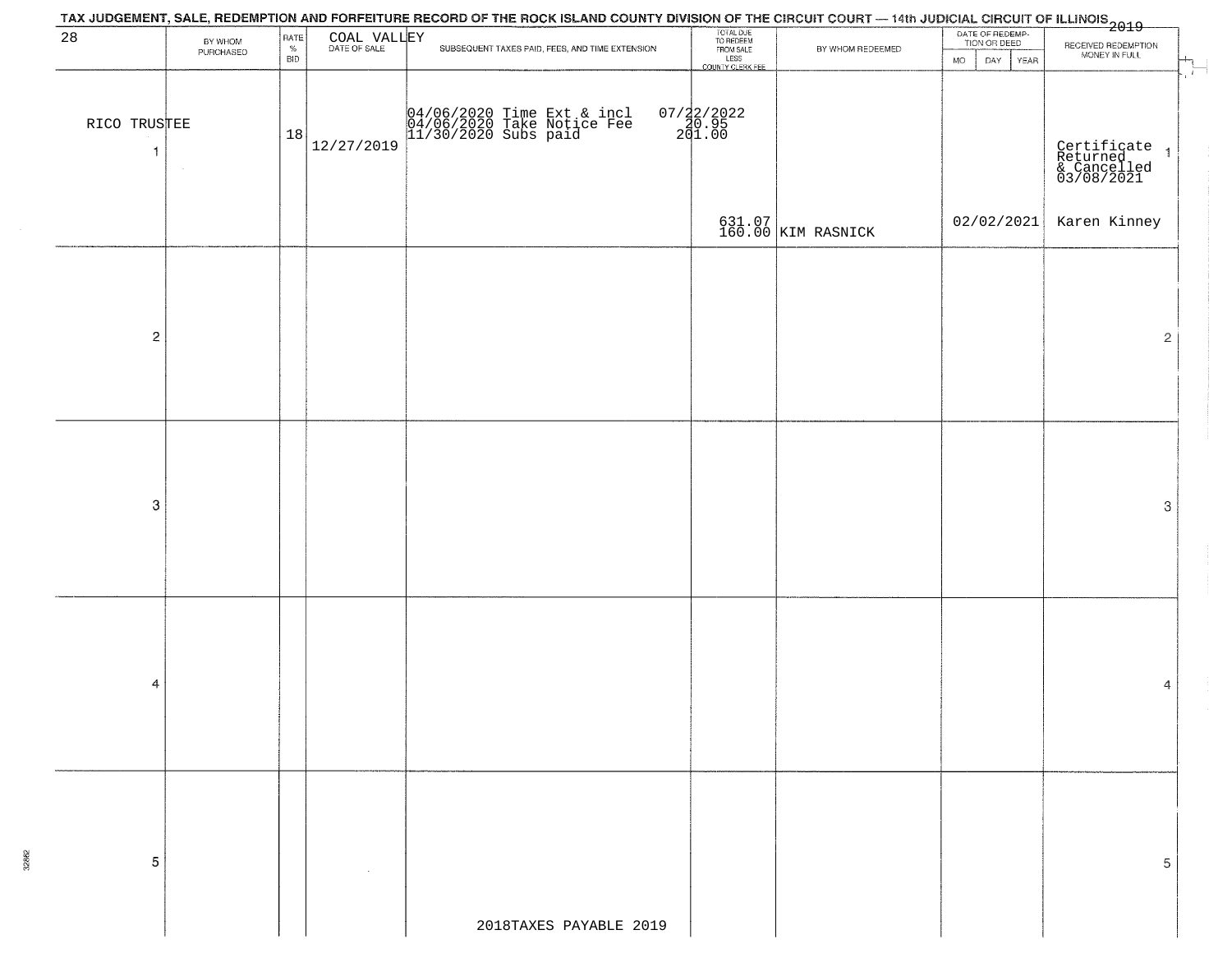| BACK TAX<br>BACK TAX<br>FORFEITED<br>INTEREST AND<br>COST ACCRUED<br>TOTAL BACK<br>TAX PENALTY<br>AND COSTS<br>ACCRUED<br>A-BACK TAX<br>FORFEITED<br>PRIOR TO<br>2018<br>COAL VALLEY | INTEREST PAYMENT FUND                                                                                                                    |        |
|--------------------------------------------------------------------------------------------------------------------------------------------------------------------------------------|------------------------------------------------------------------------------------------------------------------------------------------|--------|
| FORFEITED<br>PENALTY<br>ACCRUED                                                                                                                                                      | AMOUNT<br>FOR WHICH<br>JUDGEMENT<br>IS ASKED<br>$\begin{array}{c} \text{CERTIFICATE} \\ \text{NO.} \end{array}$<br><b>INDEMNITY FUND</b> |        |
| TAX DUE<br>INT DUE<br>18T                                                                                                                                                            | COST OF SALE                                                                                                                             |        |
|                                                                                                                                                                                      |                                                                                                                                          |        |
| <del>57.75 al00.00</del>                                                                                                                                                             |                                                                                                                                          |        |
|                                                                                                                                                                                      | 10.00                                                                                                                                    |        |
| 3RD                                                                                                                                                                                  |                                                                                                                                          |        |
|                                                                                                                                                                                      |                                                                                                                                          |        |
| 4TH                                                                                                                                                                                  | 1304<br>20.00                                                                                                                            |        |
|                                                                                                                                                                                      |                                                                                                                                          |        |
| <b>PUBLICATION COST</b>                                                                                                                                                              | 4.00                                                                                                                                     |        |
| 10.00                                                                                                                                                                                |                                                                                                                                          |        |
| TOTAL DUE-TAXES, INT. COST                                                                                                                                                           |                                                                                                                                          |        |
| 167.75                                                                                                                                                                               | 167.75<br>10.00                                                                                                                          | 211.75 |
| $\overline{\text{1str}}$                                                                                                                                                             |                                                                                                                                          |        |
|                                                                                                                                                                                      |                                                                                                                                          |        |
| 2ND                                                                                                                                                                                  |                                                                                                                                          |        |
|                                                                                                                                                                                      |                                                                                                                                          |        |
| 3RD                                                                                                                                                                                  |                                                                                                                                          |        |
|                                                                                                                                                                                      |                                                                                                                                          |        |
| 4TH<br>'nв                                                                                                                                                                           |                                                                                                                                          |        |
| PUBLICATION COST                                                                                                                                                                     |                                                                                                                                          |        |
|                                                                                                                                                                                      |                                                                                                                                          |        |
| TOTAL DUE-TAXES, INT. COST                                                                                                                                                           |                                                                                                                                          |        |
|                                                                                                                                                                                      |                                                                                                                                          |        |
| 1ST                                                                                                                                                                                  |                                                                                                                                          |        |
|                                                                                                                                                                                      |                                                                                                                                          |        |
| 2ND                                                                                                                                                                                  |                                                                                                                                          |        |
|                                                                                                                                                                                      |                                                                                                                                          |        |
| 3RD                                                                                                                                                                                  |                                                                                                                                          |        |
|                                                                                                                                                                                      |                                                                                                                                          |        |
| 4TH                                                                                                                                                                                  |                                                                                                                                          |        |
| <b>PUBLICATION COST</b>                                                                                                                                                              |                                                                                                                                          |        |
|                                                                                                                                                                                      |                                                                                                                                          |        |
| TOTAL OUE-TAXES, INT. COST                                                                                                                                                           |                                                                                                                                          |        |
|                                                                                                                                                                                      |                                                                                                                                          |        |
|                                                                                                                                                                                      |                                                                                                                                          |        |
| ৰঙ্গ                                                                                                                                                                                 |                                                                                                                                          |        |
| 2ND                                                                                                                                                                                  |                                                                                                                                          |        |
|                                                                                                                                                                                      |                                                                                                                                          |        |
| 3BD                                                                                                                                                                                  |                                                                                                                                          |        |
|                                                                                                                                                                                      |                                                                                                                                          |        |
| 47H<br>╔                                                                                                                                                                             |                                                                                                                                          |        |
|                                                                                                                                                                                      |                                                                                                                                          |        |
| PUBLICATION COST                                                                                                                                                                     |                                                                                                                                          |        |
|                                                                                                                                                                                      |                                                                                                                                          |        |
| TOTAL DUE-TAXES, INT. COST                                                                                                                                                           |                                                                                                                                          |        |
|                                                                                                                                                                                      |                                                                                                                                          |        |
| 1ST<br>A                                                                                                                                                                             |                                                                                                                                          |        |
| 2ND                                                                                                                                                                                  |                                                                                                                                          |        |
|                                                                                                                                                                                      |                                                                                                                                          |        |
| 3BD                                                                                                                                                                                  |                                                                                                                                          |        |
|                                                                                                                                                                                      |                                                                                                                                          |        |
| 4TH<br>l B                                                                                                                                                                           |                                                                                                                                          |        |
|                                                                                                                                                                                      |                                                                                                                                          |        |
| PUBLICATION COST                                                                                                                                                                     |                                                                                                                                          |        |
|                                                                                                                                                                                      |                                                                                                                                          |        |
| TOTAL DUE-TAXES, INT. COST                                                                                                                                                           |                                                                                                                                          |        |
| 2018TAXES PAYABLE 2019                                                                                                                                                               |                                                                                                                                          |        |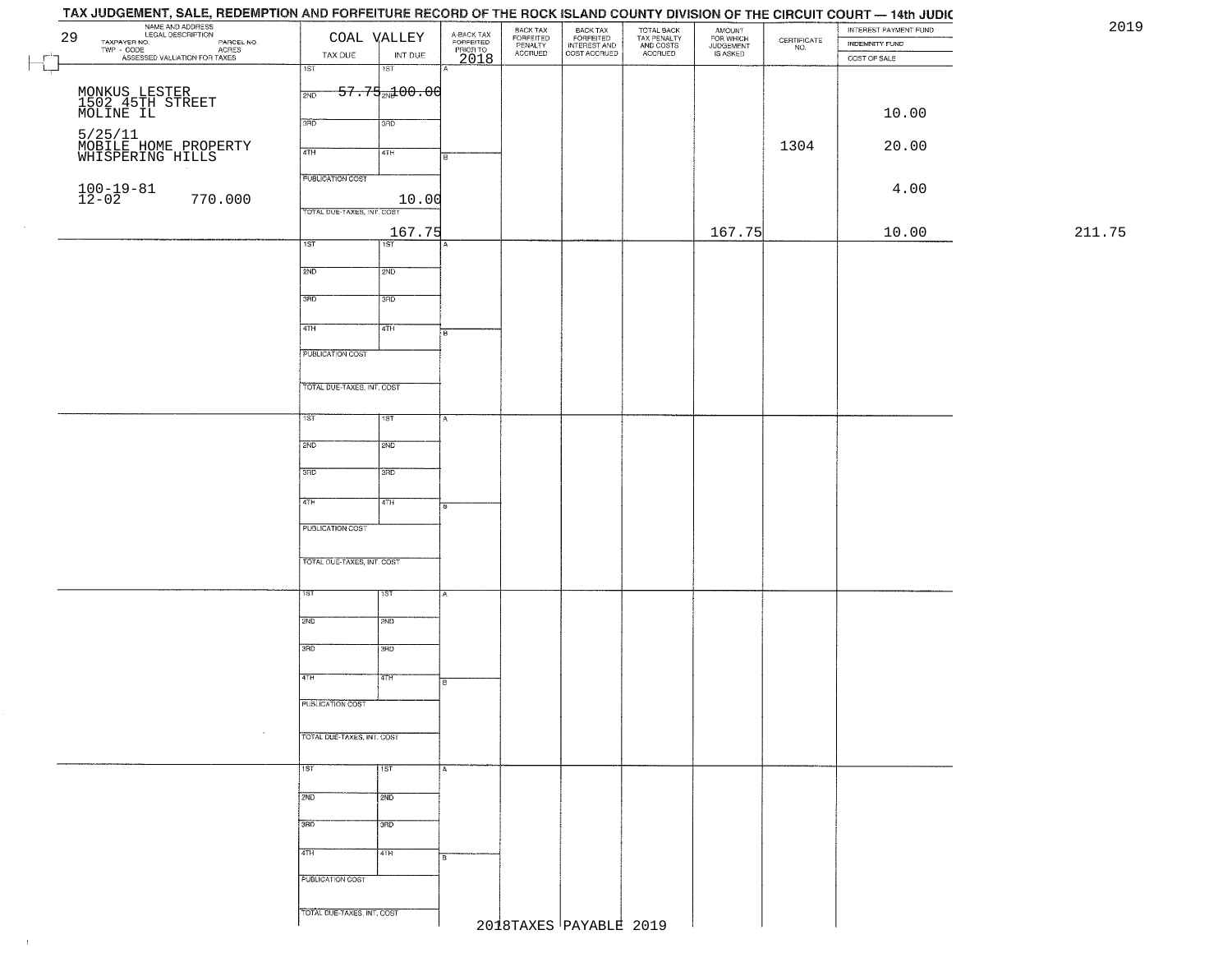|                    |                      |                            |             | TAX JUDGEMENT, SALE, REDEMPTION AND FORFEITURE RECORD OF THE ROCK ISLAND COUNTY DIVISION OF THE CIRCUIT COURT — 14th JUDICIAL CIRCUIT OF ILLINOIS<br>2019 |                                                                 |                  |                                                             |                                                                                       |
|--------------------|----------------------|----------------------------|-------------|-----------------------------------------------------------------------------------------------------------------------------------------------------------|-----------------------------------------------------------------|------------------|-------------------------------------------------------------|---------------------------------------------------------------------------------------|
| 29                 | BY WHOM<br>PURCHASED | RATE<br>$\%$<br><b>BID</b> | COAL VALLEY | SUBSEQUENT TAXES PAID, FEES, AND TIME EXTENSION                                                                                                           | TOTAL DUE<br>TO REDEEM<br>FROM SALE<br>LESS<br>COUNTY CLERK FEE | BY WHOM REDEEMED | DATE OF REDEMP-<br>TION OR DEED<br>YEAR<br><b>MO</b><br>DAY | RECEIVED REDEMPTION<br>MONEY IN FULL<br>$\overline{\phantom{a}}$                      |
| RICO TRUSTEE<br>-1 |                      | 18                         | 12/27/2019  | 04/06/2020 Time Ext & incl<br>04/06/2020 Take Notice Fee<br>11/30/2020 Subs paid                                                                          | $07/22/2022$<br>10.95<br>100.56                                 |                  |                                                             | SALE IN ERROR<br>Certificate<br>Returned<br>& Cancelled<br>06/10/2021<br>Karen Kinney |
| $\mathbf 2$        |                      |                            |             |                                                                                                                                                           |                                                                 |                  |                                                             | SALE IN ERROR<br>$\overline{2}$                                                       |
| $\mbox{3}$         |                      |                            |             |                                                                                                                                                           |                                                                 |                  |                                                             | SALE IN ERROR<br>3                                                                    |
| 4                  |                      |                            |             |                                                                                                                                                           |                                                                 |                  |                                                             | SALE IN ERROR<br>4                                                                    |
| 5                  |                      |                            |             | 2018TAXES PAYABLE 2019                                                                                                                                    |                                                                 |                  |                                                             | SALE IN ERROR<br>5                                                                    |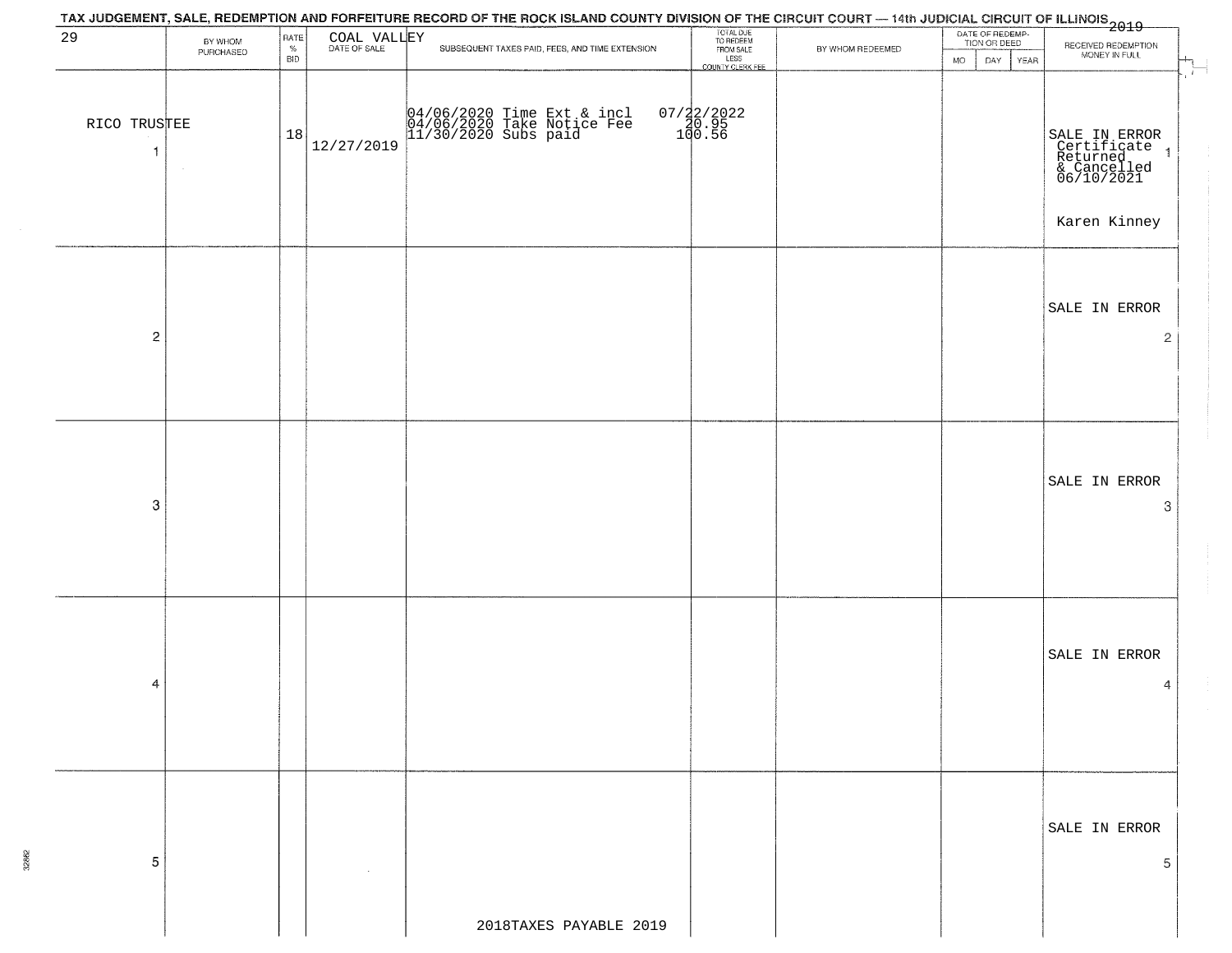| 30                                                                                                                |                            | <b>BOWLING</b>                  |                                             | BACK TAX                        |                                                       |                                                   |                                              |                                                                 | INTEREST PAYMENT FUND |        |
|-------------------------------------------------------------------------------------------------------------------|----------------------------|---------------------------------|---------------------------------------------|---------------------------------|-------------------------------------------------------|---------------------------------------------------|----------------------------------------------|-----------------------------------------------------------------|-----------------------|--------|
| NAME AND ADDRESS<br>TAXPAYER NO. LEGAL DESCRIPTION<br>TWP - CODE PARCEL NO. ACRES<br>ASSESSED VALUATION FOR TAXES | TAX DUE                    | INT DUE                         | A-BACK TAX<br>FORFEITED<br>PRIOR TO<br>2018 | FORFEITED<br>PENALTY<br>ACCRUED | BACK TAX<br>FORFEITED<br>INTEREST AND<br>COST ACCRUED | TOTAL BACK<br>TAX PENALTY<br>AND COSTS<br>ACCRUED | AMOUNT<br>FOR WHICH<br>JUDGEMENT<br>IS ASKED | $\begin{array}{c} \text{CERTIFICATE} \\ \text{NO.} \end{array}$ | INDEMNITY FUND        |        |
|                                                                                                                   | $\overline{1ST}$           | 18T                             |                                             |                                 |                                                       |                                                   |                                              |                                                                 | COST OF SALE          |        |
|                                                                                                                   |                            |                                 |                                             |                                 |                                                       |                                                   |                                              |                                                                 |                       |        |
| DENNY KATHLEEN<br>10620 1ST ST W<br>MILAN IL                                                                      | 2ND                        | $-50.40$ <sub>2N</sub> $100.00$ |                                             |                                 |                                                       |                                                   |                                              |                                                                 |                       |        |
|                                                                                                                   |                            |                                 |                                             |                                 |                                                       |                                                   |                                              |                                                                 | 10.00                 |        |
|                                                                                                                   | 3RD                        | 3RD                             |                                             |                                 |                                                       |                                                   |                                              |                                                                 |                       |        |
| 8/17/07 *9/15/11<br>MOBILE HOME PROPERTY<br>OAK GROVE                                                             |                            |                                 |                                             |                                 |                                                       |                                                   |                                              |                                                                 |                       |        |
|                                                                                                                   | 4TH                        | 4TH                             |                                             |                                 |                                                       |                                                   |                                              | 1305                                                            | 20.00                 |        |
|                                                                                                                   |                            |                                 |                                             |                                 |                                                       |                                                   |                                              |                                                                 |                       |        |
|                                                                                                                   | <b>PUBLICATION COST</b>    |                                 |                                             |                                 |                                                       |                                                   |                                              |                                                                 |                       |        |
| $050 - 22 - 90$<br>14-01                                                                                          |                            |                                 |                                             |                                 |                                                       |                                                   |                                              |                                                                 | 4.00                  |        |
| 672.000                                                                                                           | TOTAL DUE-TAXES, INT. COST | 10.00                           |                                             |                                 |                                                       |                                                   |                                              |                                                                 |                       |        |
|                                                                                                                   |                            |                                 |                                             |                                 |                                                       |                                                   |                                              |                                                                 |                       |        |
|                                                                                                                   | 1ST                        | 160.40<br>$\overline{1ST}$      |                                             |                                 |                                                       |                                                   | 160.40                                       |                                                                 | 10.00                 | 204.40 |
|                                                                                                                   |                            |                                 |                                             |                                 |                                                       |                                                   |                                              |                                                                 |                       |        |
|                                                                                                                   | 2ND                        | 2ND                             |                                             |                                 |                                                       |                                                   |                                              |                                                                 |                       |        |
|                                                                                                                   |                            |                                 |                                             |                                 |                                                       |                                                   |                                              |                                                                 |                       |        |
|                                                                                                                   | 3BD                        | 3RD                             |                                             |                                 |                                                       |                                                   |                                              |                                                                 |                       |        |
|                                                                                                                   |                            |                                 |                                             |                                 |                                                       |                                                   |                                              |                                                                 |                       |        |
|                                                                                                                   | 47H                        | 4TH                             |                                             |                                 |                                                       |                                                   |                                              |                                                                 |                       |        |
|                                                                                                                   |                            |                                 |                                             |                                 |                                                       |                                                   |                                              |                                                                 |                       |        |
|                                                                                                                   | PUBLICATION COST           |                                 |                                             |                                 |                                                       |                                                   |                                              |                                                                 |                       |        |
|                                                                                                                   |                            |                                 |                                             |                                 |                                                       |                                                   |                                              |                                                                 |                       |        |
|                                                                                                                   | TOTAL DUE-TAXES, INT. COST |                                 |                                             |                                 |                                                       |                                                   |                                              |                                                                 |                       |        |
|                                                                                                                   |                            |                                 |                                             |                                 |                                                       |                                                   |                                              |                                                                 |                       |        |
|                                                                                                                   | 1ST <sup>"</sup>           | 1ST                             |                                             |                                 |                                                       |                                                   |                                              |                                                                 |                       |        |
|                                                                                                                   |                            |                                 |                                             |                                 |                                                       |                                                   |                                              |                                                                 |                       |        |
|                                                                                                                   | 2ND                        | 2ND                             |                                             |                                 |                                                       |                                                   |                                              |                                                                 |                       |        |
|                                                                                                                   |                            |                                 |                                             |                                 |                                                       |                                                   |                                              |                                                                 |                       |        |
|                                                                                                                   | 3RD                        | 3RD                             |                                             |                                 |                                                       |                                                   |                                              |                                                                 |                       |        |
|                                                                                                                   |                            |                                 |                                             |                                 |                                                       |                                                   |                                              |                                                                 |                       |        |
|                                                                                                                   | 4TH                        | 4TH                             |                                             |                                 |                                                       |                                                   |                                              |                                                                 |                       |        |
|                                                                                                                   |                            |                                 |                                             |                                 |                                                       |                                                   |                                              |                                                                 |                       |        |
|                                                                                                                   | PUBLICATION COST           |                                 |                                             |                                 |                                                       |                                                   |                                              |                                                                 |                       |        |
|                                                                                                                   |                            |                                 |                                             |                                 |                                                       |                                                   |                                              |                                                                 |                       |        |
|                                                                                                                   | TOTAL OUE-TAXES, INT. COST |                                 |                                             |                                 |                                                       |                                                   |                                              |                                                                 |                       |        |
|                                                                                                                   |                            |                                 |                                             |                                 |                                                       |                                                   |                                              |                                                                 |                       |        |
|                                                                                                                   | 1ST                        | १९४                             |                                             |                                 |                                                       |                                                   |                                              |                                                                 |                       |        |
|                                                                                                                   |                            |                                 |                                             |                                 |                                                       |                                                   |                                              |                                                                 |                       |        |
|                                                                                                                   | 2ND                        | 2ND                             |                                             |                                 |                                                       |                                                   |                                              |                                                                 |                       |        |
|                                                                                                                   |                            |                                 |                                             |                                 |                                                       |                                                   |                                              |                                                                 |                       |        |
|                                                                                                                   | 3RD                        | 3BD                             |                                             |                                 |                                                       |                                                   |                                              |                                                                 |                       |        |
|                                                                                                                   |                            |                                 |                                             |                                 |                                                       |                                                   |                                              |                                                                 |                       |        |
|                                                                                                                   | 4TH                        | 47H                             | छ                                           |                                 |                                                       |                                                   |                                              |                                                                 |                       |        |
|                                                                                                                   |                            |                                 |                                             |                                 |                                                       |                                                   |                                              |                                                                 |                       |        |
|                                                                                                                   | <b>PUBLICATION COST</b>    |                                 |                                             |                                 |                                                       |                                                   |                                              |                                                                 |                       |        |
|                                                                                                                   |                            |                                 |                                             |                                 |                                                       |                                                   |                                              |                                                                 |                       |        |
| $\cdot$                                                                                                           | TOTAL DUE-TAXES, INT. COST |                                 |                                             |                                 |                                                       |                                                   |                                              |                                                                 |                       |        |
|                                                                                                                   |                            |                                 |                                             |                                 |                                                       |                                                   |                                              |                                                                 |                       |        |
|                                                                                                                   | 1ST                        | 1ST                             |                                             |                                 |                                                       |                                                   |                                              |                                                                 |                       |        |
|                                                                                                                   |                            |                                 |                                             |                                 |                                                       |                                                   |                                              |                                                                 |                       |        |
|                                                                                                                   | 2ND                        | 2ND                             |                                             |                                 |                                                       |                                                   |                                              |                                                                 |                       |        |
|                                                                                                                   |                            |                                 |                                             |                                 |                                                       |                                                   |                                              |                                                                 |                       |        |
|                                                                                                                   | 3RD                        | 3BD                             |                                             |                                 |                                                       |                                                   |                                              |                                                                 |                       |        |
|                                                                                                                   |                            |                                 |                                             |                                 |                                                       |                                                   |                                              |                                                                 |                       |        |
|                                                                                                                   | 4TH                        | 4TH                             | в.                                          |                                 |                                                       |                                                   |                                              |                                                                 |                       |        |
|                                                                                                                   |                            |                                 |                                             |                                 |                                                       |                                                   |                                              |                                                                 |                       |        |
|                                                                                                                   | PUBLICATION COST           |                                 |                                             |                                 |                                                       |                                                   |                                              |                                                                 |                       |        |
|                                                                                                                   |                            |                                 |                                             |                                 |                                                       |                                                   |                                              |                                                                 |                       |        |
|                                                                                                                   | TOTAL DUE-TAXES, INT. COST |                                 |                                             |                                 |                                                       |                                                   |                                              |                                                                 |                       |        |
|                                                                                                                   |                            |                                 |                                             |                                 | 2018TAXES PAYABLE 2019                                |                                                   |                                              |                                                                 |                       |        |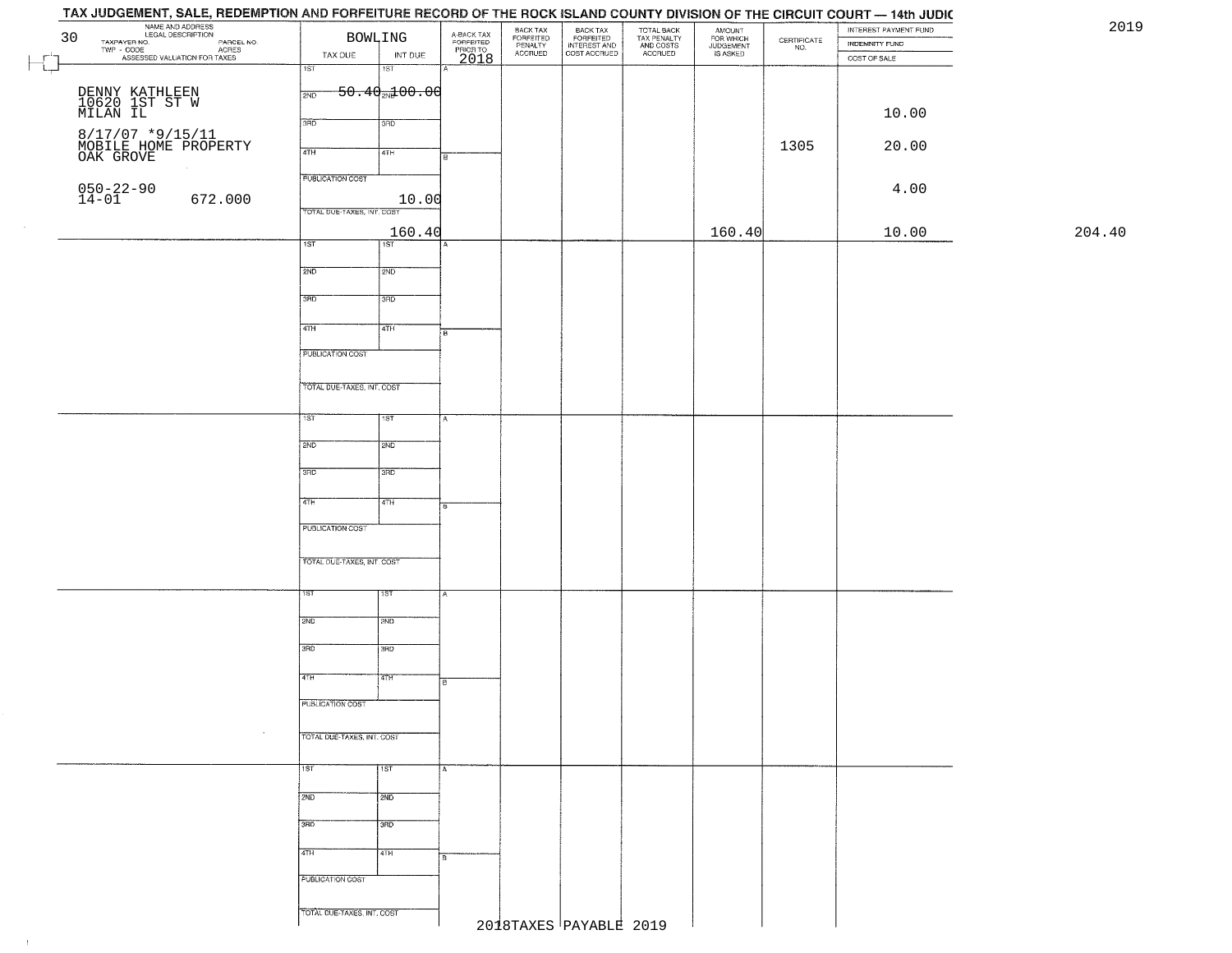## 2019 TOTAL DUE<br>TO REDEEM<br>FROM SALE DATE OF REDEMP-<br>TION OR DEED 30 BOWLING RECEIVED REDEMPTION SUBSEQUENT TAXES PAID, FEES, AND TIME EXTENSION BY WHOM REDEEMED PURCHASED MONEY IN FULL **BID** LESS<sup>1</sup> MO. DAY YEAR **COUNTY CLERK FEE** RICO TRUSTEE<br>
18<br>
18<br>
12/27/2019 09/06/2020 Time Ext & incl<br>
00/06/2020 Take Notice Fee<br>
00/00/000 Take Notice Fee<br>
00/00/000 Take Notice Fee<br>
03/17/2022 Publication Fee<br>
11/23/2021 Subs paid<br>
130.40<br>
195.40<br>
195.40<br>
195.4  $\overline{\mathbf{1}}$  $\overline{1}$  $\overline{\mathbf{c}}$  $\overline{2}$ 3 3  $\overline{4}$ 4 5 5

2018TAXES PAYABLE 2019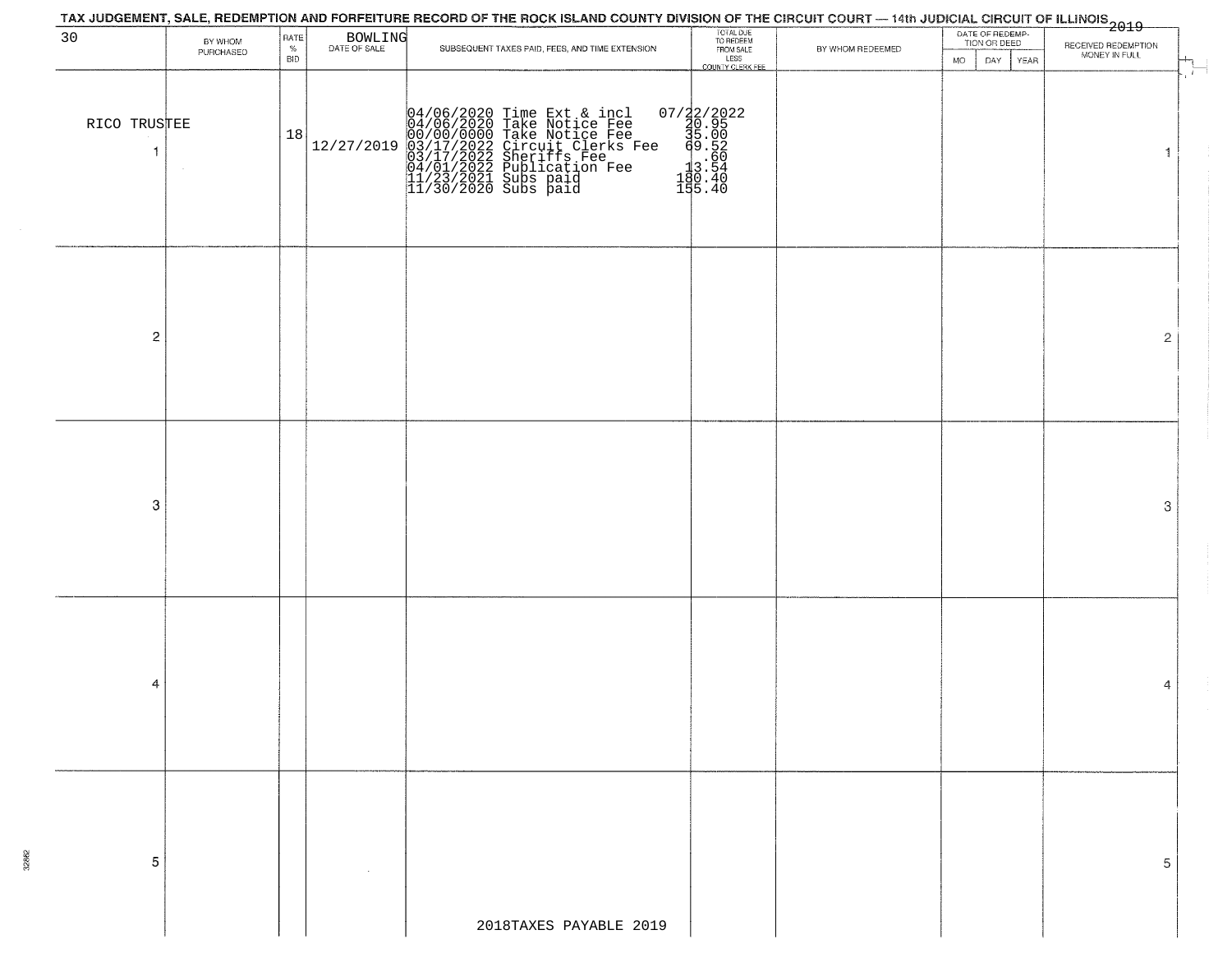| NAME AND ADDRESS<br>LEGAL DESCRIPTION                    |                            | BOWLING                    |                                     | BACK TAX<br>FORFEITED     |                                                       |                                                   | <b>AMOUNT</b>                      |                                                                 | INTEREST PAYMENT FUND |        |
|----------------------------------------------------------|----------------------------|----------------------------|-------------------------------------|---------------------------|-------------------------------------------------------|---------------------------------------------------|------------------------------------|-----------------------------------------------------------------|-----------------------|--------|
| TAXPAYER NO.<br>PARCEL NO.<br>TWP - CODE<br>ACRES        |                            |                            | A-BACK TAX<br>FORFEITED<br>PRIOR TO | PENALTY<br><b>ACCRUED</b> | BACK TAX<br>FORFEITED<br>INTEREST AND<br>COST ACCRUED | TOTAL BACK<br>TAX PENALTY<br>AND COSTS<br>ACCRUED | FOR WHICH<br>JUDGEMENT<br>IS ASKED | $\begin{array}{c} \text{CERTIFICATE} \\ \text{NO.} \end{array}$ | <b>INDEMNITY FUND</b> |        |
| ASSESSED VALUATION FOR TAXES                             | TAX DUE<br>1ST             | INT DUE<br>1ST             | 2018                                |                           |                                                       |                                                   |                                    |                                                                 | COST OF SALE          |        |
|                                                          |                            |                            |                                     |                           |                                                       |                                                   |                                    |                                                                 |                       |        |
| WEIR RICHARD/FELDMAN RONN 3ND                            |                            | <del>52.20 al00.00</del>   |                                     |                           |                                                       |                                                   |                                    |                                                                 |                       |        |
| MILAN IL                                                 |                            |                            |                                     |                           |                                                       |                                                   |                                    |                                                                 | 10.00                 |        |
| $2/6/09*12/30/11*6/30/15*$                               | 3BD                        | 3RD                        |                                     |                           |                                                       |                                                   |                                    |                                                                 |                       |        |
| MOBILE HOME PROPERTY                                     |                            |                            |                                     |                           |                                                       |                                                   |                                    | 1306                                                            | 20.00                 |        |
| WOODLAND                                                 | 4TH                        | 4TH                        |                                     |                           |                                                       |                                                   |                                    |                                                                 |                       |        |
|                                                          | <b>PUBLICATION COST</b>    |                            |                                     |                           |                                                       |                                                   |                                    |                                                                 |                       |        |
| $060 - 31 - 91$                                          |                            |                            |                                     |                           |                                                       |                                                   |                                    |                                                                 | 4.00                  |        |
| $14 - 01$<br>696.000                                     | TOTAL DUE-TAXES, INT. COST | 10.00                      |                                     |                           |                                                       |                                                   |                                    |                                                                 |                       |        |
|                                                          |                            |                            |                                     |                           |                                                       |                                                   | 162.20                             |                                                                 | 10.00                 | 206.20 |
|                                                          | $\overline{1ST}$           | 162.20<br>1ST              |                                     |                           |                                                       |                                                   |                                    |                                                                 |                       |        |
|                                                          |                            | <del>79.20100.00</del>     |                                     |                           |                                                       |                                                   |                                    |                                                                 |                       |        |
| WEATHERS PENNIE<br>1511 COYNE CENTER RD                  | 2ND                        |                            |                                     |                           |                                                       |                                                   |                                    |                                                                 |                       |        |
| MILAN IL                                                 |                            |                            |                                     |                           |                                                       |                                                   |                                    |                                                                 | 10.00                 |        |
| 7/3/14                                                   | 3RD                        | 3RD                        |                                     |                           |                                                       |                                                   |                                    |                                                                 |                       |        |
| MOBILE HOME PROPERTY<br><b>WOODLAND</b>                  | $\overline{47H}$           | 4TH                        |                                     |                           |                                                       |                                                   |                                    | 1307                                                            | 20.00                 |        |
|                                                          |                            |                            |                                     |                           |                                                       |                                                   |                                    |                                                                 |                       |        |
| $060 - 90 - 91$                                          | PUBLICATION COST           |                            |                                     |                           |                                                       |                                                   |                                    |                                                                 | 4.00                  |        |
| $14 - 01$<br>1056.000                                    |                            | 10.00                      |                                     |                           |                                                       |                                                   |                                    |                                                                 |                       |        |
|                                                          | TOTAL DUE-TAXES, INT. COST |                            |                                     |                           |                                                       |                                                   |                                    |                                                                 |                       |        |
|                                                          |                            | 189.20                     |                                     |                           |                                                       |                                                   | 189.20                             |                                                                 | 10.00                 | 233.20 |
|                                                          | ist                        | 18T                        |                                     |                           |                                                       |                                                   |                                    |                                                                 |                       |        |
| MUNCH FRANK<br>1511 COYNE CENTER RD                      | 2ND                        | 50.40 <sub>22</sub> 100.00 |                                     |                           |                                                       |                                                   |                                    |                                                                 |                       |        |
| MILAN IL                                                 |                            |                            |                                     |                           |                                                       |                                                   |                                    |                                                                 | 10.00                 |        |
|                                                          | 3BD                        | 3 <sub>BD</sub>            |                                     |                           |                                                       |                                                   |                                    |                                                                 |                       |        |
| 9/19/06<br>MOBILE HOME PROPERTY                          |                            |                            |                                     |                           |                                                       |                                                   |                                    | 1308                                                            | 20.00                 |        |
| WOODLAND                                                 | 4TH                        | 4TH                        |                                     |                           |                                                       |                                                   |                                    |                                                                 |                       |        |
|                                                          | PUBLICATION COST           |                            |                                     |                           |                                                       |                                                   |                                    |                                                                 |                       |        |
| $061 - 54 - 91$                                          |                            |                            |                                     |                           |                                                       |                                                   |                                    |                                                                 | 4.00                  |        |
| $14-01$<br>672.000                                       | TOTAL OUE-TAXES, INT. COST | 10.00                      |                                     |                           |                                                       |                                                   |                                    |                                                                 |                       |        |
|                                                          |                            |                            |                                     |                           |                                                       |                                                   |                                    |                                                                 |                       |        |
|                                                          |                            | 160.40                     |                                     |                           |                                                       |                                                   | 160.40                             |                                                                 | 10.00                 | 204.40 |
|                                                          | 82.88                      | 100.00                     |                                     |                           |                                                       |                                                   |                                    |                                                                 |                       |        |
| SCARSELLA DAN/JOANNE<br>1511 COYNE CENTER RD<br>MILAN IL | 2ND                        |                            |                                     |                           |                                                       |                                                   |                                    |                                                                 |                       |        |
|                                                          |                            |                            |                                     |                           |                                                       |                                                   |                                    |                                                                 | 10.00                 |        |
| $5 - 12 - 95$                                            | 3RD                        | 3BD                        |                                     |                           |                                                       |                                                   |                                    |                                                                 |                       |        |
| MOBILE HOME PROPERTY<br>WOODLAND                         | 4TH                        | वाम                        |                                     |                           |                                                       |                                                   |                                    | 1309                                                            | 20.00                 |        |
|                                                          |                            |                            |                                     |                           |                                                       |                                                   |                                    |                                                                 |                       |        |
| $061 - 62 - 91$                                          | PUBLICATION COST           |                            |                                     |                           |                                                       |                                                   |                                    |                                                                 | 4.00                  |        |
| $14 - 01$<br>1105.000                                    |                            | 10.00                      |                                     |                           |                                                       |                                                   |                                    |                                                                 |                       |        |
|                                                          | TOTAL DUE-TAXES, INT. COST |                            |                                     |                           |                                                       |                                                   |                                    |                                                                 |                       |        |
|                                                          |                            | 192.88                     |                                     |                           |                                                       |                                                   | 192.88                             |                                                                 | 10.00                 | 236.88 |
|                                                          | 1ST                        | 1ST                        |                                     |                           |                                                       |                                                   |                                    |                                                                 |                       |        |
| SNEADE JR FRED<br>1511 COYNE CENTER RD                   |                            | 53.40 100.00               |                                     |                           |                                                       |                                                   |                                    |                                                                 |                       |        |
| MILAN IL                                                 | 2ND                        | 2ND                        |                                     |                           |                                                       |                                                   |                                    |                                                                 | 10.00                 |        |
| $5/1/06*5/6/16*7/3/17$                                   | 3RD                        | 3 <sub>BD</sub>            |                                     |                           |                                                       |                                                   |                                    |                                                                 |                       |        |
| MOBILE HOME PROPERTY                                     |                            |                            |                                     |                           |                                                       |                                                   |                                    | 1310                                                            | 20.00                 |        |
| WOODLAND                                                 | 4TH                        | 4TH                        |                                     |                           |                                                       |                                                   |                                    |                                                                 |                       |        |
|                                                          |                            |                            |                                     |                           |                                                       |                                                   |                                    |                                                                 |                       |        |
| $061 - 69 - 91$<br>712.000                               | PUBLICATION COST           |                            |                                     |                           |                                                       |                                                   |                                    |                                                                 | 4.00                  |        |
| $14 - 01$                                                |                            | 10.00                      |                                     |                           |                                                       |                                                   |                                    |                                                                 |                       |        |
|                                                          | TOTAL DUE-TAXES, INT. COST |                            |                                     |                           |                                                       |                                                   |                                    |                                                                 |                       |        |
|                                                          |                            | 163.40                     |                                     |                           |                                                       |                                                   | 163.40                             |                                                                 | 10.00                 | 207.40 |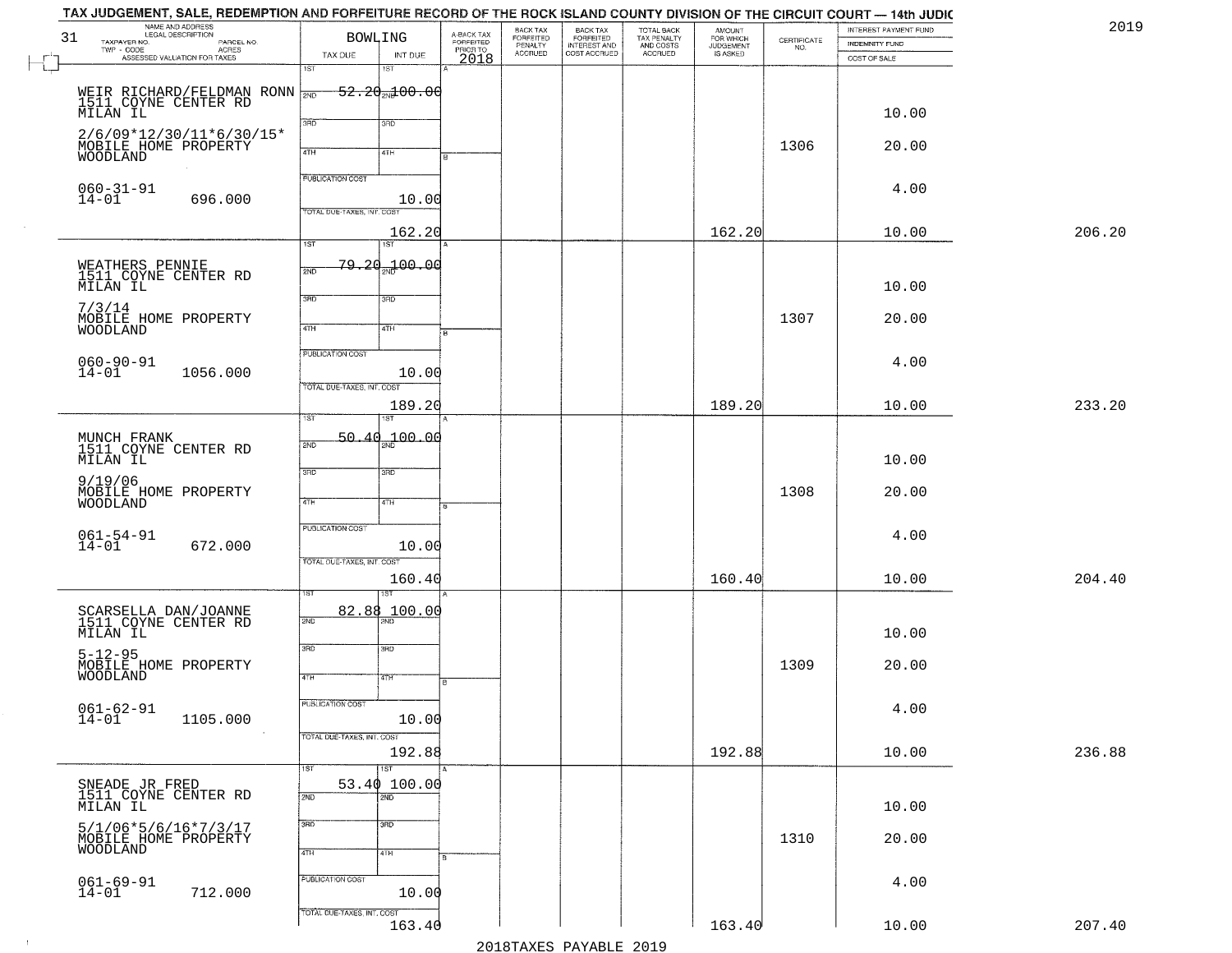| 31                | BY WHOM   | RATE               |                         | TAX JUDGEMENT, SALE, REDEMPTION AND FORFEITURE RECORD OF THE ROCK ISLAND COUNTY DIVISION OF THE CIRCUIT COURT — 14th JUDICIAL CIRCUIT OF ILLINOIS 2019                                                                                | TOTAL DUE<br>TO REDEEM                                                                                                                                                                                                                                                                                                                                                                                                                                        |                              | DATE OF REDEMP-                          |                                                            |
|-------------------|-----------|--------------------|-------------------------|---------------------------------------------------------------------------------------------------------------------------------------------------------------------------------------------------------------------------------------|---------------------------------------------------------------------------------------------------------------------------------------------------------------------------------------------------------------------------------------------------------------------------------------------------------------------------------------------------------------------------------------------------------------------------------------------------------------|------------------------------|------------------------------------------|------------------------------------------------------------|
|                   | PURCHASED | $\%$<br><b>BID</b> | BOWLING<br>DATE OF SALE | SUBSEQUENT TAXES PAID, FEES, AND TIME EXTENSION                                                                                                                                                                                       | FROM SALE<br>LESS<br>COUNTY CLERK FEE                                                                                                                                                                                                                                                                                                                                                                                                                         | BY WHOM REDEEMED             | TION OR DEED<br><b>MO</b><br>DAY<br>YEAR | RECEIVED REDEMPTION<br>MONEY IN FULL                       |
| RICO TRUSTEE      |           | 18                 | 12/27/2019              | 04/06/2020 Time Ext & incl<br>04/06/2020 Take Notice Fee<br>00/00/00/000 Take Notice Fee<br>03/17/2022 Circuit Clerks Fee<br>03/17/2022 Sublication Fee<br>04/01/2022 Publication Fee<br>11/23/2021 Subs paid<br>11/30/2020 Subs paid | $\begin{smallmatrix} 07/32/2022\\ 420.95\\ 35.00\\ 195.90\\ 15.26\\ 115.26\\ 132.20\\ 157.20 \end{smallmatrix}$                                                                                                                                                                                                                                                                                                                                               |                              |                                          | $\overline{F}$<br>1                                        |
| RICO TRUSTEE<br>2 |           | 18                 |                         | $[04/06/2020 \t\t Time \t\t Ext & incl \\ 04/06/2020 \t\t Take \t Notice \t Free \\ 00/00/0000 \t\t Take \t Notice \t Free \\ 12/27/2019 \t\t 11/30/2020 \tSubs \t paid$                                                              | $07/22/2022$<br>20.95<br>234.00<br>234.60                                                                                                                                                                                                                                                                                                                                                                                                                     |                              |                                          | $\overline{2}$                                             |
|                   |           |                    |                         |                                                                                                                                                                                                                                       | 789.93<br>160.00 VSG                                                                                                                                                                                                                                                                                                                                                                                                                                          |                              | 03/17/2022                               |                                                            |
| RICO TRUSTEE<br>3 |           | 18                 | 12/27/2019              | 04/06/2020 Time Ext & incl<br>04/06/2020 Take Notice Fee<br>11/30/2020 Subs paid                                                                                                                                                      | 07/22/2022<br>20.95<br>155.40                                                                                                                                                                                                                                                                                                                                                                                                                                 |                              |                                          | Certificate<br>Returned<br>-3<br>& Cancelled<br>07/12/2021 |
|                   |           |                    |                         |                                                                                                                                                                                                                                       |                                                                                                                                                                                                                                                                                                                                                                                                                                                               | 509.78<br>160.00 FRANK MUNCH | 06/25/2021                               | Karen Kinney                                               |
| RICO TRUSTEE<br>4 |           | 18                 | 12/27/2019              | 04/06/2020 Time Ext & incl<br>04/06/2020 Take Notice Fee<br>00/00/0000 Take Notice Fee<br>03/17/2022 Circuit Clerks Fee<br>03/17/2022 Sheriffs Fee<br>11/23/2021 Subs paid<br>11/30/2020 Subs paid                                    | $\begin{array}{r} 07 / \frac{1}{2} \left( \frac{2}{3} \right) \left( \frac{2}{3} \right) \left( \frac{2}{3} \right) \\ 20.95 \\ 1 \left( \frac{2}{3} \right) \left( \frac{2}{3} \right) \\ 1 \left( \frac{2}{3} \right) \left( \frac{2}{3} \right) \\ 2 \left( \frac{2}{3} \right) \left( \frac{2}{3} \right) \left( \frac{2}{3} \right) \\ 1 \left( \frac{2}{3} \right) \left( \frac{2}{3} \right) \left( \frac{2}{3} \right) \left( \frac{2}{3} \right) \\$ |                              |                                          | 4                                                          |
| RICO TRUSTEE<br>5 |           | 18                 | 12/27/2019<br>$\sim$    | 04/06/2020 Time Ext & incl<br>04/06/2020 Take Notice Fee                                                                                                                                                                              | $07/22/2022$<br>$20.95$                                                                                                                                                                                                                                                                                                                                                                                                                                       |                              |                                          | Certificate<br>Returned<br>& Cancelled 5<br>01/03/2022     |
|                   |           |                    |                         |                                                                                                                                                                                                                                       |                                                                                                                                                                                                                                                                                                                                                                                                                                                               | 377.68<br>160.00 FRED SNEADE | 12/17/2021                               | Karen Kinney                                               |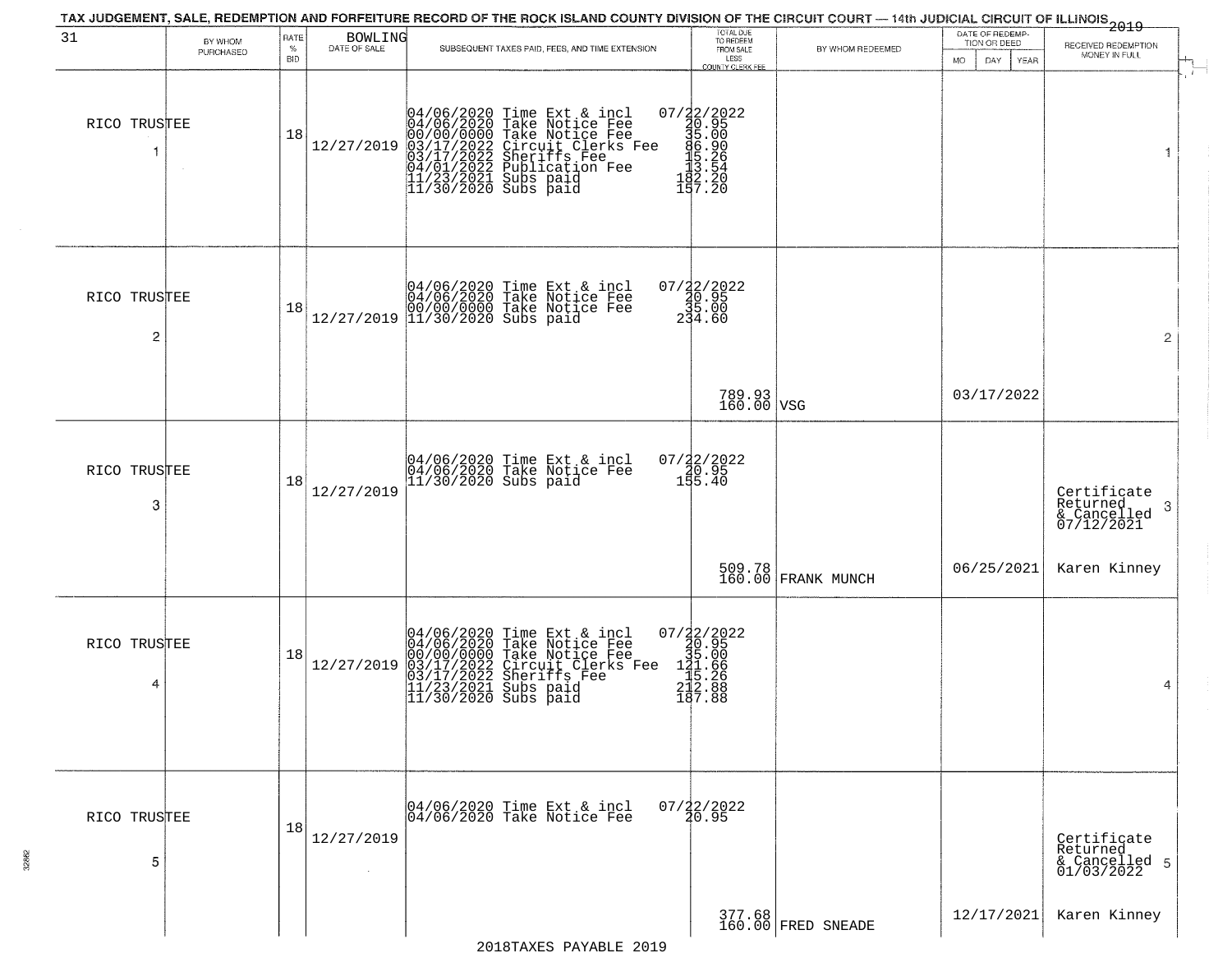| NAME AND ADDRESS<br>LEGAL DESCRIPTION<br>32                                                         | BOWLING                              | A-BACK TAX<br>FORFEITED<br>PRIOR TO | BACK TAX<br>FORFEITED<br>PENALTY | BACK TAX<br>FORFEITED<br>INTEREST AND<br>COST ACCRUED | TOTAL BACK<br>TAX PENALTY<br>AND COSTS<br>ACCRUED | AMOUNT<br>FOR WHICH<br>JUDGEMENT<br>IS ASKED |                                                                 | INTEREST PAYMENT FUND | 2019   |
|-----------------------------------------------------------------------------------------------------|--------------------------------------|-------------------------------------|----------------------------------|-------------------------------------------------------|---------------------------------------------------|----------------------------------------------|-----------------------------------------------------------------|-----------------------|--------|
| TAXPAYER NO.<br>LEGAL DESCRIPTION<br>- CODE ACRES<br>- CODE ACRES<br>- ASSESSED VALUATION FOR TAXES | TAX DUE<br>INT DUE                   |                                     | <b>ACCRUED</b>                   |                                                       |                                                   |                                              | $\begin{array}{c} \text{CERTIFICATE} \\ \text{NO.} \end{array}$ | INDEMNITY FUND        |        |
|                                                                                                     | 18T<br>$\overline{1ST}$              | 2018                                |                                  |                                                       |                                                   |                                              |                                                                 | COST OF SALE          |        |
|                                                                                                     |                                      |                                     |                                  |                                                       |                                                   |                                              |                                                                 |                       |        |
| JEAN RANDY<br>1511 COYNE CENTER RD                                                                  | $68.25$ $100.00$<br>2ND              |                                     |                                  |                                                       |                                                   |                                              |                                                                 |                       |        |
| MILAN IL                                                                                            | 3RD<br>3RD                           |                                     |                                  |                                                       |                                                   |                                              |                                                                 | 10.00                 |        |
| 3/3/97*7/31/97*7/10/15*<br>MOBILE HOME PROPERTY                                                     |                                      |                                     |                                  |                                                       |                                                   |                                              |                                                                 |                       |        |
| WOODLAND                                                                                            | 4TH<br>4TH                           |                                     |                                  |                                                       |                                                   |                                              | 1311                                                            | 20.00                 |        |
|                                                                                                     | <b>PUBLICATION COST</b>              |                                     |                                  |                                                       |                                                   |                                              |                                                                 |                       |        |
| $062 - 07 - 91$<br>14-01                                                                            |                                      |                                     |                                  |                                                       |                                                   |                                              |                                                                 | 4.00                  |        |
| 910.000                                                                                             | 10.00<br>TOTAL DUE-TAXES, INT. COST  |                                     |                                  |                                                       |                                                   |                                              |                                                                 |                       |        |
|                                                                                                     | 178.25                               |                                     |                                  |                                                       |                                                   | 178.25                                       |                                                                 | 10.00                 | 222.25 |
|                                                                                                     | 1ST<br>1ST                           |                                     |                                  |                                                       |                                                   |                                              |                                                                 |                       |        |
|                                                                                                     | <del>54.90.100.00</del>              |                                     |                                  |                                                       |                                                   |                                              |                                                                 |                       |        |
| LINCOLN CARLEY<br>1511 COYNE CENTER RD<br>MILAN IL                                                  | 2ND                                  |                                     |                                  |                                                       |                                                   |                                              |                                                                 | 10.00                 |        |
|                                                                                                     | 3RD<br>3RD                           |                                     |                                  |                                                       |                                                   |                                              |                                                                 |                       |        |
| $6/4/04*3/23/0*1/11/16*$                                                                            |                                      |                                     |                                  |                                                       |                                                   |                                              | 1312                                                            | 20.00                 |        |
| MOBILE HOME PROPERTY                                                                                | 47H<br>4TH                           | $\overline{B}$                      |                                  |                                                       |                                                   |                                              |                                                                 |                       |        |
|                                                                                                     | PUBLICATION COST                     |                                     |                                  |                                                       |                                                   |                                              |                                                                 |                       |        |
| $062 - 21 - 91$<br>$14 - 01$<br>732.000                                                             | 10.00                                |                                     |                                  |                                                       |                                                   |                                              |                                                                 | 4.00                  |        |
|                                                                                                     | TOTAL DUE-TAXES, INT. COST           |                                     |                                  |                                                       |                                                   |                                              |                                                                 |                       |        |
|                                                                                                     | 164.90                               |                                     |                                  |                                                       |                                                   | 164.90                                       |                                                                 | 10.00                 | 208.90 |
|                                                                                                     | 1ST<br>1ST                           | А                                   |                                  |                                                       |                                                   |                                              |                                                                 |                       |        |
|                                                                                                     | 2ND<br>2ND                           |                                     |                                  |                                                       |                                                   |                                              |                                                                 |                       |        |
|                                                                                                     |                                      |                                     |                                  |                                                       |                                                   |                                              |                                                                 |                       |        |
|                                                                                                     | 3RD<br>3RD                           |                                     |                                  |                                                       |                                                   |                                              |                                                                 |                       |        |
|                                                                                                     | 4TH<br>4TH                           |                                     |                                  |                                                       |                                                   |                                              |                                                                 |                       |        |
|                                                                                                     |                                      |                                     |                                  |                                                       |                                                   |                                              |                                                                 |                       |        |
|                                                                                                     | <b>PUBLICATION COST</b>              |                                     |                                  |                                                       |                                                   |                                              |                                                                 |                       |        |
|                                                                                                     |                                      |                                     |                                  |                                                       |                                                   |                                              |                                                                 |                       |        |
|                                                                                                     | TOTAL OUE-TAXES, INT. COST           |                                     |                                  |                                                       |                                                   |                                              |                                                                 |                       |        |
|                                                                                                     | 15T<br>1ST                           |                                     |                                  |                                                       |                                                   |                                              |                                                                 |                       |        |
|                                                                                                     |                                      |                                     |                                  |                                                       |                                                   |                                              |                                                                 |                       |        |
|                                                                                                     | 2ND<br>2ND                           |                                     |                                  |                                                       |                                                   |                                              |                                                                 |                       |        |
|                                                                                                     | 3RD<br>3BD                           |                                     |                                  |                                                       |                                                   |                                              |                                                                 |                       |        |
|                                                                                                     |                                      |                                     |                                  |                                                       |                                                   |                                              |                                                                 |                       |        |
|                                                                                                     | 4TH<br>  विभाग                       | в                                   |                                  |                                                       |                                                   |                                              |                                                                 |                       |        |
|                                                                                                     | PUBLICATION COST                     |                                     |                                  |                                                       |                                                   |                                              |                                                                 |                       |        |
|                                                                                                     |                                      |                                     |                                  |                                                       |                                                   |                                              |                                                                 |                       |        |
|                                                                                                     | $\sim$<br>TOTAL DUE-TAXES, INT. COST |                                     |                                  |                                                       |                                                   |                                              |                                                                 |                       |        |
|                                                                                                     |                                      |                                     |                                  |                                                       |                                                   |                                              |                                                                 |                       |        |
|                                                                                                     | 1ST<br>$\overline{1}$ 1st            |                                     |                                  |                                                       |                                                   |                                              |                                                                 |                       |        |
|                                                                                                     |                                      |                                     |                                  |                                                       |                                                   |                                              |                                                                 |                       |        |
|                                                                                                     | 2ND<br>2ND                           |                                     |                                  |                                                       |                                                   |                                              |                                                                 |                       |        |
|                                                                                                     | 3BD<br>3 <sub>RD</sub>               |                                     |                                  |                                                       |                                                   |                                              |                                                                 |                       |        |
|                                                                                                     |                                      |                                     |                                  |                                                       |                                                   |                                              |                                                                 |                       |        |
|                                                                                                     | 4TH<br>4TH                           |                                     |                                  |                                                       |                                                   |                                              |                                                                 |                       |        |
|                                                                                                     | PUBLICATION COST                     |                                     |                                  |                                                       |                                                   |                                              |                                                                 |                       |        |
|                                                                                                     |                                      |                                     |                                  |                                                       |                                                   |                                              |                                                                 |                       |        |
|                                                                                                     | TOTAL DUE-TAXES, INT. COST           |                                     |                                  |                                                       |                                                   |                                              |                                                                 |                       |        |
|                                                                                                     |                                      |                                     |                                  | 2018TAXES PAYABLE 2019                                |                                                   |                                              |                                                                 |                       |        |